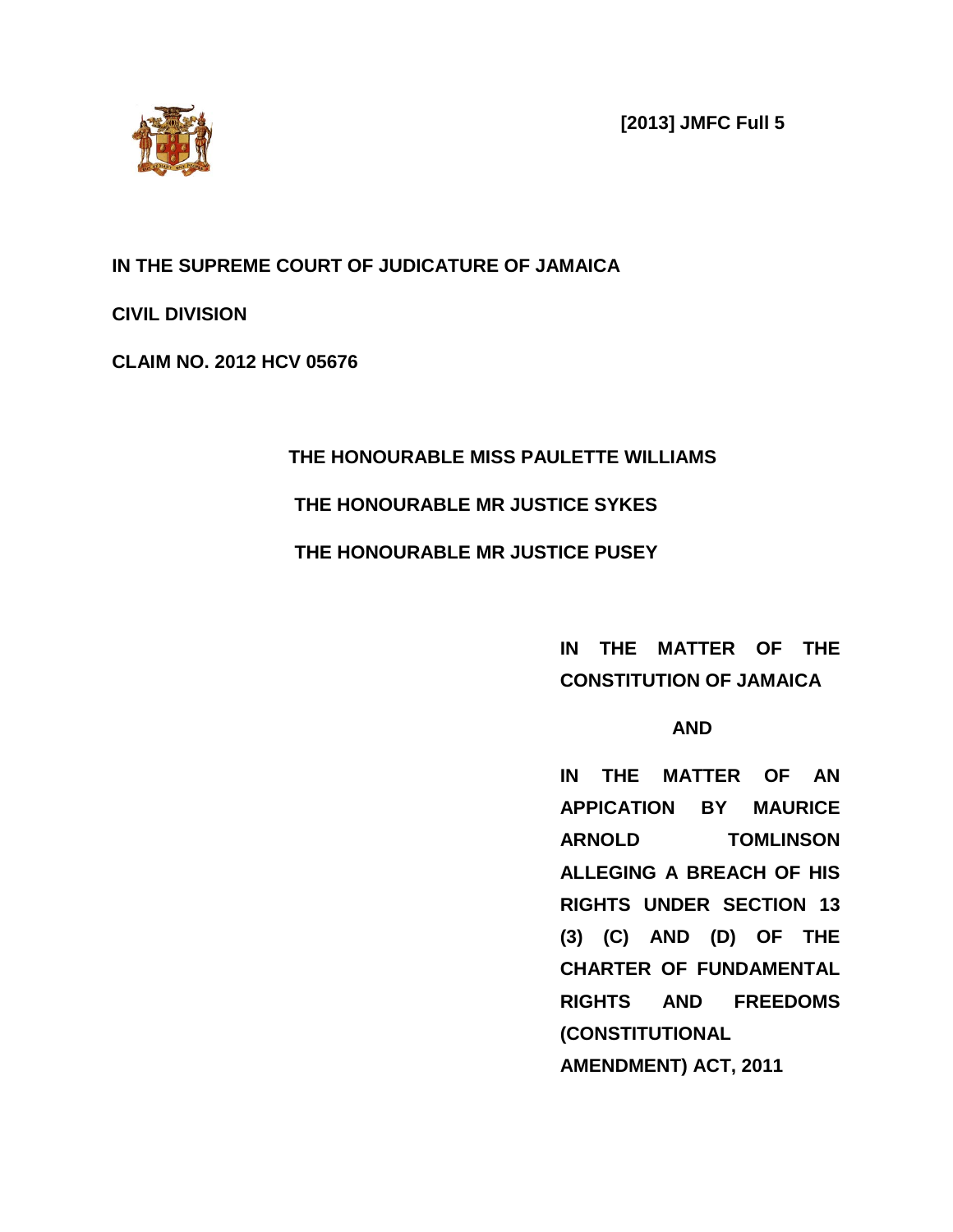#### **AND**

**IN THE MATTER OF AN APPICATION BY MAURICE ARNOLD TOMLINSON FOR CONSTITUTIONAL REDRESS PURSUANT TO SECTION 19 OF THE SAID CHARTER**

| <b>BETWEEN</b> | <b>MAURICE ARNOLD TOMLINSON</b> | <b>CLAIMANT</b>         |
|----------------|---------------------------------|-------------------------|
| <b>AND</b>     | <b>TELEVISION JAMAICA LTD</b>   | <b>FIRST DEFENDANT</b>  |
| <b>AND</b>     | <b>CVM TELEVISION LTD</b>       | <b>SECOND DEFENDANT</b> |
| <b>AND</b>     | THE PUBLIC BROADCASTING         | THIRD DEFENDANT         |
|                | <b>CORPORATION OF JAMAICA</b>   |                         |

#### **IN OPEN COURT**

**Lord Anthony Gifford QC and Anika Gray instructed by Anika Gray for the claimant**

**Georgia Gibson-Henlin and Taniesha Rowe instructed by Henlin Gibson Henlin for the first defendant**

**Hugh Small QC, Jerome Spencer and Hadrian Christie instructed by Patterson Mair Hamilton for the second defendant**

**Donald Scharschmidt QC, Saverna Chambers and Jebby Campbell instructed by Saverna Chambers and Co for the third defendant**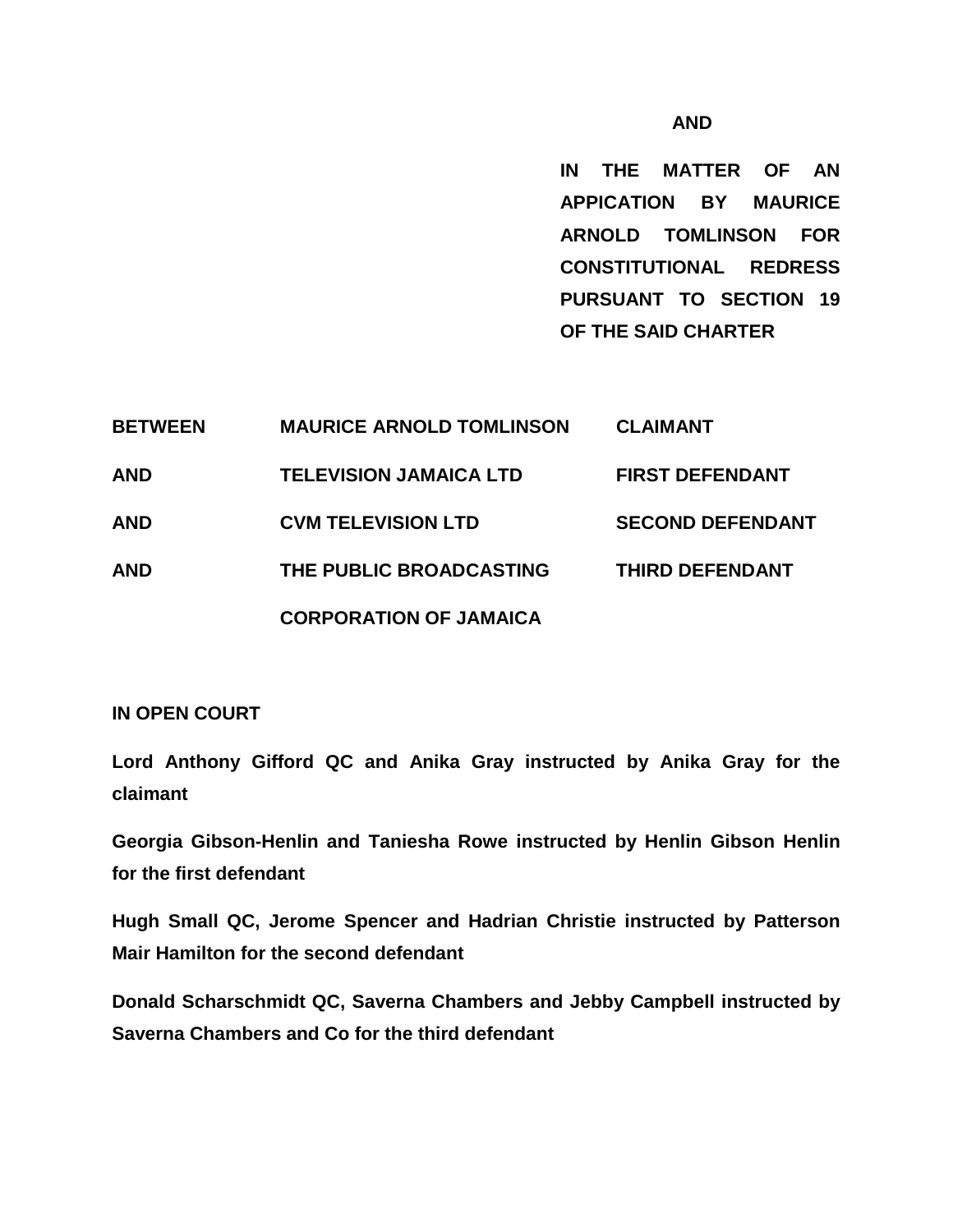**Nicole Foster Pusey QC, Solicitor General, Simone Pearson, Assistant Attorney General and Carole Barnaby, Crown Counsel for the Attorney General as amici curiae**

**May 27, 28, 29, 29, 30, 2013 and November 15, 2013**

# **CONSTITUTIONAL LAW – CHARTER OF RIGHTS - SECTION 13 (3) (c), (c) AND (5) – FREEDOM OF SPEECH – FREEDOM OF EXPRESSION – WHETHER FREEDOM OF EXPRESSION INCLUDES RIGHT TO USE PRIVATE PROPERTY TO EXERCISE RIGHT – WHETHER FUNDAMENTAL RIGHTS APPLIES HORIZONTALLY**

#### **PAULETTE WILLIAMS J**

**[1]** The Jamaican Constitution was drafted in 1962 to meet the needs of the newly independent nation with the expectation that requisite adjustments would be made in tandem with the needs of the developing democracy. It was not until 1991 that the first recognized official steps were taken to deal with perceived deficiencies concerning the issue of a human rights charter. It took twenty (20) years before the Governor General on April 8, 2011 was able to sign into law the Charter of Fundamental Rights and Freedoms (Constitutional Amendment) Act 2011 which replaced the previous bill of rights. Within two (2) years of its passing, this matter has commenced and thus takes on historic significance as being the first to raise issues requiring the interpretation of certain provisions of this amended Chapter III of the Constitution.

**[2]** The Claimant, Maurice Arnold Tomlinson, is a man with a message he seeks to have aired at a time and in a manner of his choosing. His inability to achieve this, thus far, has led him to allege that there has been a breach of his rights under section 13(3) (c) and (d) of the Charter and to seek Constitutional redress. He alleges that Television Jamaica Ltd. and CVM Television Ltd, the 1<sup>st</sup> and 2<sup>nd</sup>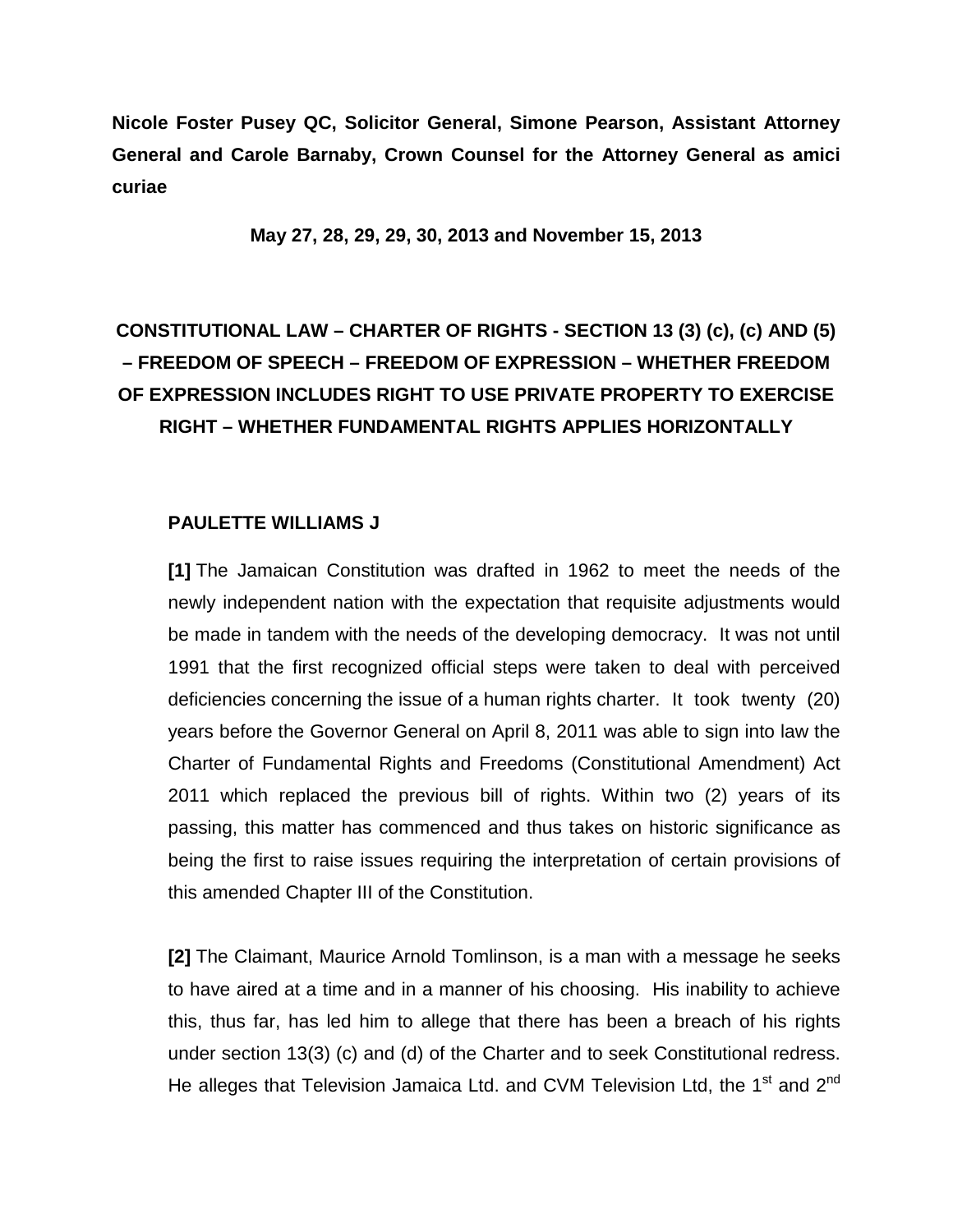defendants, as owners and operators of Jamaica's two major television stations and the Public Broadcasting Corporation of Jamaica, the  $3<sup>rd</sup>$  defendant as a public authority, refused to air his paid advertisement and in so doing committed the breach of his Constitutional rights complained of.

**[3]** He is therefore seeking the following Orders, inter alia:

- (1) A declaration that the  $1^{st}$ ,  $2^{nd}$  and  $3^{rd}$  Defendants' refusal to air a paid advertisement promoting tolerance for homosexuals in Jamaica and which was not in violation of any of Jamaica's broadcasting acts and regulations, amounted to a breach of the Claimant's constitutional right to freedom of speech as guaranteed by section 13(3) (c) of the Charter of Fundamental Rights and Freedoms (Constitutional Amendment) Act 2011 (hereinafter 'the Charter').
- (2) A Declaration that the  $1^{st}$ ,  $2^{nd}$  and  $3^{rd}$  Defendants' refusal to air a paid advertisement promoting tolerance for homosexuals in Jamaica and which was not in violation of any of Jamaica's broadcasting acts and regulations amounted to a breach of the Claimant's constitutional right to distribute, or disseminate information, opinion and ideas through any media, as guaranteed by section 13 (3) (d) of the Charter.
- (3) An order that the  $1^{st}$ ,  $2^{nd}$  and  $3^{rd}$  Defendants air the 'Love and Respect' paid advertisement in exchange of the standard fee.

**[4]** When the matter commenced there was an abandonment of his claim for damages. As it progressed there was an amendment proposed to the claim to delete references to the advertisement being paid for airing and for there to be an exchange of the standard fee so far as it concerned the  $3<sup>rd</sup>$  defendant.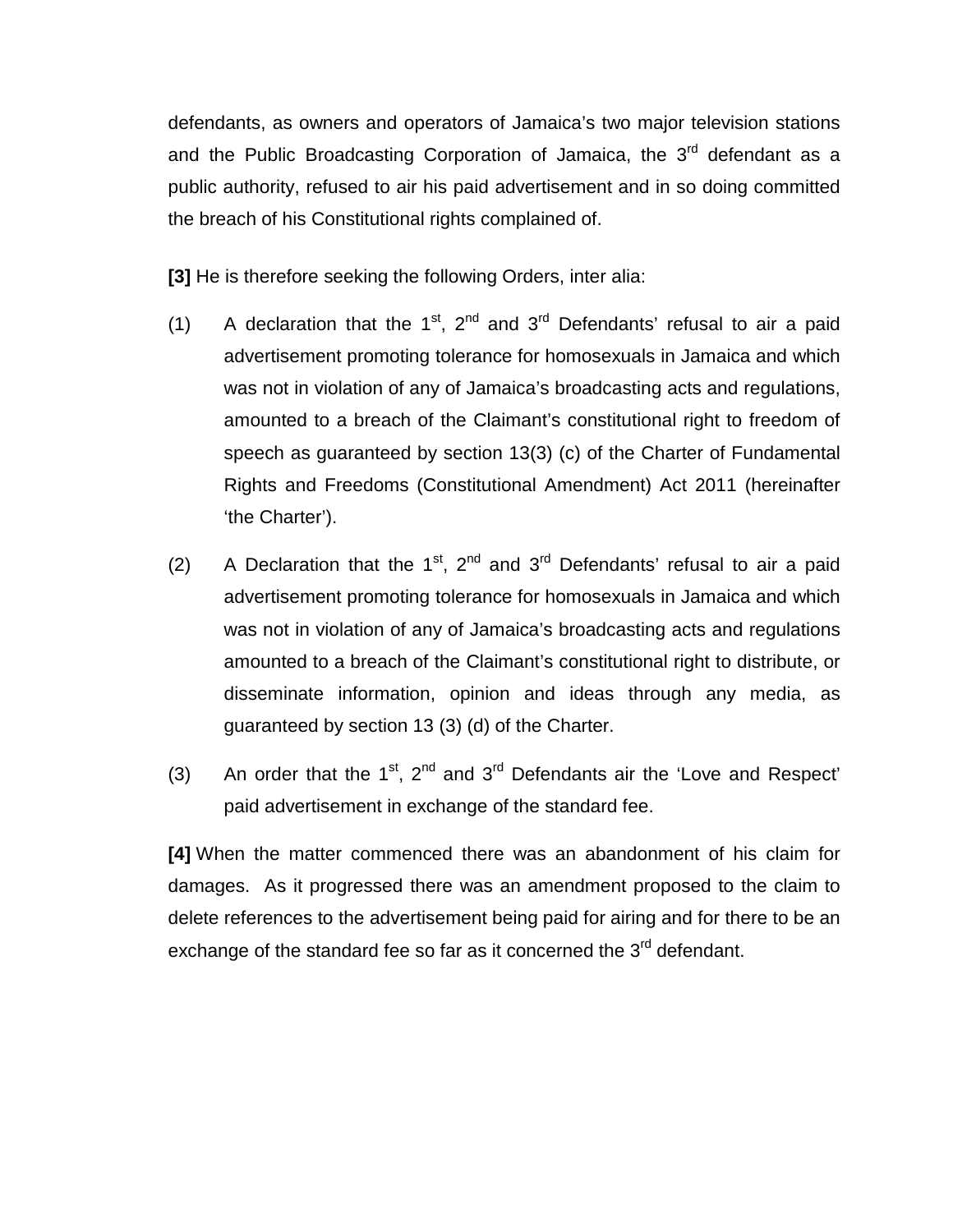#### **Factual Background**

**[5]** The claimant asserts that he is an attorney-at-law and a homosexual man. He is a citizen of Jamaica but became a landed immigrant of Canada in 2012. He was, at the time of commencing the quest to have his message aired, employed as Legal Advisor for the international NGO Aids-Free World (A.F.W.). He describes himself as an activist and as such he has organized several public events in an attempt to bring about changes in the attitudes towards men having sex with men (MSM) and homosexuals in Jamaica, and further to draw attention to the need for tolerance of minority groups as an effective tool to counter the spread of HIV and AIDS.

**[6]** The message he is seeking to have aired is presented in what he describes as the "Love and Respect PA" video. This is a 30 second video which was produced as part of his advocacy campaign. He acts in it, portraying a homosexual man whose aunt reassures him when he complains of trying to get Jamaicans to respect his human rights as a gay man, that she respects and loves him and "love is enough for all of us".

**[7]** The intention initially was for the video to be aired by the local television stations, the  $1<sup>st</sup>$  and  $2<sup>nd</sup>$  defendants, and after this matter commenced, to have it aired by the  $3<sup>rd</sup>$  defendant who were joined when they failed to do so. It was intended that the video be aired during prime time of these stations  $-$  for the 1<sup>st</sup> defendant during Early Prime, Primetime News, Smile Jamaica and Morning Time, for the  $2^{nd}$  defendant it would be during Live at 7, News Watch and CVM at Sunrise and for the 3rd defendant it was whatever time deemed their prime time.

**[8]** The effort to have his message aired by the 1<sup>st</sup> defendant commenced on February 21, 2012 when the claimant e-mailed a sales executive with the company. He sent the script of what he called a Public Service Announcement ('PSA') indicating that he wished it to be aired during Prime Time News but desired to have verification as to whether the station would be willing to air it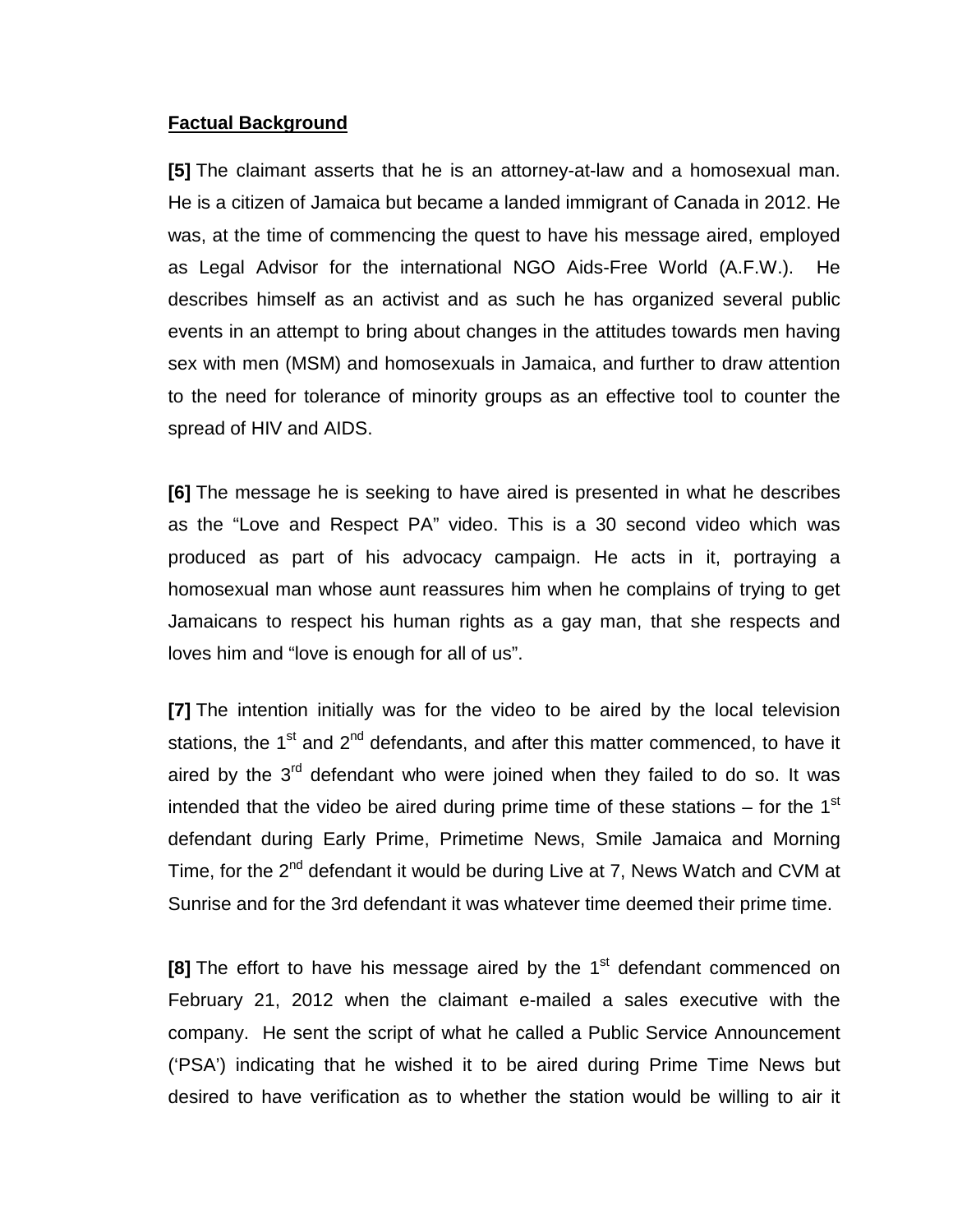before it was produced. He was told he could have to send it first. He replied indicating they just wanted to verify if the script was ok with the station before they paid to produce it.

**[9]** On March 5, 2012 the claimant sent an e-mail with a link to Youtube.com which he said was the finished advertisement which he would wish to pay to have aired during Early Prime, Prime Time News and Smile Jamaica Its Morning Time. On March 7, a follow-up e-mail was sent to which the  $1<sup>st</sup>$  defendant responded that the commercial had been passed on to the directors and a response would be forthcoming as soon as one was had from the directors. There followed what can be described as multiple telephone conversations/contacts with no apparent decision forthcoming by April 2, 2012.

**[10]** The 1st defendant indicated that they became aware of threats of legal action through other media if the 'advertisement/PSA' was not carried. On April 2, 2012 an attorney-at-law acting on the claimant's instructions, sent a letter and an e-mail to the  $1<sup>st</sup>$  defendant requesting that it provide notification, within seven (7) days of the receipt of the said letter, of whether or not it intended to air the PSA. This was responded to on the  $30<sup>th</sup>$  of April 2012 by the company secretary/attorney-at-law who viewed the request for notification as the issuing of a demand but explained that the request would be reviewed and processed according to their established procedure.

**[11]** Having received no response, the claimant's attorney-at-law wrote again on September 10th, 2012 requesting notification of the intention of the 1<sup>st</sup> defendant within seven (7) days failing which he 'will presume' that the station had no intention to air the PSA.

[12] On September 18<sup>th</sup>, 2012 the attorney responded to the company secretary/attorney-at-law re-enforcing the request for a decision. There was no response by October and the claimant took the lack of response as the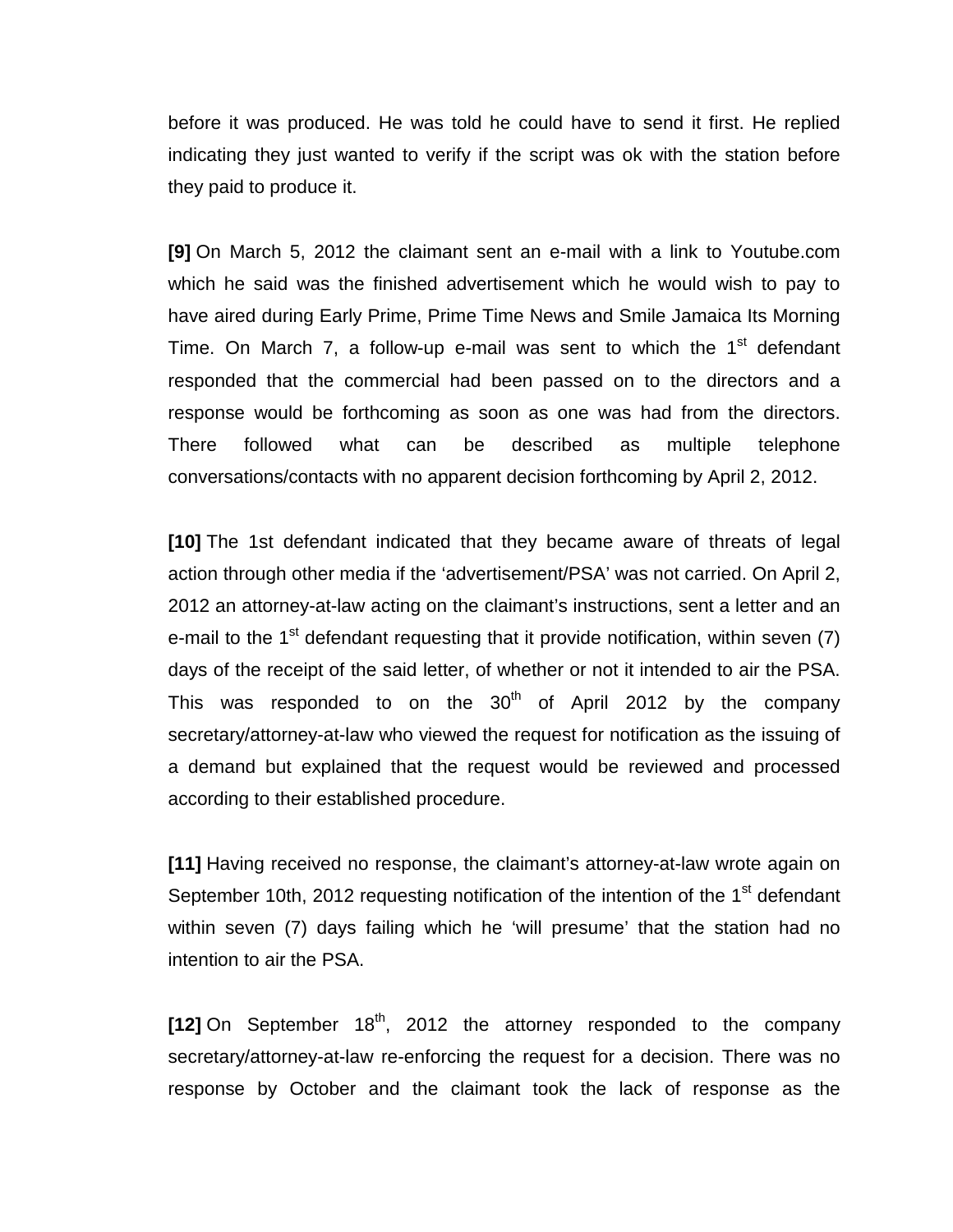unwillingness of the station to air the PSA. By the  $19<sup>th</sup>$  of October, 2012 the Fixed Date Claim Form to commence this matter, dated the  $9<sup>th</sup>$  of October, 2012 had been filed.

**[13]** The effort to have his message aired by the 2<sup>nd</sup> defendant was launched on the 22<sup>nd</sup> of February, 2012 when what is described as a revised version of a PSA script was sent with a request for a feedback by the following day as to whether the station would be willing to air it. An account executive for the  $2^{nd}$  defendant responded on the 23<sup>rd</sup> of February, 2012 indicating a need for more clarity and information. By the next day, the  $24<sup>th</sup>$  the claimant e-mailed requesting an update on whether the station would be willing to air the PSA.

**[14]** On March 6<sup>th,</sup> 2012 the claimant sent a YouTube-link to the PSA now requesting that it be aired during Live at 7, News Watch and CVM at Sunrise, if they would be willing to air it. The next day the claimant e-mailed the  $2^{nd}$ defendant again asking if they would be willing to air the PSA and the response was sent that they were awaiting the answer from the management team. By March  $30<sup>th</sup>$ , 2012 the claimant was again e-mailing requesting whether the manager would be able to let him know whether the station would air the attached PSA and sent a link to YouTube.com again.

[15] The claimant having not received a final decision by the 2<sup>nd</sup> April, 2012 instructed his attorney-at-law to send a letter by both mail and e-mail requesting that the  $2<sup>nd</sup>$  defendant provide the notification within seven (7) days of the receipt of the said letter, as to its intention whether it would air the PSA failing which it would be presumed that the station had no intention of airing it. In similar manner to the approach taken with the  $1<sup>st</sup>$  defendant, another letter was sent to the  $2^{nd}$  defendant dated September 10, 2012 repeating the request for notification. By September  $18<sup>th</sup>$ , 2012 the attorney wrote advising that the claimant had been forced to take the lack of response as an intention not to air the PSA.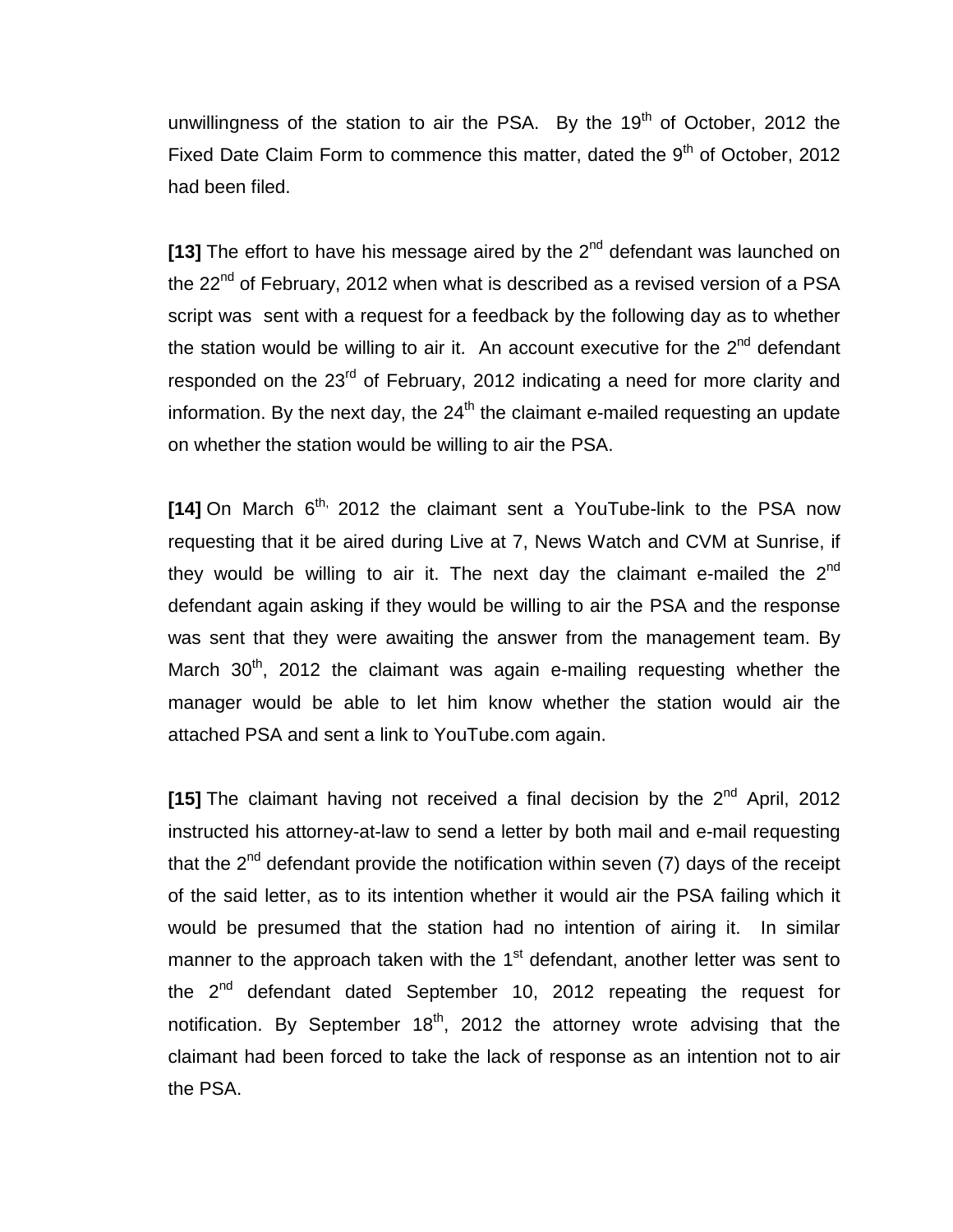**[16]** It is to be noted that while waiting on the response from the defendants as to whether the PSA would be aired, the claimant instructed his attorney to write to the Broadcasting Commission, through its Executive Director, seeking advice on whether the PSA was in violation of any of the provisions of the Broadcasting and Radio Re-Diffusion Act 1949, the Television and Sound Broadcasting Amendment Regulations 2007 and/or the Television and Sound Broadcasting Regulations 1996. A copy of the PSA video was enclosed with a request for a timely response. This letter was dated May 7, 2012.

**[17]** The Commission replied by letter dated May 16, 2012. They explained that the 'Commission does not, in practice review and/or prejudge broadcast content nor do we constrain stations in their selection of programming save in cases where the Television and Sound Broadcasting Regulations, Children's Code for Programming and other directives which the Commission issues from time to time are breached.' They indicated however that the recording supplied did not 'readily reveal a basis on which to conclude a likely breach of any rules that are administered' by them. They concluded that this did not appear to be a matter for them and advised that clarity be sought with the broadcasting stations as to the 'precise nature of any concerns they might have.'

**[18]** After the Fixed Date Claim Form had been filed on October 19, 2012 a date for first hearing was set for December 12, 2012. It was on October 22, 2012 that a letter was written by the attorney acting on behalf of the claimant to the Chief Executive Officer for the  $3<sup>rd</sup>$  defendant. He was advised of the claimant's request as to whether the station would be willing to air the video during the station's prime time and the cost for doing so. The video was enclosed with the same demand which was made of the other defendants concluding the letter i.e. notification within seven (7) days of receipt of the letter as to the intention to air or not to air the video. There was a letter in response dated November 6, 2012 from the Chief Executive Officer acknowledging receipt of the letter and advising that the matter was being referred to the Board of Directors that would next be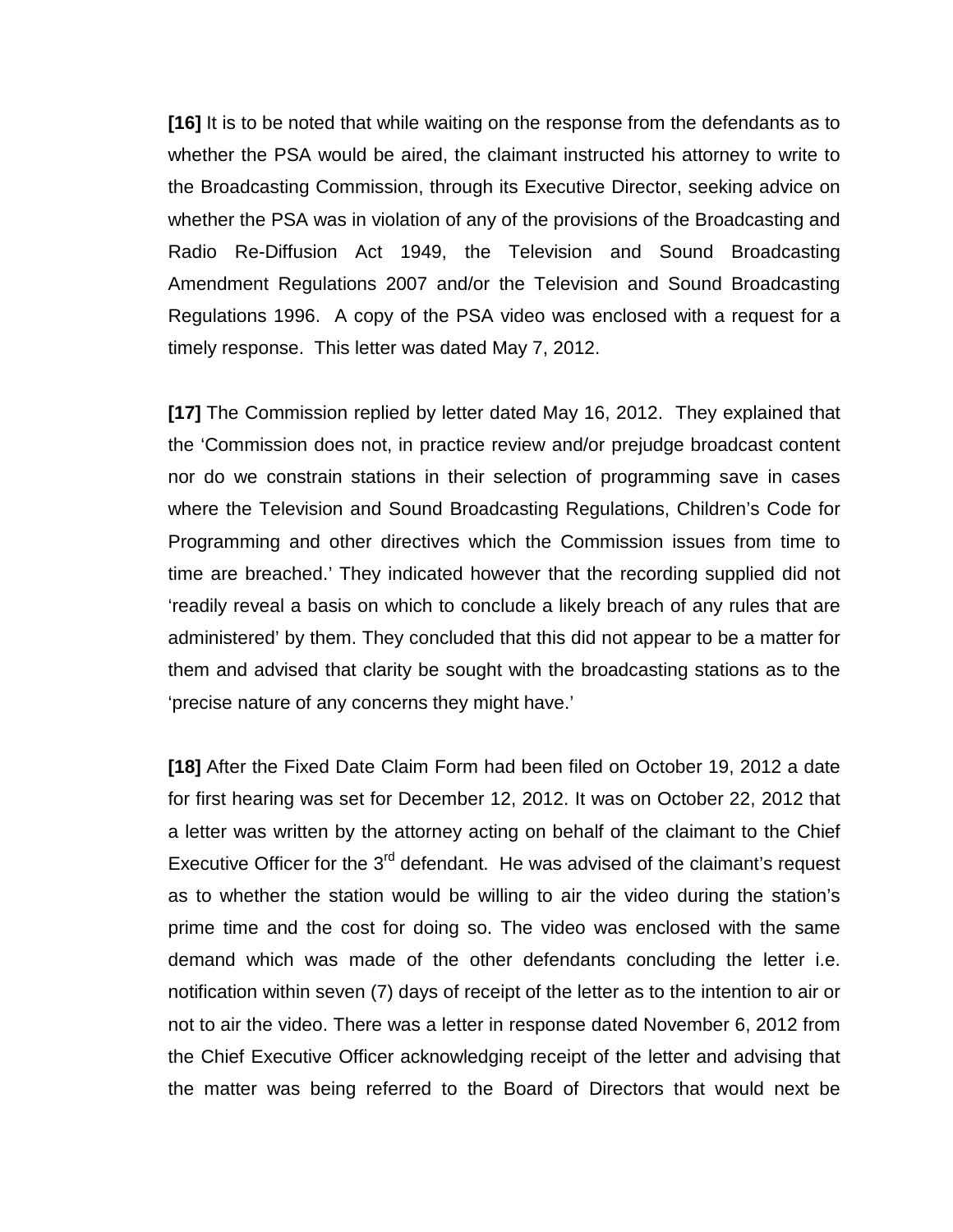meeting on Tuesday November 20, 2012. The claimant's response through his attorney was in a letter dated November 21, 2012 where there was an indication that since no response had been received as to whether the PSA would be aired, the 3<sup>rd</sup> defendants were now given until Friday November 30, 2012 to give notification of their intention failing which the claimant would presume there was no intention to air the PSA. A notice of application dated 13<sup>th</sup> December, 2012 was filed by the 18<sup>th</sup> December seeking to have the station joined as the 3<sup>rd</sup> defendant.

**[19]** It needs to be noted that the 1<sup>st</sup> defendant operates a commercial television broadcasting service under a licence which came into effect on August 11<sup>th</sup>, 1997 – this licence may be cited as the Commercial Television Broadcasting (Television Jamaica Limited) Licence 2010. It is a limited liability company. The 2<sup>nd</sup> defendant is also a limited liability company which was incorporated on July 30, 1990. It is the holder of a commercial broadcasting licence granted in March 1991. The  $3<sup>rd</sup>$  defendant is a public body established by the Public Broadcasting Corporation Act and as such it is established by statute, governed by regulation and is not a commercial entity with a commercial licence to broadcast.

#### **The issue of standing**

**[20]** The 1<sup>st</sup> Defendant has raised the question as to whether the claimant has standing or is entitled to seek the declaration at paragraph 1 of the Charter. Mrs. Gibson-Henlin on their behalf has submitted that this is a starting point in relation to fundamental rights cases as the applicant for redress must allege infringement 'in relation to himself.' She notes that this is not a new position but the clause which previously was at section 25 (1) of the constitution is now to be found at section 19 (1). She describes it as a threshold question.

**[21]** She cannot be faulted with this approach. The support found in the reasoning of the Full Court of the Supreme Court of Jamaica in the case of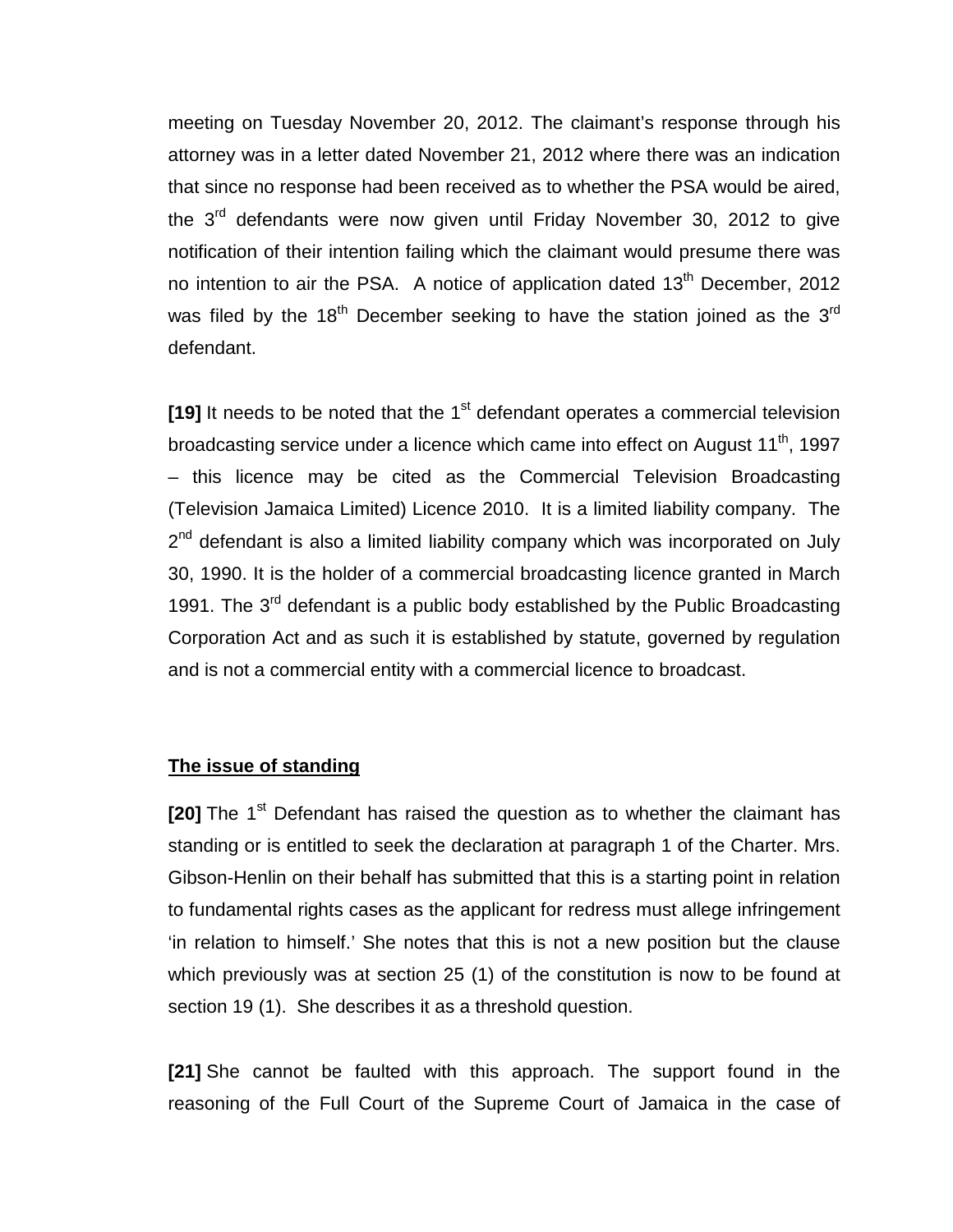**Banton and others v Alcoa Minerals of Jamaica and others** (1971) 17 WIR 207 as stated by Parnell J, at page 305 is well founded. It remains instructive as expressed therein:

*…..the mere allegation that a fundamental right of freedom has been or is likely to be contravened is not enough. There must be facts to support it. The framers of the Constitution appear to have had a careful and long look on several systems operating in other countries before they finally agreed to Chapter III as it now stands.*

*It seems to me that the position may be summarized as follows:*

*Before an aggrieved person is likely to succeed with his claim before the Constitutional Court, he should be able to show:*

- *(1) that he has a justiciable complaint that is to say that a right personal to him and guaranteed under Chap. III of the Constitution has been or is likely to be contravened. For example, what is nothing more than naked politics dressed up in the form of a right is not justiciable and cannot be entertained:*
- *(2) that he has standing to bring the action; that is to say, he is the proper person to bring it and that he is not being used as the tool of another who is unable or unwilling to appear as the litigant.*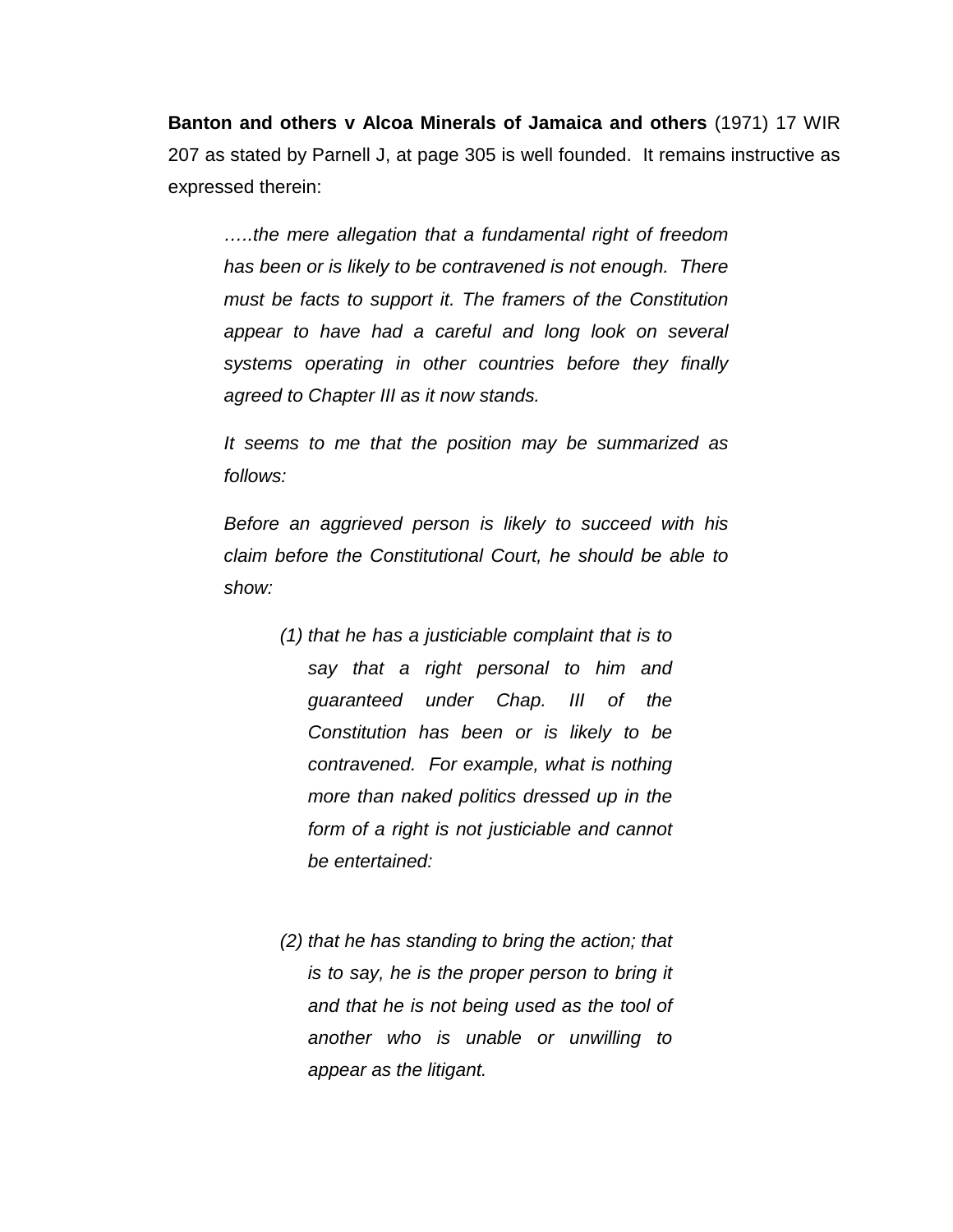- *(3) that his complaint is substantial and adequate and has not been waived or otherwise weakened by consent, comprise or lapse of time.*
- *(4) that there is no other avenue available whereby adequate means of redress may be obtained. In this connection, if the complaint is against a private person, it is difficult if not impossible, to argue that adequate means of redress are not available in the ordinary court of the land. But if the complaint is directed against the State or an agent of the State it could be argued that the matter of the contravention alleged may only be effectively redressible in the Constitutional Court.*
- *(5) that the controversy or dispute which has prompted the proceedings is real and that which is sought is redress for the contravention of the guaranteed right and not merely seeking the advisory opinion of the court on some controversial arid or spent dispute.*

**[22]** The Claimant, in the instant case must bring himself within the provisions of Section 19 (1) of the Charter which states:

*If any person alleges that any of the provisions of this Charter has been, is being or is likely to be contravened in relation to him, then without prejudice to any other action*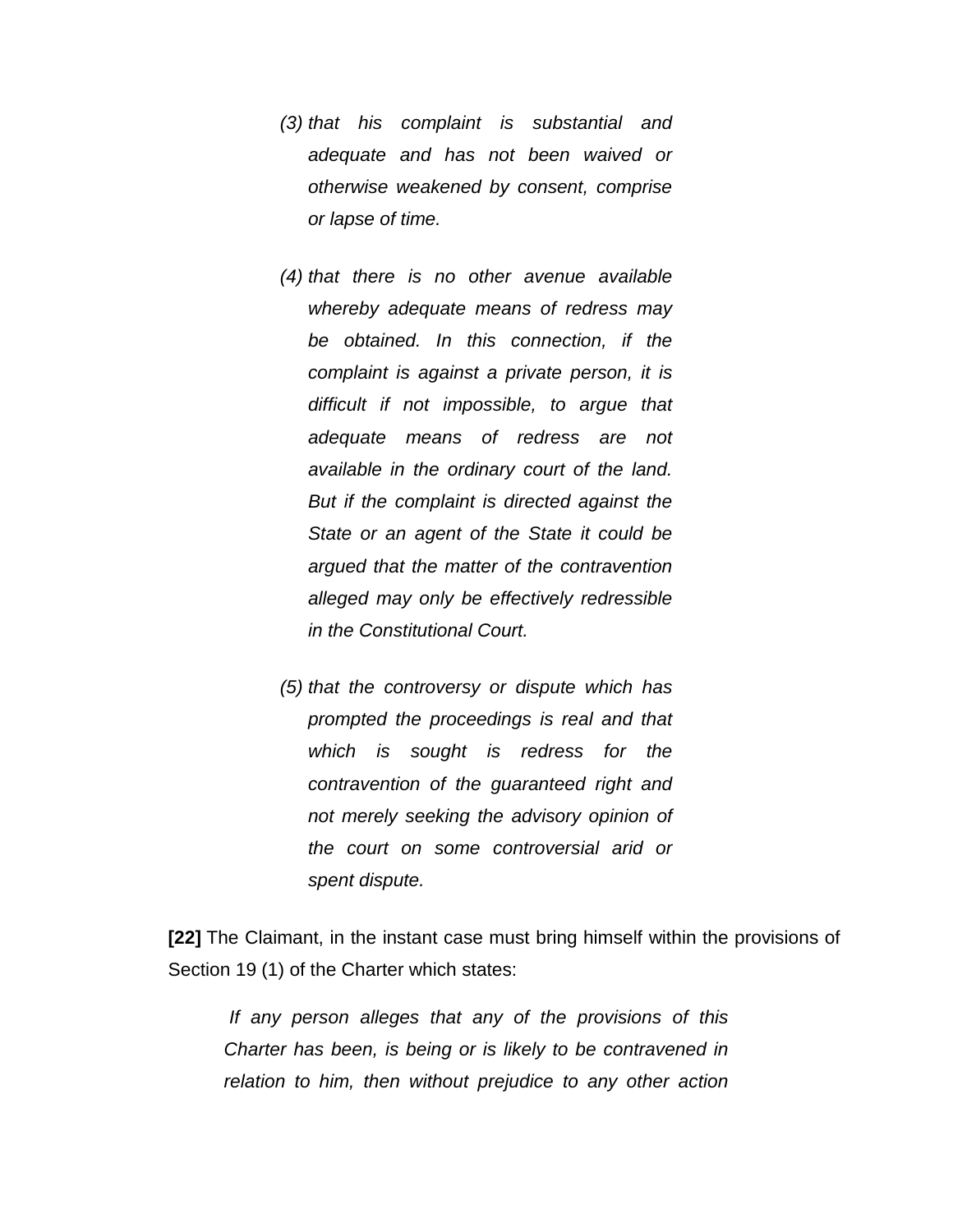*with respect to the same matter which is lawfully available, that person may apply to the Supreme Court for redress.*

**[23]** It is Mrs. Gibson-Henlin's submission that the claimant has suffered no harm and is no more than a 'poser' or 'a tool.' He is at the forefront of a campaign on behalf of homosexuals – a tolerance campaign on their behalf. This campaign is admitted to be part of a regional campaign to change allegedly homophobic laws across the region and Mrs. Gibson-Henlin has noted the Charter is only applicable to Jamaicans in relation to breaches in Jamaica. Further, she noted he is the tool or agent of his employer – an international NGO that has no standing as it is not Jamaican and has suffered no harm in Jamaica.

**[24]** For the claimant, Lord Gifford QC. has noted that the PSA was:

- a. produced in Jamaica;
- b. by a Jamaican;
- c. submitted to television stations in Jamaica;
- d. to be broadcast on television in Jamaica;
- e. the refusal to air the PA occurred in Jamaica;

**[25]** He argues that the courts have interpreted 'to be contravened in relation to him' to mean that the individual bringing the action has to be one who is personally affected. He referred to the Privy Council decision **Mirbel v Mauritius**  [2010] UKPC 16 where a similar section in the Mauritius Constitution was described as providing "a personal remedy for a personal prejudice".

**[26]** Further he notes that when the television stations refused to air the PSA their actions impacted on the claimant's rights under Sections 13(3) and (d) of the Charter. The claimant he urged has no other redress in statute or common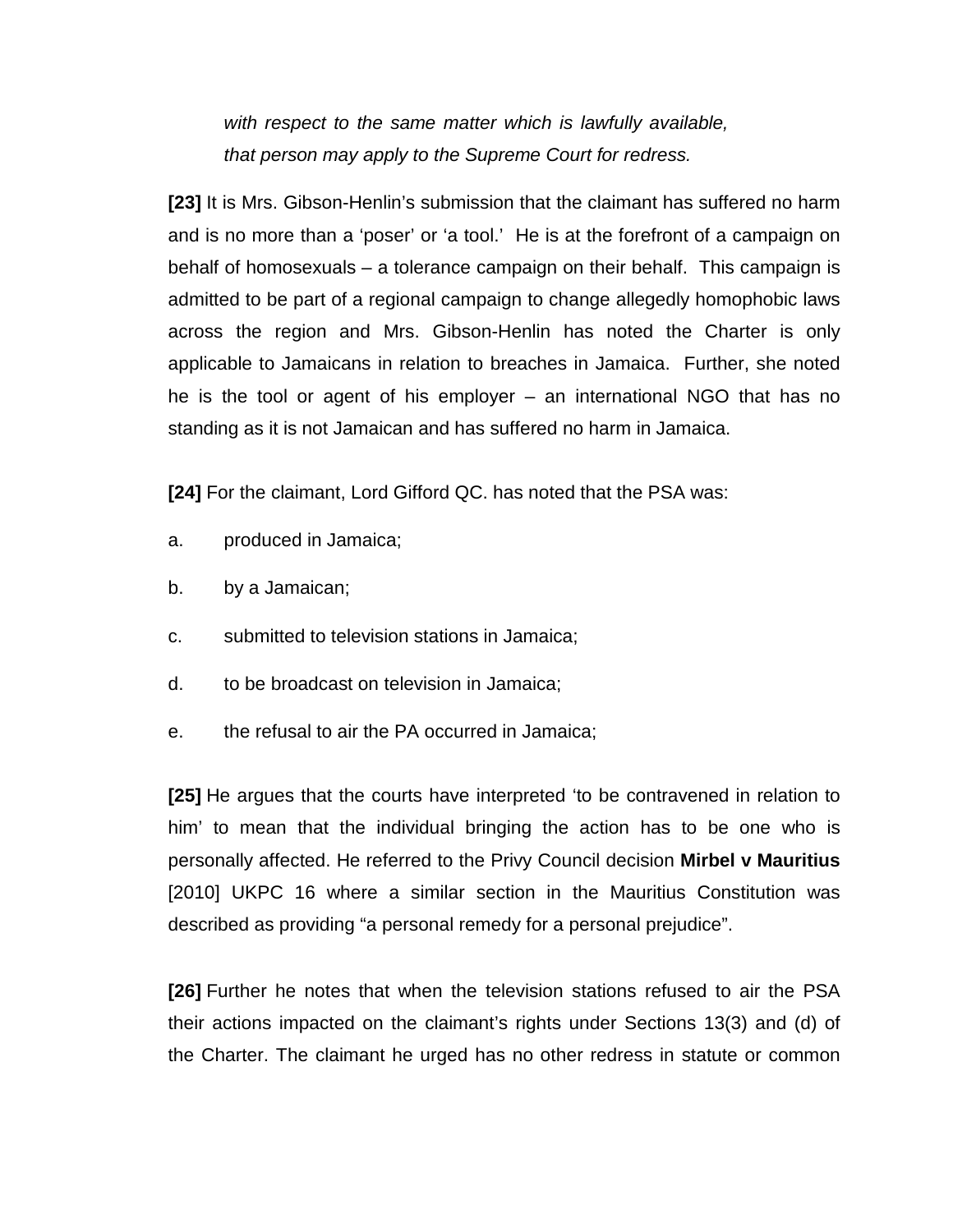law to adequately remedy the prejudice suffered as a result of the three (3) defendants' refusal to air his PSA.

**[27]** It is true that in his initial contacts with the  $1<sup>st</sup>$  and  $2<sup>nd</sup>$  defendants he referred to not himself in the singular but spoke to the PSA that 'we' wanted to have aired and asked to let 'us' know if it would be aired. One can readily discern that he was acting on behalf of the group of persons of which he is a member – homosexuals MSM. He speaks of being the organizer of several public events in his advocacy campaign to encourage tolerance of this group. He also speaks to the abuse and threats of violence that he had experienced as a result of the perceived intolerance towards persons with his sexual orientation. So although it is beyond dispute that the efforts of the claimant is not only on his own behalf this does not take away from the fact that he is to be a` beneficiary as well and this takes him out of the realm of being a 'poser.'

**[28]** It is perhaps to be recognized that the claimant cannot seek redress for any allegations of discrimination on the grounds of his sexual orientation as the Charter does not afford that protection specifically. This may be viewed as a significant deficiency in this Charter but it is to be noted that the first paragraph of the Charter is comprehensive enough to point to a view that it be interpreted to embrace all the rights and responsibilities of all Jamaicans.

**[29]** Section 13 (1) reads:

*Whereas-*

- *(1) the state has an obligation to promote universal respect for, and observance of, human rights and freedoms;*
- *(2) all persons in Jamaica are entitled to preserve for themselves and future generations the fundamental rights and freedoms to which they are entitled by virtue of*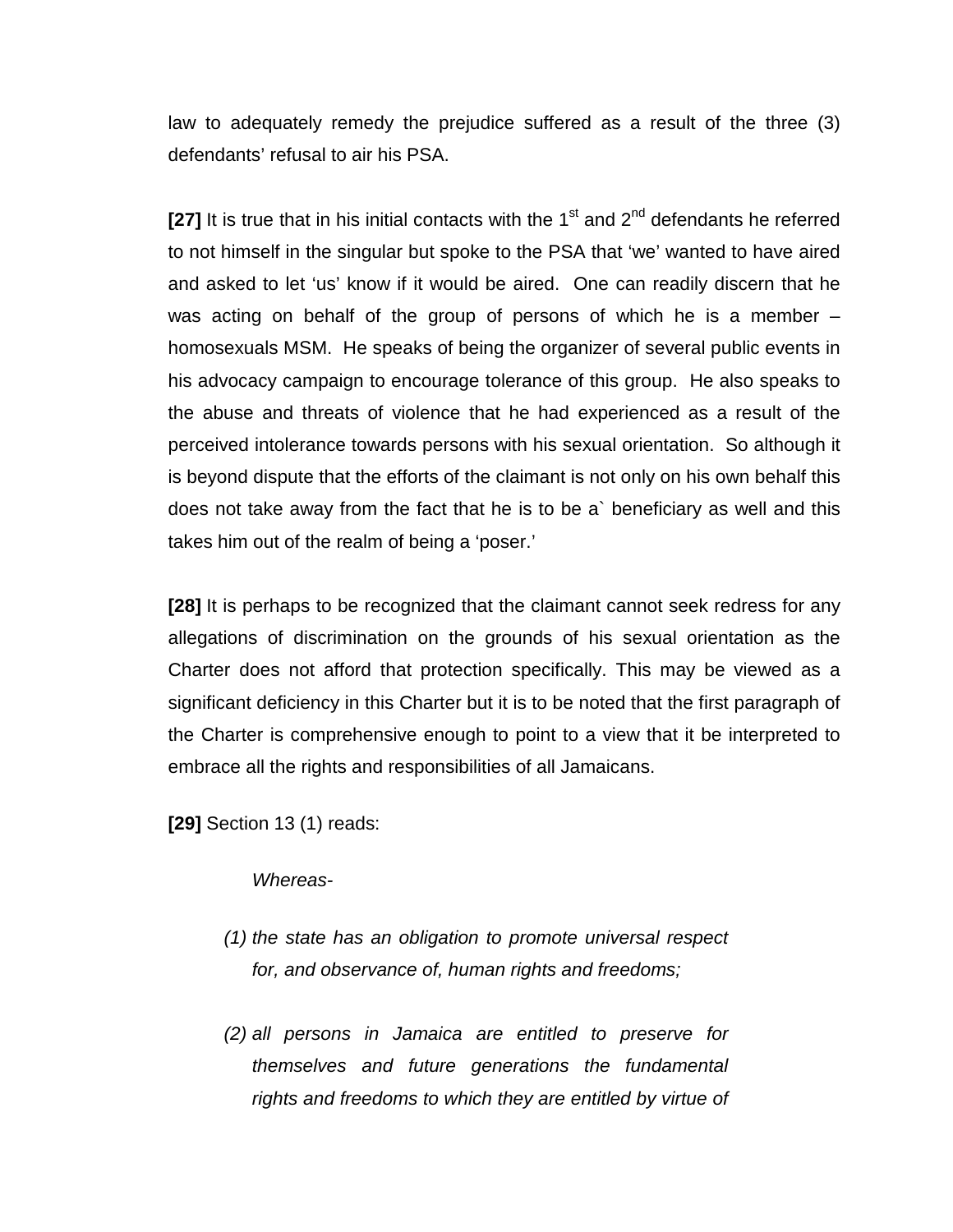*their inherent dignity as persons and as citizens of a free and democratic society; and*

*(3) all persons are under a responsibility to respect and uphold the rights of others in this Chapter*

*the following provisions of this chapter shall have effect for the purpose of affording protection to the rights and freedoms of persons as set out in those provisions, to the extent that those right and freedom do not prejudice the rights and freedom of others.*

**[30]** It cannot be denied that in these circumstances, the matter sought to be addressed by the claimant in the PSA affected him personally. He would therefore have an interest in its airing, and that interest would be sufficient and legitimate enough for him to be affected by his inability to freely share his message. The refusal to air can be viewed, prima facie, as an infringement of his rights hence he has sufficient interest in this matter and locus standi to bring this application.

### **The rights alleged to have been infringed**

**[31]** In the Final Report of the joint select committee of the House of Parliament on Constitutional and Electoral reform dated 31<sup>st</sup> May 1999 it was expressed as follows inter alia:

*The New Chapter III better reflects modern thinking by adopting the Modern Bill of Rights form in which the rights are positively and simply stated without specific exception. It also ensures much greater protection to the individual against abuse by the State or other persons or organizations*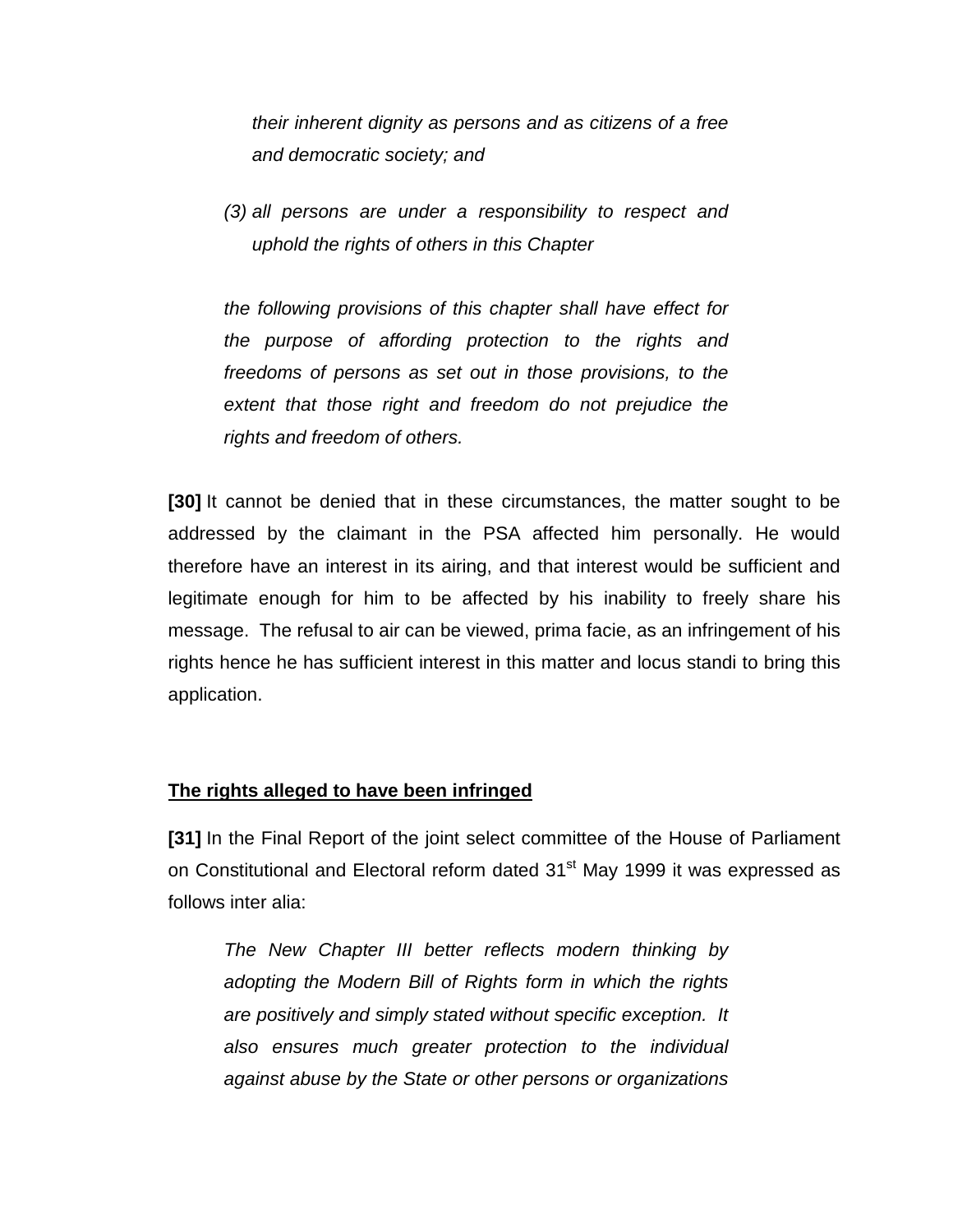*and provides easier access to more persons and organizations to the court to facilitate the protection and preservation of the protected rights and freedoms.*

**[32]** It is considered useful to begin a consideration of the rights allegedly infringed by recognition of the intent and purpose of the amendment to the Constitution as it existed. The sections the claimant is now seeking to enforce are section 13 (3) (c):

*… the right to freedom of expression*

and section 13 (3) (d)

*…the right to seek, receive, distribute or disseminate information, opinions and ideas through any media.*

**[33]** These sections were previously contained in section 22(1) – which stated inter alia –

*Except with his own consent, no person shall be hindered in the employment of his freedom of expression and for the purposes of this section, the said freedom included the freedom to hold opinions and to receive and impart ideas and information without interference and freedom from interference with his correspondence and other means of communication.*

**[34]** The Charter therefore recognizes the right to one being able to freely express himself. As simply stated as this may appear, the interpretation of this right has been the subject of many judicial pronouncements. In **Irwin Ltd., v. Quebec (Attorney General** (1989) 58 DLR (4<sup>th</sup>) 577 the judgment of Dickson CJ and Lamer and Wilson JJ expressed it in a manner found most useful at page 606: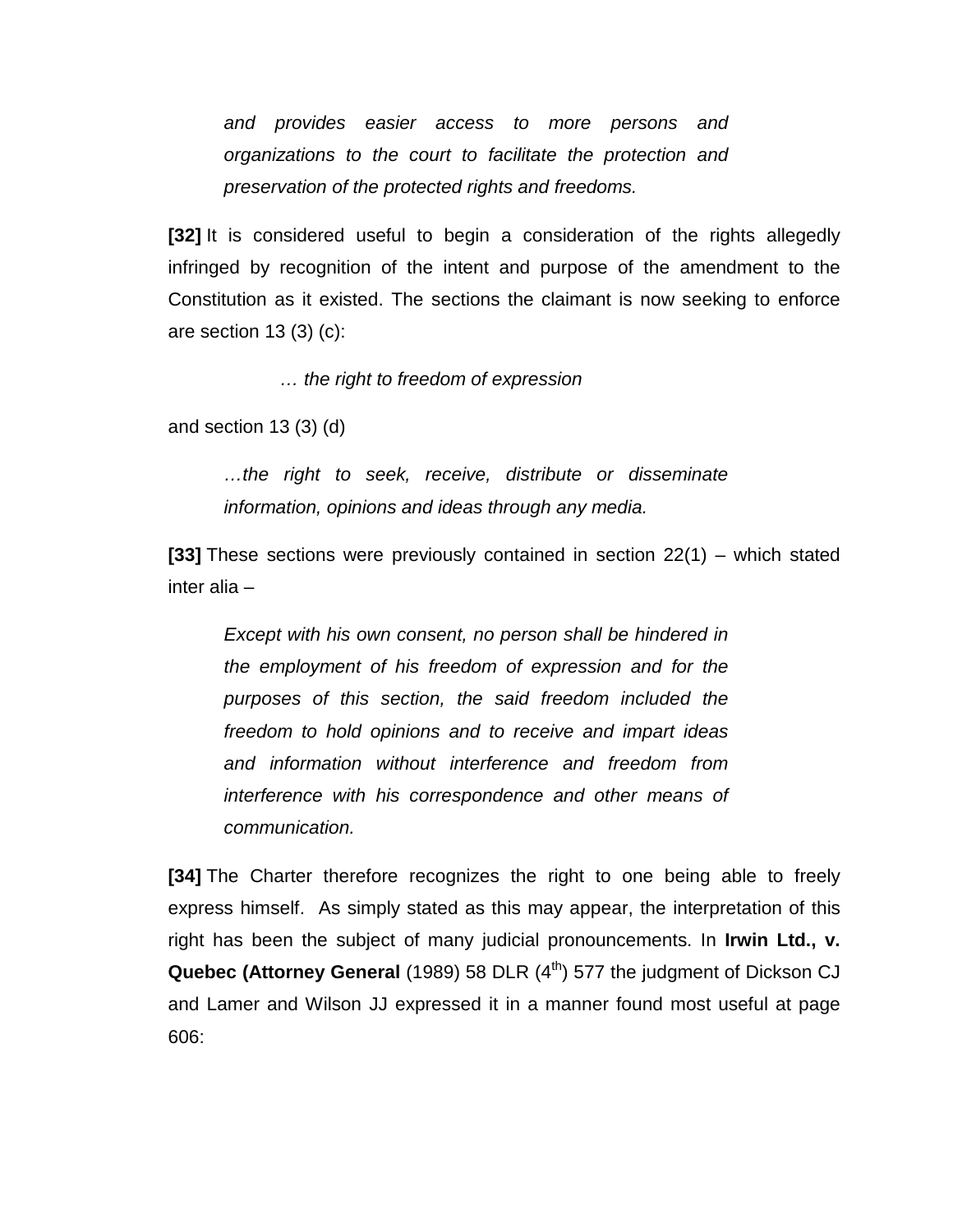*"Expression" has both content and form, and the two can be inextricably connected. Activity is expressive if it attempts to convey meaning. That meaning is it contents. Freedom of expression was entrenched in our Constitution and is guaranteed in the Quebec Charter so as to ensure that everyone can manifest their thoughts, opinions, beliefs, indeed all the expression of the heart and mind, however, unpopular, distasteful or contrary to the mainstream. Such protection is, in the words of both the Canadian and Quebec Charters "fundamental" because in a free, pluralistic and democratic society we prize a diversity of ideas and opinions of their inherent value both to the community and the individual. Free expression was for Cardozo J of the United States Supreme Court "the matrix, the indispensable condition of nearly every other form of freedom" (Polko v. Connecticut, 320 US 319 (1937) at p 327); for Rand J of the Supreme Court of Canada, it was "little less vital to man's mind and spirit than breathing is to his physical existence (Switzman v. Elbling 1957 Can L11 2 (SCC), [1957] SCR 285 at page 306). And as the European Court stated in the Handyside case, Eur. Court H.R. decision of 29 April 1976, Series A No. 24 at p. 23, freedom of expression:*

> *…is applicable not only to "information" or "ideas" that are favourably received or regarded as inoffensive or as a matter of indifference, but also to those that offend, shock or disturb the State or any sector of the population. Such are the demands of that pluralism, tolerance and broadmindedness without which there is no democratic society.*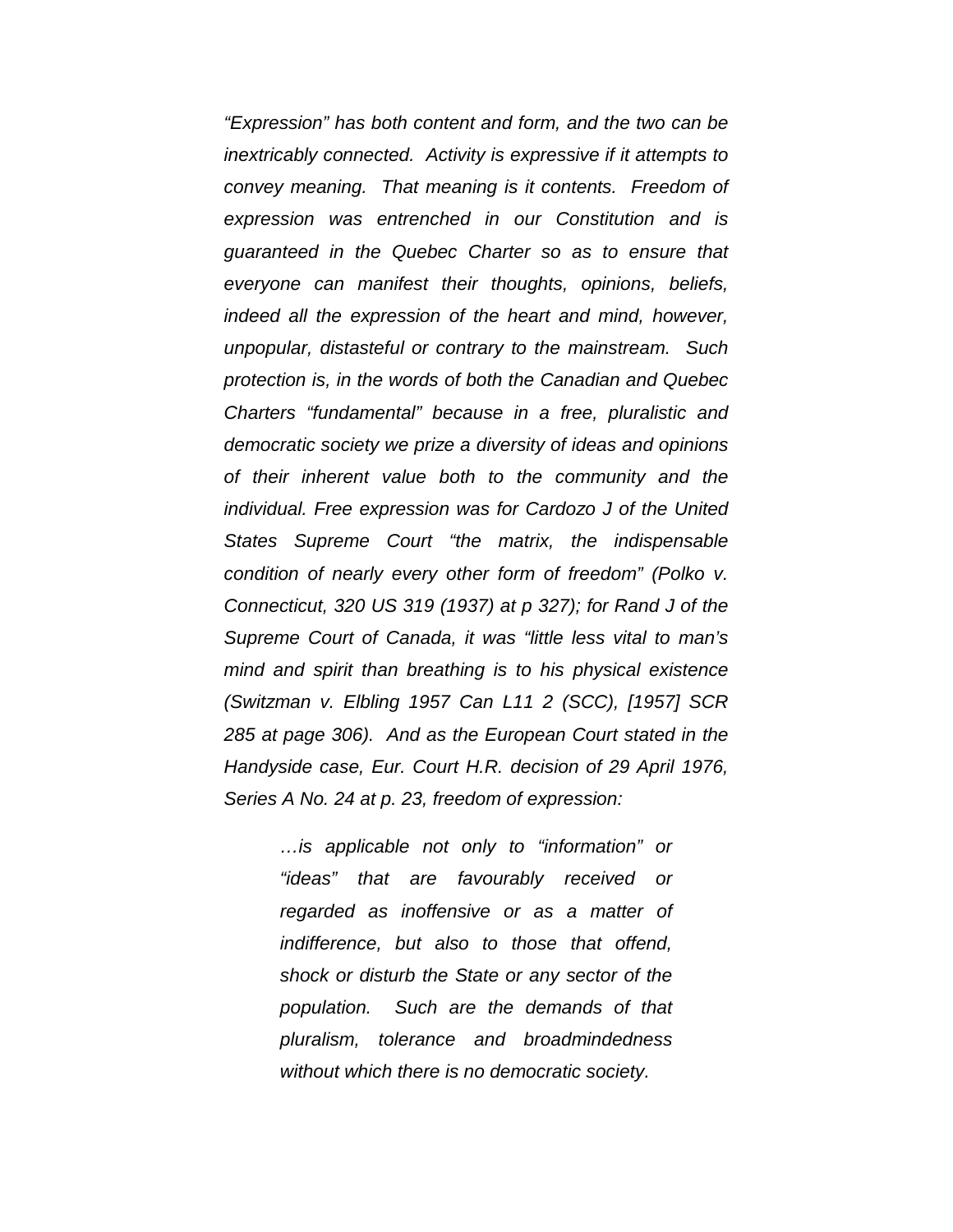**[35]** Although in the declaration sought in relation to this section the claimant refers to his constitutional right to freedom of speech, the right actually provided encompasses more that speech. Certainly the message he seeks to convey in the PSA of a homosexual seeking to have his human rights as a gay man respected is one that cannot be viewed as objectionable. Whether the PSA would secure the objective of 'encouraging tolerance to homosexuals and MSM as an effective tool to counter the spread of HIV and AIDS' leads to questions not to be addressed here.

**[36]** The second right being sought to be enforced is one the Solicitor General Mrs. Foster-Pusey QC has submitted 'is in essence a development of the more familiar articulation of the right which is "freedom of the press.' She urges the Court to seek guidance in understanding the nature of this right by looking at the Final Report of the Constitutional Commission of Jamaica dated February 1994 at page 13 paragraph 23 which states:

*While recognizing the critical role played by the Press in the preservation of democracy, by a majority decision we did not accept that the only or even the most effective way of providing the appropriate constitutional guarantee is by the use of the term "freedom of the press." In the first place, press literally means a printing house or newspaper establishment. Modern technology has demonstrated that there is unlimited scope for the development of new methods of expression and communication. It therefore requires a particularly liberal extension of the word press to cover all these new developments. Accordingly, we have preferred the use of the word media.*

**[37]** Certainly at that time, the committee would hardly have envisioned the type of development which has since taken place such that media today now includes what is referred to as social media where citizens divorced from any traditional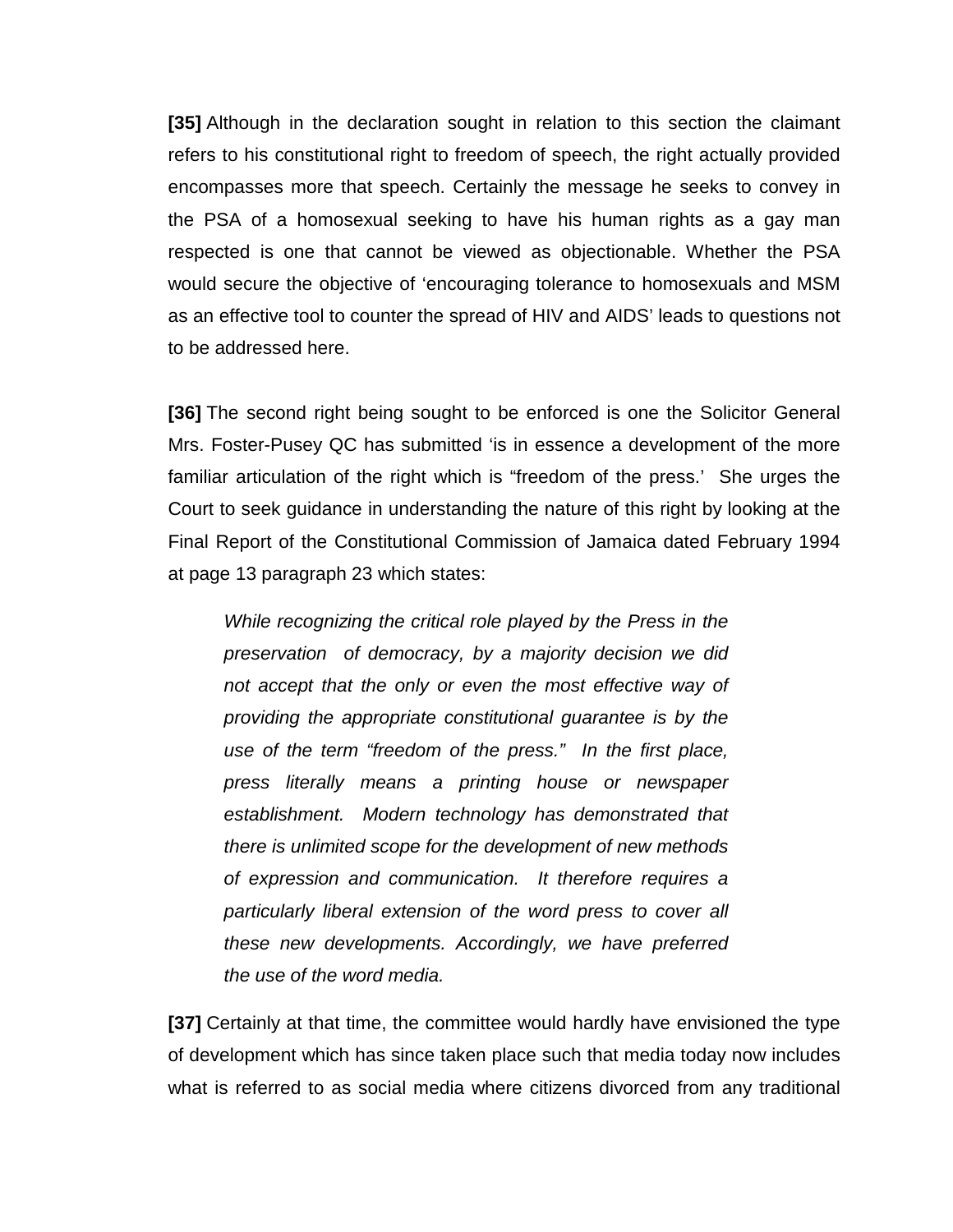'media house' are able to express their views and spread news to millions in a matter of seconds.

**[38]** The formulation of the section remains sufficiently wide to address the usage of the media by other than those specifically trained or employed to do so.

**[39]** However, in its present context it is appreciated that the claimant is seeking to use the media in its traditional sense to disseminate his information, opinions and ideas and he is entitled to claim that right.

**[40]** Before moving on from this consideration it must be recognized that neither of these rights can be regarded as absolute. In **Trieger v Canadian Broadcasting Corp** (1989) 54 DLR (4<sup>th</sup>) 143 the comments of Campbell J at page 151 are instructive:.

*As to free speech, the right to speak does not necessarily carry with it the right to make someone listen or the right to make someone else carry one's own message to the public. That point was made by Thurlow C.J. of the Federal Court in Re New Brunswick Broadcasting Co. Ltd., v. Canadian Radio Television and Telecommunications Commission (1985) 13 DLR (4th) 77 at page 89:*

> *The freedom guaranteed by the Charter is a freedom to express and communicate ideas without restraint, whether orally or in print or by other means of communication. It is not a freedom to use someone else's property to do so. It gives no right to anyone to use someone's land or platform to make a speech, or someone else's printing press to publish his ideas. It gives no right to anyone to enter or*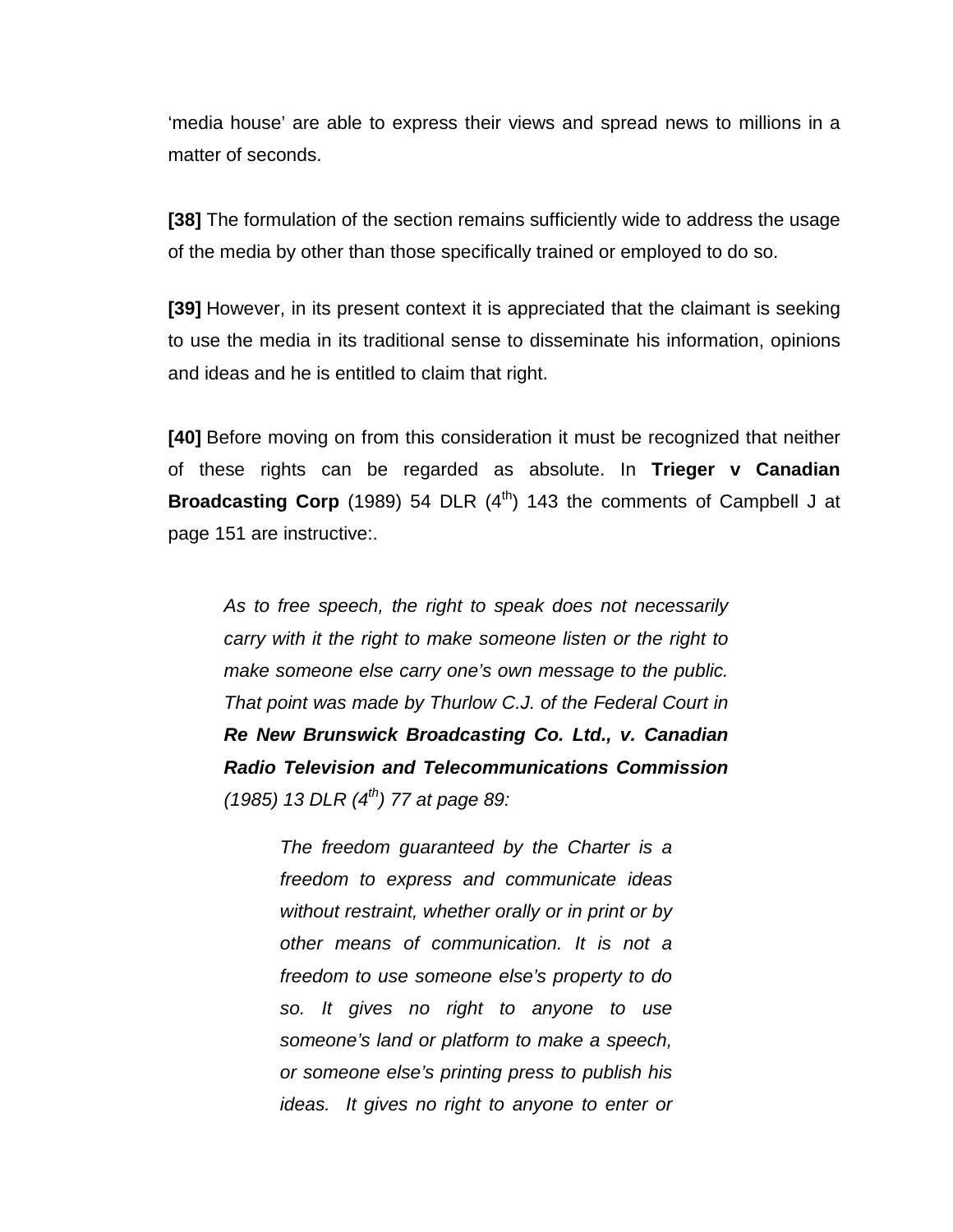*use a public building for such purposes. And it gives no right to anyone to use the radio frequencies which, before the enactment of the Charter, had been declared by Parliament to be and had become public property and subject to the licensing and other provisions of the Broadcasting Act.*

**[41]** As recognized from the outset, the claimant is a man with a message and is entitled by virtue of his inherent dignity as a person and as a citizen of this free democratic society to express himself as he chooses and to use the media to have his message heard.

## **Whether these rights are protected not only against state action but also from actions of private individual and entities.**

**[42]** It was formerly the position that constitutional remedies are available for infringement of the fundamental rights and freedoms provisions by the State. This had been aptly described as the vertical application. The Charter has introduced sections which have given rise to the debate as to whether these remedies are now available for infringements by a natural or juristic persons – the horizontal approach. Section 13 (1), as already outlined above, along with Section 13 (5) are the sections which Lord Gifford QC opines that their inclusion 'undoubtedly expresses Parliament's intention for constitutional remedies to be available against private entities who infringe the fundamental rights and freedoms of others.'

**[43]** Section 13 (5) provides

*A provision of this Charter binds natural or juristic persons, if, and to the extent that, it is applicable taking account of the*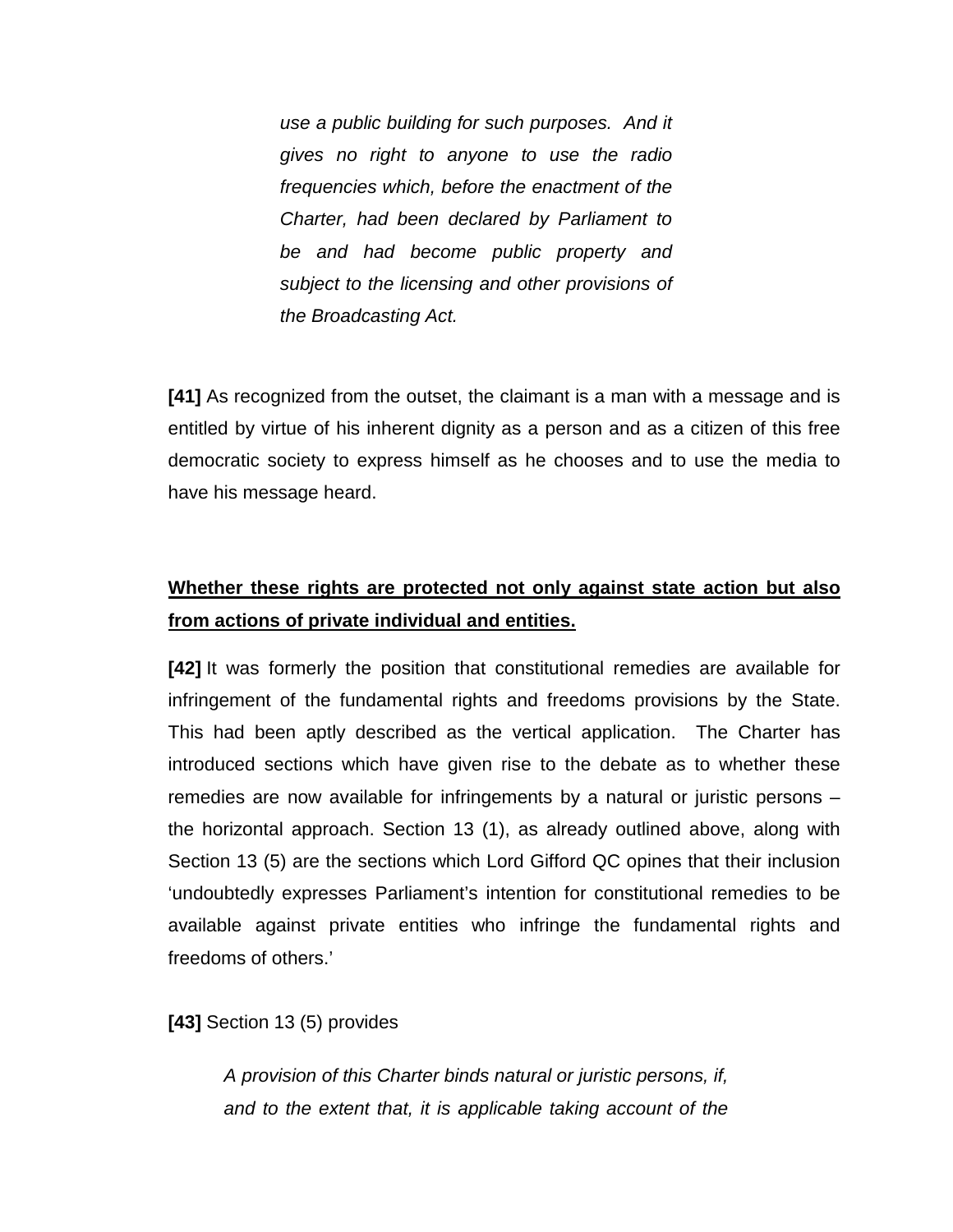*nature of the right and the nature of any duty imposed by the right.*

**[44]** It is acknowledged that section 13 (4) makes it clear that the vertical application remains. It states:

*This Chapter applies to all law and binds the legislature, the executive and all public authorities.* 

**[45]** Hence the new provision of Section 13 (5) opens the debate with the 1st defendant maintaining that this provision does not create any new right allowing for the horizontal application. The  $2^{nd}$  defendant submits that it does not establish any obligation on non-state individuals that enable constitutional redress of the kind claimed by the claimant nor does it enable the horizontal application of constitutional redress in the private sphere of legal rights as enacted in the constitution of other countries such as South Africa.

**[46]** It is again useful to consider the intention of the drafters of the Charter for including this section. In the report of the joint Select Committee of Parliament on its deliberations on the Bill at page 16 is stated:

*The Committee is committed to the principle of ensuring that the constitution encompasses the widest possible deposit of rights with the most open and liberal form of justiciability for those rights.*

*The Committee agrees that in order to have respect for human rights, a culture of respect for human rights has to be created, and that can only take place when all persons are treated as being obliged to respect the constitutional provisions. The Committee does not agree that an individual's right to question an action against his interest whether by another individual or by the state, should be*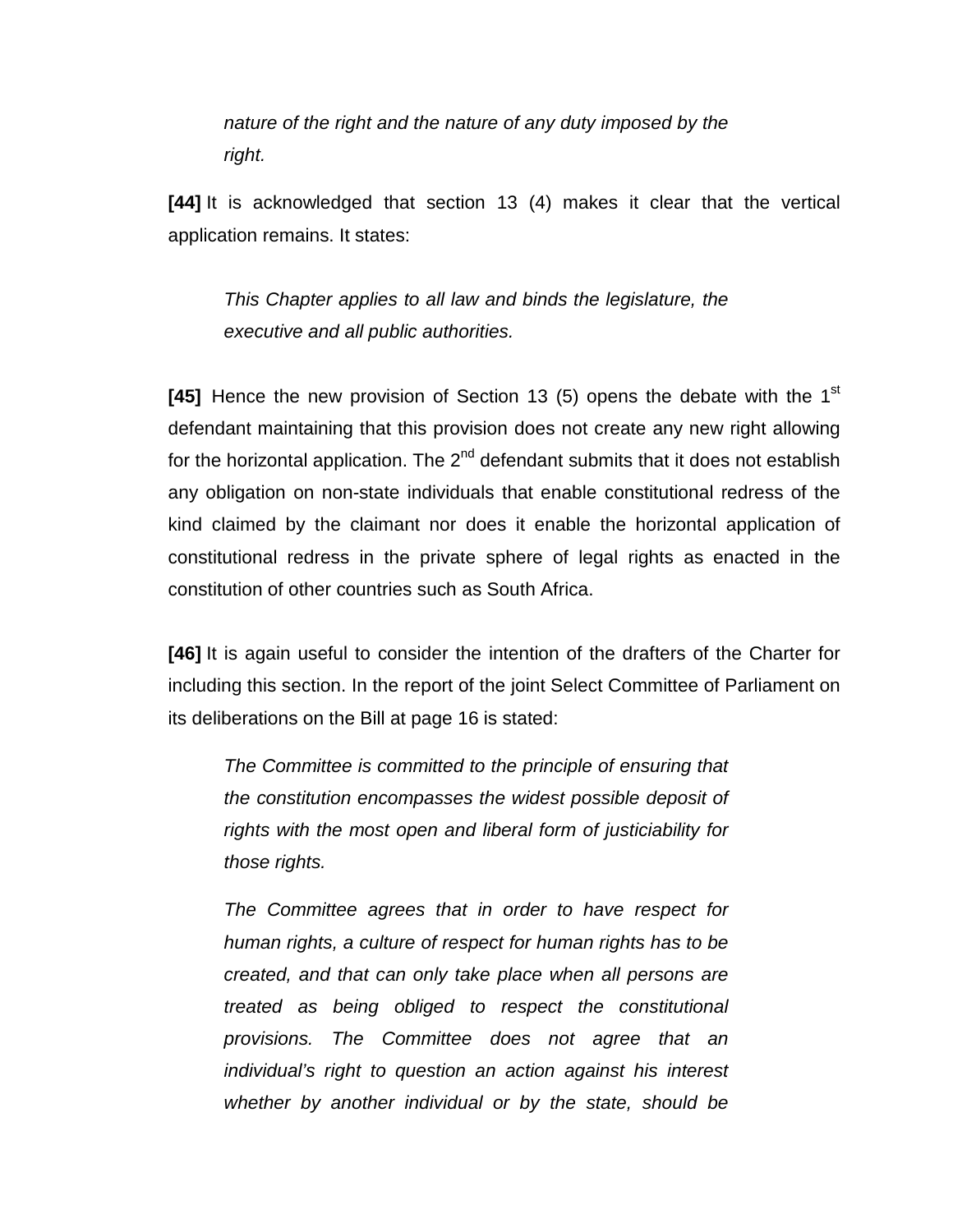*curtailed on the ground that it would result in too much litigation or uncertainty. The Committee feels that it would be difficult to justify a distinction as to a constitutional remedy arising on the same set of facts, one which would be available against the State and one not against the State. The Committee is, therefore, of the view that the constitutional protection of fundamental rights and freedoms afforded in the proposed new Chapter III should be extended to case of infringement by private persons.*

**[47]** It is also significant to note that consideration was given as to whether the rights that would bind private persons should be listed but the Committee decided against enumerating those rights that would apply horizontally.

**[48]** The objective of the Committee, to my mind, was achieved. Section 13 (5) is clear that it is to be applied between persons natural or juristic. This flows from 13 (4) which provides for the other categories that it binds.

**[49]** Section 13 (1) (c) which provides for persons to be under a responsibility to respect and uphold the rights of others is elevated to enforceable rights, breach of which may lead to constitutional redress.

**[50]** It is recognized that the South African Constitution contains provisions which guided the drafters in including similar provisions in the new Charter. As such the case of **Khumalo and Others [**2002] ZACC 12, from that jurisdiction is useful. In that case the Constitutional Court of South Africa interpreted section 8 (2) of that country's Constitution which is worded in an identical manner as section 13 (5) of the Charter. It should however be noted that the South Africa Constitution goes on to include an important provision that is absent from the Jamaican Charter.

**[51]** Section 8 (3) states: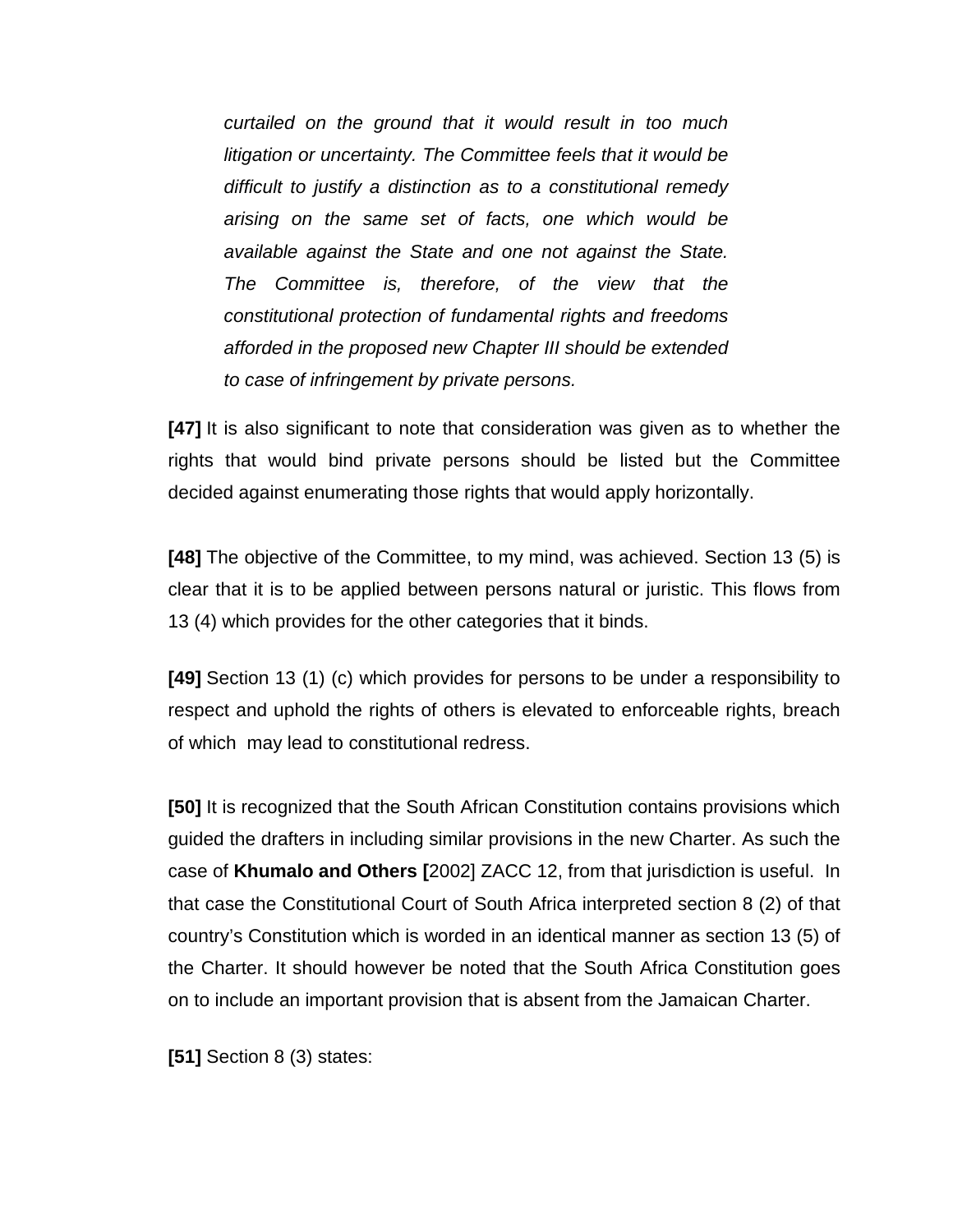*When applying a provision of the Bill of Rights to a natural or juristic person in terms of subsection (2) a court*

- *(a) in order to give effect to a right in the Bill, must apply or if necessary develop the common law to the extent that legislation does not give effect to that right and*
- *(b) may develop rules of the common law to limit the right, provided that the limitation is in accordance with section 30 (1).*

**[52]** In the case of **Khumalo**, O' Regan J said at paragraph 31-

*It is clear from sections 8 (1) and (2) of the Constitution that the Constitution distinguishes between two categories of persons and institutions bound by the Bill of Rights. Section 8 (1) binds the legislature, executive, judiciary and all organs of state without qualifications to the terms of Bill of Rights. Section (8) (2) however provides that natural and juristic persons shall be bound by the provisions of the Bill of Rights to the extent, that is applicable, taking into account the nature of the rights and the nature of any duty imposed by the rights.*

**[53]** Of note she goes on at paragraph 33 to state something that may ultimately prove useful –

*In this case, the applicants are members of the media who are expressly identified as bearers of constitutional rights to freedom of expression. There can be no doubt that the law of defamation does affect the right to freedom of expression. Given the intensity of the constitutional right in question coupled with the potential invasion of that right which could be occasioned by persons other that the state or organs of the state, it is clear that the right of freedom of*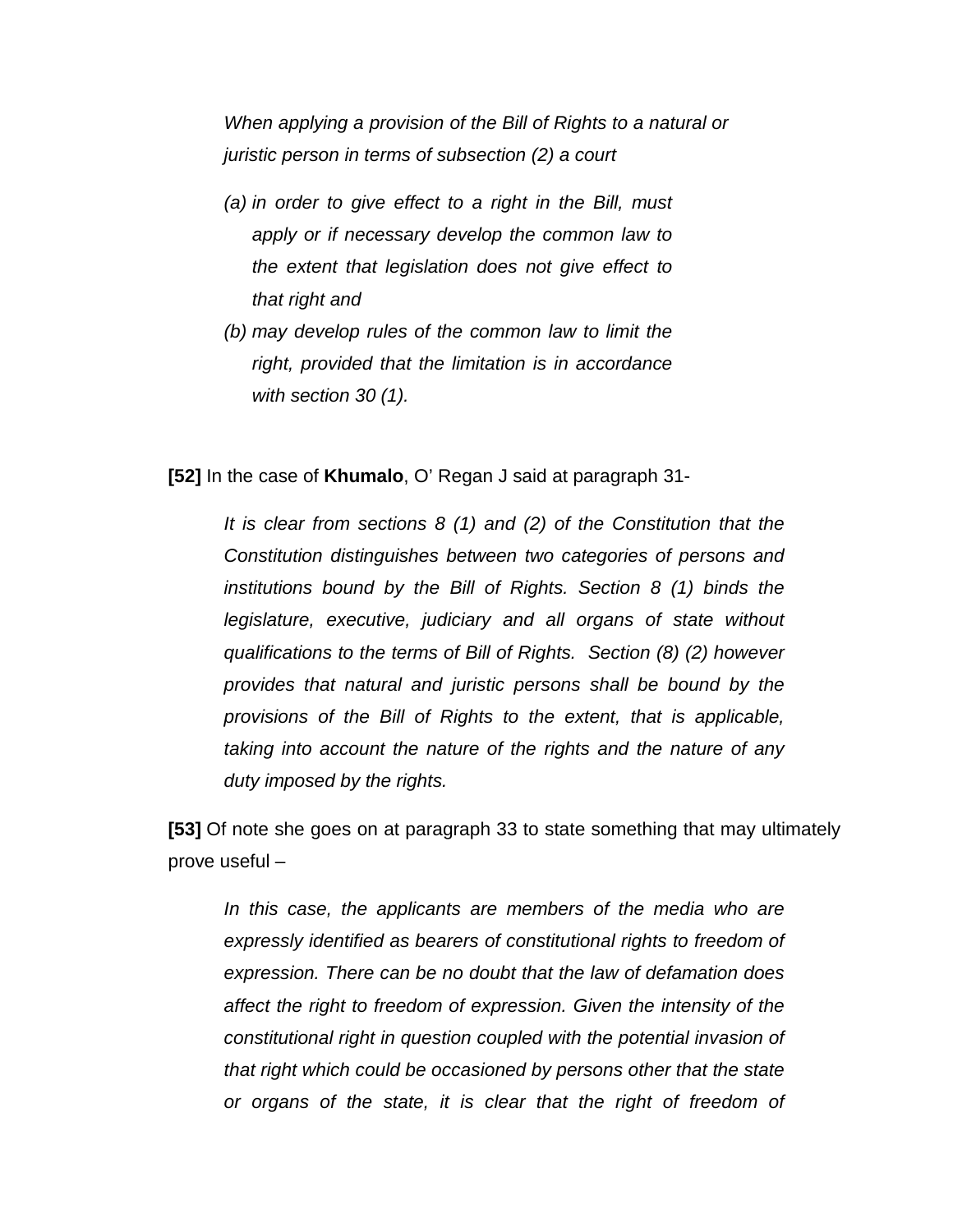*expression is of direct horizontal application in this case as contemplated by section 8 (2) of the constitution.*

**[54]** The 1<sup>st</sup> defendant argues that the underlying dispute which causes a party to seek constitutional redress must be grounded in the common law and state action and there can be no right of action or cause of action against an individual. Applying the same reasoning to the section in our Charter, as was done in South Africa, and interpreting it literally and also bearing in mind the purpose for its inclusion, the formulation put by the  $1<sup>st</sup>$  defendant as to the applicability of the section cannot be correct. The  $1<sup>st</sup>$  and  $2<sup>nd</sup>$  defendants as private entities are juristic persons who are bound to uphold the rights and freedom of other individuals such as the claimant. The  $3<sup>rd</sup>$  defendant's position can be distinguished however as it is not a private entity and different considerations will apply. As far as the  $1<sup>st</sup>$  and  $2<sup>nd</sup>$  defendants are concerned, the matter of what, if any, rights and freedom they may be deemed to have and how it may affect the horizontal approach needs be considered.

#### **The Positions/Submissions**

#### Re: The  $1<sup>st</sup>$  defendant

**[55]** In his affidavit on behalf of the 1<sup>st</sup> defendant, its company secretary, and attorney-at-law Mr. Stephen Greig outlined that there was a procedure existing for dealing with advertisements which included reviewing them to ensure conformity with the  $1<sup>st</sup>$  defendants regulatory obligations and determining the 'advertising spend.'

**[56]** It is his opinion that the 1<sup>st</sup> defendant was not given a fair opportunity to follow its established procedure in considering whether to air the PSA. The PSA, as the message was initially described by the claimant, held a particular meaning for the  $1<sup>st</sup>$  defendant and was not viewed as an advertisement by them. For a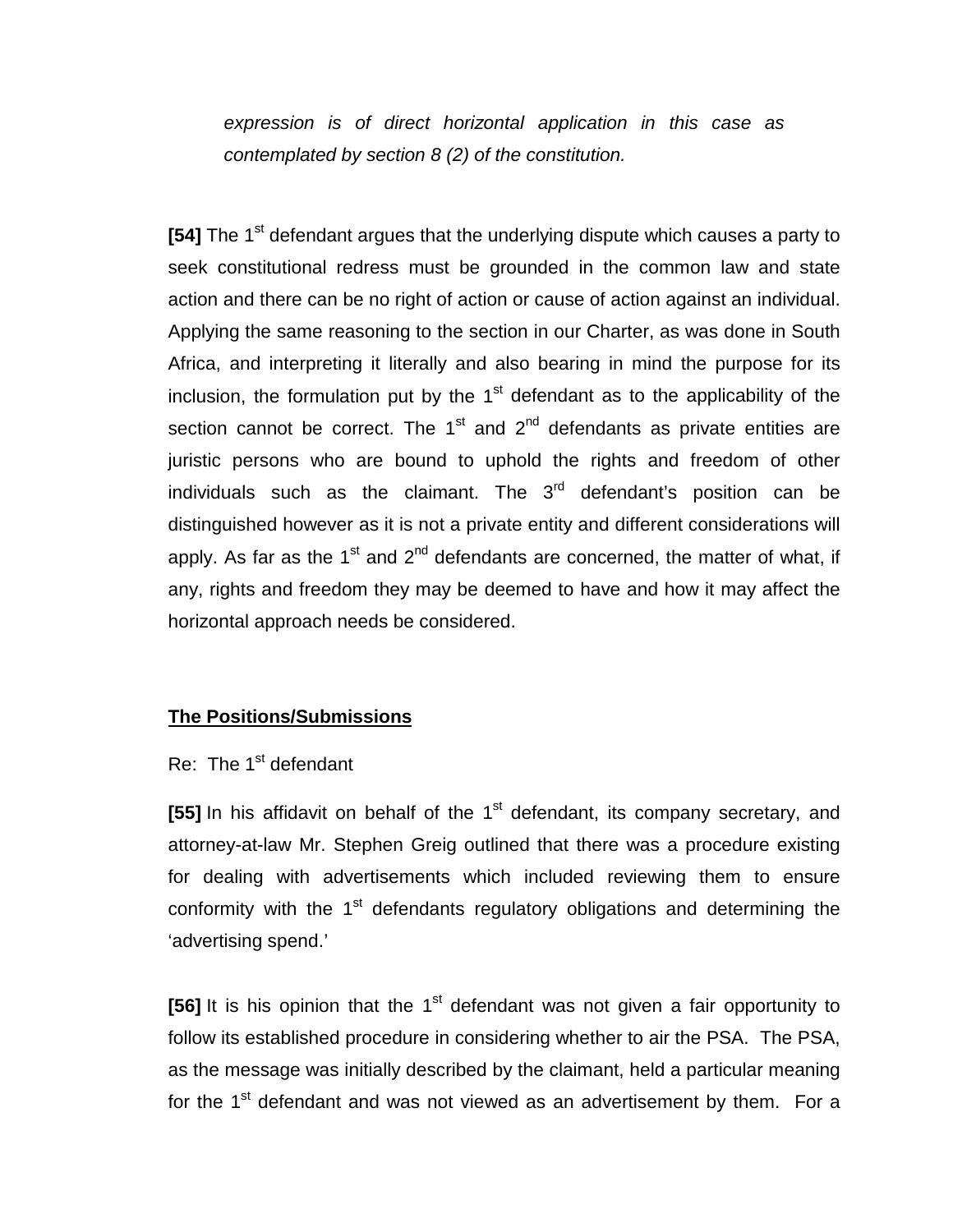PSA payment may not be requested but what is required is the endorsement or agreement of the broadcaster. In the circumstances it is urged that the broadcaster therefore has the option to determine whether a PSA is something that it will endorse to transmit.

[57] Mr. Greig opined that the 1<sup>st</sup> defendant's property rights, editorial, press freedom and control are material considerations. He spoke of a previous occasion where a guest had declared on air that he was gay and this had resulted in a group of angry and militant members of the public descending on the 1<sup>st</sup> defendant's station threatening to do harm to the quest and to damage the property.

**[58]** It was submitted that the Charter protection does not extend to breaches of law 'threats of violence or destruction of property and further that the claimant has offered no safe guard as to how it proposes to balance the interests of the private commercial interests or property.' In any event, it was urged that a declaration to air the PSA would amount to an imposition on the 1<sup>st</sup> defendant which is not sanctioned by the Charter. The case of **Trieger v Canadian Broadcasting Corp.** (supra) was relied on in support of this proposition.

**[59]** The case of **New Brunswick Broadcasting Co Ltd v CRTC** (supra) was relied on for the position that the right guaranteed by section 13 (3) (d) of the Charter is not a right to use private property to disseminate one's message. Thurlow C.J. in considering a section in the Canadian Charter which is equivalent to section 13 (3) (c) of the Jamaican Charter said:

*The freedom guaranteed by the Charter is a freedom to express and communicate ideas without restraint whether orally or in print or by other means of communication. It is not a freedom to use someone else's land or platform to make a speech or someone else's printing press to publish his ideas.*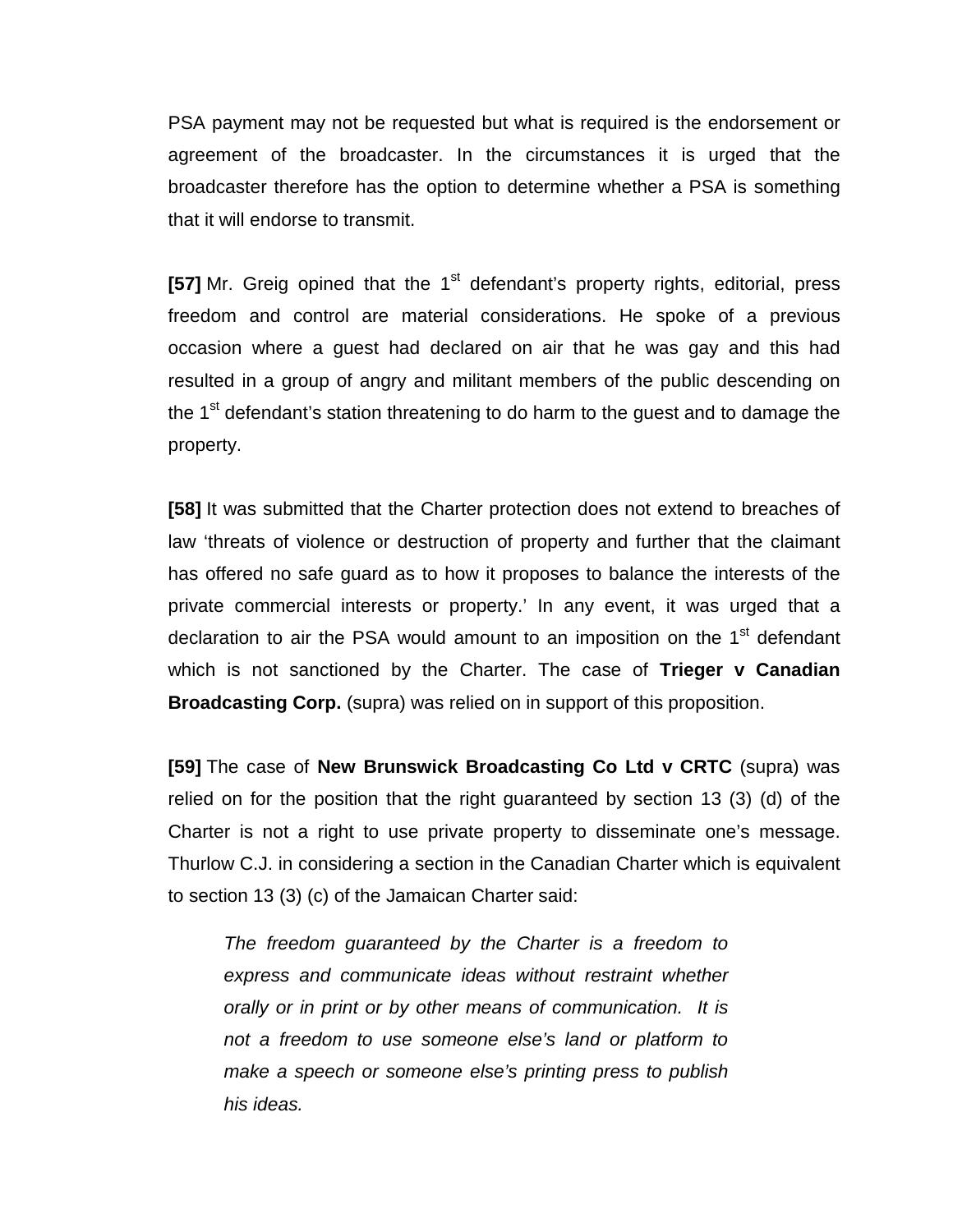**[60]** It was concluded that the case of **Trieger** (supra) also confirms that it's not the responsibility of the Courts to dictate what the broadcaster or editor should publish or report; their decision as to whether to cover a matter or not is within the area of 'journalistic discretion.' The  $1<sup>st</sup>$  defendant is therefore obliged to be careful about what it publishes and it is submitted that the claimant has no basis for challenging the exercise of this right.

### **Re: The 2nd Defendant**

**[61]** The Vice President Sales Marketing and Programmes of the 2<sup>nd</sup> defendant Mr. Ronnie Sutherland gave an affidavit of their behalf. He too spoke to the procedure to be followed when the matter of placing advertisement on the station is in issue. He noted that the advertising contract expressly provides that the  $2^{nd}$ defendant reserves the right to decline to accept for transmission any advertisement or any part thereof. He explained that to arrive at a decision on a prospective advertisement their stance as broadcasters has been to avoid advertisements which seek to promote illegal activities and advertisements which are likely to invite adverse public attention and commentary as this will and has attracted unfavourable reaction and sometimes outright hostility from members of the public.

**[62]** After the review of the contents of the proposed advertisement, the decision was taken not to broadcast it from the following reasons:

- (i) the Board of the  $2^{nd}$  defendant was concerned it could be construed as being a covert attempt by the station to encourage homosexuality;
- (ii) there was an apprehension of the negative public response that the advertisement could have on revenue stream;
- (iii) it was thought ill-advised to air any advertisement that would reasonably be construed as encouraging the criminal offence of buggery;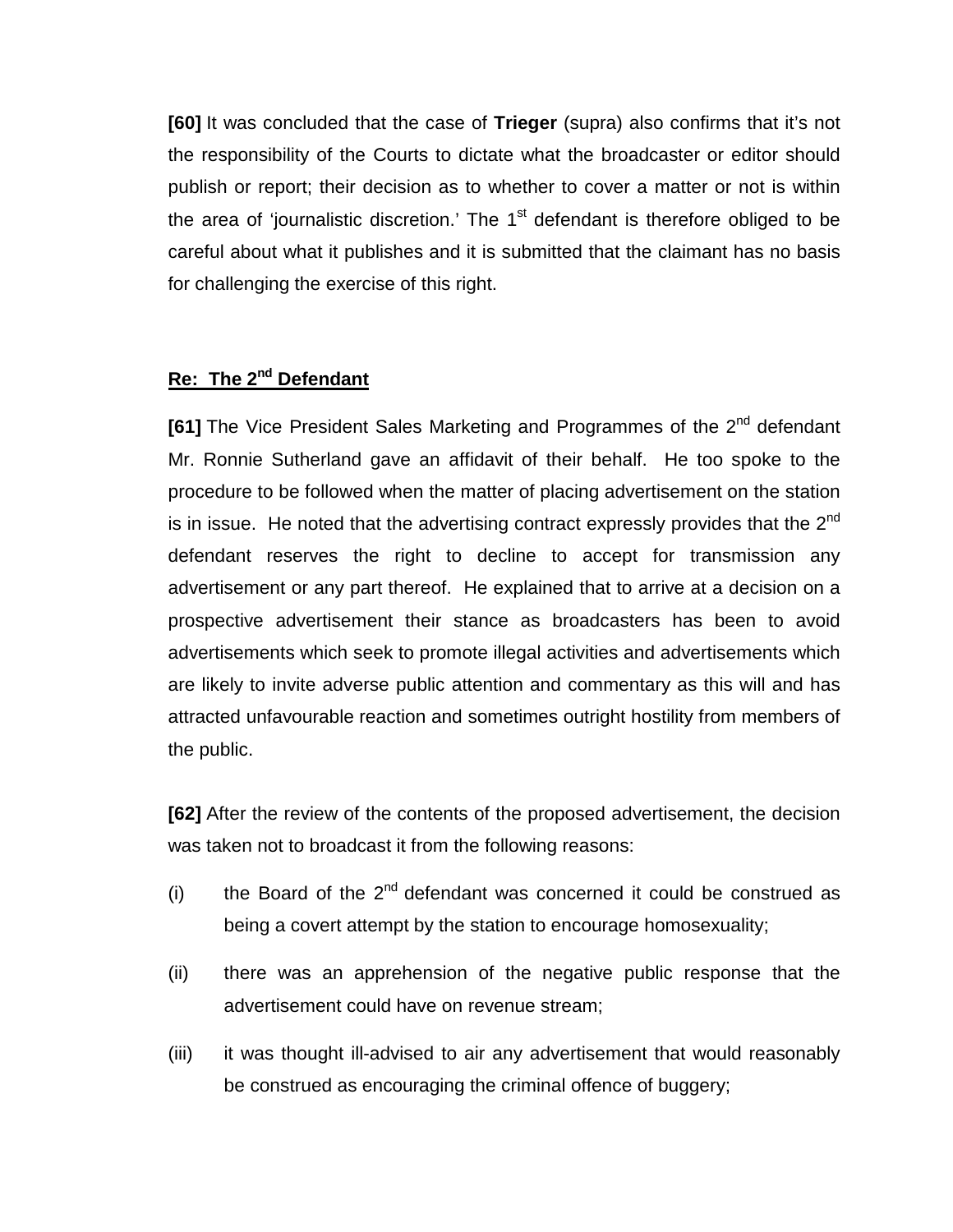(iv) it was felt that they had a common law and constitutional right to determine with whom it contracts.

**[63]** Mr. Sutherland also thought it prudent to note that the station had broadcast current affair programmes that relate to some of the issues of concern to the claimant, who had been interviewed on several occasions and thus afforded the opportunity to express his views for longer air time. He also took issue with the claimant's interpretation of public interest as based on advice he had received, he asserted 'the proper interpretation of the licence's obligation is to operate the station in the interest of the listening and viewing public which includes ensuring that the material the  $2^{nd}$  defendant broadcasts is not to be inimical to the interest of the public because for example it could provoke wide scale public agitation or discontent.'

[64] The submissions on behalf of the 2<sup>nd</sup> defendant made by Mr. Hugh Small  $QC$ , emphasizes the fact that the  $2<sup>nd</sup>$  defendant had the constitutional right to freedom of expression as well which includes a right of editorial control and judgment over what it broadcasts. Further they too enjoy the right to choose what views and opinions it disseminates. They have a right to freedom of association coupled with a common law right to freedom of contract and thus cannot be compelled to associate with others.

**[65]** It was noted that the section 13 (4) of the Charter which is similar to section 8 (1) of the South African Constitution does not bind the judiciary as it does in South Africa. This Mr. Small QC urges should not mean that the judiciary should not consider itself bound and in refining and developing the principles to be followed from the constitution the judiciary cannot grant rights to one which abrogates the rights of others.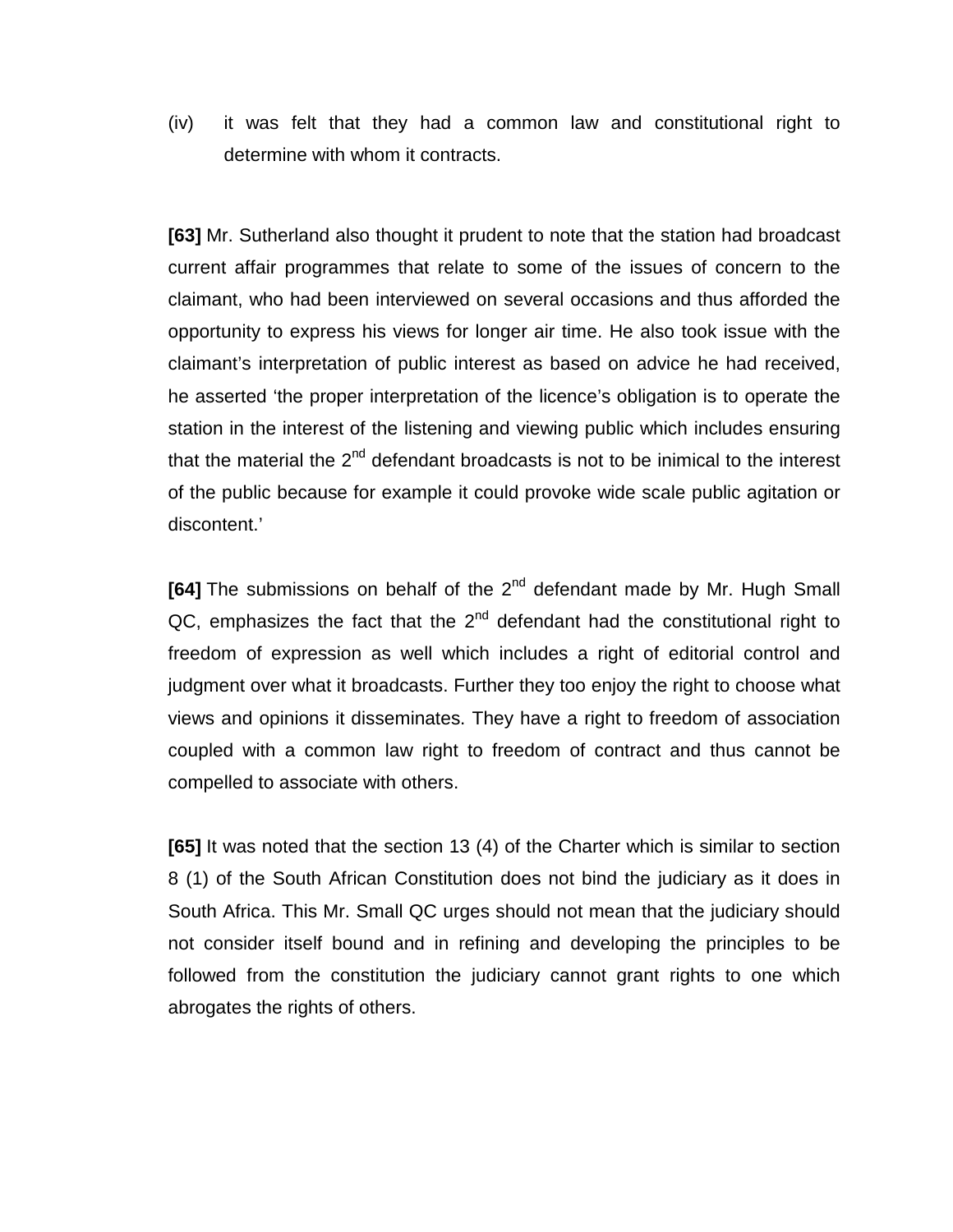**[66]** It was argued that freedom of expression and dissemination does not include a right of access to the mass media. The House of Lords decision in **R (on the application of Prolife Alliance) v. British Broadcasting Corporation**  [2004] 1 AC 185 was relied on as their Lordships there had examined these freedoms and had stated that no one has a right to broadcast on television. Several other decisions largely from the United States of America and Canada were cited as reiterating and affirming 'the fact that freedom of expression does not afford every citizen a right of access to the media and the media is not bound to facilitate a person's right to freedom of expression.'

**[67]** Ultimately, Mr. Small QC suggests that the dilemma which faces the court is that both sides concede the other has constitutional rights which are common to both. However, he urges that no right can limit the other and the court should not grant a right to one without infringing on the right of the other. It was submitted also that to grant the redress of the order sought to compel the  $2<sup>nd</sup>$  defendant to air the claimant's message would be disproportionate interference with the common law and constitutional rights of the 2<sup>nd</sup> defendant.

## **Re the 3rd Defendant**

**[68]** The structure and establishment of the 3<sup>rd</sup> defendant gives rise to the question as to whether it is a public authority and thus is clearly bound pursuant to section 13 (4) of the Charter. Mr. Scharschmidt QC on its behalf starts his submission with a recognition that it is a creature of statute. There is no disputing that the 3<sup>rd</sup> defendant was established by the Public Broadcasting Corporation of Jamaica Act ('The Act'). As a body corporate it had a right to regulate its own procedure and business. Under the Act however it is the minister with portfolio responsibility who must make regulations for the following –

(a) prescribing the constitution and functions of the corporation;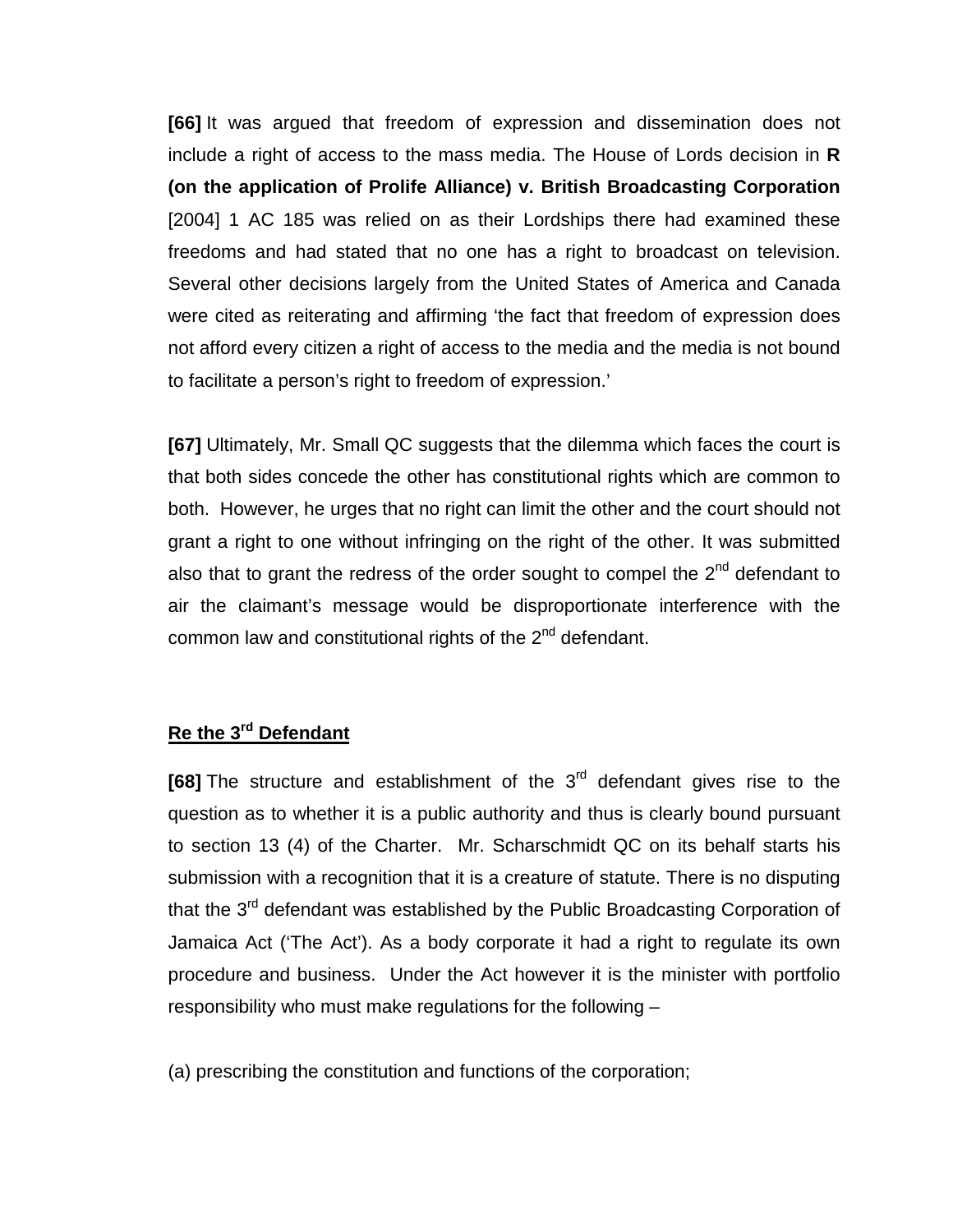(b) prescribing such other provisions as appear to the Minister to be consequential supplemental or ancillary to the matters specified in paragraphs (a) and (b).

**[69]** It is noted that the funds and resources of the 3<sup>rd</sup> defendant are outlined in the Act to be such funds as may be provided from time to time by Parliament and all grants, sums and other property which may in any manner become payable or vested in the Corporation in respect of any matter incidental to its functions (see Section 5 of the Act). Hence it is urged that the  $3<sup>rd</sup>$  defendant can accept no funding from other sources to air any advertisement.

**[70]** It is useful to note here that in seeking to support its contention that the 3<sup>rd</sup> defendant is a public authority the claimant had referred to **Rambachan v. Trinidad and Tobago Television Co Ltd et al** T.T. 1985 HC 8 where the court had stated:

*As I indicated earlier, Lord Diplock in my view used the phrase "public authority" in a very broad sense to mean any entity however constituted in which the government as a matter of deliberate policy decided in the public interest to participate in a substantial way, whether financially or otherwise. Using this meaning as a guideline and considering the Trinidad and Tobago Television operates in an area where several fundamental rights and freedoms are involved, rights and freedoms which the government are in duty bound to uphold, I am of the view that T.T.T. on all the evidence is a "public authority" for the purposes of Lord Diplock "test" and I so hold.*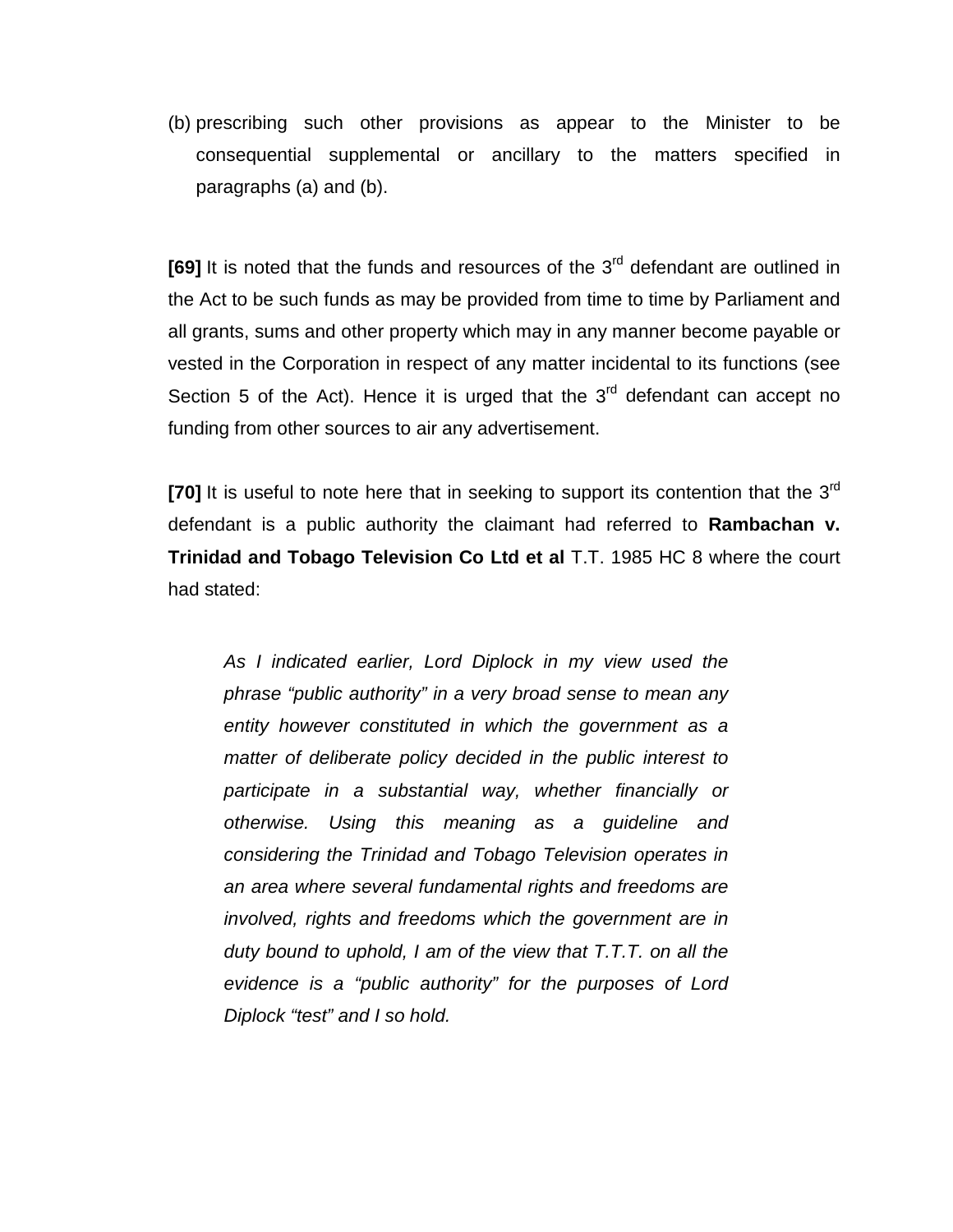**[71]** Further in **Aston Cantlow and Wilmcote with Billesly Parochial Church Council v Wallbank** [2004] 1 AC 546 at 554 **[7]** (Lord Nicholls) the House of Lords explained the meaning of public authority as follows:

*… phrase a public authority in section 6 (1) is essentially a reference to a body whose nature is governmental in a broad sense of that expression. Behind the instinctive classification of organizations as bodies whose nature is governmental lie factors such as the possession of specific powers, democratic accountability, public funding in whole or in part, an obligation to act only in the public interest and a statutory constitution.*

**[72]** The Chief Executive Officer for the 3<sup>rd</sup> Defendant, Mr. Keith Campbell, responding to the request for the paid advertisement outlined:

- (i) the PBCJ is not a commercial entity and does not have a commercial licence to broadcast. It is not allowed to accept payment to air any content nor to air paid advertisement;
- (ii) its function includes providing public broadcasting services designed to promote the development of education and training, dissemination of news information and ideas on matters of general public interest, development of literary and artistic expression, development of culture, human resources and sports.

**[73]** The overriding thrust of the submissions made by Miss Chambers for the 3rd defendant is that they do not have any greater power than the Act creating it allows and they have no power to air and broadcast advertisements. While conceding that the claimant has a right to freedom of expression under the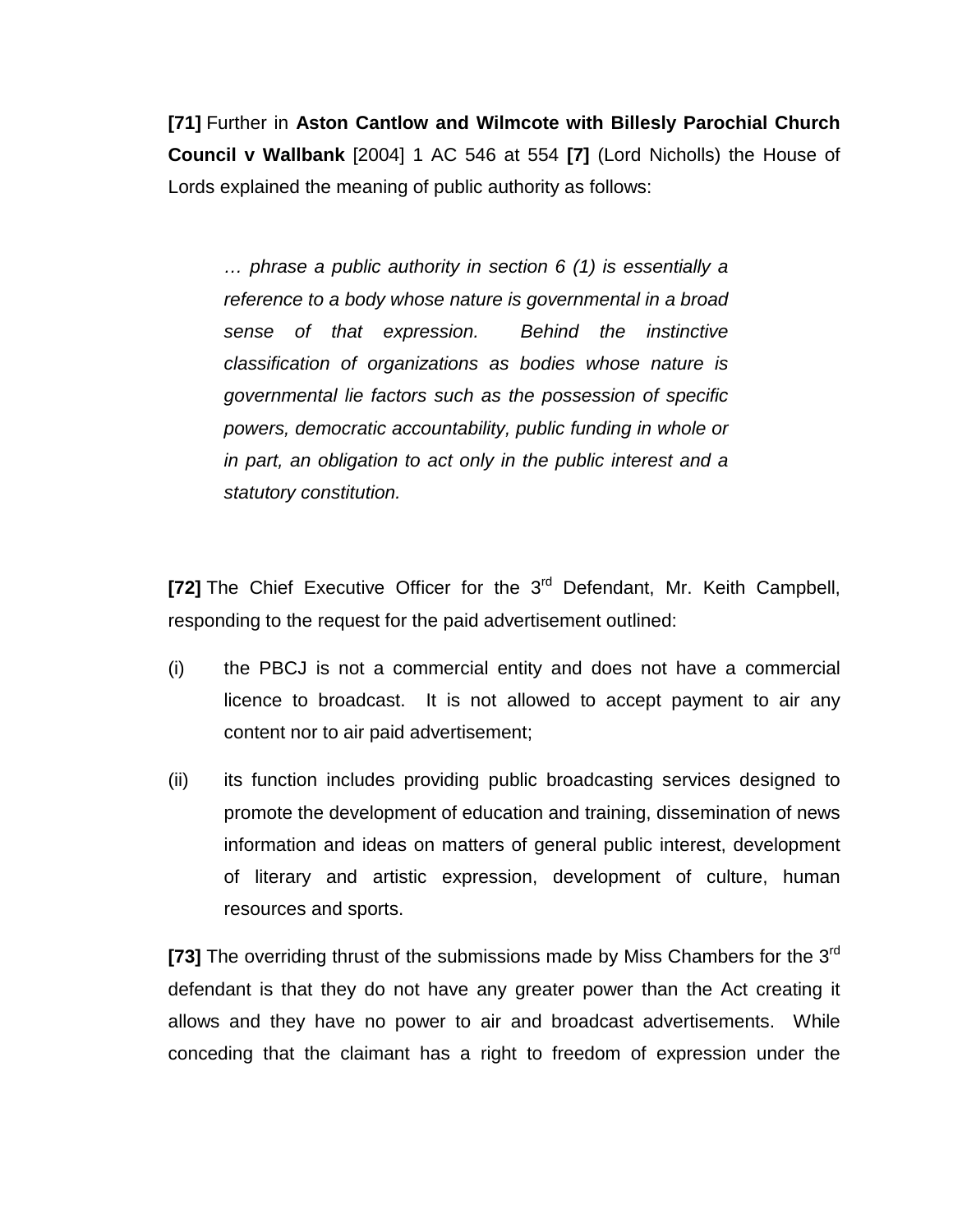Charter, this freedom cannot be construed as obliging the  $3<sup>rd</sup>$  defendant to air and broadcast advertisements.

**[74]** Further, it is submitted, the fact that the 3<sup>rd</sup> defendant does not offer commercial services means that it was not able to enter into any contractual obligation/arrangement with the claimant. The question then becomes how then could the  $3<sup>rd</sup>$  defendant air the claimants message? The  $3<sup>rd</sup>$  defendant maintains that although the claimant's rights may be sacrosanct, these rights do not place an obligation on them to provide a vehicle for him to exercise his rights. They acted in a manner consistent with its functions under the law.

**[75]** In any event, it is the position expressed by Miss Chambers that the message conveyed in the claimant's video is not of public interest. The  $3<sup>rd</sup>$ defendant's functions as laid down in the Act include at section 4 in addition to those already mentioned by Mr. Campbell, the provision of public broadcasting services designed to promote –

- (a) respect for fundamental rights and freedoms and the responsibilities of the individual to society;
- (b) integrity in public and private life.

**[76]** Hence questions may arise as to whether the 3<sup>rd</sup> defendant is obliged to consider if publication of the video would contravene any existing statutes, one such being the Offence Against the Persons Act; whether in admitting that he is gay the claimant will be viewed as having committed a crime under that Act thus rendering the 3<sup>rd</sup> defendants liable to be prosecuted for airing what amount to the contravention of the law.

**[77]** In resolving this matter, the position expressed in the Solicitor General's submission is to my mind the correct starting point. If any reliance is to be placed by the  $1^{st}$  and  $2^{nd}$  defendants on a constitutional right, it can be done only in relation to the rights as listed in section 13 of the Charter. It is also considered a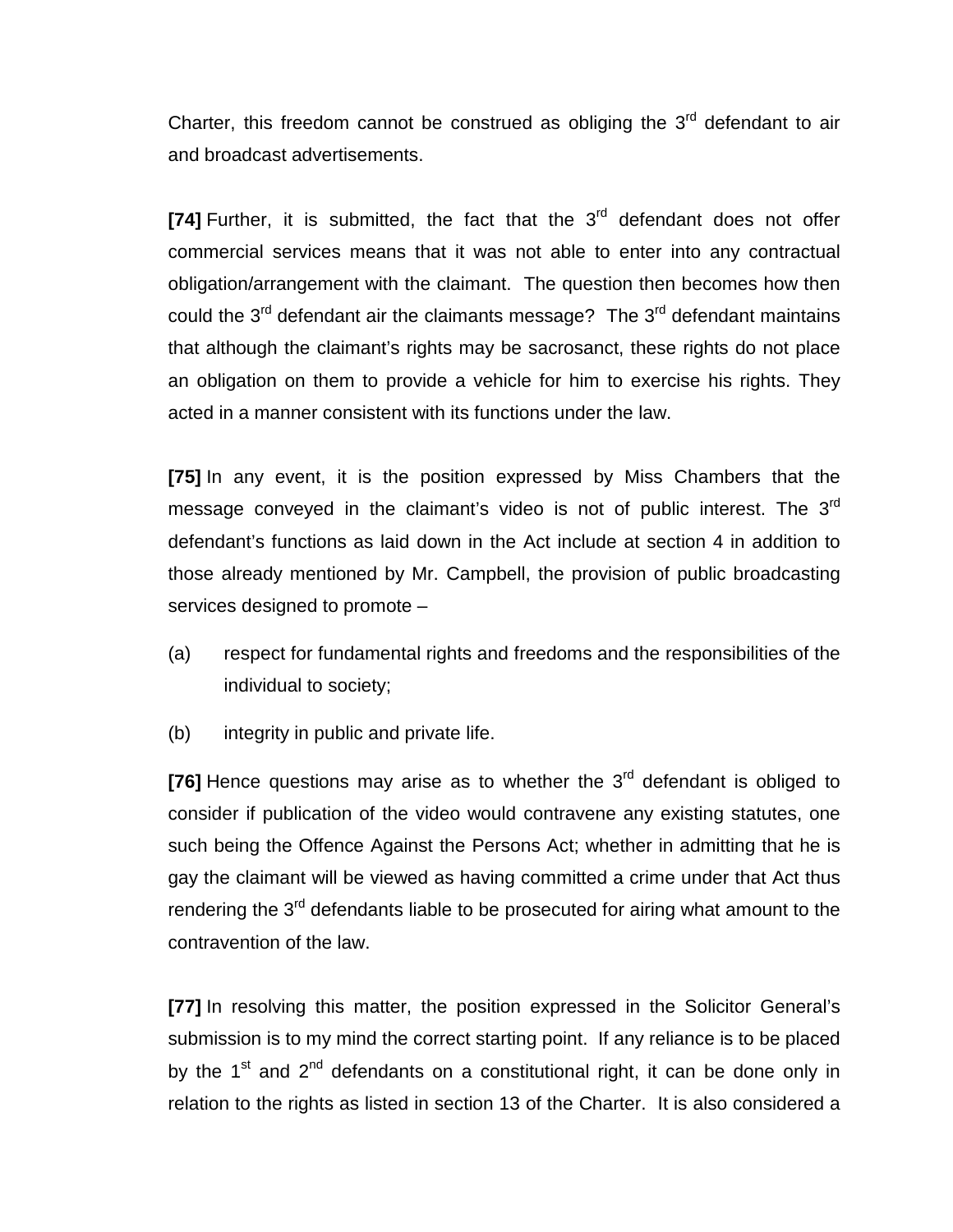proper statement that the right of the 1<sup>st</sup> and  $2<sup>nd</sup>$  defendants to decide whether or not to broadcast a particular advertisement is a matter of their exercise of their freedom of expression. The comment of the Court on the Canadian case **Slaight Communications Inc v Davidson** (1989) 59 DLR (4<sup>th</sup>) 416 at page 446 is instructive:

*There is no denying that freedom of expression necessarily entails the right to say nothing or the right not to say certain things.*

**[78]** It has been recognized that the former right of freedom of the press had been replaced by section 13 (3) (d). Indeed in the Final Report of the Constitutional Commission dated February 1994, the change was viewed as being to allow for the explicit incorporation of the functional aspects of the media in the terms:

*The right to seek, distribute or disseminate to other persons and members of the public, information, opinions and ideas through any media.*

**[79]** It is noted that the words "to other persons and members of the public" were omitted from the final draft. However, this right can be viewed as complementing and supplementing the right to freedom of expression where certain form of media is concerned. Certainly where broadcast media is considered and private entities especially, they must enjoy these rights.

## **How then must the competing rights of the claimant vis-à-vis the 1st and 2nd defendant be dealt with?**

**[80]** It must be noted and acknowledged that the claimant did recognize the rights of the defendants. Indeed Lord Gifford QC did recognize that as broadcast licensees, the  $1<sup>st</sup>$  and  $2<sup>nd</sup>$  defendants 'are allowed editorial and journalistic freedom to broadcast ideas and opinions of their choice subject of course to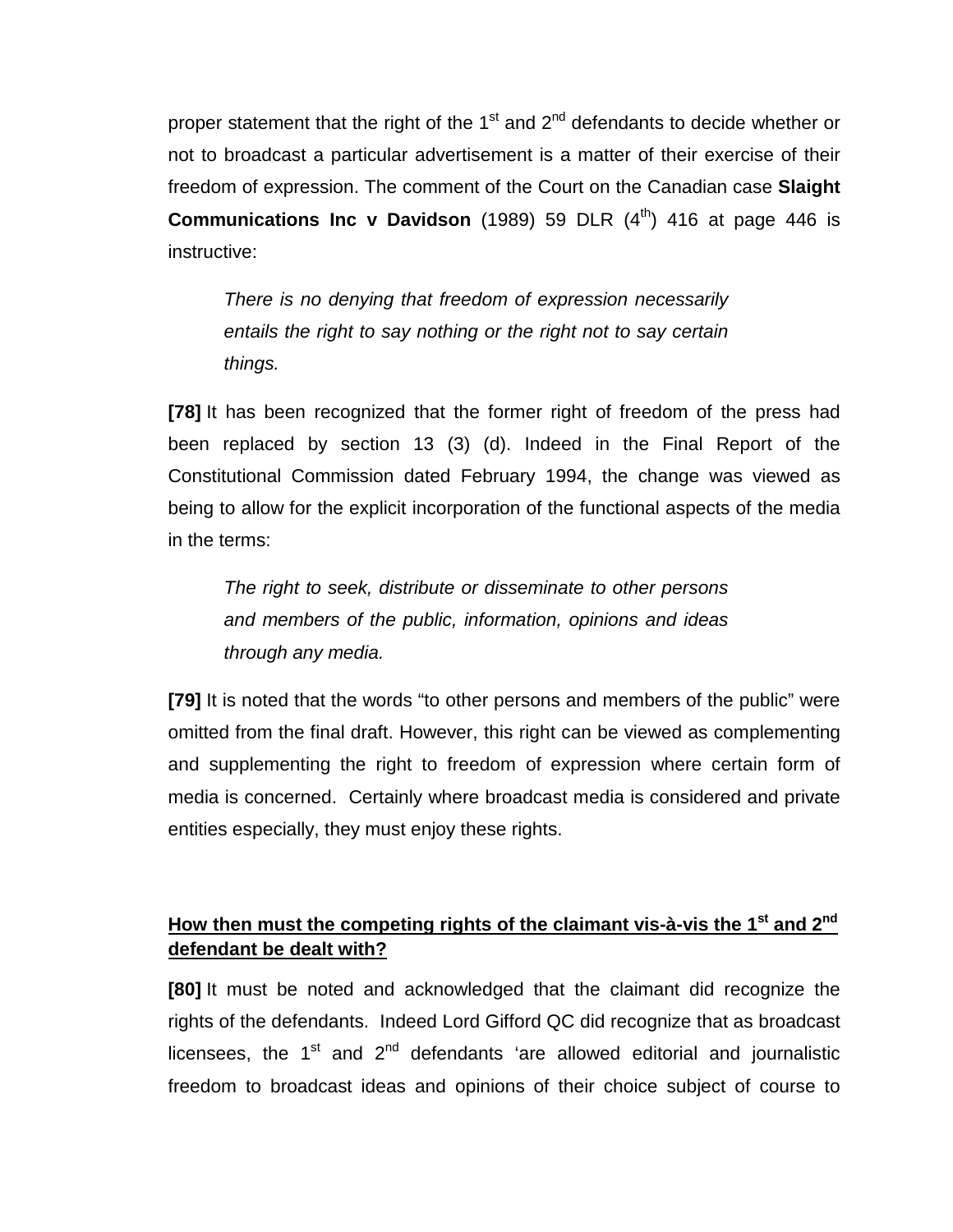restrictions in their broadcast licenses and regulations.' However, their rights, he submits have to be balanced against the right of the public to receive information ideas or opinions on a wide range of subject matters and especially those of public interest. It is also to be balanced against the right of the claimant to access broadcast media and to express himself on issues of importance to himself and the public in general. It is his contention that the court must impose on broadcasters such as the defendants an obligation to broadcast under reasonable circumstance what private citizens wish to disseminate, particularly given the dominance of the media. Further it is argued that if the rights of the claimant are perceived as being infringed, the matter then for consideration would be if the infringement falls within the permissible limit as expressed in Section 13 (2) of the Charter which states:

*Subject to sections 18 and 49 and to subsections (9) and (12) of this section and save only as may be demonstrably justified in a free and democratic society –*

- *(a) this Chapter guarantees the rights and freedoms set out in subsections 3 and 6 of this section and sections 14, 15, 16, and 17 and*
- (b) *Parliament* shall pass no law and no organ of the State shall take any action which abrogates, abridges or infringes those rights.

**[81]** It is submitted that the principle articulated by Lord Hoffman in **Prolife Alliance v. British Broadcasting Corporation** (supra) is most applicable to this matter. In that case the claimants were challenging the BBC's refusal to air their video containing graphic footage of aborted fetuses on the grounds of taste and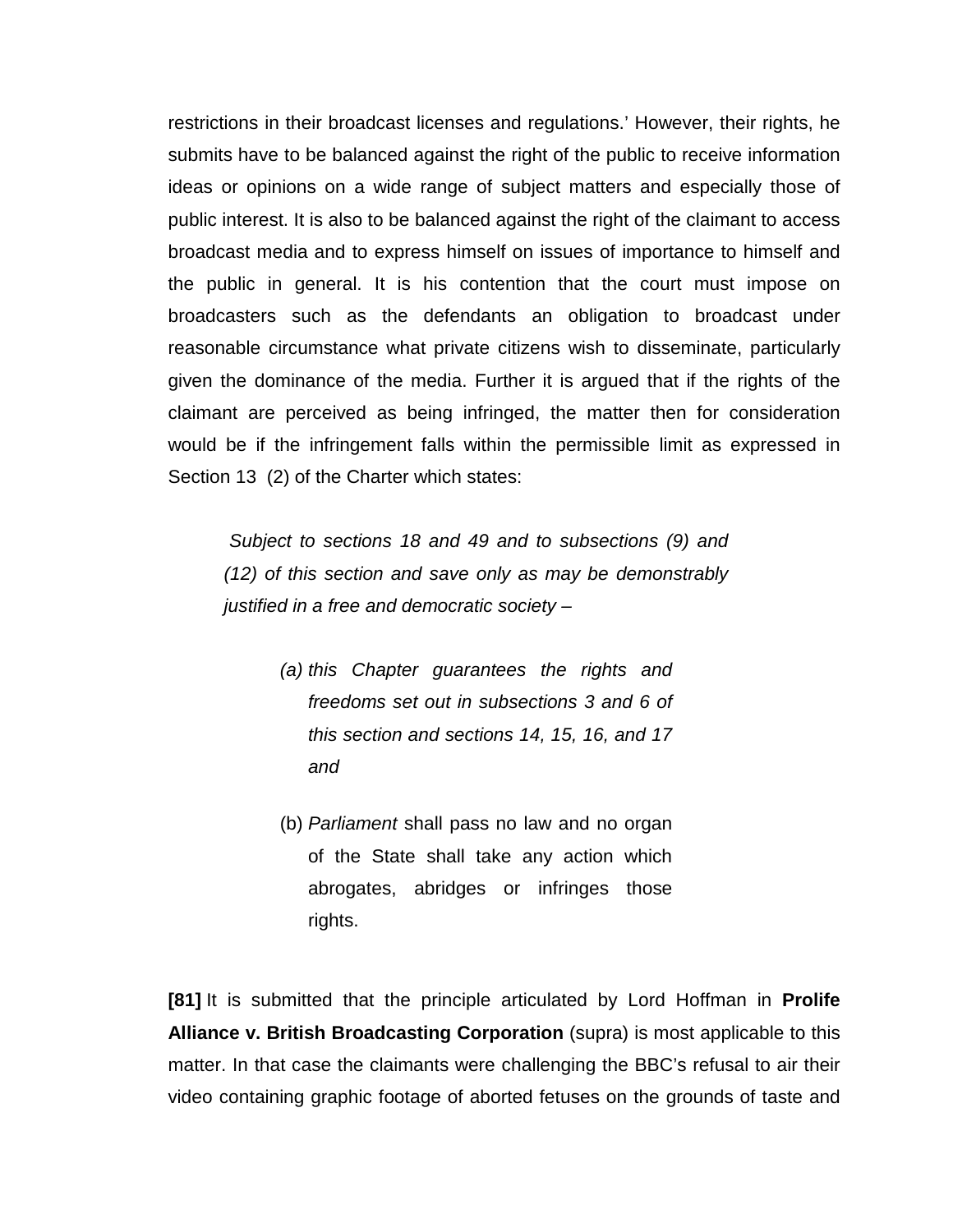decency. The judge at first instance refused their application for permission to apply for judicial review. The Court of Appeal allowed an appeal by the claimant. On appeal by the BBC, the appeal was allowed. Lord Hoffman at paragraph 58 had this to say:

*The fact that no one has a right to broadcast on television does not mean that article10 has no application to such broadcasters. But the nature of the right in such cases is different. Instead of being a right not to be prevented from expressing one's opinions, it becomes a right to fair consideration for being afforded the opportunity to do so; a right not to have one's access to public media denied on discriminatory, arbitrary or unreasonable ground.*

**[82]** The case of **R v Oakes** (1986) 26 DLR  $(4^{th})$  200 is also referred to for the usefulness of the test laid down by the Canadian Court which is to be applied when determining whether a measure can be construed as demonstrably justified in a free and democratic society.

**[83]** Dickson CJ said in giving the court's decision said at page 227:

*To establish that a limit is reasonable and demonstrably justified in a free and democratic society, two central criteria must be satisfied. First, the object which the measures responsible for a limit on a Charter right of freedom are designed to serve must be of sufficient importance to warrant overriding a constitutionally protected right or freedom. The standard must be high in order to ensure that objectives which are trivial or discordant with the principles integral to a free and democratic society do not gain protection. It is necessary, at a minimum, that an objective relate to concerns which are pressing and substantial in a free and democratic society before it can be characterized as sufficiently important.*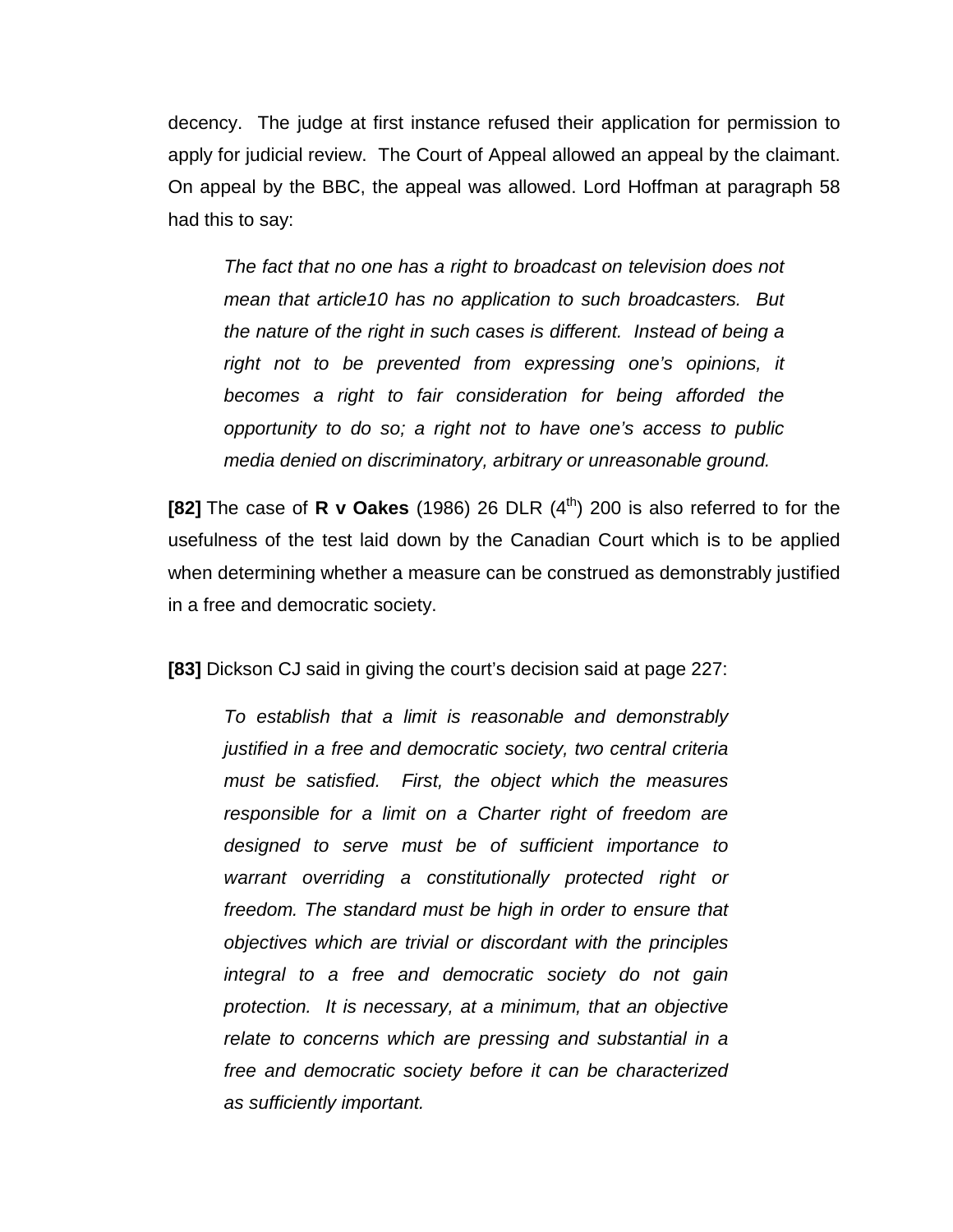*Second, once a sufficiently significant objective is recognized then the party invoking s.1 must show that the means chosen are reasonable and demonstrably justified. This involves "a form of proportionality test.*

**[84]** Section 1 of the Canadian Charter of rights and freedoms guarantees the right and freedom set out in it subject only to reasonable limits prescribed by law as can be demonstrably justified in a free and democratic society. It is important to bear in mind that the Canadian Charter does not have a provision similar to our Charter which I have interpreted as allowing for the horizontal application.

**[85]** In its duty to balance the rights of the claimant vis-à-vis the 1<sup>st</sup> and 2<sup>nd</sup> defendant, Lord Gifford QC has suggested seven (7) things the Court should take into account:

- 1. the language of the Constitution;
- 2. nature of the outlet/media;
- 3. whether the degree of intrusion is minimal;
- 4. whether the "ad" offends any law;
- 5. the importance of the issue;
- 6. manner in which the entity dealt with the request;
- 7. the adequacy of the reasons given.

**[86]** In any event it is the claimant's ultimate submission that the 1<sup>st</sup> and 2<sup>nd</sup> defendants' refusal was arbitrary and/or unreasonable and thus not demonstrably justifiable in a free and democratic society. This is the case because –

- (a) they failed to give timely consideration to the request;
- (b) they failed to communicate their reasons for refusal;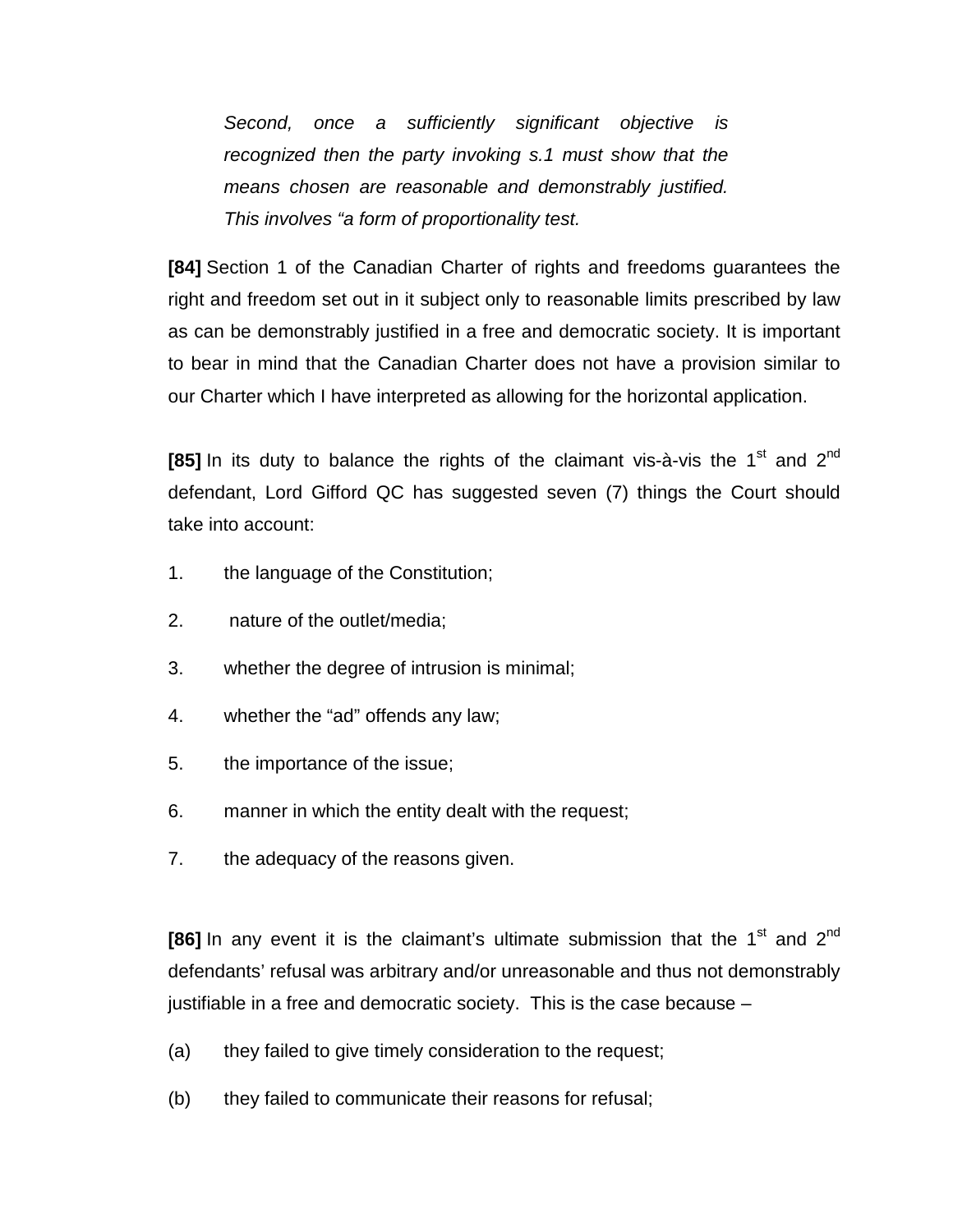(c) the grounds for refusal were not relevant and sufficient.

**[87]** Where the 3<sup>rd</sup> defendant is concerned it is opined that their refusal to air the claimant's PSA, in which he advocated on an issue of public importance and was in accordance with their type of programming for which they were mandated to broadcast under section 4 (2) (c) and (h) of their Act, amounts to an arbitrary and/or unreasonable restriction. It is canvassed that the claimant's right to access broadcast media so as to advocate an issue of importance to him and the public in general is even more pronounced with  $3<sup>rd</sup>$  defendant as it is a publicly funded station and a statutory creature.

**[88]** It had not communicated with the claimant prior to the time they were added as a party to the claim. Its refusal ultimately was not shown to be necessary in order to achieve some pressing and substantial objective and moreover they had no reasonable grounds for refusing to air the PSA. It is urged that the test as laid out in **R v. Oakes** (supra) is even more relevant to the 3<sup>rd</sup> defendant as it is a public authority.

**[89]** The Solicitor General, in assisting the court in deciding how to balance competing rights which prima facie enjoy constitutional protection, suggests that the court may be aided by looking at the approach in the **Khumalo** case (supra). In that case the Constitutional Court acknowledged that it would have to involve a balancing of the media's right to freedom of expression in one hand, and the respondent's right to human dignity on the other. She pointed to the comments of O' Regan J at paragraph 41:

*In deciding whether the common law rule complained of by the applicants does indeed constitute an unjustifiable limitation of section 16 of the constitution, sight must not be lost of other constitutional values and in particular the value of human dignity. To succeed, the applicants need to show*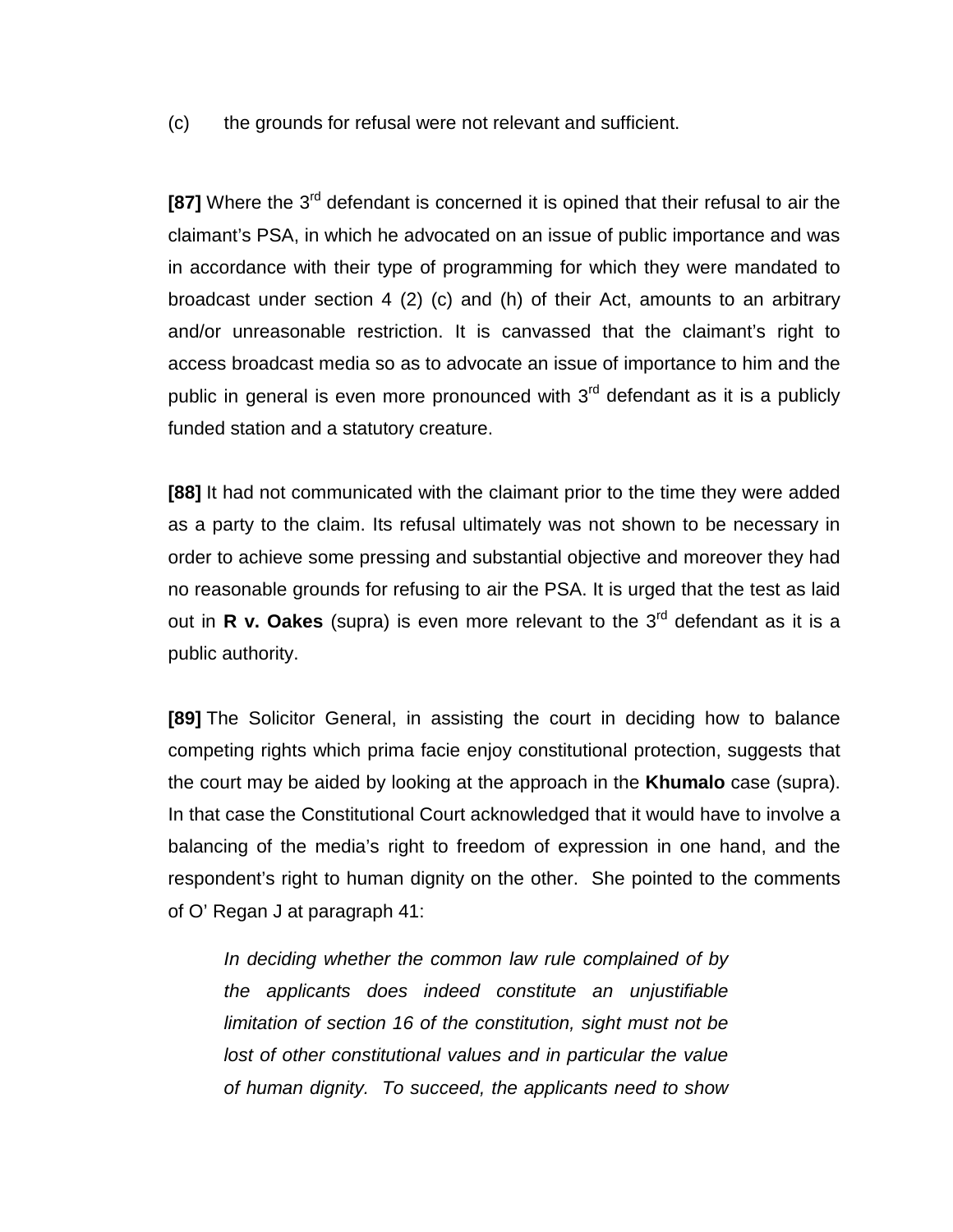*that the balance struck by the common law, in excluding from the elements of the delict a requirement that the defamatory statement published be false, an appropriate balance has been struck between the freedom of expression on the one hand, and the value of human dignity on the other.*

**[90]** Section 16 of their Charter refers to the freedom of expression which includes specifically freedom of the press and other media.

**[91]** In that case it is indeed useful to note that the Court in carrying out this important balancing exercise did not seem to be suggesting that one right must be seen as yielding to the other. In any event the Court was able to resolve the matter by recognizing that the common law as it related to defamation had already arrived at an appropriate balance of the applicant's right to freedom of expression and the respondent's right to human dignity. It is also useful to note that in South Africa the fact is that their Bill of Rights allows the Court, in order to give effect to a right in the Bill, to develop the common law to the extent that the legislation does not give effect to that right and also may develop the rules of common law to limit the right in accordance with the limitation set by the Bill itself. To my mind the absence of any such provision in our Charter means that our adherence to the rights as stated is stricter and more rigid in its applicability between private individuals.

**[92]** Another illustrative comment of O'Regan J touches the important consideration of the role of the media in this balancing act at paragraph 22:

*The print, broadcast and electronic media have a particular role in the protection of freedom of expression in our society. Every citizen has the right to freedom of the press and the media and the right to receive information and ideas. The media are key agents in ensuring that these aspects of the right to freedom of information*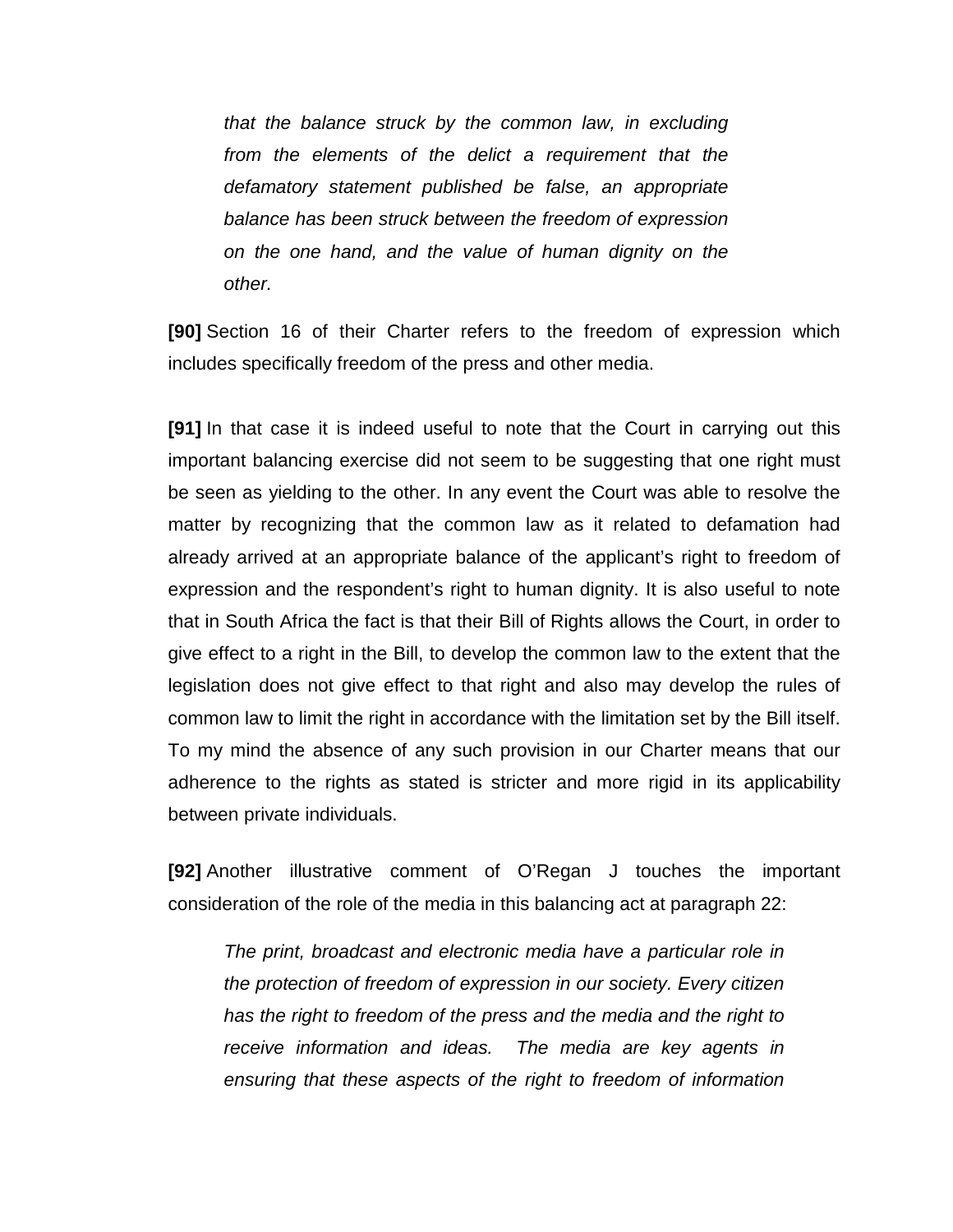*are respected. … The media thus rely on freedom of expression and must foster it. In this sense they are both bearers of rights and bearers of constitutional obligations in relation to freedom of expression.*

#### **[93]** And at paragraph 24:

*In a democratic society, then, the mass media play a role of undeniable importance. They bear an obligation to provide citizens both with information and with a platform for the exchange of ideas which is crucial to the development of a democratic culture. As primary agents of the dissemination of information and ideas, they are, inevitably, extremely powerful institutions in a democracy and they have a constitutional duty to act with vigour, courage, integrity and responsibility. The manner in which the media carry out their constitutional mandate will have a significant impact on the development of our democratic society. If the media are scrupulous and reliable in the performance of their constitutional obligations, they will invigorate and strengthen our fledgling democracy. If they vacillate in the performance of their duties, the constitutional goal will be imperiled. The Constitution thus asserts and protects the media in the performance of their obligations to the broader society, principally through the provisions of section 16."*

**[94]** One however has to be mindful of the fact that the  $1<sup>st</sup>$  and  $2<sup>nd</sup>$  defendants are in the position of being independent of governmental control and of being accountable to their shareholders and/or owners in their private capacity. Whereas their obligation to the public remains, they also have other obligations which must dictate the manner in which they operate. In balancing their rights therefore and those of the claimant, the question that I must attempt to answer, is whether these opposing but equal rights means that one must trump the other under our Charter, where the horizontal approach is applicable.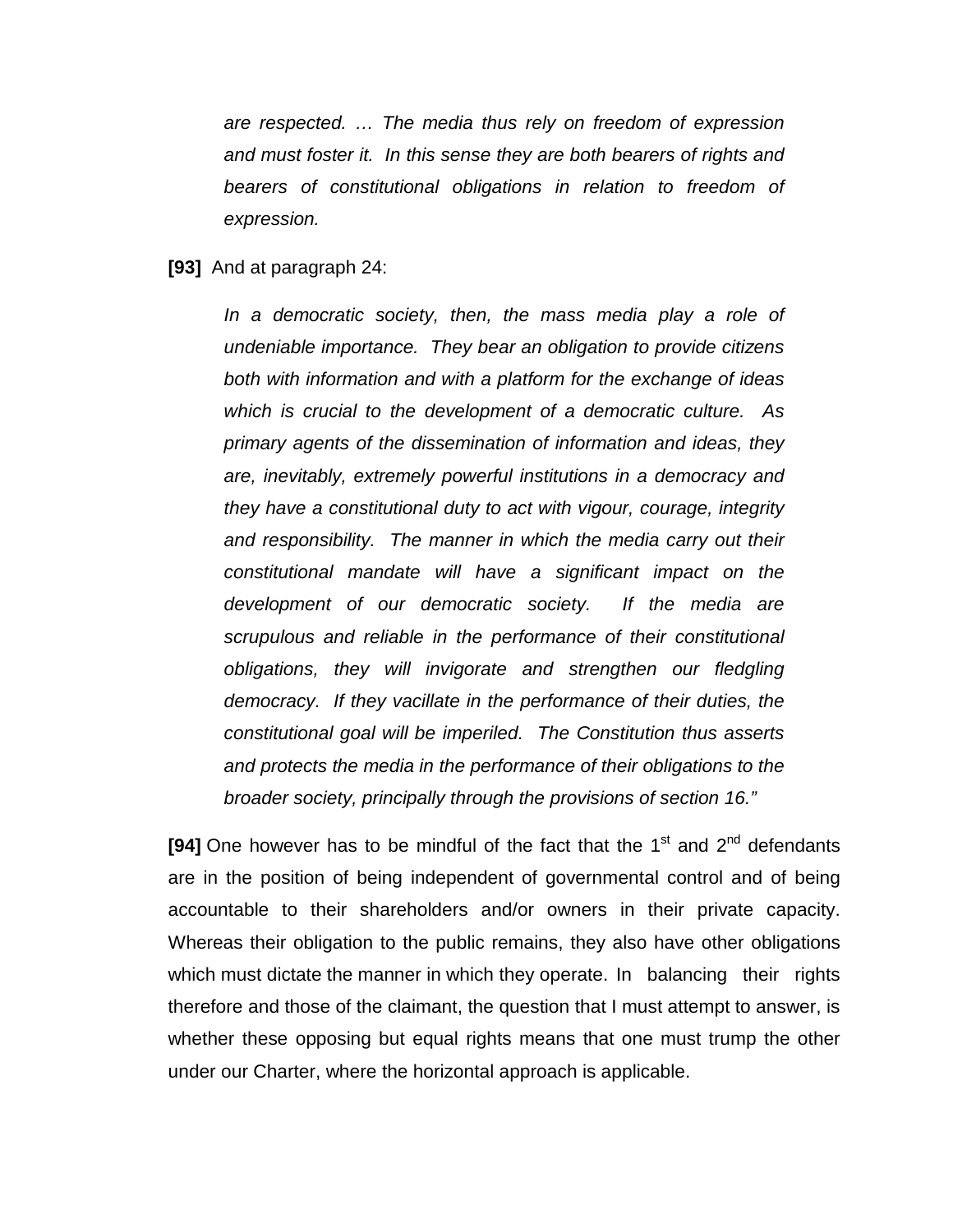**[95]** In appreciating their right as private licensees I find the decision of the Supreme Court of the United States, in **Columbia Broadcasting System v. Democratic National Committee et al v Business Executives & Business Executives More for Vietnam et al** 421 US 94, 93 S Ct 2080 useful. In this case petitions had been filed for review of orders of the Federal Communications Commission ruling that broadcasters who meet public obligation to provide full and fair coverage of public issues are not required to accept editorial advertisements. The United States Court of Appeal for the District of Columbia Circuit had held that a flat ban on paid public issue announcements by broadcast licensees violated First Amendment, at least when other sorts of paid announcements were accepted but it would be up to licensees and Federal Communication Commission to develop and administer reasonable procedures and regulations for determining which and how many editorial advertisements would be put on the air. The Supreme Court reversed this decision holding that the public interest standard of the Communications Act of 1934 which invites reference to First Amendment principles does not require broadcasters to accept editorial advertisements.

**[96]** Chief Justice Burger at page 110 – 111 stated:

*From these provisions [of the Communications Act, 1934] it seems clear that Congress intended to permit private broadcasting to develop the widest journalistic freedom consistent with its public obligations. Only when the interest of the public are found to outweigh the private journalistic interests of the broadcasters will government power be asserted within the framework of the Act.*

*…*

*Since it is physically impossible to time for all viewpoints, however, the right to exercise editorial judgment was granted to the broadcaster.*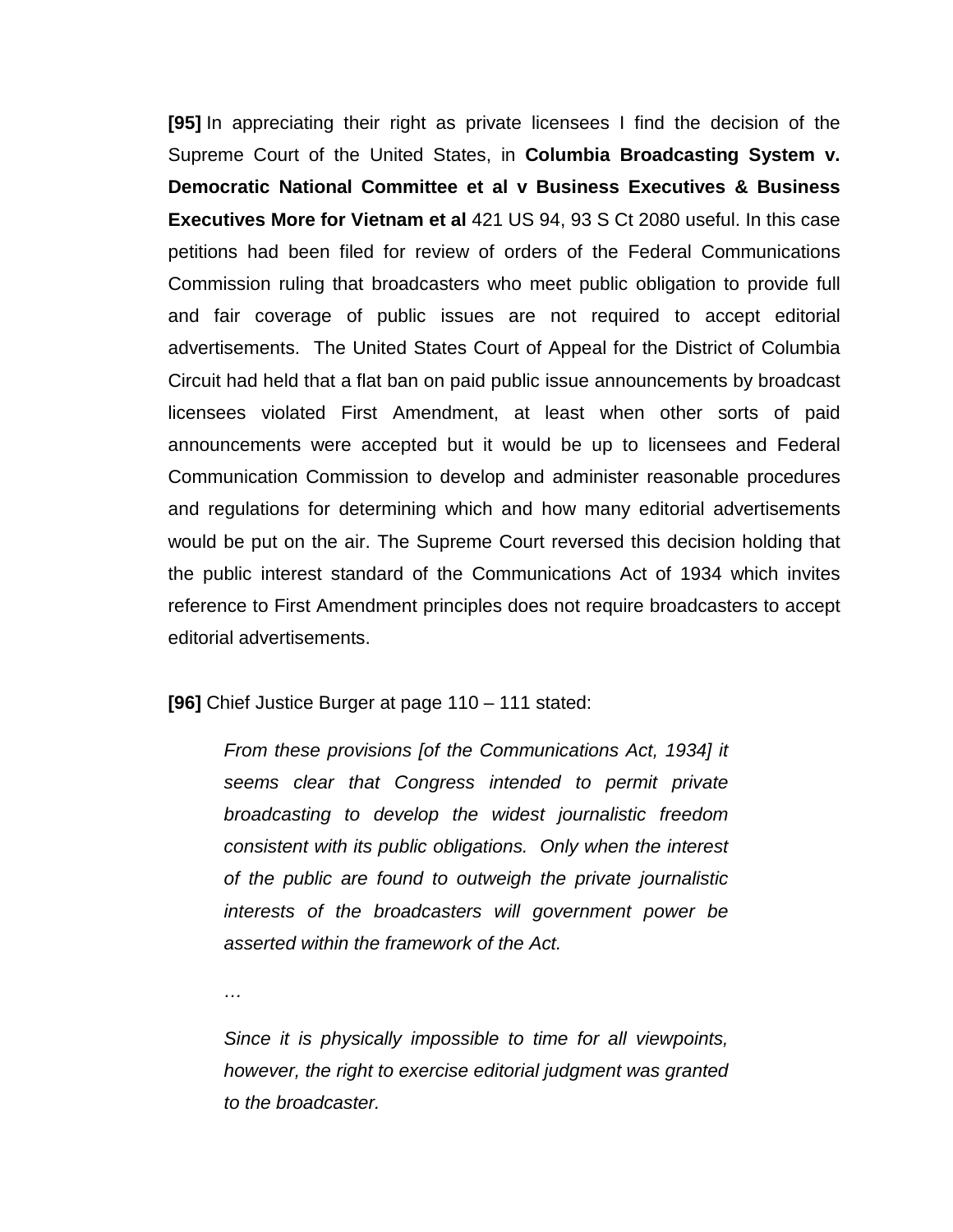At later at pages 120 – 121:

*More profoundly, it would be anomalous for us to hold, in the name of promoting the constitutional guarantees of free expression, that the day-to-day editorial decisions of broadcast licensees are subject to the kind of restraints urged by respondents. To do so in the name of the First Amendment would be a contradiction. Journalistic discretion would in many ways be lost to the rigid limitations that the First Amendment imposes on Government. Application of such standards to broadcast licensees would be antithetical to the very ideal of vigorous, challenging debate on issues of public interest. Every licensee is already held accountable*  for the totality of its performance of public interest *obligations.*

**[97]** In that case it was accepted that the private broadcaster could not be held to have infringed the First Amendment right of the citizen in refusing to accept 'editorial ad' when exercising their journalistic discretion. In the instant case this journalistic discretion is to be viewed as their rights as at Section 13 (c) and (d) of the Charter. It would seem to me that their rights now are to be respected and upheld just as the rights of the claimant are to be. The proposition as put forward for the claimant suggests that in this balancing act the scale must be tipped in favour of one over the other. I am not satisfied that this is what must have been intended by the inclusion of section 13 (5) in the charter. If this was the intention it would be suggested that one person's right should be considered greater/lesser than the other although all are equal.

**[98]** To make the declarations against the  $1<sup>st</sup>$  and  $2<sup>nd</sup>$  defendants as asked for by the claimant could only be accomplished by prejudicing their rights and freedoms. As is stated in Section13 (5) a provision of the chapter binds the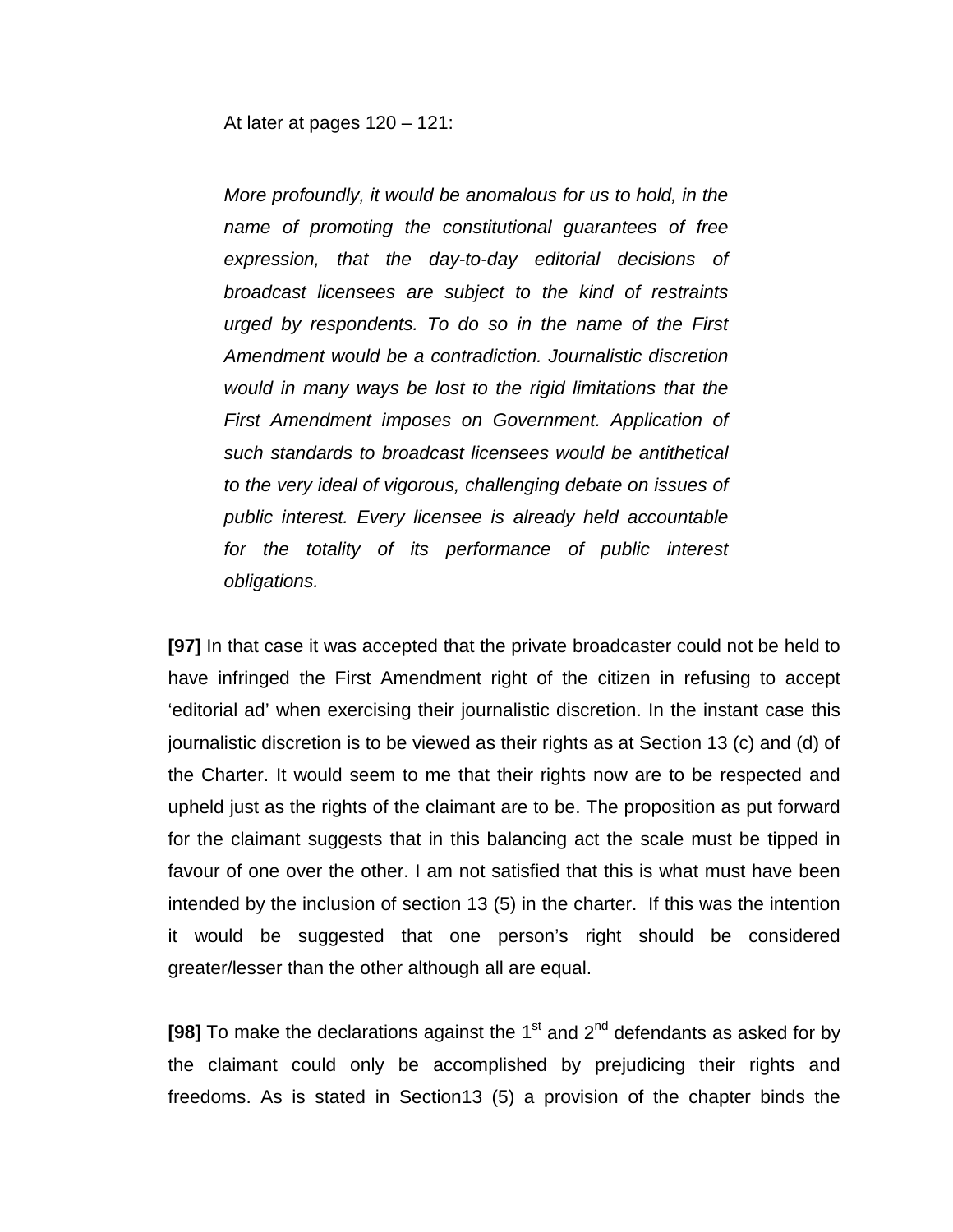natural or juristic person taking account of the right and the nature of the duty imposed by the right. In the circumstances of the case the horizontal application to my mind is not applicable as the claimant has the duty to uphold the corresponding rights of the  $1<sup>st</sup>$  and  $2<sup>nd</sup>$  defendants.

**[99]** As it concerns the 3<sup>rd</sup> defendant as a public authority the question as to whether their refusal to air the advertisement is demonstrably justified in a free and democratic society would arise. Then the considerations raised by the claimant would have to be paramount. The  $3<sup>rd</sup>$  defendant, it cannot be but noted, was given even less time to consider whether or not to air the advertisement than was given the other defendants. It is apparent that the  $3<sup>rd</sup>$  defendant was to be brought into the matter after it had commenced and thus had to fall into the timeline already in place. In any event their refusal to air stemmed largely from the fact that the statute creating them does not entitle them to air advertisements whether paid for or not. It is true that it was not until after they had begun before this Court that the claimant had to acknowledge the  $3<sup>rd</sup>$  defendant's statutory inability to air paid advertisement and was invited to amend their claim against them. However, the  $3<sup>rd</sup>$  defendant maintains that as they are structured, their functions cannot accommodate the claimant's advertisement at all.

**[100]** The case of **Committee for the Commonwealth of Canada v Canada** (1991) 77 DLR  $(4<sup>th</sup>)$  385 discussed some factors which though different from the matter at bar does offer, what I regard as a useful way to approach this matter. In that case members of an interest group were disseminating their political objectives to the public at an airport. They were informed that political propaganda activities were prohibited by section 7 (a) and (b) of the Regulations. They successfully applied for a declaration that their right to freedom of expression was violated. The Crown's appeal was dismissed and they brought a second appeal which was again dismissed. The provision of the regulations concerned the activities that were permissible at the airport which was the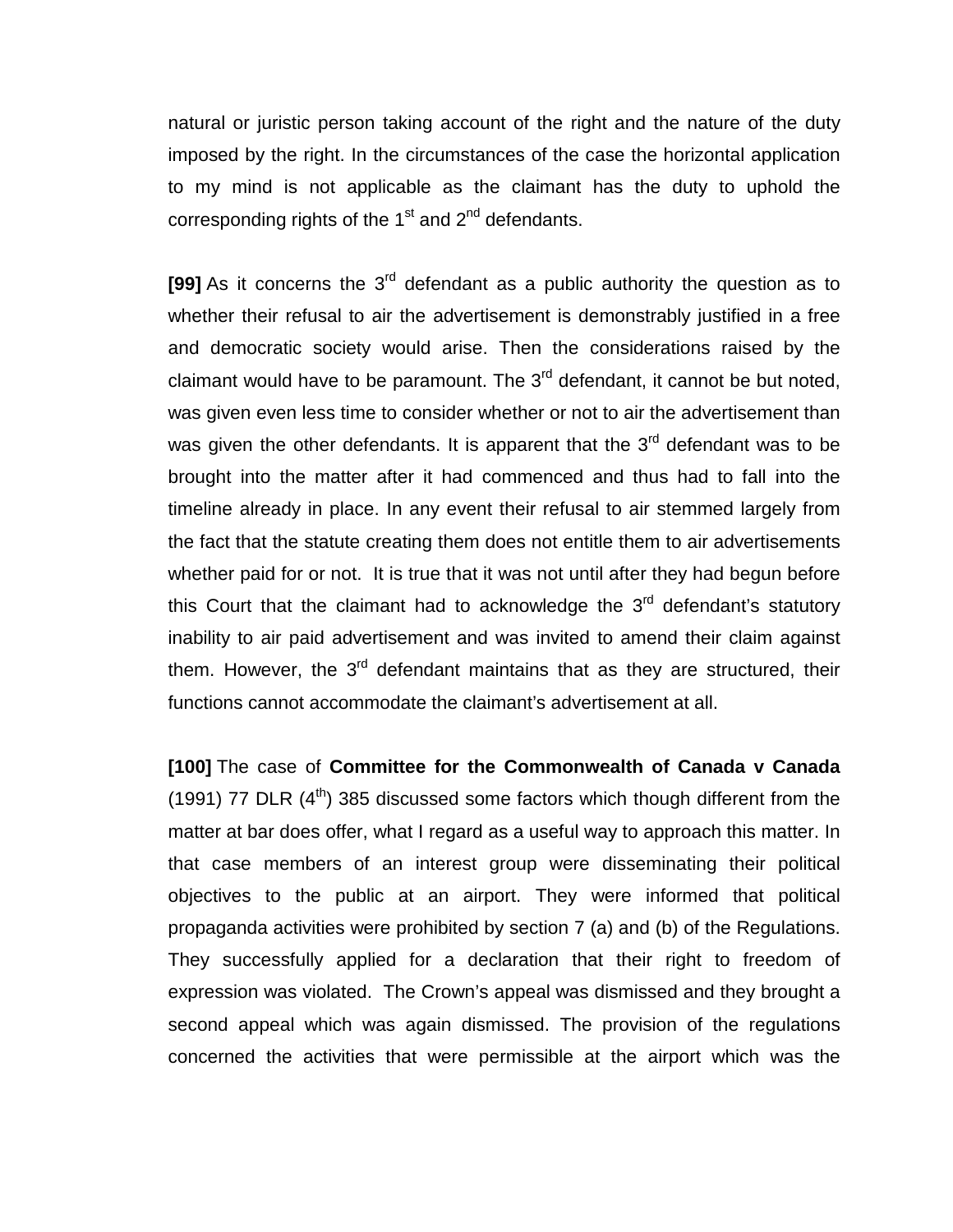property of the government. The sections of the Charter in question were sections 1 and 2. They read as follows:

*1. The Canadian Charter of Rights and Freedoms guarantees the rights and freedoms set out in it subject only to such reasonable limits prescribed by law as can be demonstrably justified in a free and democratic society.*

And

*2. Everyone has the following fundamental freedoms:*

*(a) …*

*(b) freedom of thought, belief, opinion and expression, including freedom of the press and other media of communication;*

**[101]** The majority of the court concluded that the provisions of the regulation were inconsistent with section 2 (b) of the Charter. Further it was held that the provisions in question could not be regarded as reasonable limits within section (1) of the Charter.

**[102]** It is the comment of Lamer CJ at page 394 that I find notable.

*In my opinion the 'freedom' which an individual may have to communicate in a place owned by the government must necessarily be circumscribed by the interest of the latter and of the citizen as a whole: the individual will only be free to communicate in a place owned by the state if the form of expression he uses is compatible with the principal function or intended purpose of that place.*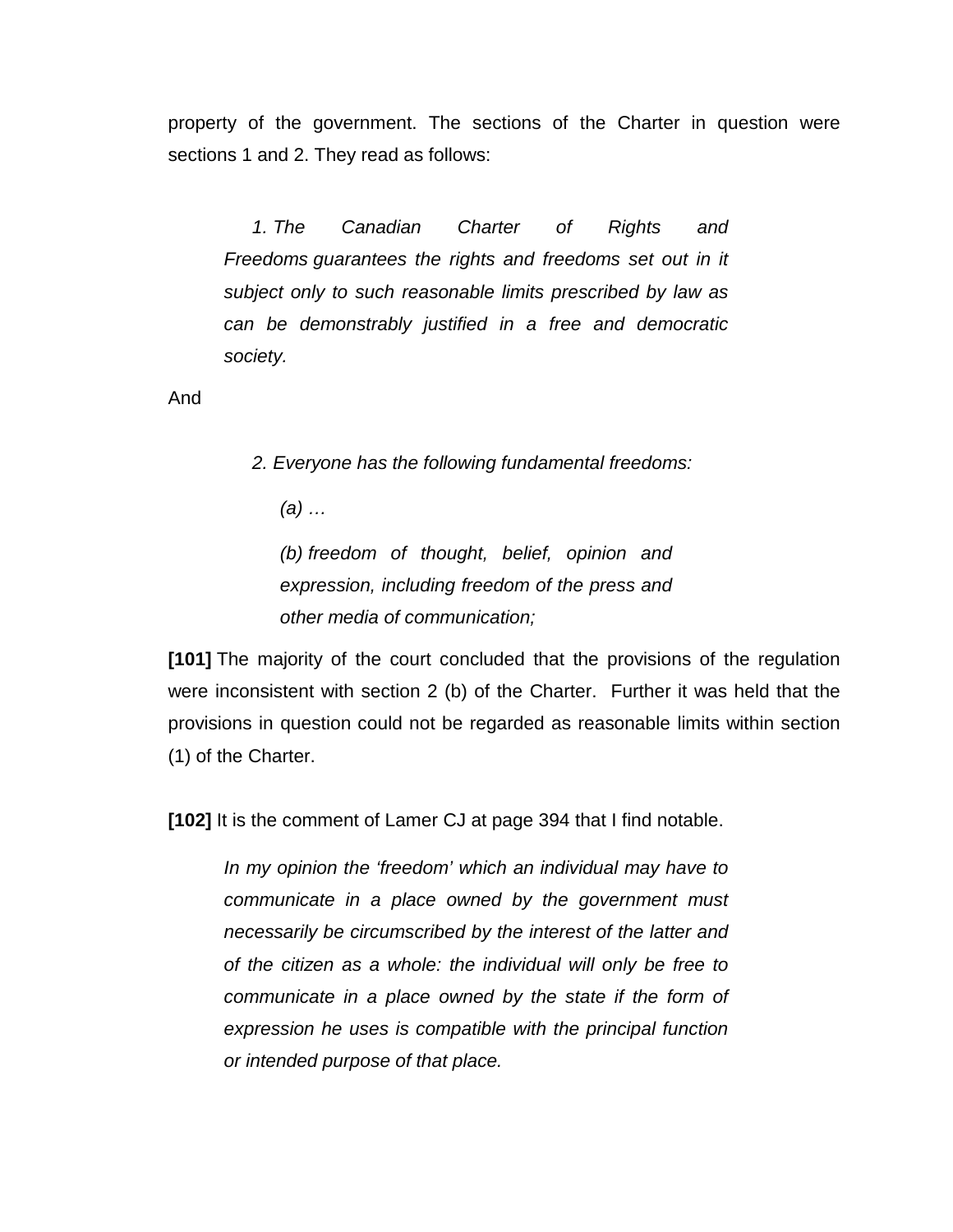and at page 395:

*The fact that one's freedom of expression is intrinsically limited by the function of a public place is an application of the general rule that one's right is always circumscribed by the right of others. In the context of expressing oneself in places owned by the state, it can be said that, under section 2 (b), the freedom of expression is circumscribed at least by the very function of the place."*

**[103]** I feel compelled to find parallels in these comments when I consider the way in which the  $3<sup>rd</sup>$  defendant was added to this matter. Extending the view of the government's property to the broadcaster represented by the  $3<sup>rd</sup>$  defendant, it is arguable that the claimant is seeking to use its airways in a manner that they were not created for. The  $3<sup>rd</sup>$  defendant came to court prepared to explain their reason for not airing the advertisement based on what they had been asked to do. They do not provide a platform for paid advertisements. True it is that it was at the invitation of the court that the claimant attempted to adjust their claim to, as it were, meet the explanation they were now getting from the  $3<sup>rd</sup>$  defendant having chosen not to wait to afford their Board an opportunity to consider their request and respond.

[104] The issue of whether the law and regulations on which the 3<sup>rd</sup> defendant rely actually infringes on the right of the claimant to express himself and to disseminate his views as provided for in the Charter raises other constitutional issues which are not properly addressed in the claim as it was presented to the  $3<sup>rd</sup>$  defendant initially. In the circumstances, I would decline from making the declaration as requested.

**[105]** In conclusion therefore as regards the  $1<sup>st</sup>$  and  $2<sup>nd</sup>$  defendants the declarations sought by the claimant conflicts with the rights of these defendants.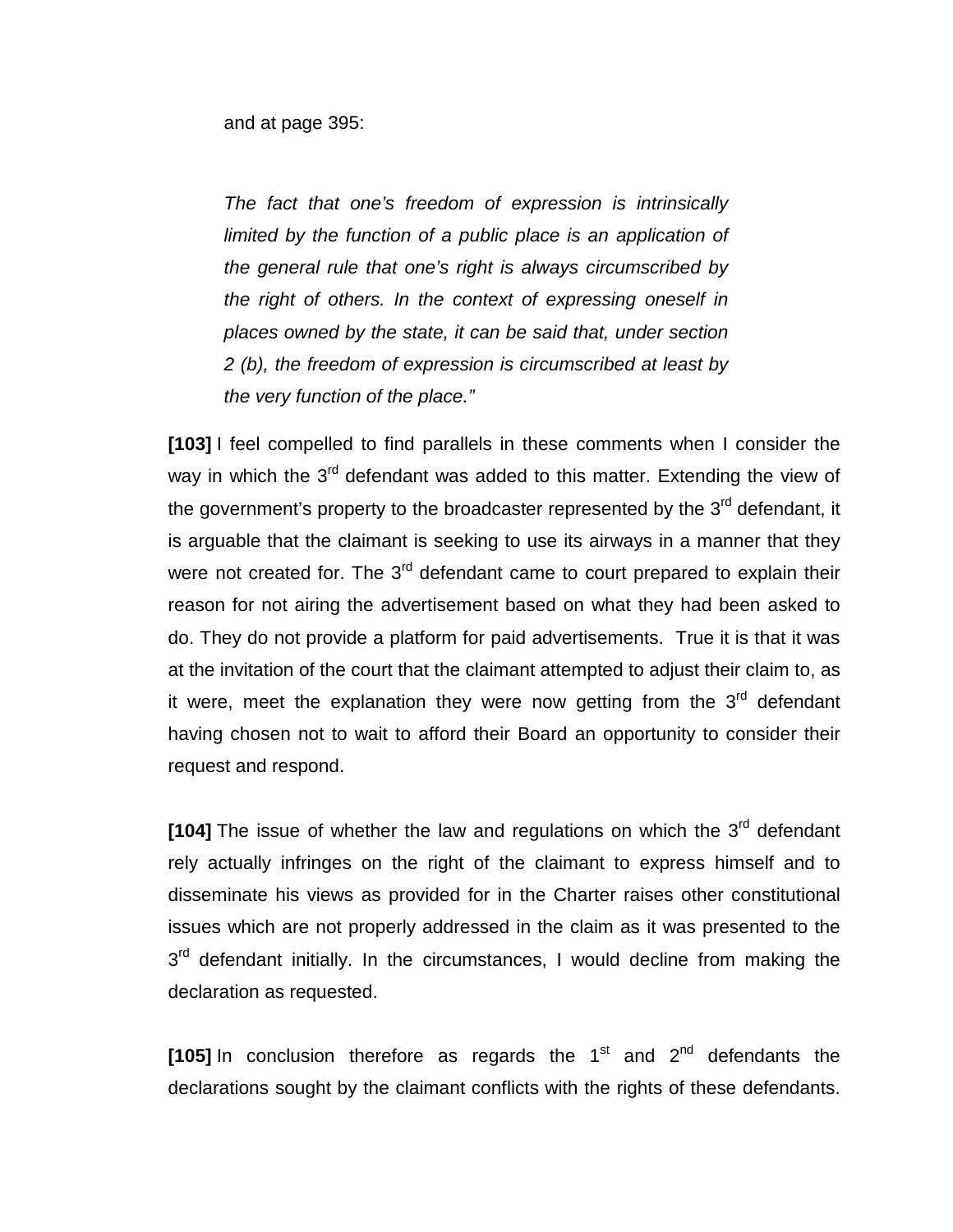In the circumstances, I recognize that the rights cannot be viewed as absolute for either side. I cannot see the justification in holding that either right must yield to the other. As regards the  $3<sup>rd</sup>$  defendant they ought not to be forced to air an advertisement which their functions do not permit them to do. I therefore decline from making the declarations and orders sought by the claimant.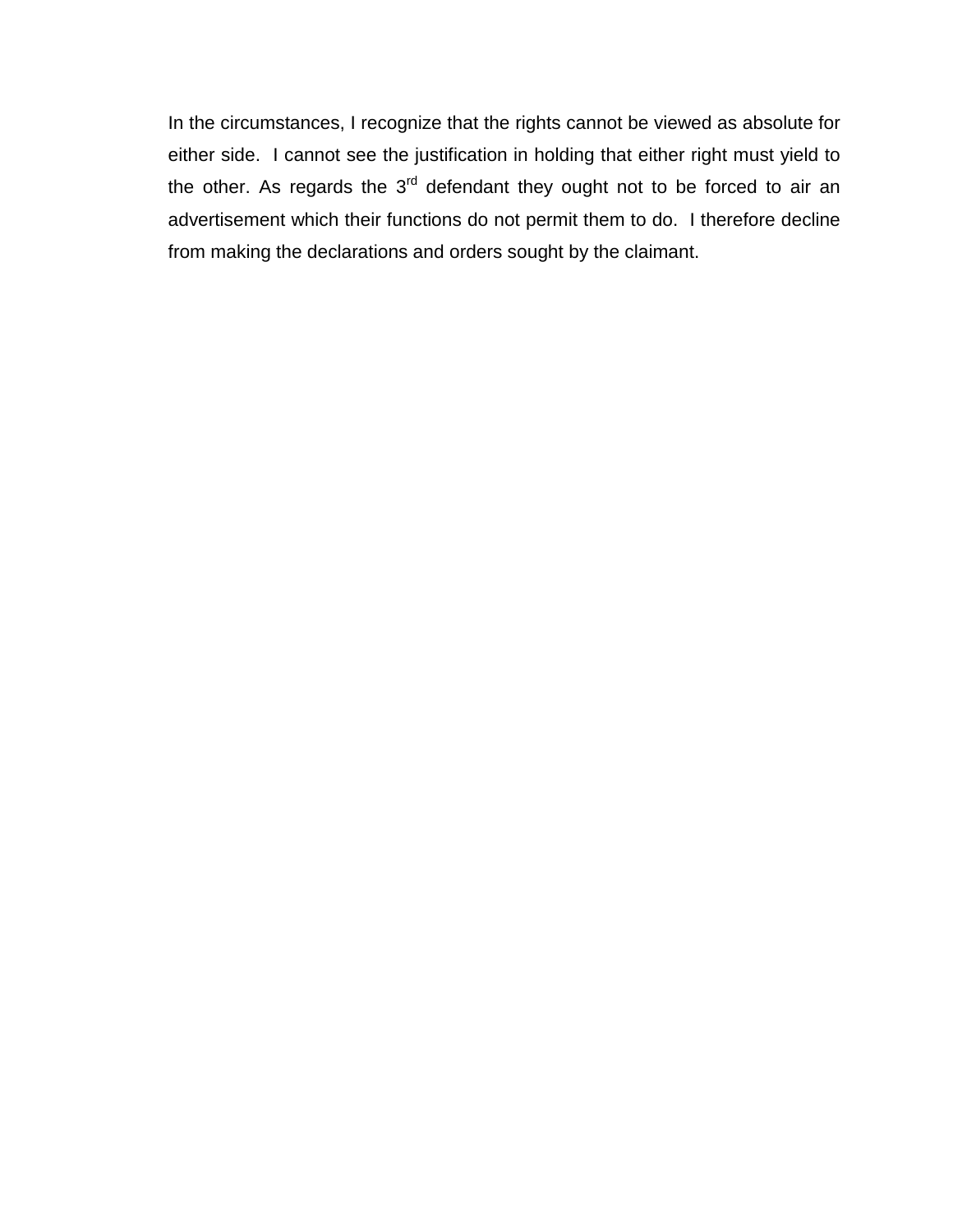## **SYKES J**

**[106]** Mr Maurice Tomlinson, a Jamaican citizen and an attorney-at-law, asked the defendants to broadcast a thirty-second video (in which he is a participant) which advocates tolerance for homosexuals or, as he puts it, tolerance for men who have sexual relations with men. He says that he is part of local, regional and extra regional groups which have as their objective, among other things, the repeal of laws he and the groups consider to be against homosexuals. He and the groups wish to see increasing public acceptance of homosexuality. Part of this effort includes public education, holding public fora, speaking through electronic and printed media of communication. The video was part of these endeavours.

**[107]** In the final analysis none of the defendants broadcast the video. The nonbroadcast was interpreted by Mr Tomlinson as a breach of his right to freedom of expression and right to seek, receive, distribute or disseminate information, opinions and ideas through any media. He is asking this court to declare that the defendants breached these rights and also to order the defendants to broadcast his video.

**[108]** The defendants have rejected Mr Tomlinson's view. They say that no right has been infringed because they did not prevent him from exercising any of his fundamental rights. They add that he has exercised his rights because the video has been produced without any attempt or effort by them to obstruct his effort. To use an expression from one of the cited cases, the defendants say that the right to freedom of expression does not mean that they are under an obligation to provide Mr Tomlinson with a microphone to air his views.

**[109]** Mr Tomlinson is alleging that the defendants infringed rights guaranteed to him under section 13 (3) (c) and (d) of the Charter of Fundamental Rights of Freedoms of the Jamaican Constitution.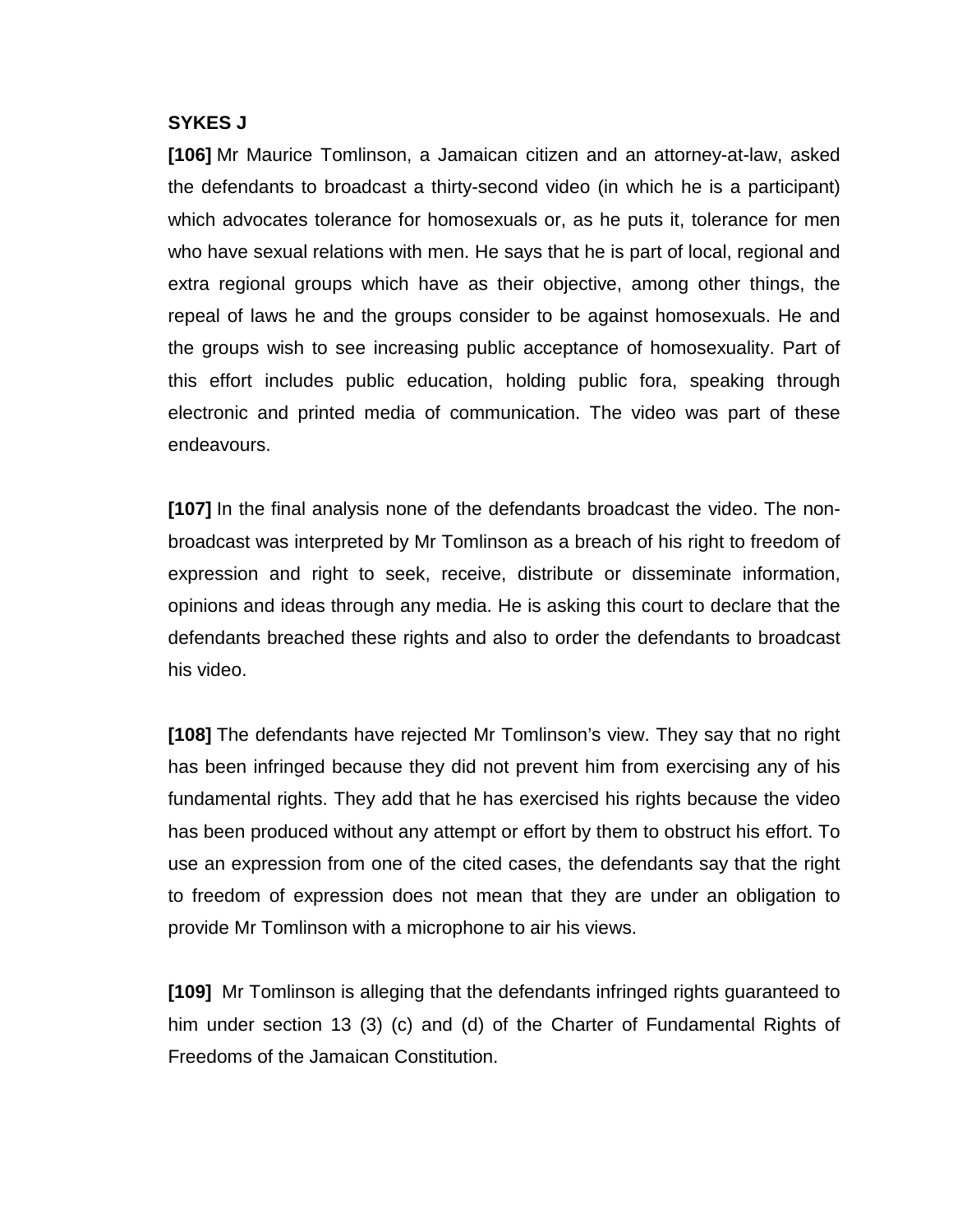**[110]** In order to succeed Mr Tomlinson must show that:

- (1) he has sufficient standing to bring this claim, that is, he must show that a Charter right has been, is being or is likely to be infringed in relation to him;
- (2) the act he wishes to do or has done is protected by the Charter, that is, the conduct must be within one or more of the provisions of the Charter;
- (3) the defendants are bound by the right(s) claimed;
- (4) the defendants' conduct infringed his Charter right;
- (5) there are no other adequate means of redress.

**[111]** What has just been stated was taken from Stu Woolman and Henk Botha, 'Limitations' in Stuart Woolman, Michael Bishop, Jason Brickhill (eds), *Constitutional Law of South Africa*, (2nd edn, JutaLaw 2008) Part 2, Ch 34, p 2.

**[112]** This judgment will be of some length and so a road map should prove helpful. Part A will set out the facts in relation to each defendant. Part B will state remedies claimed. Part C will set out the relevant parts of the Charter. Other sections of the Charter will be referred to where necessary to make the narrative, submissions or reasoning more understandable. Part D will seek to establish an appropriate analytical framework for interpreting the Charter rights. Part E will analyse the law and facts relevant to deciding whether Mr Tomlinson has established any of the matters set out in paragraph 6.

## **Part A – The facts**

**[113]** The facts will be dealt with in a manner so that the relevant facts between Mr Tomlinson and each defendant are clearly delineated.

# **TVJ**

**[114]** The pertinent affidavits are those of Mr Tomlinson and Mr Stephen Grieg, attorney-at-law and company secretary for Television Jamaica Ltd ('TVJ'). On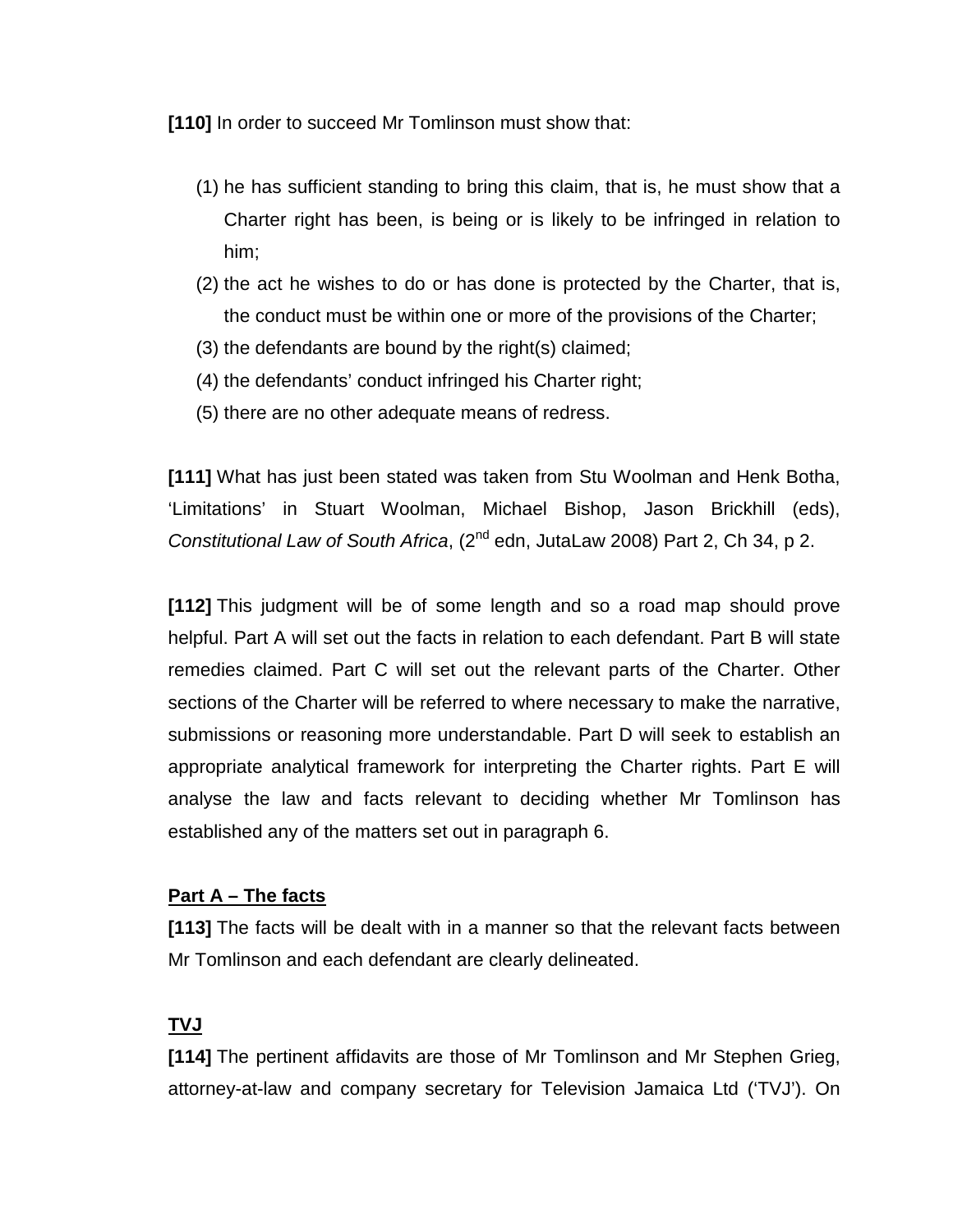March 5, 2012, Mr Tomlinson sent an email to Ms Diana Buchanan, a sales representative of TVJ, requesting information regarding airing of a public service announcement and the cost. Actually, the email had these words, 'Here is a link to the finished advertisement which we would like to pay to have aired during Early Prime Time News and Smile Jamaica Its Morning Time. Please let us know if TVJ would be willing to air it.' There was a link to YouTube.com where the video could be viewed. Other than the Youtube link, TVJ did not receive a copy of the video until it was served as part of the disclosure requirement of this claim. Until the video was served TVJ had no way of knowing whether what was at the Youtube website was the same video that Mr Tomlinson wished it to air (para 9 of Mr Stephen Grieg's affidavit).

**[115]** A second email was sent asking, 'Can you say if TVJ will air the PSA?' On March 8, 2012, Ms Buchanan responded by saying that 'the commercial has been passed to our directors who have not responded as yet. As soon as u (email speak in original) have a response, I will inform you.' Obviously, the 'u' should be 'we' or 'I.' Thereafter, several telephone calls took place between Ms Buchanan and Mr Tomlinson but the issue was not resolved.

**[116]** By April 2, 2012, a letter from Miss Anika Gray, Mr Tomlinson's attorney-atlaw, began the second round of communication. This letter refers to a public service announcement and not an advertisement. This letter enquired whether TVJ would air the video and closed with the declaration that if there was no response 'within 7 days of your receipt of this letter' it will be taken that TVJ will not air the video.

**[117]** Another email followed addressed to Mr Allen, a senior executive at TVJ, asking that he respond to the letter of April 2.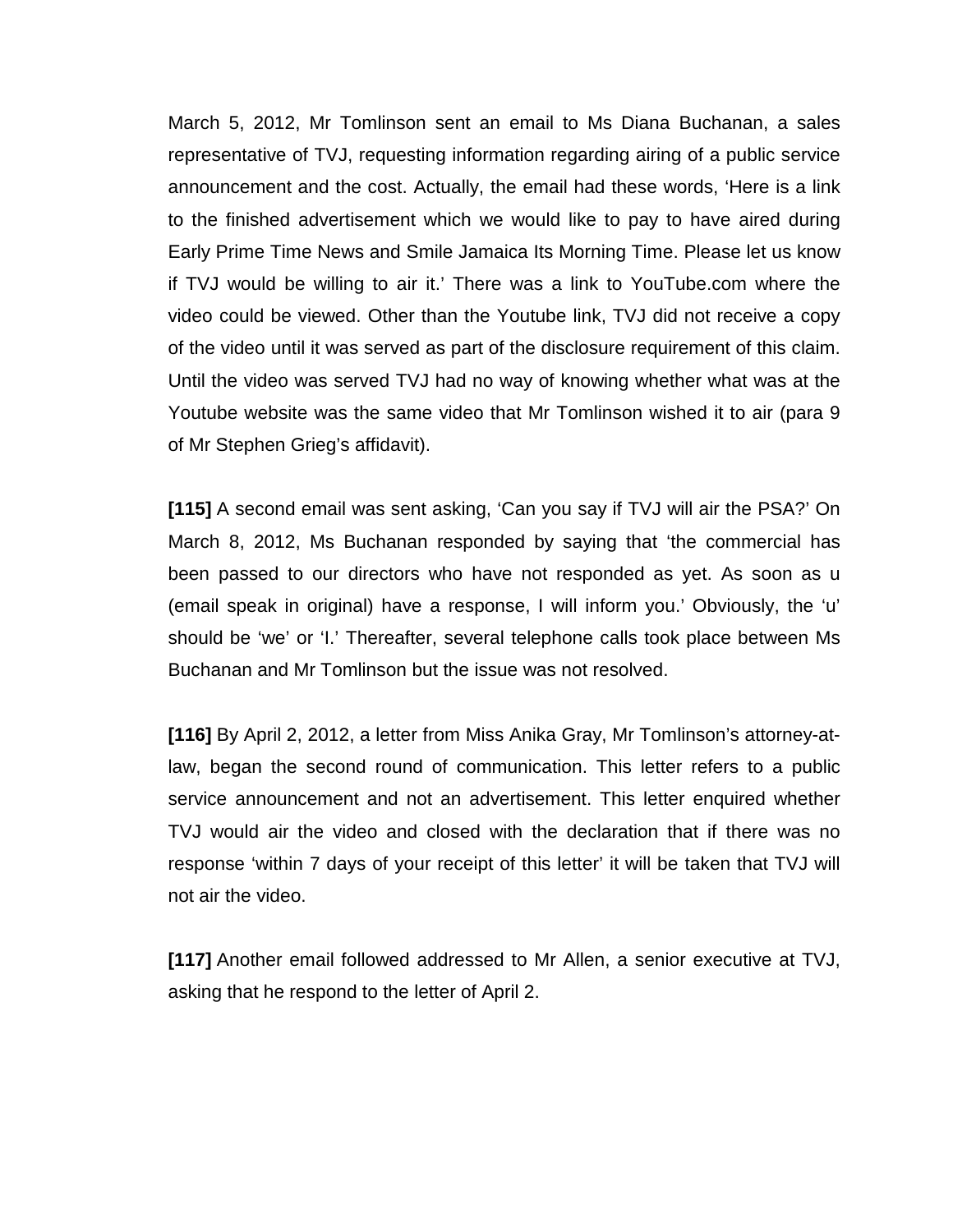**[118]** By letter dated September 10, 2012, Miss Gray wrote to TVJ asking whether the video would be shown and notification should be given within 7 days failing which it will be taken that a decision was made not to show the video.

**[119]** Another letter dated September 18, 2012 from Miss Gray was sent to Mr Grieg. She pressed for an answer on the issue of the airing the video. An answer never came. It was the non-response to these last two letters (September 10 and 18) that prompted Mr Tomlinson to conclude that TVJ had decided not broadcast the video.

**[120]** From TVJ's standpoint the issue is not as cut and dry as presented by Mr Tomlinson. He added TVJ has a process used to decide whether it would air any advertisement it received. According to him, the procedure is used to determine:

- (1) whether the advertisement meets TVJ's regulatory obligations;
- (2) whether the standard advertising contract and copyright indemnity will be sufficient;
- (3) whether there are any risks and penalties that may flow from airing the advertisement;
- (4) whether in light of TVJ's property rights, editorial and press freedom the advertisement should be aired.

**[121]** Mr Grieg also explained that a public service announcement (which is how the advertisement was styled by Miss Gray) has a particular meaning in the broadcasting industry. It is not treated as an advertisement. An advertisement is done on a purely commercial basis. However, a public service announcement is not done for payment and requires the endorsement or the agreement of the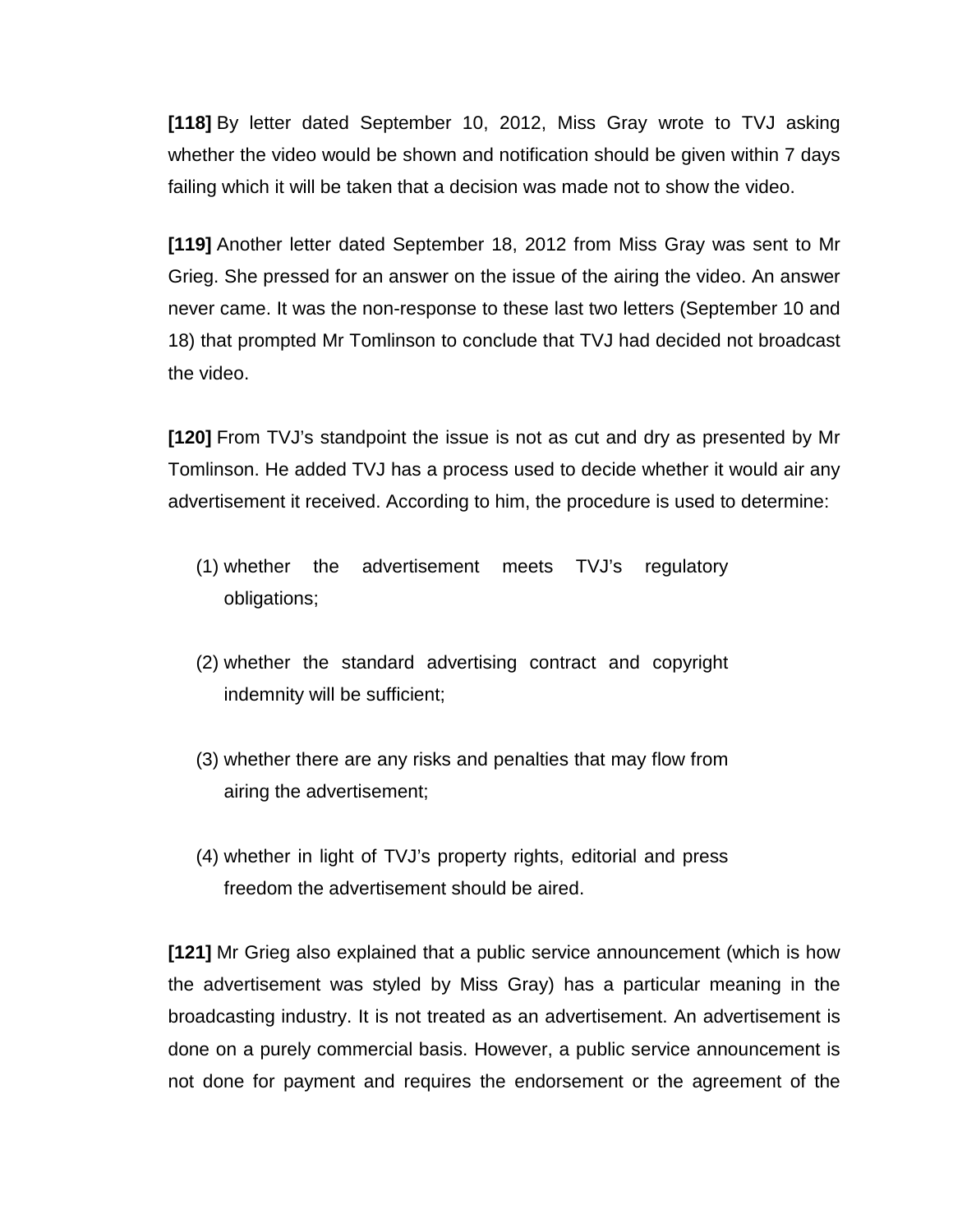broadcaster. A public service announcement is essentially a message or campaign. This explanation regarding a public service announcement and how it is understood and treated in the industry was not challenged by Mr Tomlinson.

**[122]** Mr Grieg also stated that the station met with one of the local groups sympathetic to homosexual men in September 2011 and explained in some detail the nature of public service announcements. At that meeting it was explained that some of the considerations for public service announcements include:

- (1) the time of day;
- (2) the nature and content of the advertisement;
- (3) the sensibilities of viewers.

**[123]** The reasons given in Mr Grieg's affidavit for not airing the broadcast are first, TVJ's property rights, editorial press freedom and control gives it the right to determine what material it will broadcast. Second, TVJ must consider and carefully scrutinise the content of all advertisements and programmes to be transmitted to see if it might face penalties for breach of its broadcasting regulations and licence.

**[124]** Mr Grieg indicated that in the absence of any contractual relationship with Mr Tomlinson or Miss Gray it is difficult to see the basis of issuing a demand for a response within a time frame set unilaterally.

**[125]** The case against TVJ is that it failed to consider Mr Tomlinson's request and failed to communicate its reasons for refusal. These failures it is said amount to a breach of section 13 (3) (c) and (d).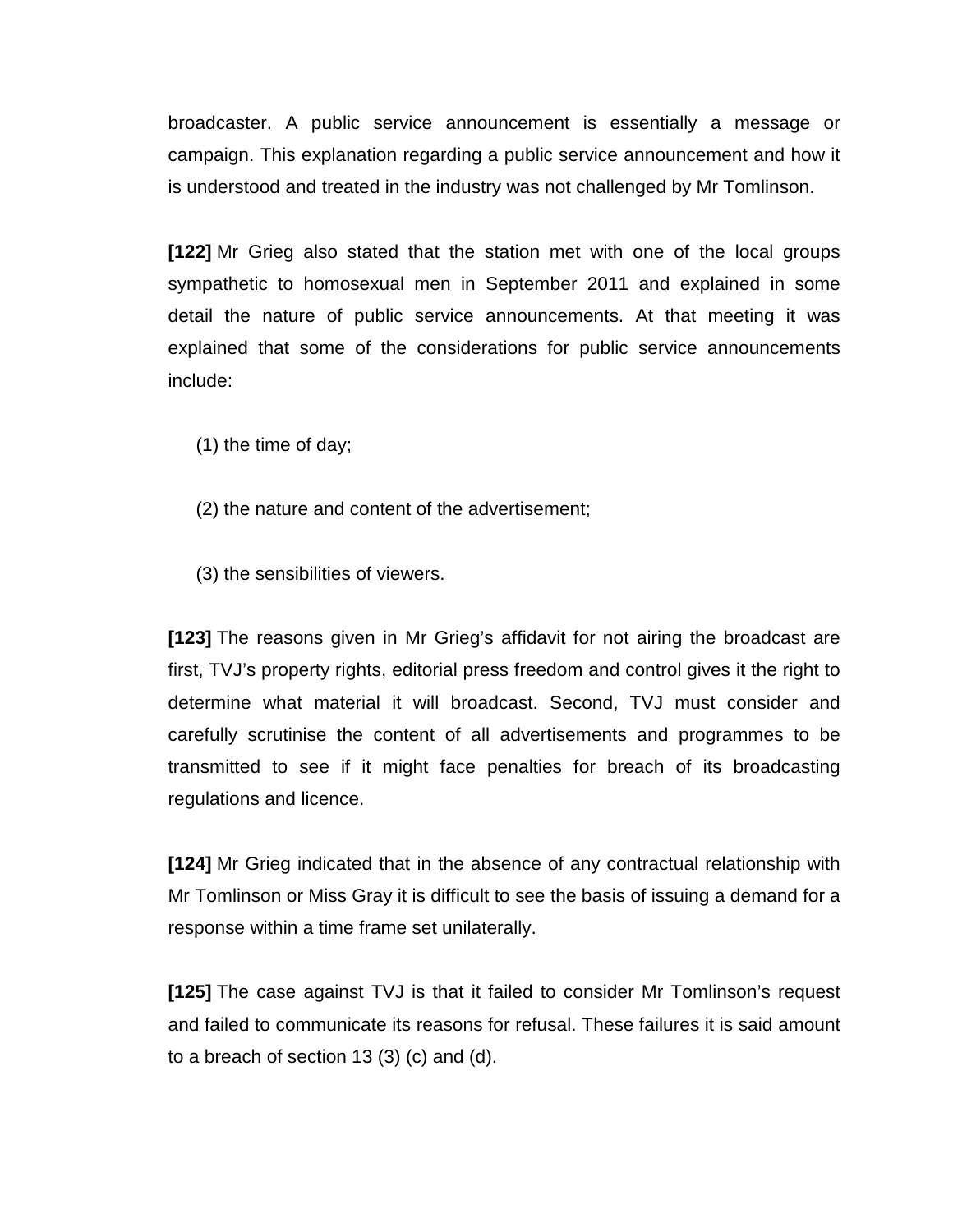## **CVM**

**[126]** On February 22, 2012 Mr Tomlinson sent a script to Miss Andrea Wilson of CVM and requested confirmation whether CVM would accept payment and broadcast the public service announcement. One Ms Ann-Marie Brightly contacted Mr Tomlinson by email and informed him that the email making the request was forwarded to her. Mr Tomlinson called Ms Brightly on February 23 and passed on further relevant information to her. There were follow-up emails from Mr Tomlinson to Ms Brightly between February 24, 2012 and March 7, 2012. On March 7, 2012, CVM informed Mr Tomlinson that the management was considering the matter. CVM never got back to Mr Tomlinson. Several telephone conversations took place between Mr Tomlinson and Ms Brightly. Mr Tomlinson sent another email on March 30, 2012 seeking a final decision.

**[127]** By letter dated April 2, 2012, Miss Gray wrote to CVM requesting a decision within seven days failing which it would be interpreted as a decision not to air the advertisement.

**[128]** As was the case with TVJ, there was a five-month hiatus before the letter writing resumed through letters dated September 10 and 18, 2012 from Mr Tomlinson's counsel to CVM. The letters pressed for a response and indicated that failure to respond within the stated deadline would be interpreted as a decision not to air the video. CVM did not respond to any of them.

**[129]** CVM responded to this claim through the affidavit of Mr Ronnie Sutherland, Vice President of Sales, Marketing and Programmes. Mr Sutherland explained that CVM was a private limited liability company which generates revenue from advertising. CVM provides a 24-hour format of scheduled programming comprising a variety of programmes and also caters to the needs of its advertisers.

**[130]** Anyone desirous of placing an advertisement with CVM is required to complete the standard advertising contract which expressly states that CVM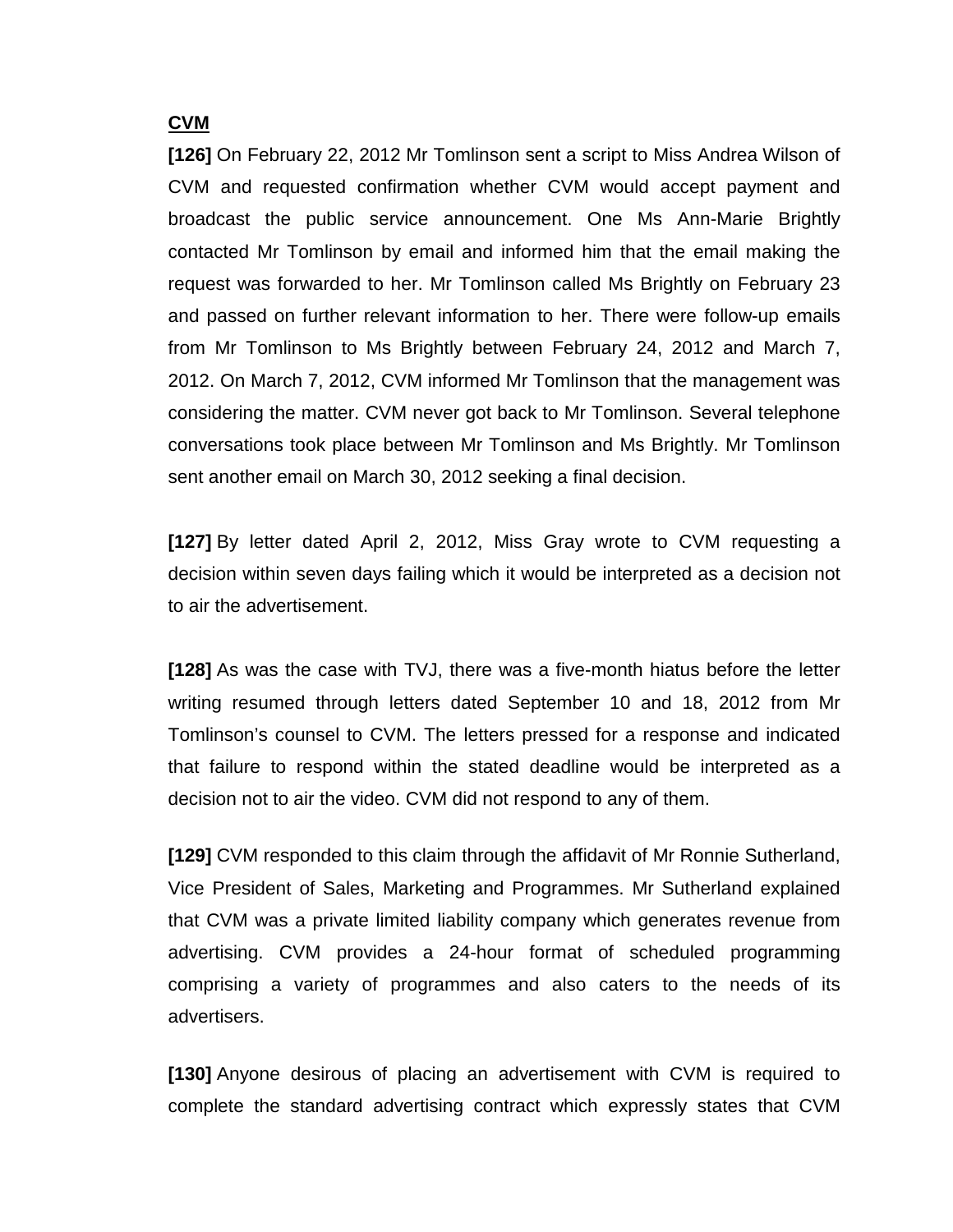'reserves the right to decline to accept for transmission any advertisement or any part thereof.'

**[131]** When the advertiser completes the standard form contract and before CVM signs, a script or storyboard of the proposed or actual advertisement is required. Mr Sutherland said that when making a decision on advertisements the following matters are taken into account:

- (1) whether the advertisement promotes illegal activities;
- (2) whether the advertisement is likely to invite adverse public attention;
- (3) whether the advertisement will attract unfavourable reaction and at times hostile reactions from the public.

**[132]** CVM insists that it 'operates its business in order to make a profit for the shareholders' who have invested in the enterprise and consequently, CVM has to take into account the possibility that a advertisement may have content that may offend viewers and advertisers. Were this to happen then it would have negative impact on revenues. This point was being made in order to contrast CVM with the British Broadcasting Corporation which gets its revenue from a licence fee imposed on British householders. Therefore, says CVM, it 'gives careful consideration to the images and messages contained in advertisements presented by potential clients for broadcast on the station.'

**[133]** In this particular case, the board viewed the video and decided not to accept it for broadcast. The decision was not communicated to Mr Tomlinson. Four reasons were advanced. First, the board thought that broadcasting the advertisement might convey the impression that the station is a covert supporter of homosexuality. Second, based on past experience, CVM was concerned that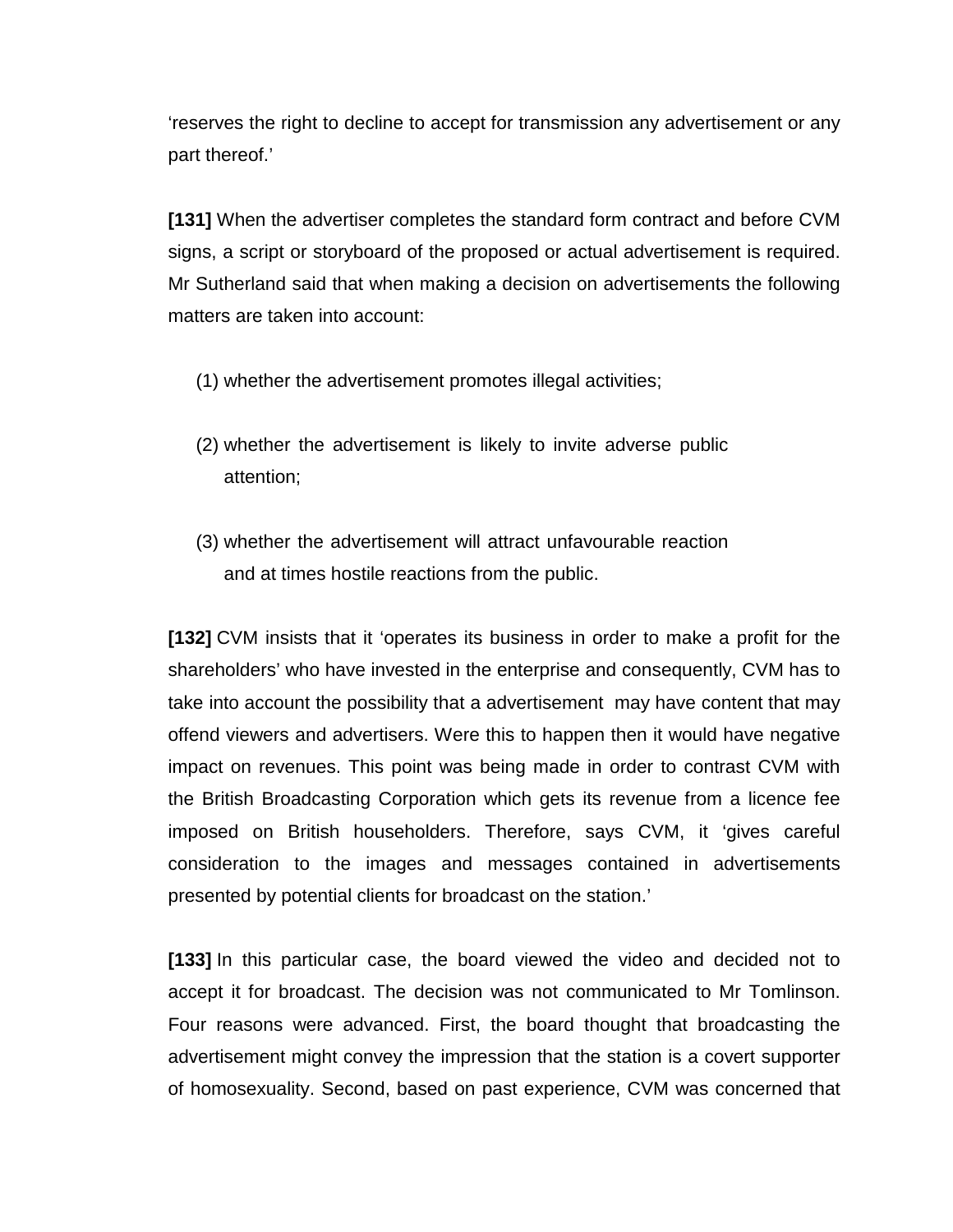the public may have a negative reaction which could in turn decrease revenue flows. Third, Jamaicans commonly assume that men who engage in sexual relations with other men frequently engage in buggery which is still a criminal offence in Jamaica. Fourth, based on legal advice, CVM had a common law and constitutional right to decide whom it contracts with, or in this case, not to contract with.

**[134]** CVM took the view that this advertisement did not qualify as a public service advertisement which is usually broadcast free of cost. In CVM's view, public service advertisements are for non-controversial things like increasing literacy in schools or the closing of schools when the weather is poor.

**[135]** As in the case of TVJ, the non-response was taken as a decision not to broadcast and therefore a breach of Mr Tomlinson's constitutional right to freedom of expression.

## **The Public Broadcasting Corporation of Jamaica**

**[136]** The Public Broadcasting Corporation of Jamaica (PBCJ) is a statutory body established by the Public Broadcasting Corporation of Jamaica Act (PBCJA). Miss Gray by both letter dated October 22, 2012 and email contacted Mr Keith Campbell, the Chief Executive Officer of PBCJ. He was asked whether the entity would broadcast the advertisement during its prime time spot in exchange for payment. Mr Campbell, by letter dated November 6, 2012, responded by saying that the matter was referred to the board which would be meeting on Tuesday, November 20, 2012.

**[137]** It turned out that the board did not meet in November but this was not communicated to either Mr Tomlinson or his attorney. The board met in December and the matter was considered and a decision made not to air the advertisement. The date of the decision was not stated. This decision was not told to Mr Tomlinson or his attorney.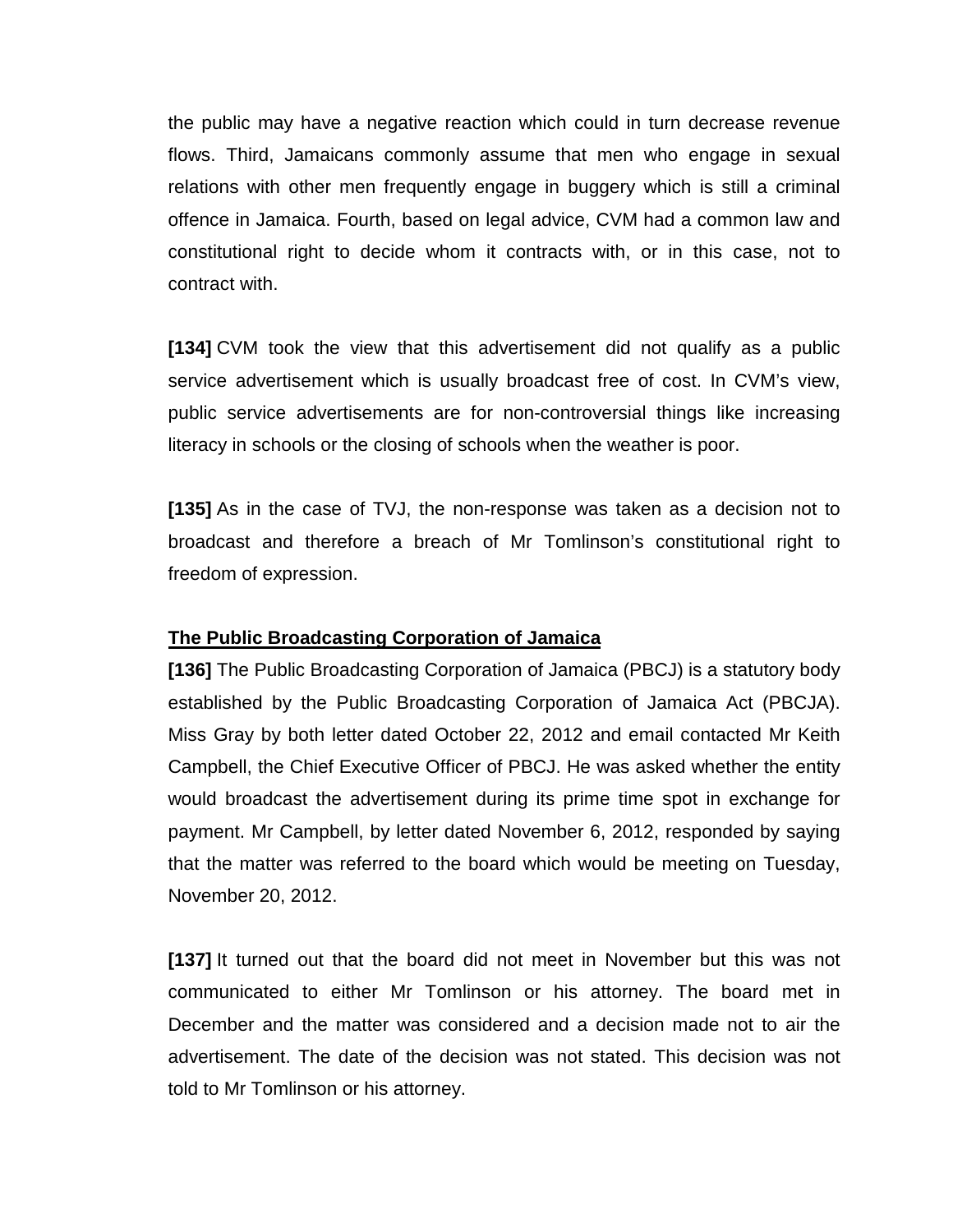**[138]** In response to these allegations, Mr Keith Campbell, the Chief Executive Officer of PBCJ, filed an affidavit. He said that PBCJ is not a commercial entity and does not have a broadcasting licence. It is not allowed to accept paid advertisement. The PBCJ broadcasts programmes promoting education and training, dissemination of news, information and ideas on matters of general public interest, development of literary and artistic expression and the development of culture, human resources and sports. In keeping with its understanding of its role PBCJ broadcasts programmes such as local plays, Parliamentary debates and similar functions.

**[139]** The allegation against PBCJ is that it refused to broadcast the advertisement without giving reasons. It was also said that it had no justification for the refusal and as a public body it failed to give homosexuals the opportunity to receive and distribute information about themselves so that there can be greater understanding of homosexuality.

**[140]** In seeking to bolster his claim, Mr Tomlinson by letter dated May 7, 2012 sought the view of the Broadcasting Commission on whether the advertisement broke any relevant rules or regulations of the Commission. The Commission responded by saying that no breaches of any kind were identified.

### **Part B – The remedies claimed**

**[141]** The remedies claimed are:

(1) A declaration that the defendants' refusal to air a paid advertisement promoting tolerance for homosexuals in Jamaica amounted to a breach of the claimant's right to freedom of speech as guaranteed by section 13 (3) (c) of the Charter.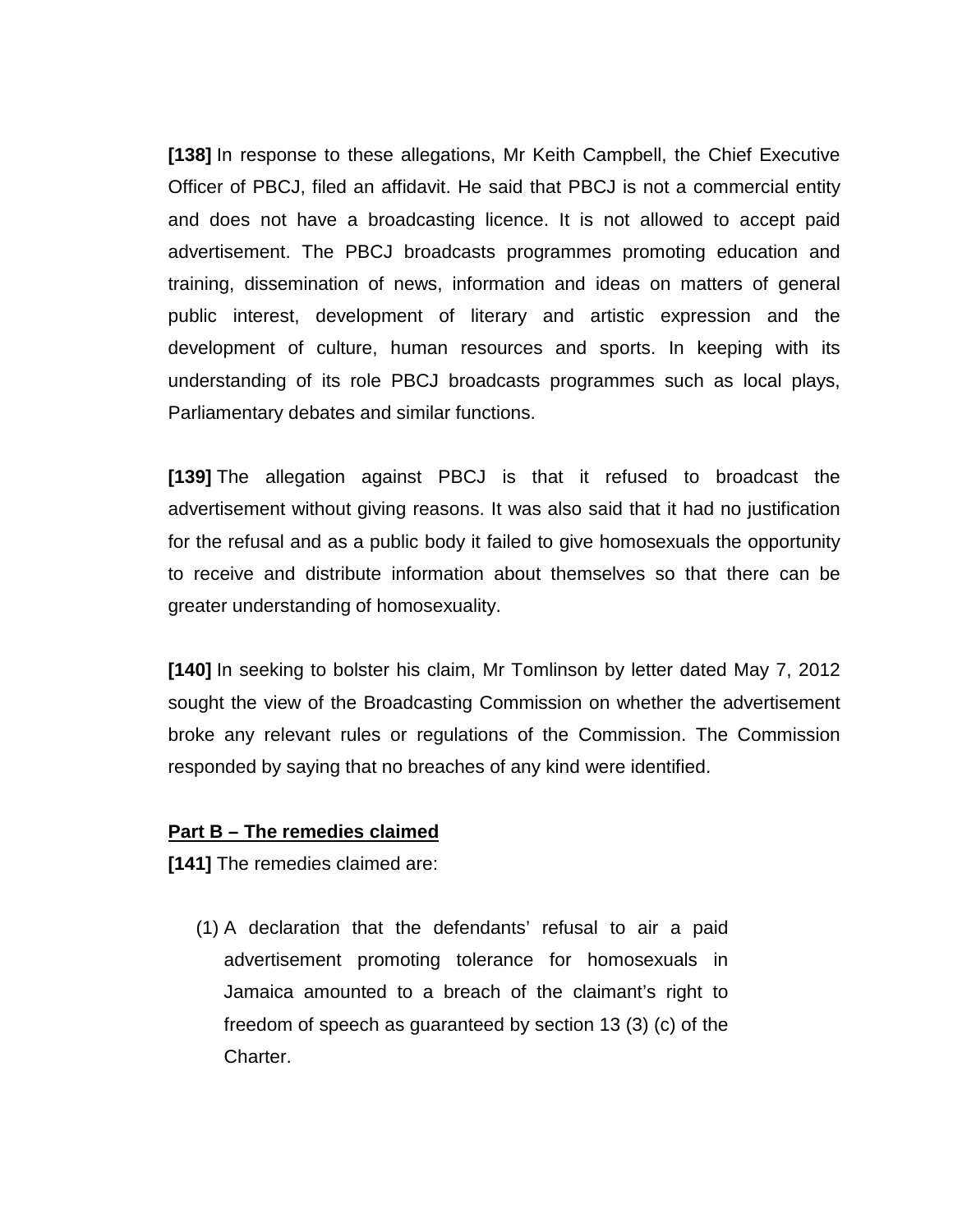- (2) A declaration that the defendants' refusal to air a paid advertisement promoting tolerance for homosexuals in Jamaica amounted to a breach of the claimant's constitutional right to seek, receive, distribute or disseminate information, opinion and ideas through any media, guaranteed by section 13 (3) (d) of the Charter'
- (3) An order for the defendants to air the paid advertisement submitted by the claimant in exchange for the standard fees.
- (4) Damages.
- (5) Such further and/or other relief as the Honourable Court may deem just.
- (6) An order as to costs of this claim

**[142]** At the commencement of the hearing Lord Gifford QC who appeared for Mr Tomlinson amended the two declarations by removing the words 'paid advertisement' and substituting 'video.'

#### **Part C – The constitutional provisions**

**[143]** Section 13 (2), the relevant parts of section 13 (3) (c) and (d) and section 13 (4) and (5) read:

*(2) Subject to sections 18 and 49, and to subsections (9) and (12) of this section, and save only as may be demonstrably justified in a free and democratic society –*

*(a) this Chapter guarantees the rights and freedoms set out in subsections (3) and (6) of this section and in sections 14, 15, 16 and 17; and*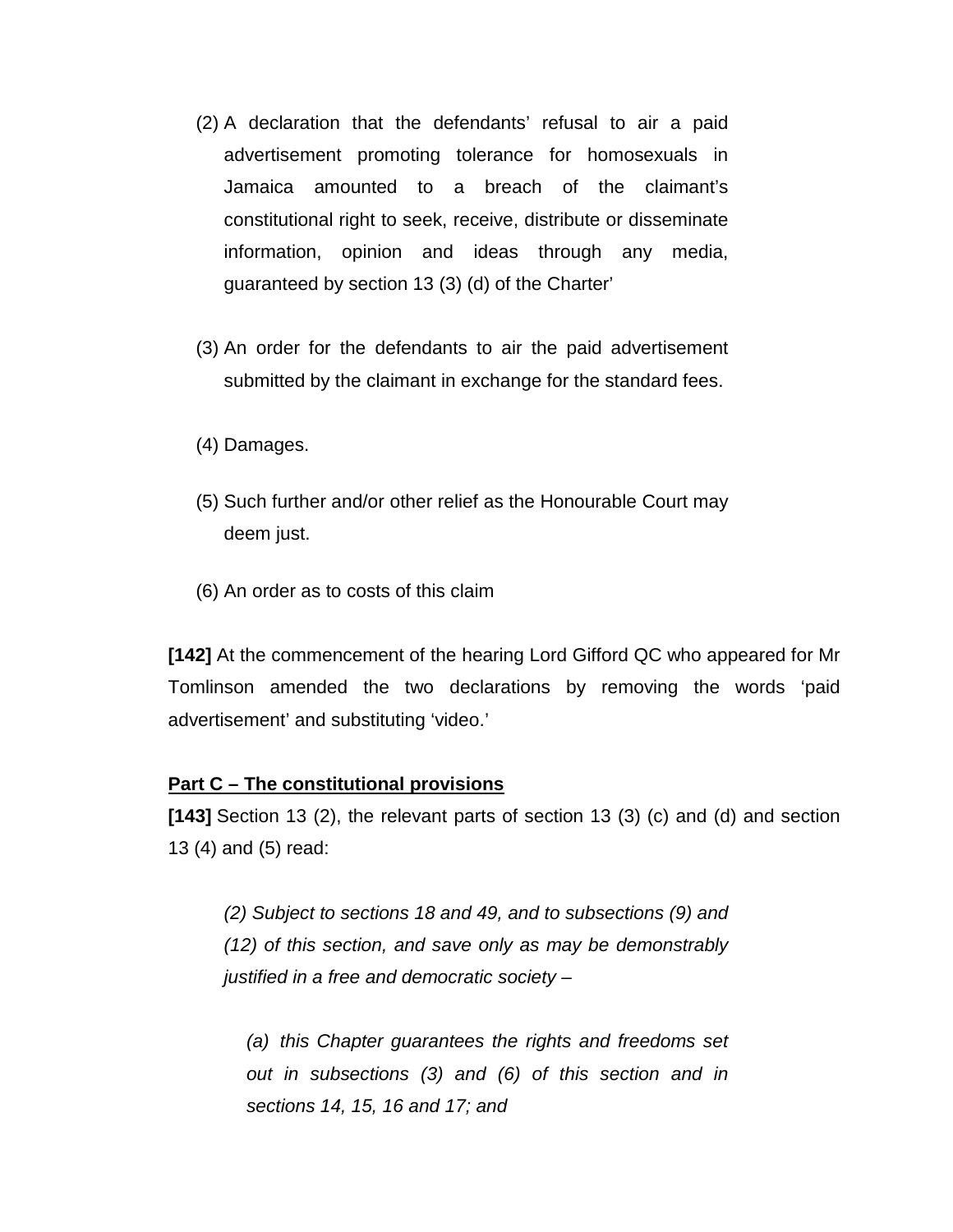*(b) Parliament shall pass no law and no organ of the State shall take any action which abrogates, abridges or infringes those rights.*

*(3) The rights and freedoms referred to in subsection (2) are as follows*

*(c) the right to freedom of expression;*

*…*

*(d) the right to seek, receive, distribute or disseminate information, opinions and ideas through any media;*

*(4) This Chapter applies to all law and binds the legislature, the executive and all public authorities.*

*(5) A provision of this Chapter binds natural or juristic persons, if, and to the extent that, it is applicable, taking account of the nature of the right and the nature of any duty imposed by the right.*

### **Part D – How should the Charter be interpreted?**

**[144]** In **Minister of Home Affairs v Fisher** (1979) 44 WIR 107, Lord Wilberforce held that a constitution is to be given 'a generous interpretation' because a constitutional instrument is 'sui generis, calling for principles of interpretation of its own, suitable to its character … without necessary acceptance of all the presumptions that are relevant to legislation of private law' (pp 112 – 113).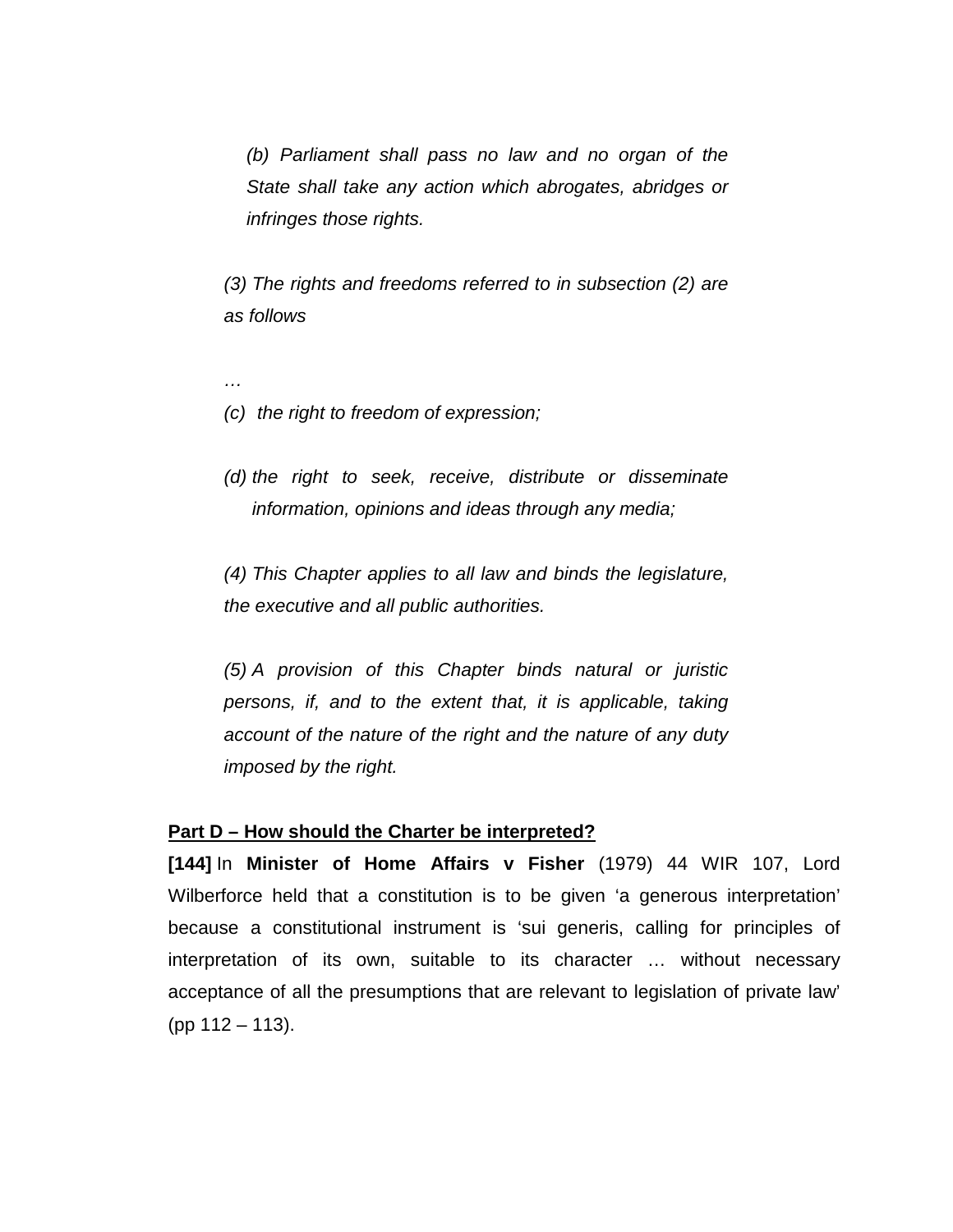**[145]** His Lordship added bills of rights 'call for a generous interpretation avoiding what has been called 'the austerity of tabulated legalism' in order that individuals receive the full measure of the fundamental rights and freedoms referred to' (p 112).

**[146]** His Lordship went on to say that '[r]espect must be paid to the language which has been used and to the traditions and usages which have given meaning to that language' (p 112 – 113). No doubt these words were added in anticipation of the argument that may be made that on this view, namely, '[t]his is in no way to say that there are no rules of law which should apply to the interpretation of a constitution' (pp  $112 - 113$ ).

**[147]** As recently as 2002, it was held in **Reyes (Patrick) v R** (2002) 60 WIR 42 **[26]** (Lord Bingham):

*As in the case of any other instrument, the court must begin its task of constitutional interpretation by carefully considering the language used in the Constitution. But it does not treat the language of the Constitution as if it were found in a will or a deed or a charterparty. A generous and purposive interpretation is to be given to constitutional provisions protecting human rights. The court has no licence to read its own predilections and moral values into the Constitution, but it is required to consider the substance of the fundamental right at issue and ensure contemporary protection of that right in the light of evolving standards of decency that mark the progress of a maturing society*.

**[148]** This passage reflects what is called the living document theory of constitutional interpretation as distinct from the originalism or textualist school of thought (Justice Antonin Scalia of the United States Supreme Court being a contemporary proponent of the latter). It is vital to observe that Lord Bingham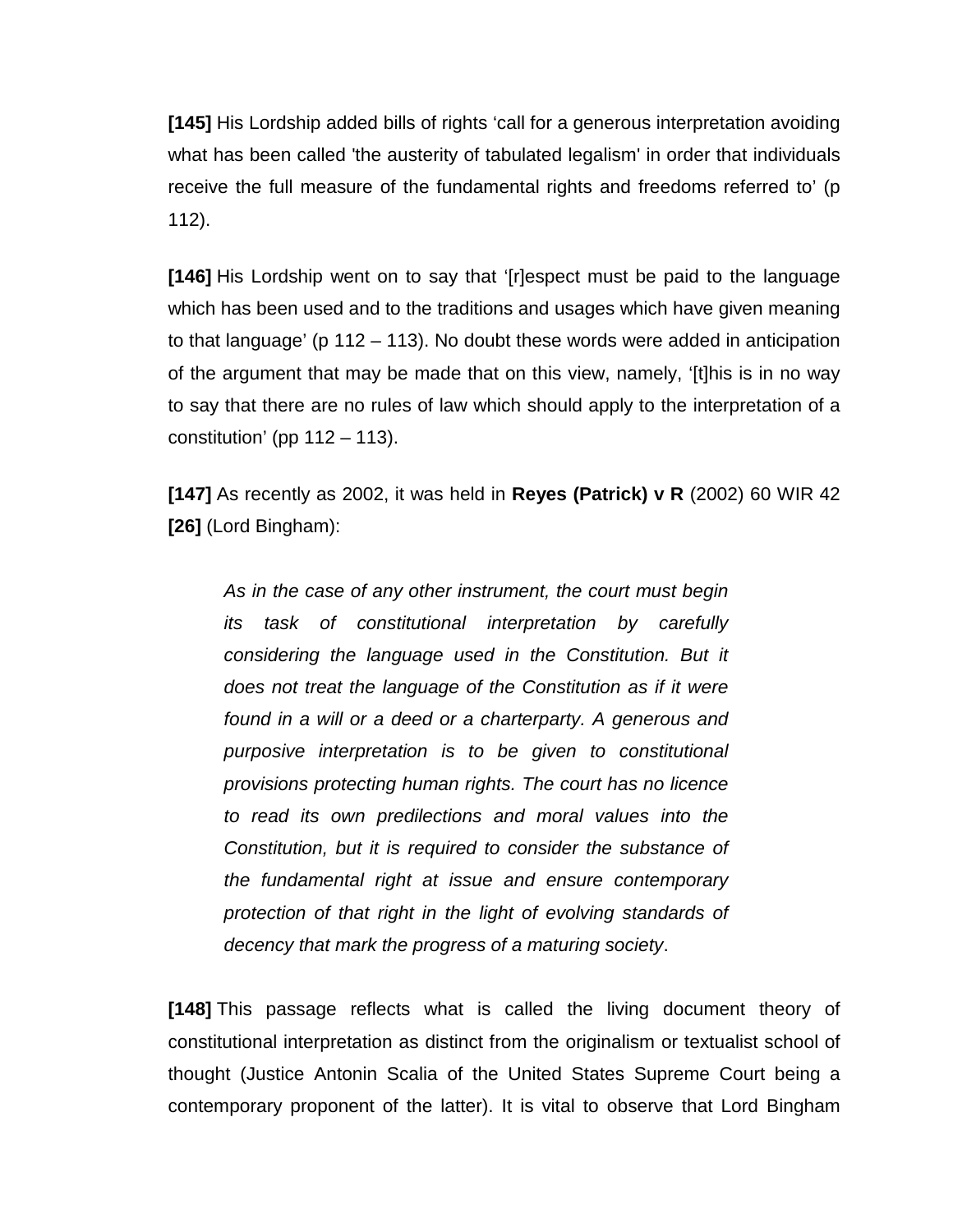was insistent that despite the generous interpretation no judge has the licence to read his own personal views into the text. It would seem to me that the prophylactic against that happening is paying attention to the language actually used in its context (immediate and the surrounding context).

**[149]** In 2004, on appeal from Jamaica, the Judicial Committee of the Privy Council in **Watson v R** (2004) 64 WIR 241,259 (**[42]**) (Lord Hope) held, in relation to the interpretation of human rights provisions, that:

*Guidance as to how this issue should be approached is not to be found in any presumption as to whether the law which was in force immediately before the appointed day secured the fundamental rights of the people of Jamaica. It is to be found in the principle of interpretation, which is now universally recognised and needs no citation of authority, that full recognition and effect must be given to the fundamental rights and freedoms which a Constitution sets out. The rights and freedoms which are declared in s 13 must receive a generous interpretation. This is needed if every person in Jamaica is to receive the full measure of the rights and freedoms that are referred to.*

**[150]** All three cases from the Judicial Committee of the Privy Council stress the importance of giving the words in bills of rights, a generous interpretation. Lord Wilberforce states that constitutions are sui generis and thus call for principles of interpretation suitable for its own character without necessary acceptance of all presumptions applicable to statutes or private law. Lord Bingham indicated that the words are not treated like those found in a will or charterparty. This cannot mean that ordinary rules of grammar and syntax do not apply. The draftsman responsible for producing the bill of rights would be guided by the grammar and syntax of the language in which he is writing the bill. Also whatever meaning the judge comes up with it is hoped that it would be within the linguistic range of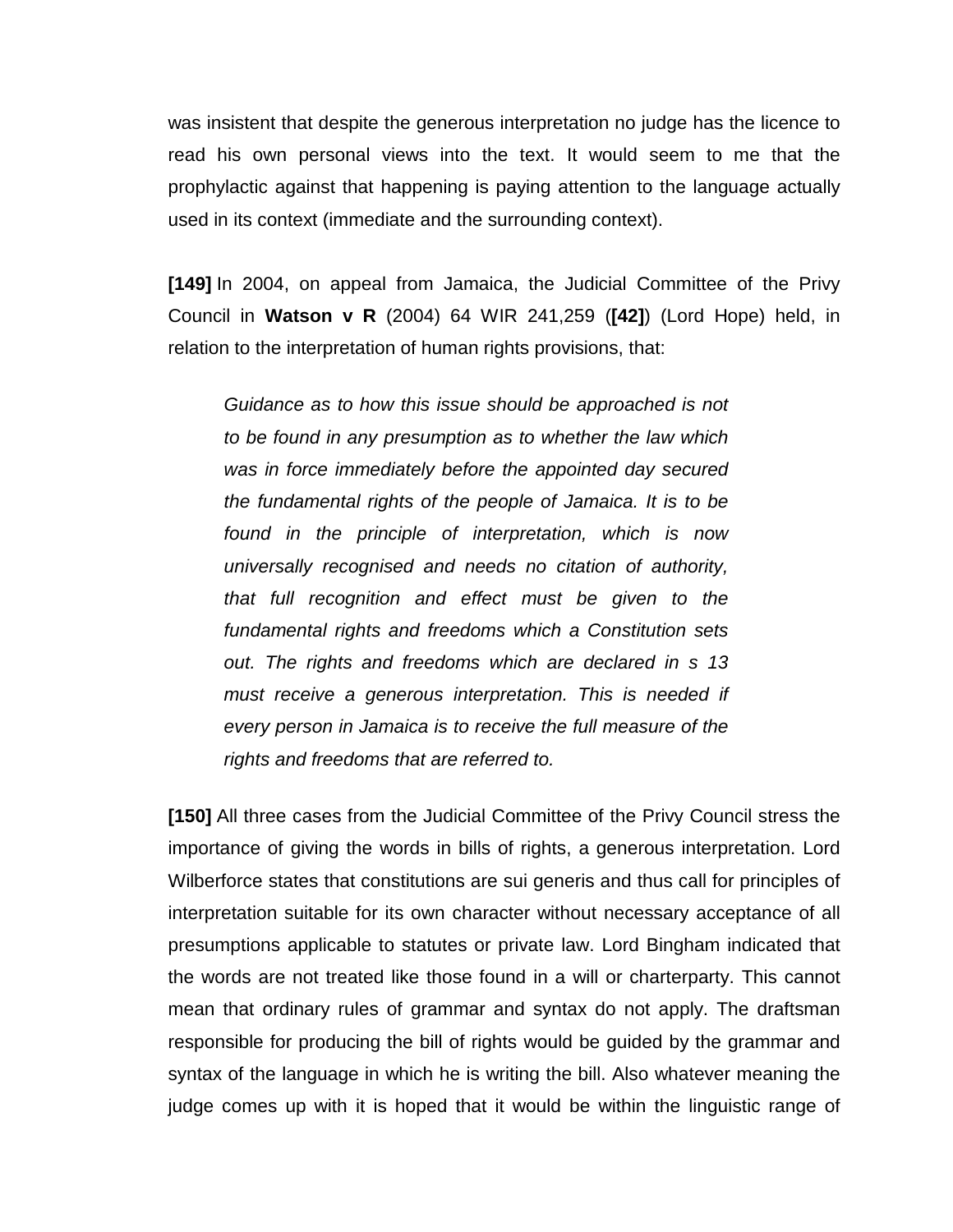meanings the word has at the time it is being used unless there is something to show that it is being used in a very unusual sense.

**[151]** As Justice Scalia and Bryan Garner in their book, *Reading Law: The Interpretation of Legal Texts* (2012), no one (legislator or the creator of private documents) pursues any [or all] purpose[s] at any costs. They limit their choices by the words they use. Indeed, there is no other way to indicate what is meant than by choice of words. They rely on what they believe the ordinary reader in existence at the time they wrote would understand the words to mean. Where they wish to have a fairly unrestricted meaning they use general words and the higher the level of generality of the language, the less likely that they intended to give the words a very restrictive meaning; and even then, general words do indeed have boundaries of meaning. Indeed this was the very technique used by Lord Wilberforce in **Fisher**. His Lordship, in the passages leading up to the resolution of the constitutional issue noted that Chapter 1 was drafted in 'in a broad and ample style which lays down principles of width and generality' (p 112) and having regard to the bill of rights its historical antecedents suggested a wide and generous interpretation (p 112).

**[152]** Thus when Lord Bingham in **Reyes** says that the language of the constitution is considered carefully what does his Lordship mean when, almost in the next breadth, there is mentioned giving the words a generous interpretation? It is my view that his Lordship means that the language is capable of carrying the meaning being ascribed to it having regard to its immediate context and the rest of the bill of rights which itself is read in context of the whole document.

**[153]** The problem under consideration was examined by the Constitutional Court of South Africa ('CCSA'). In the passage about to be cited Kentridge AJ is torn between fidelity to the actual text and what is described as the generous interpretation. In **S v Zuma** [1995] ZACC 1 **[17] – [18]**, Kentridge AJ stated: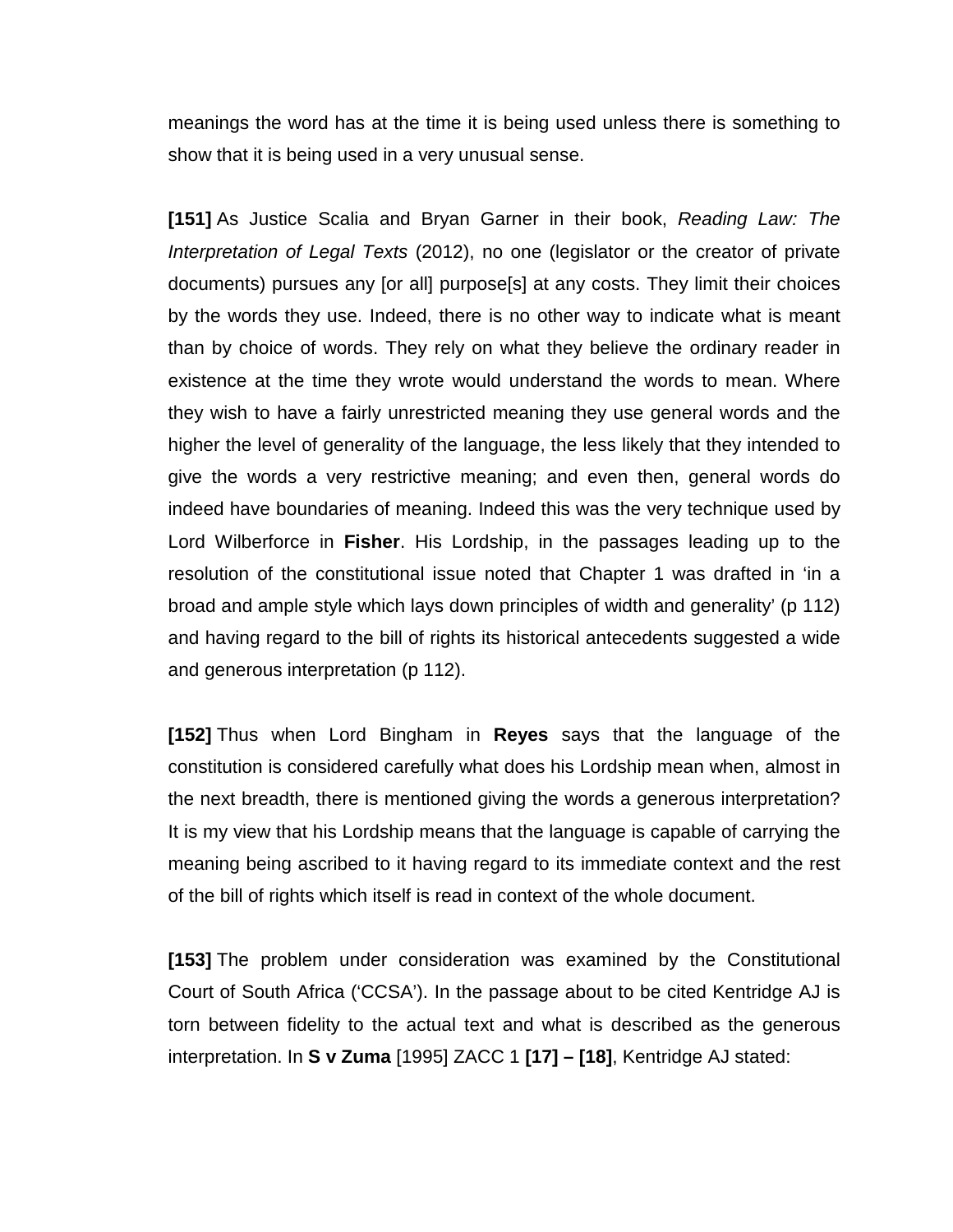*While we must always be conscious of the values underlying the Constitution, it is nonetheless our task to interpret a written instrument. I am well aware of the fallacy of supposing that general language must have a single "objective" meaning. Nor is it easy to avoid the influence of one's personal intellectual and moral preconceptions. But it cannot be too strongly stressed that the Constitution does not mean whatever we might wish it to mean.*

*[18] We must heed Lord Wilberforce's reminder that even a constitution is a legal instrument, the language of which must be respected. If the language used by the lawgiver is ignored in favour of a general resort to "values" the result is not interpretation but divination. If I may again quote S v Moagi, supra, at 184, I would say that a constitution*

*"embodying fundamental rights should as far as its language permits be given a broad construction"*

**[154]** Judge Kentridge appreciated that a broad construction is only permissible where the language permits. The learned judge, in agreement with Lord Bingham in **Reyes**, was urging that words cannot mean whatever judges want them to mean. Thus even with a broad construction the language of the constitution must be capable of bearing the meaning sought to be given to them. It would seem to me that the learned judge was indicating that the generous interpretation must take place within the boundaries of acceptable meanings that may reasonably be given to the words actually used. But how then does the judge choose between possible meanings? Judge Kentridge did not resolve that issue.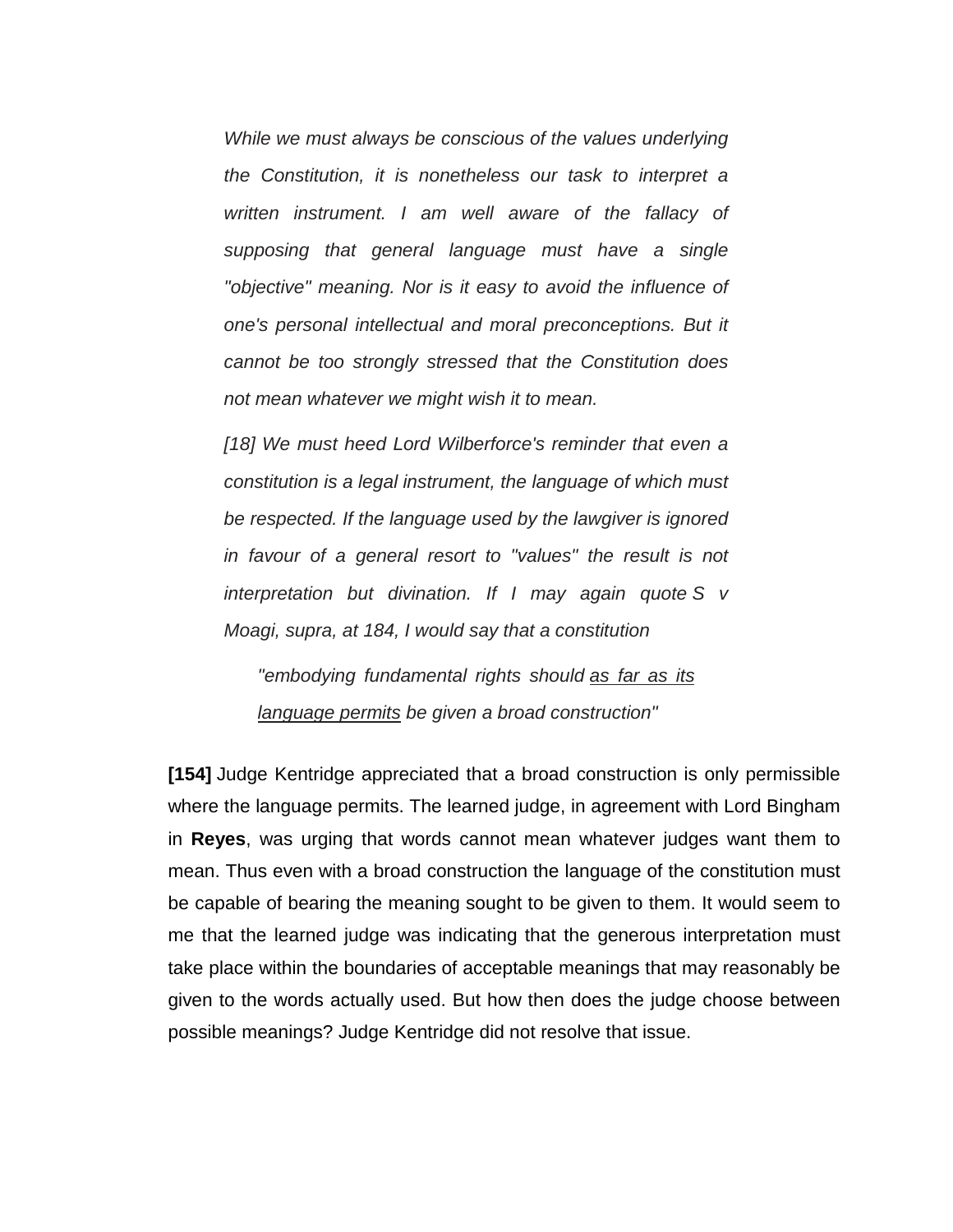**[155]** Judge Kentridge did make an effort by suggesting a possible solution. Earlier at **[15]**, Kentridge AJ stated

*…that regard must be paid to the legal history, traditions and usages of the country concerned, if the purposes of its constitution are be fully understood. This must be right.* 

**[156]** Having established the principles by which the Charter is to be interpreted it is now appropriate to address the issues raised by Mr Tomlinson.

## **Whether Mr Maurice Tomlinson has sufficient standing to bring this claim**

**[157]** One of the threshold issues raised by Mrs Gibson Henlin on behalf of TVJ was whether Mr Tomlinson had sufficient locus standi, that is, whether he is the proper person to bring the claim. None of the other defendants took the point in their written or oral submissions. Mrs Gibson Henlin referred to section 19 (1) and (2) of the Charter which is as follows:

- *(1) If any person alleges that any of the provisions of this Chapter has been, is being or is likely to be contravened in relation to him, then, without prejudice to any other action with respect to the same matter which is lawfully available, that person may apply to the Supreme Court for redress.*
- *(2) Any person authorised by law, or, with the leave of the Court, a public or civic organisation, may initiate an application to the Supreme Court on behalf of persons who are entitled to apply under subsection (1) for a declaration that any legislative or executive act contravenes the provisions of this Chapter.*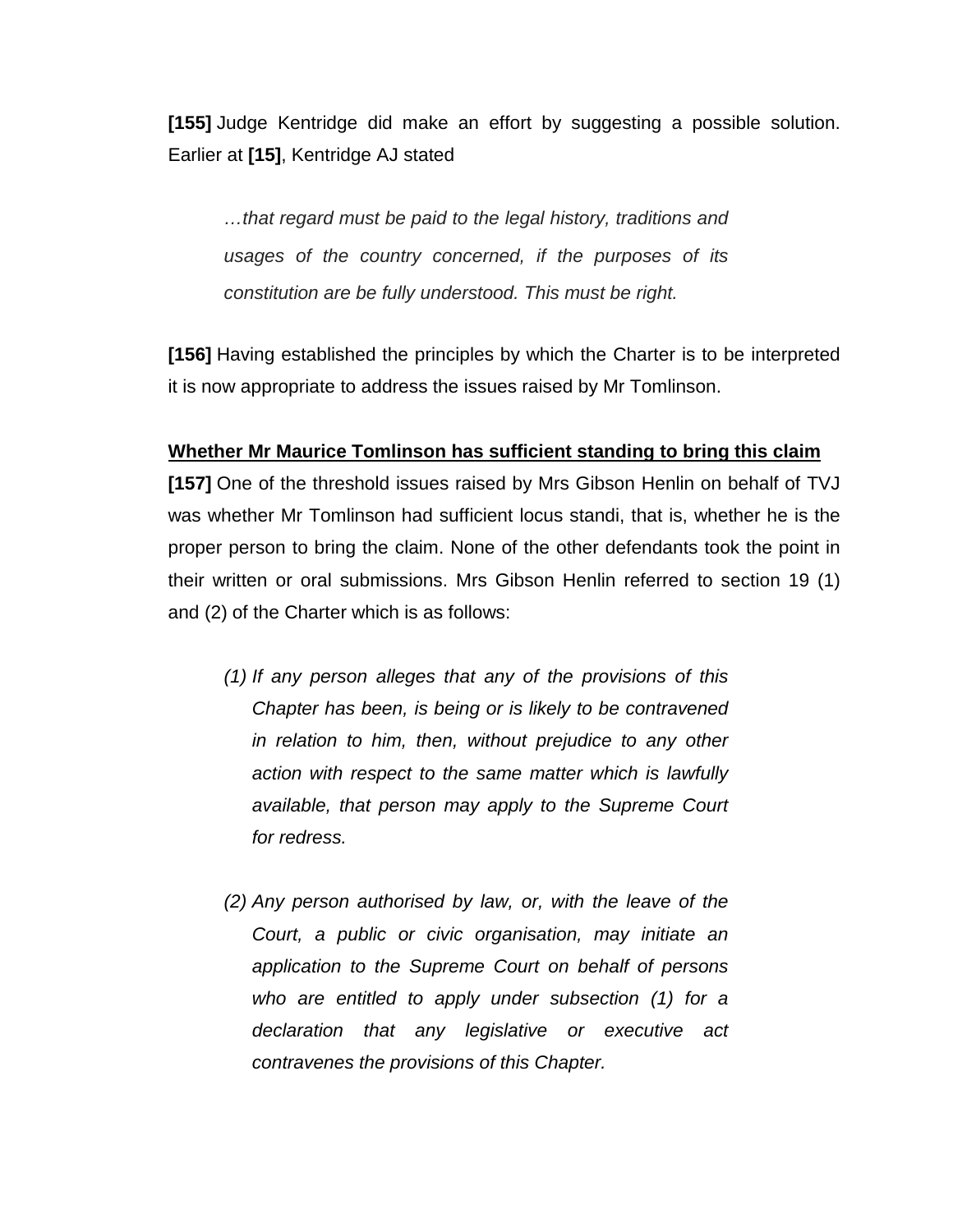**[158]** The submission was that Mr Tomlinson is not alleging that he personally suffered any harm, or that his right has been infringed or is likely to be infringed. What he has stated is that he represents a number of groups advocating for rights to be conferred on homosexuals. For this submission, Mrs Gibson Henlin relied on Mr Tomlinson's affidavits. It is therefore necessary to see what they actually state.

**[159]** Mr Tomlinson stated that he is the legal advisor for AIDS-Free World an international non-governmental organisation and in that capacity he advocates for changes to what he describes as 'homophobic laws and policies across the region.' The video that precipitated this claim was produced as part of the advocacy campaign. It was designed to encourage tolerance for men-havingsex-with-men groups and homosexuals in Jamaica. He stated that he was one of the actors in the video. It is common ground that he is a Jamaican national.

**[160]** From this, he is a Jamaican national who is seeking to exercise his constitutional right to freedom of expression and freedom to disseminate ideas and opinions in Jamaica. It would seem that, prima facie, he would be entitled to claim that his constitutional rights are infringed and thus able to bring this claim in his own right. Mrs Gibson Henlin submitted that Mr Tomlinson is not a genuine claimant. Her submission was that he was going from entity to entity seeking to precipitate or generate facts which would allow him to file this claim with the assistance of financiers from overseas. She added that Mr Tomlinson was not a bona fide person honestly seeking to exercise his rights under the Constitution but rather trying to 'trap' the defendants in circumstances which would allow him to argue that his rights were infringed.

**[161]** Mrs Gibson Henlin cites a decision of this court, **Banton and others v Alcoa Minerals of Jamaica Incorporated and others** (1971) 17 WIR 275 in support of her proposition. This was a matter heard in the Supreme Court sitting as the Constitutional Court. This was a matter involving trade union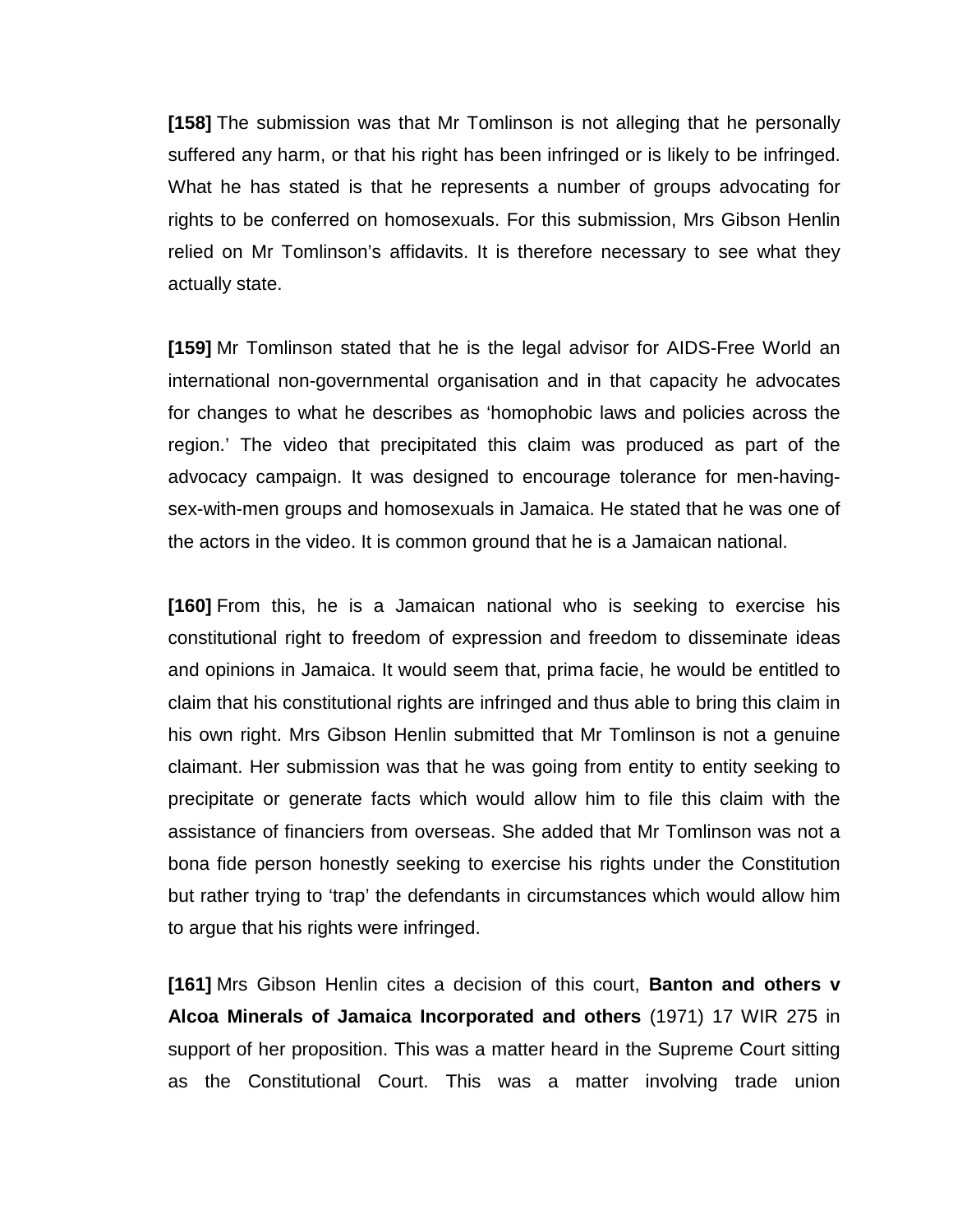representation for workers who were engaged by Alcoa Minerals to construct a bauxite and alumina plant in Clarendon. The company recognised one trade union as the exclusive bargaining agent for the workers. The claimants in that case were members of a rival union. They brought a claim under the constitution alleging that their right to freedom of association was being infringed because Alcoa refused to recognise the union of their choice. Parnell J had this to say about locus standi to bring a claim under the Constitution at pages 304 – 305:

*But the mere allegation that a fundamental right or freedom has been or is likely to be contravened is not enough. There must be facts to support it. The framers of the Constitution appear to have had a careful and long look on several systems operating in other countries before they finally agreed to Chapter III as it now stands.*

*It seems to me that the position may be summarised as follows:*

*Before an aggrieved person is likely to succeed with his claim before the Constitutional Court, he should be able to show:*

- *(1) that he has a justiciable complaint; that is to say, that a right personal to him and guaranteed under Cap III of the Constitution has been or is likely to be contravened. For example, what is nothing more than naked politics dressed up in the form of a right is not justiciable and cannot be entertained;*
- *(2) that he has "standing" to bring the action; that is to say, he is the proper person to bring it and that he is not being used as the tool of another who is unable or unwilling to appear as the litigant;*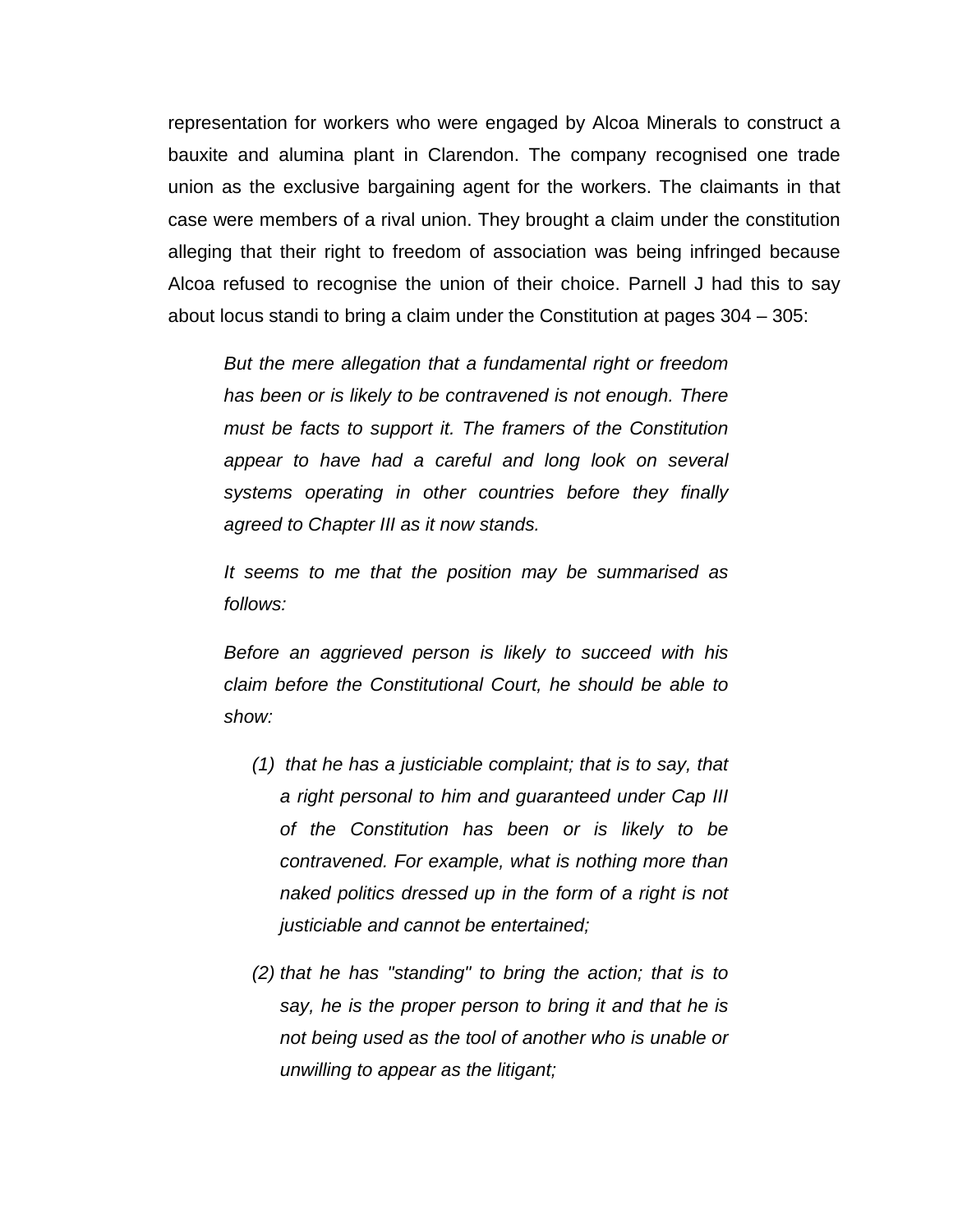- *(3) that his complaint is substantial and adequate and has not been waived or otherwise weakened by consent, compromise or lapse of time;*
- *(4) that there is no other avenue available whereby adequate means of redress may be obtained. In this connection, if the complaint is against a private person it is difficult, if not impossible, to argue that adequate means of redress are not available in the ordinary court of the land. But if the complaint is directed against the State or an agent of the State it could be argued that the matter of the contravention alleged may only be effectively redressible in the Constitutional Court;*
- *(5) that the controversy or dispute which has prompted the proceedings is real and that what is sought is redress for the contravention of the guaranteed right and not merely seeking the advisory opinion of the court on some controversial, arid, or spent dispute.*

**[162]** Mrs Gibson Henlin relied heavily on the first two paragraphs of this extract. She submitted that for all practical purposes, Mr Tomlinson does not reside in Jamaica and is only here at the behest of his financial backers. These claims, she submitted, were manufactured and did not flow out of a real attempt to exercise the right to free speech; the claim is the product of a sting operation designed to generate facts so that Mr Tomlinson can find a stage to spout his views. She relied on the series of letters to make the point that the tone and tenor of the letters to TVJ reveal that a hidden agenda was at work. This explains the unilateral imposition of deadlines and constant calls and email. These acts were directed at one thing only: to get some facts which would enable him, with the support of overseas entities, to launch this claim.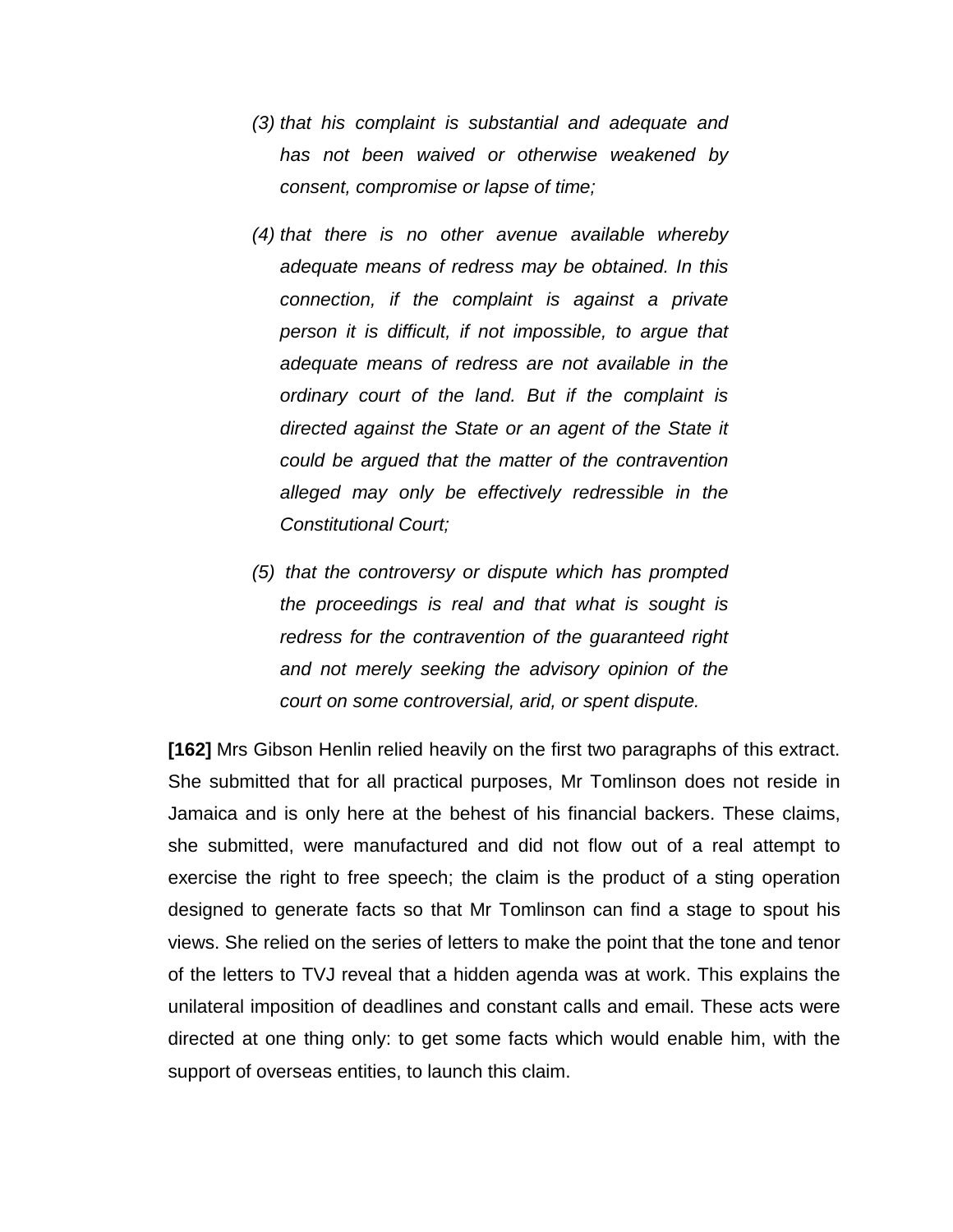**[163]** Lord Gifford QC submitted that Parnell J's dictum was not supported by the other two judges and it is out of step with the recent approaches to standing in constitutional matters. This is not entirely correct. Robotham J expressly agreed with the judgment of Parnell J (pp 305 – 306). Graham-Perkins J expressed no view on the issue. Second, regardless of how liberal the interpretation of standing, the litigant must have sufficient interest to bring the claim.

**[164]** From the narrative of facts, it is fair to say that Mr Tomlinson has made allegations that his right to freedom of expression and right to disseminate and receive ideas have been infringed. He is alleging breaches in relation to him and not in relation to the group that may be providing financial support for his claim. He is one of the actors in the video. It is he who contacted the defendants either directly or indirectly through his attorney in order to have the video broadcast but without success. The fact that he may have support from a group outside of Jamaica does not necessarily mean that he is the 'tool' of that group. Mr Tomlinson is asking this court to declare what his legal rights are in relation to the defendants in light of the new Charter of Fundamental Rights and Freedoms of the Constitution of Jamaica ('the Charter'). It is my view that Mr Tomlinson has sufficient standing to bring the claim.

# **Whether the Charter of Fundamental Rights and Freedoms permits horizontal application**

**[165]** Lord Gifford QC submits that by virtue of section 13 (5) of the Charter, one private citizen can enforce the fundamental rights provisions directly against another private citizen. According to learned Queen's Counsel, section 13 (5) introduced explicitly what is called horizontal application of bill of rights. My understanding of this is that in the world of constitutional theory there are two applications of bill of rights. The first is vertical, that is between state and person. The second is horizontal that is between private citizen and private citizen. The argument of Queen's Counsel is that the bridge over which Mr Tomlinson can walk to enforce section 13 (3) (c) and (d) against the defendants is section 13 (5).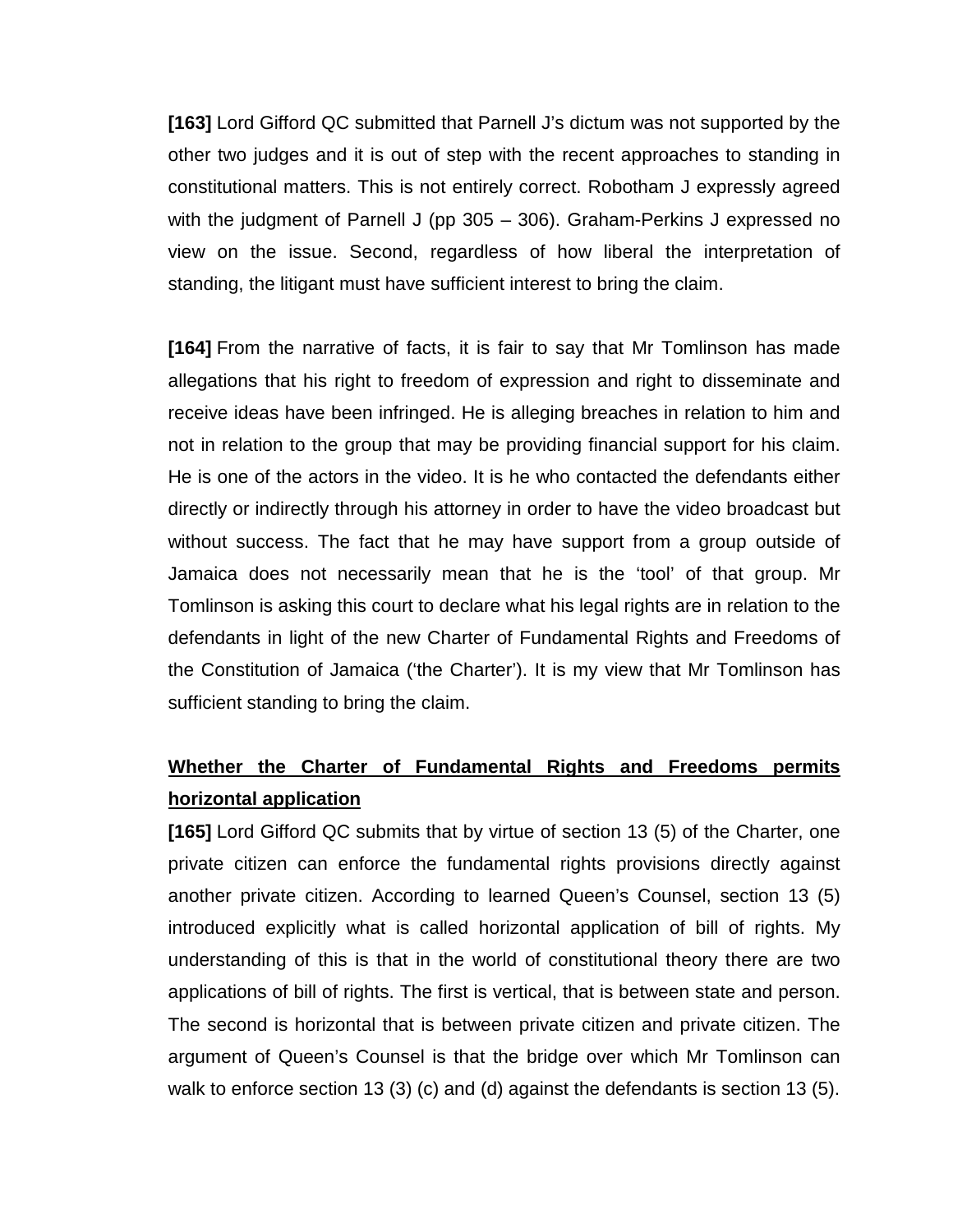**[166]** Over against this submission is Mrs Gibson Henlin's strident submission that horizontal application of bill of rights is not part of Jamaican constitutional law. It seems to me that a logical starting point is a determination of this subissue because if there is no such thing as horizontal application of bill of rights then that is the end of the claim against the first two defendants. When this issue is resolved then attention can be directed at the content of the rights conferred by section 13 (3) (c) and (d).

**[167]** Lord Gifford QC relied heavily on the developments in South Africa and a decision of the CCCSA in support of his case that under the Jamaican Charter one private citizen can enforce the fundamental rights against another private citizen. I will look at the developments of which learned Queen's Counsel speaks to see if the thesis is supported. I am acutely aware that I am not aware of the various nuances of this area in South Africa and so I approach this task with circumspection and humility.

## **The developments in South Africa**

**[168]** South Africa has been emerging from the long night of apartheid with all its associated ills. As part of the process of reconstructing the society into a more equitable and just one, two constitutions were enacted. The first was the Interim Constitution ('IC') of 1994 and the Final Constitution ('FC') of 1996. Both constitutions have provisions that are relevant to this analysis. I will deal with the relevant provision of the IC as it was understood by the CCSA in **Du Plessis and others v De Klerk** [1997] 1 LRC 637. This was a defamation case filed in court before the IC came into force. The case arose out of a series of articles in a newspaper where it was alleged that a number of South African citizens were engaged in the supply of arms to UNITA, an armed group locked in combat with the government of Angola. The defendants pleaded that the articles were not defamatory. After the IC came into operation, the defendants sought an amendment to their pleadings to the effect that they had a defence under section 15 of the IC. Section 15 dealt with the right to freedom of expression. The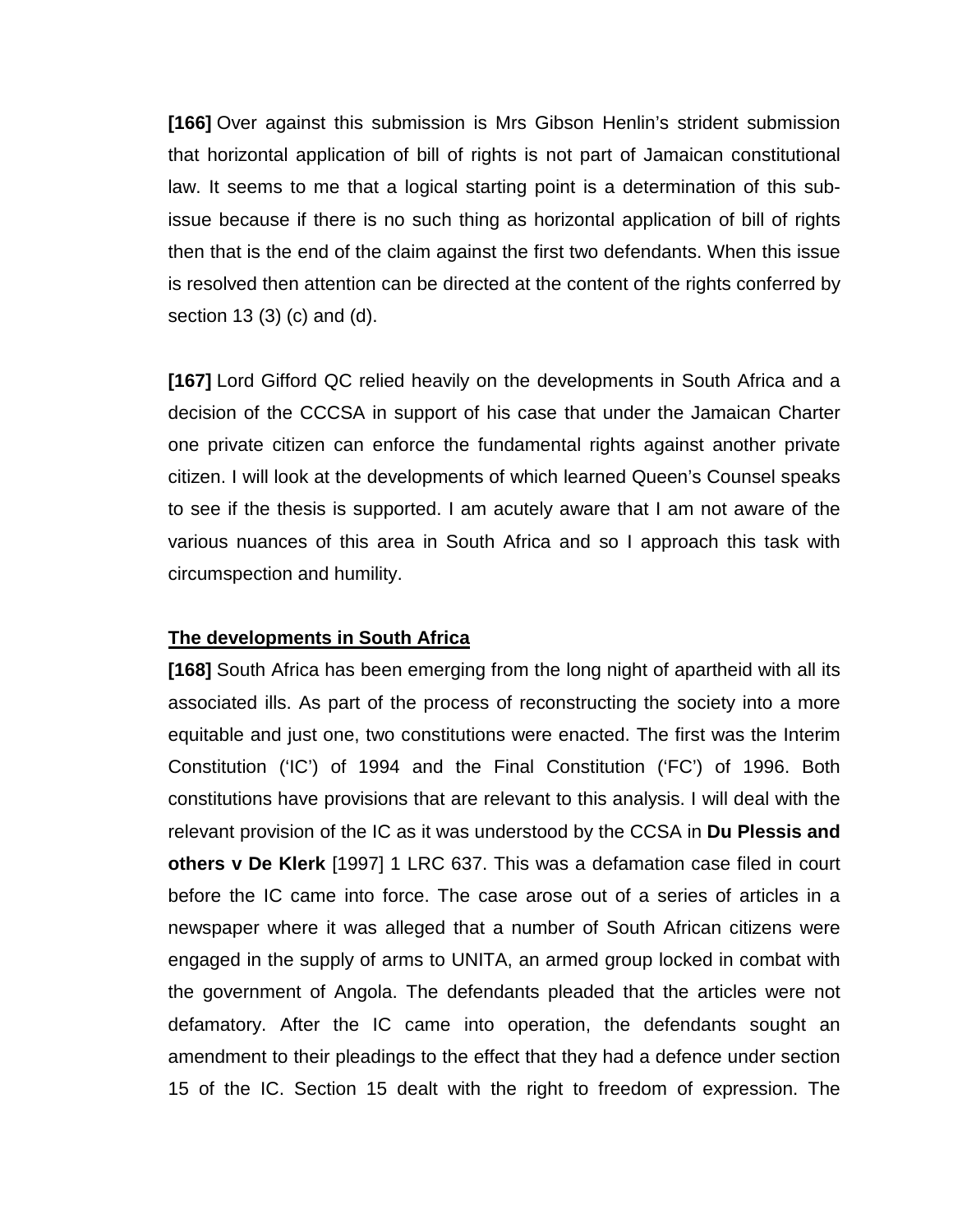defendants sought to amend their defence to add that the articles in question were not unlawful because section 15 of the IC guaranteed the right of freedom of expression which included freedom of the press. It was further argued that the articles were on matters of public interest and were published in order to keep members of the public informed. It was also contended that the publication of the articles were not unlawful and the publication of them was protected by section 15. The defendants were saying, to use the language of this area, that section 15 was directly applicable to the law of defamation. The private citizens (newspapers) were seeking to apply the bill of rights directly to the claim of another private citizen (the claimant). There was no allegation of governmental involvement. No statute, regulation, ordinance or bylaw enacted by organ of state was involved in the case.

**[169]** The claimants objected to the amendment on a number of grounds. The most relevant one for present purposes was that the IC did not apply horizontally to disputes between private citizens.

**[170]** The CCSA held that the bill of rights, generally, did not apply to the relationship between citizen and citizen (horizontally) but only between citizen and the State (vertically). The two significant provisions in this case were sections 15 and 35 of the IC.

**[171]** Section 15 read:

*(1) Every person shall have the right to freedom of speech and expression, which shall include freedom of the press and other media, and the freedom of artistic creativity and scientific research.*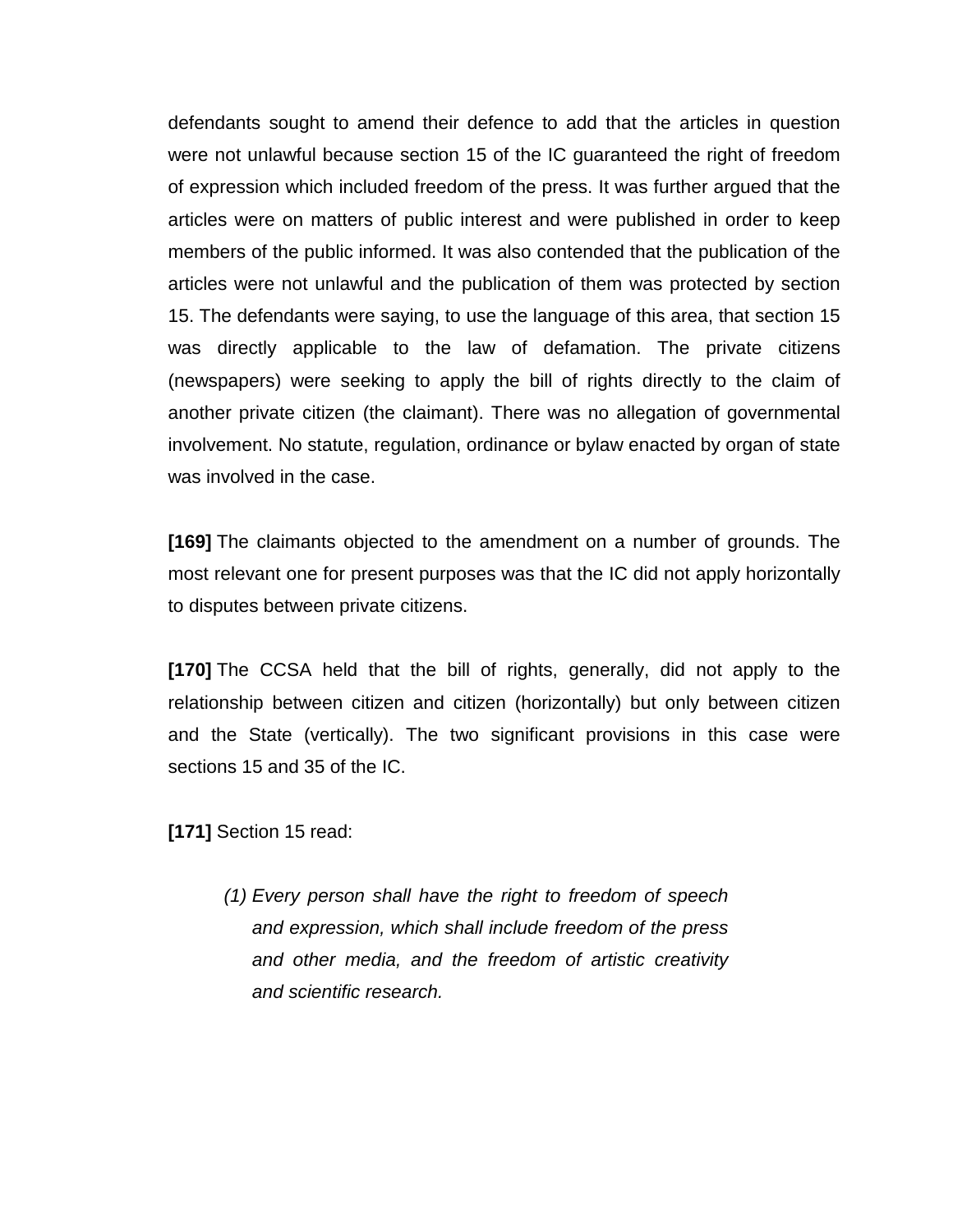*(2) All media financed by or under the control of the state shall be regulated in a manner which ensures impartiality and the expression of a diversity of opinion.*

## **[172]** Section 35 provided

- *(1) In interpreting the provisions of this Chapter a court of law shall promote the values which underlie an open and democratic society based on freedom and equality and shall, where applicable, have regard to public international law applicable to the protection of the rights entrenched in this Chapter, and may have regard to comparable foreign law.*
- *(2) No law which limits any of the rights entrenched in this Chapter, shall be constitutionally invalid solely by reason of the fact that the wording used prima facie exceeds the limits imposed in this Chapter, provided such a law is reasonably capable of a more restricted interpretation which does not exceed such limits, in which event such law shall be construed as having a meaning in accordance with the said more restricted interpretation.*
- *(3) In the interpretation of any law and the application and development of the common law and customary law, a court shall have due regard to the spirit, purport and objects of this Chapter.*

**[173]** A majority upheld the submissions of the claimant. Kentridge AJ (Chaskalson P, Langa and O'Regan JJ concurring) held at **[49]**: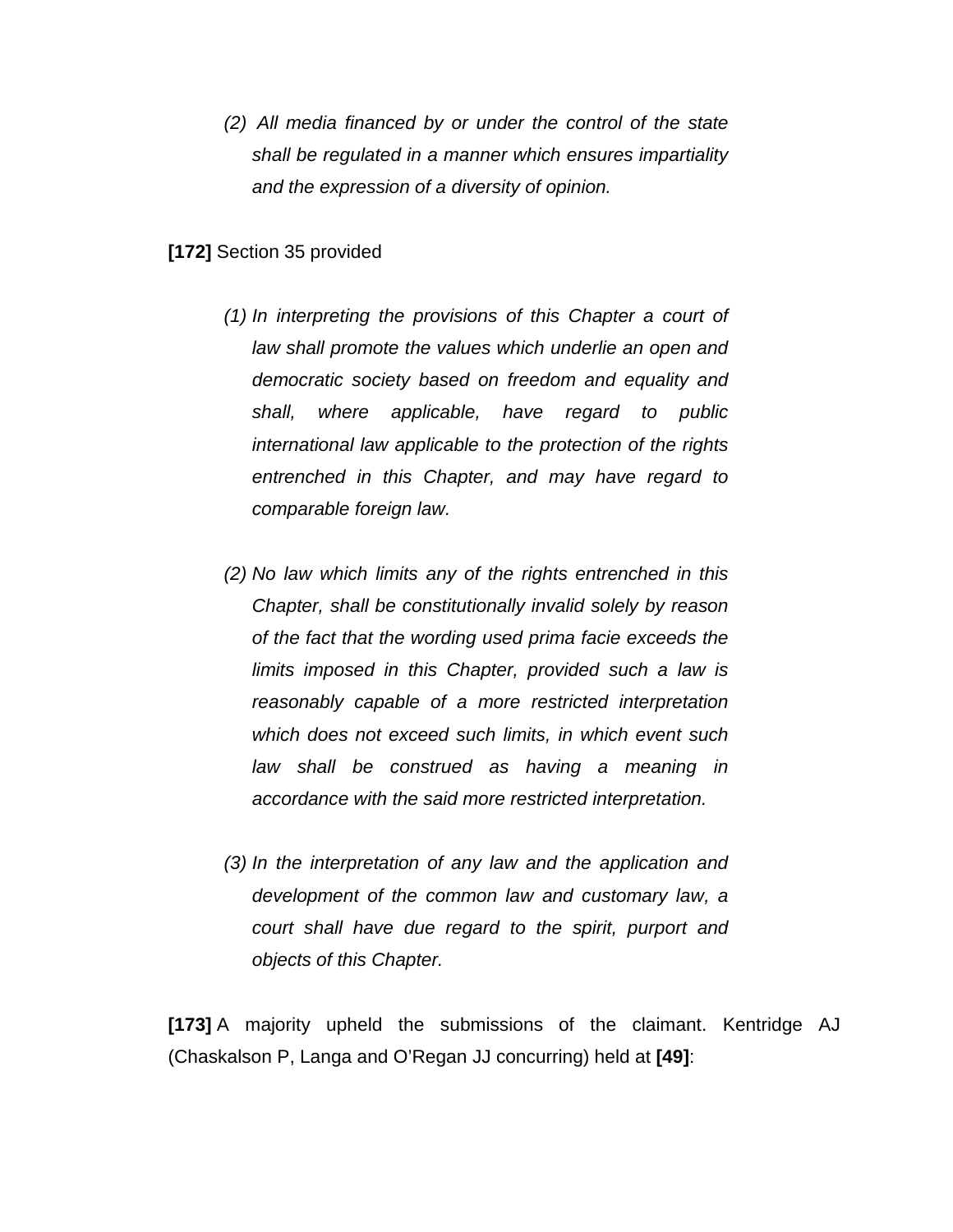*[49] To recapitulate, by reason of the sections to which I have referred:*

*(a) constitutional rights under Ch 3 may be invoked against an organ of government but not by one private litigant against another.*

*(b) In private litigation any litigant may none the less contend that a statute (or executive act) relied on by the other party is invalid as being inconsistent with the limitations placed on the legislature and executive under Ch 3. ….*

*(c) As Ch 3 applies to common law, governmental acts or omissions in reliance on the common law may be attacked by.*

**[174]** A crucial point was made in this passage which apparently gave strength to Mrs Gibson Henlin. Judge Kentridge stated that the bill of rights could be invoked in private litigation if one of the parties challenged relied on some governmental act such as statute, regulation, ordinance, bylaw or actual conduct. Conceivably, the foundation of the private citizens action could be eroded if it could be shown that he relied on a governmental act that was contrary to the bill of rights. This was as far as the majority were prepared to go in the absence of clear wording permitting direct horizontal application. The possibility conceived of by the majority is called indirect horizontal application of bill of rights.

**[175]** The majority buttressed their reasoning further. Kentridge AJ stated at **[45]**:

*Had the intention been to give it a more extended application that could have been readily expressed. One model which would have been available is art 5 of the Constitution of Namibia 1990, which provides:*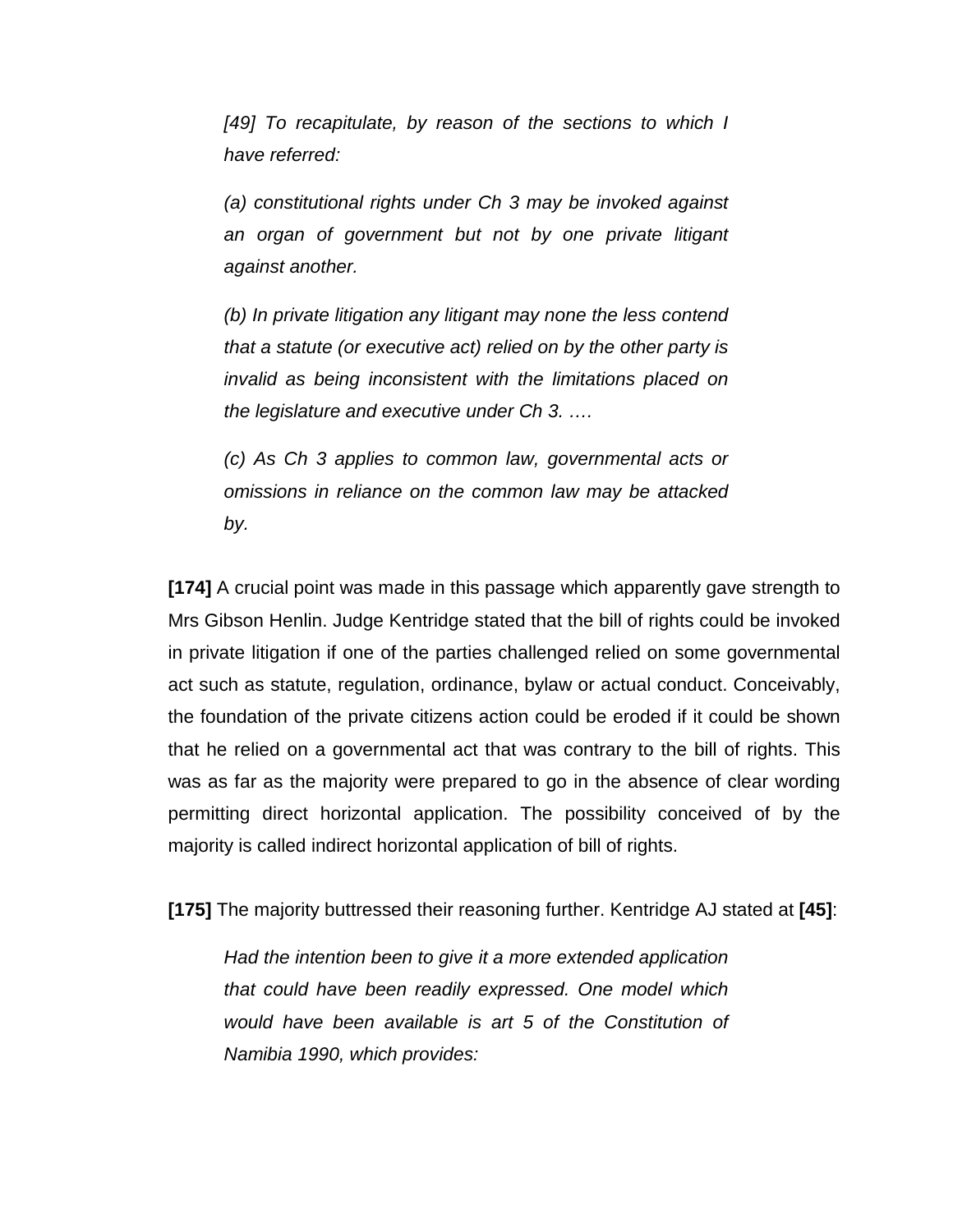*'The fundamental rights and freedoms enshrined in this Chapter shall be respected and upheld by the Executive, Legislature and Judiciary and all organs of the Government and its agencies and, where applicable to them, by all natural and legal persons in Namibia, and shall be enforceable by the Courts in the manner hereinafter prescribed.'*

*It would be surprising if as important a matter as direct horizontal application were to be left to be implied.*

**[176]** The court held that the bill of rights was not applicable in the particular case because there were no words in the constitution capable of making this possible. Had it been intended that direct application was possible between private citizens then one would expect to find words to that effect. The majority reasoned further that if direct horizontal application was intended it would indeed be remarkable if such a far-reaching principle was arrived at by implication when there were in existence constitutions that made direct horizontal application possible.

**[177]** The CCSA also conceived of another route to indirect horizontal application of the bill of rights. This is how it was expressed. At **[60]**, Kentridge AJ stated:

*[60] Fortunately, the Constitution allows for the development of the common law and customary law by the Supreme Court in accordance with the objects of Ch 3. This is provided for in s 35(3):*

> *'In the interpretation of any law and the application and development of the common law and customary law, a court shall have due*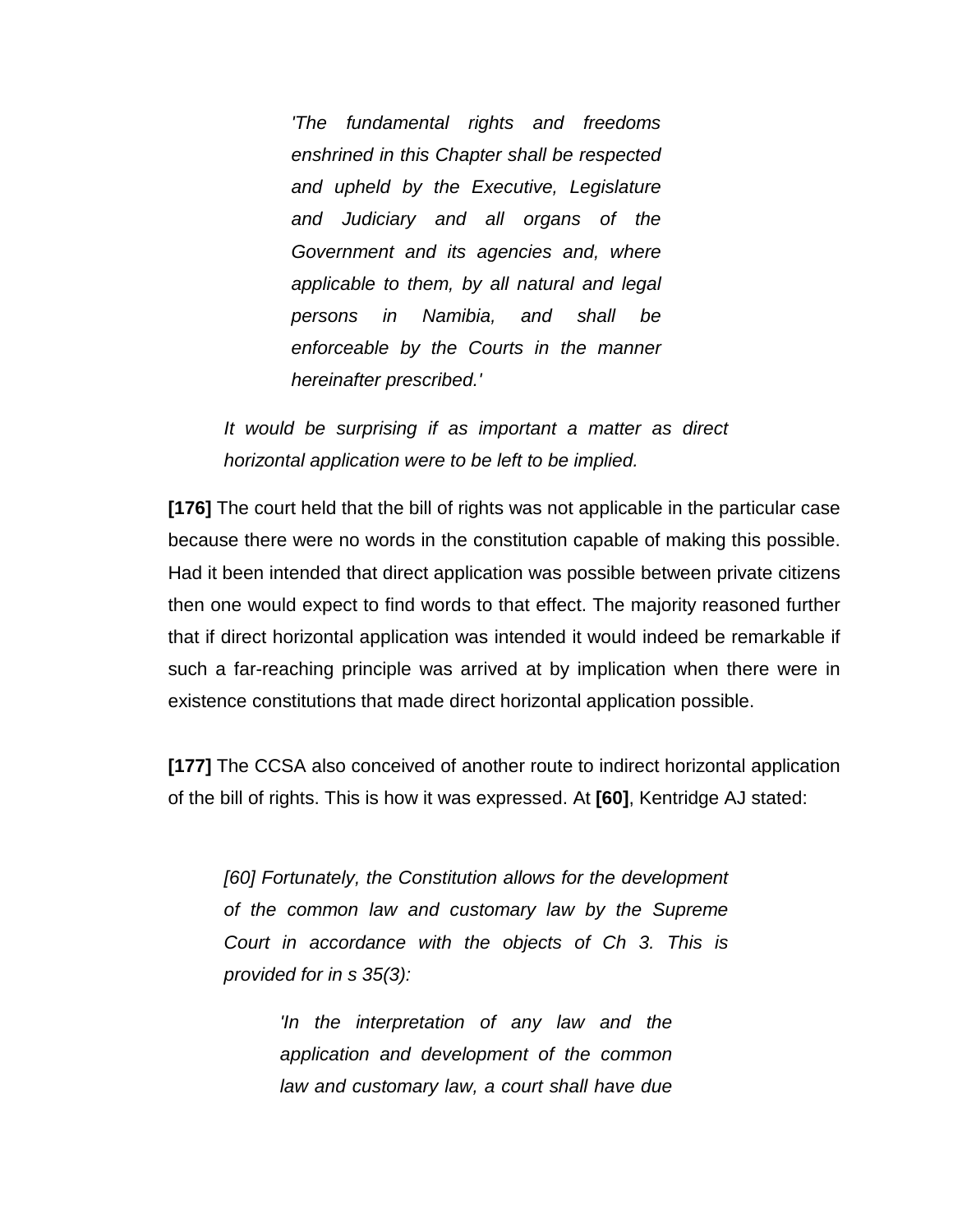*regard to the spirit, purport and objects of this Chapter.'*

*I have no doubt that this subsection introduces the indirect application of the fundamental rights provisions to private law. I draw attention to the words 'have due regard to' in s 35(3). That choice of language is significant. The law-giver did not say that courts should invalidate rules of common law inconsistent with Ch 3 or declare them unconstitutional. The fact that courts are to do no more than have regard to the spirit, purport and objects of the Chapter indicates that the requisite development of the common law and customary law is not to be pursued through the exercise of the powers of this court under s 98 of the Constitution. The presence of this subsection ensures that the values embodied in Ch 3 will permeate the common law in all its aspects, including private litigation. I incline to agree with the view of Cameron J in the judgment already referred to above (paras [21] and [59]) that s 35(3) makes much of the vertical/horizontal debate irrelevant. The model of indirect application or, if you will, indirect horizontality, seems peculiarly appropriate to a judicial system which, as in Germany, separates constitutional jurisdiction from ordinary jurisdiction. This does not mean that the principles evolved by the German Constitutional Court must be slavishly followed. They do, however, afford an example of how the process of influencing the common law may work in practice. Article 1(3) of the German Basic Law provides:*

> *'The following basic rights shall bind the legislature, the executive and the judiciary as directly enforceable law.'*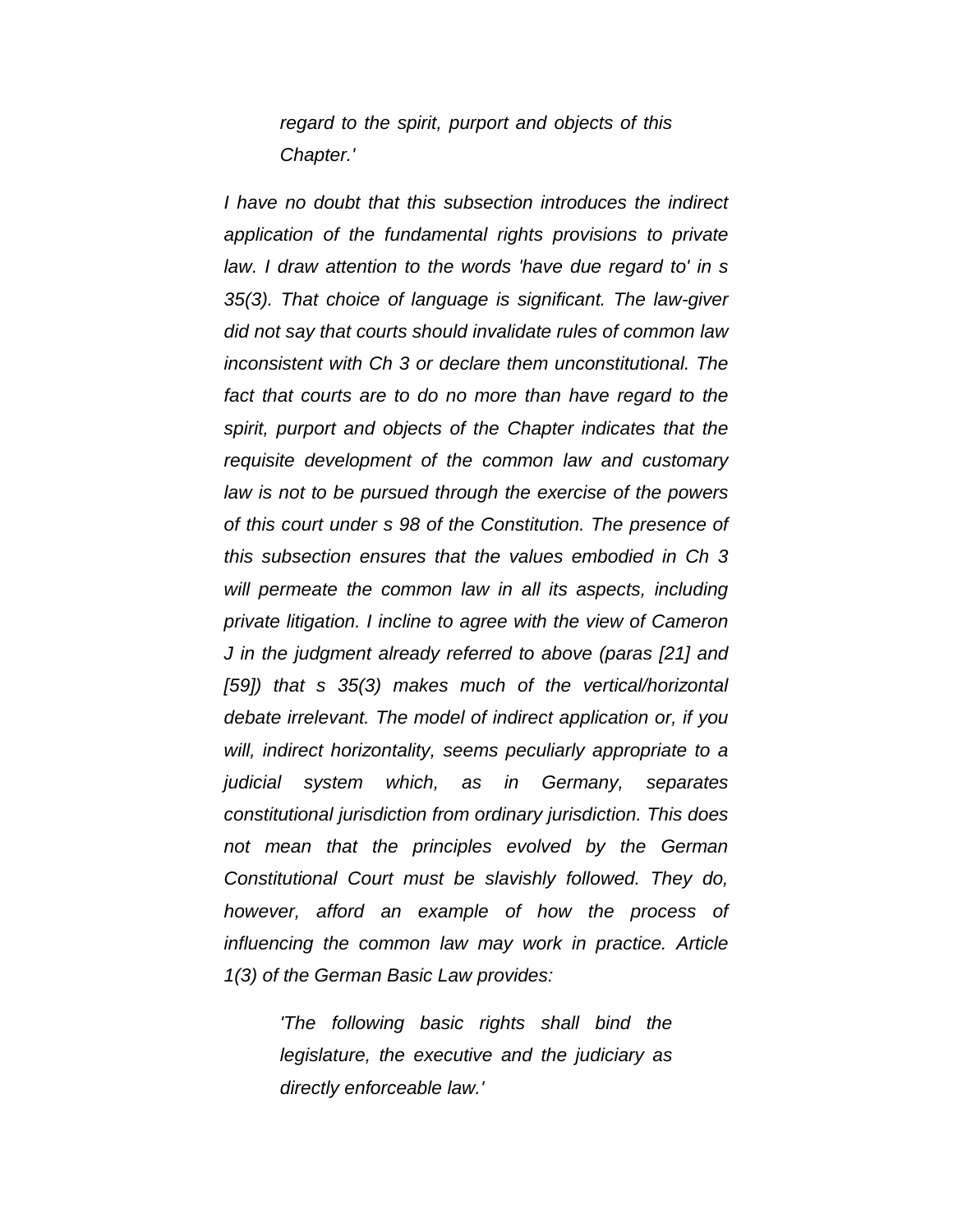*It has no equivalent to s 35(3). Yet, as I pointed out earlier in this judgment, the German courts none the less apply a model of indirect and not direct application of the basic rights provisions in private litigation.*

**[178]** This passage envisages indirect horizontal application of the bill of rights by developing common law principles, incrementally to reflect the values of the constitution. In this conception there is no wholesale rejection of the common law but rather a gradual development of the common law. In other words, the bill of rights, on an indirect application, does not permit any declarations or findings of unconstitutionality thereby creating the risk of a void in the law. The courts were to 'have regard to the spirit, purport and objects' of the bill of rights. This, according to Judge Kentridge, permitted the values of the bill of rights to permeate the common law 'in all its aspects, including private litigation.' Judge Kentridge also observed that while Germany did not have the equivalent of section 35 (3), nonetheless the German legal system found it possible to integrate into the general law through indirect application the fundamental rights provisions. As I understand it, Judge Kentridge is saying that if the German courts managed to integrate the basic rights into general law indirectly, then the courts in South Africa could do so all the more because of the presence of section 35 of the IC.

**[179]** Another member of the majority, Mohamed DP, while initially was more inclined to direct horizontal application, eventually found that the text of the IC did not permit direct horizontal application. He agreed with Kentridge AJ. Of interest should be the fact that Mohamed DP found himself limited by the text of the constitution despite his own moral view about the matter. A clear indication that unbridled purposive interpretation was not acceptable. The liberal and purposive approach did not permit him to give the actual words used a meaning they could not legitimately bear. Mohamed DP held this position despite his concerns about what he called 'the privatisation of apartheid.'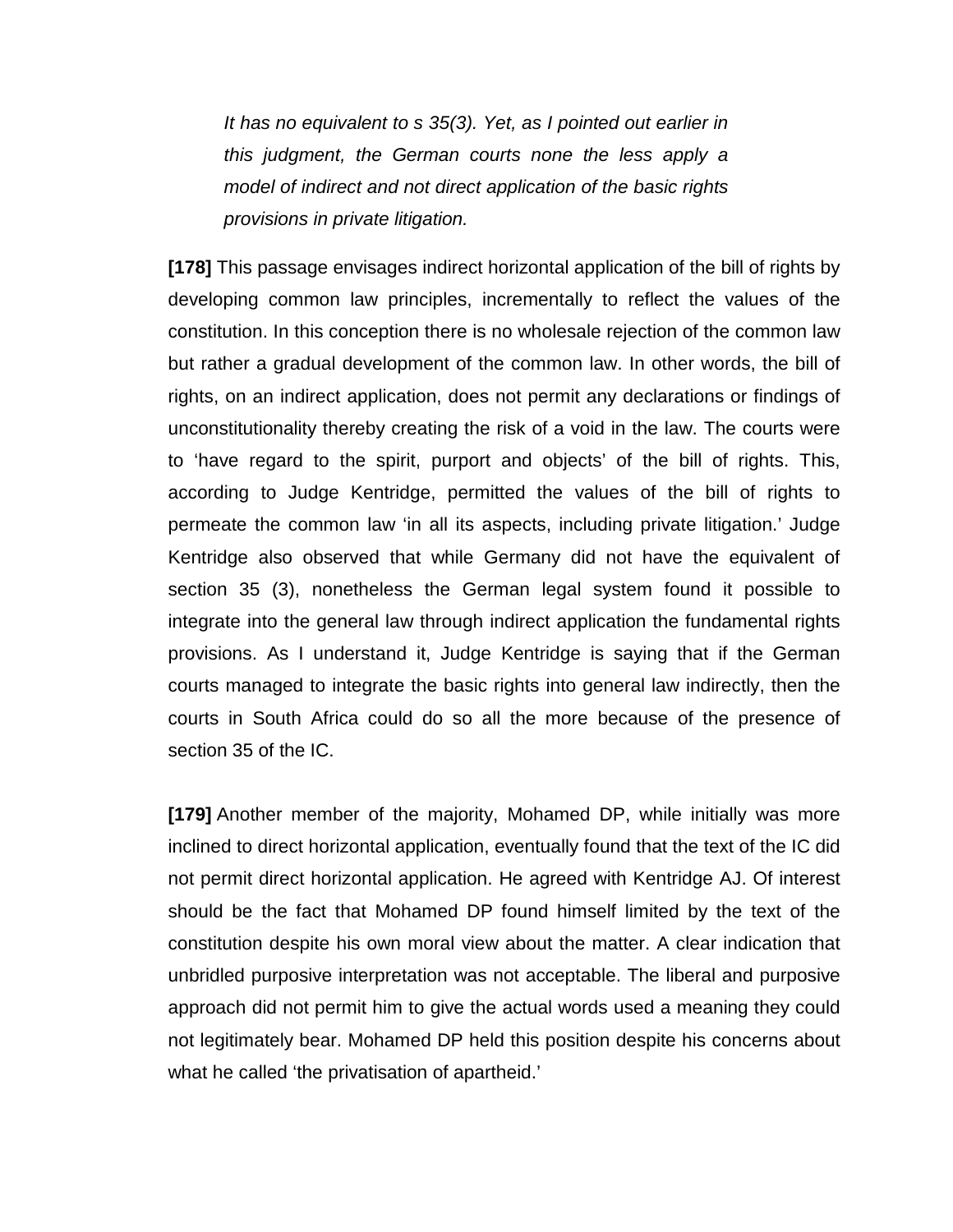**[180]** Thus far, in South Africa, under the IC, the CCSA envisioned that horizontal application of the bill of rights to private litigation was to be by indirect application through (a) gradual development of the common law and (b) allowing a challenge to any governmental act on which one private citizen relied on as legal authority for his action. Mrs Gibson Henlin relied on principle (b) which has been stated in the immediately preceding sentence to make the submission that Mr Tomlinson' case against TVJ could not possibly succeed because no government action in the form of statute, regulation, bylaw or conduct was involved in this case. This was a matter controlled exclusively by private law and so the concept of horizontal application of the Charter to private law disputes could not apply in the absence of government action.

**[181]** The FC came into force in 1996. That Constitution has sections 8, 36 and 39. Section 8 of the FC reads:

- *(1) The Bill of Rights applies to all law, and binds the legislature, the executive, the judiciary and all organs of the state.*
- *(2) A provision of the Bill of Rights binds natural or a juristic person, if and to the extent that, it is applicable, taking into account the nature of the right and the nature of the duty imposed by the right.*
- *(3) When applying a provision of the Bill of Rights to a natural or juristic person in terms of subsection (2), a court—*
	- *(a) in order to give effect to a right in the Bill, must apply, or if necessary develop, the*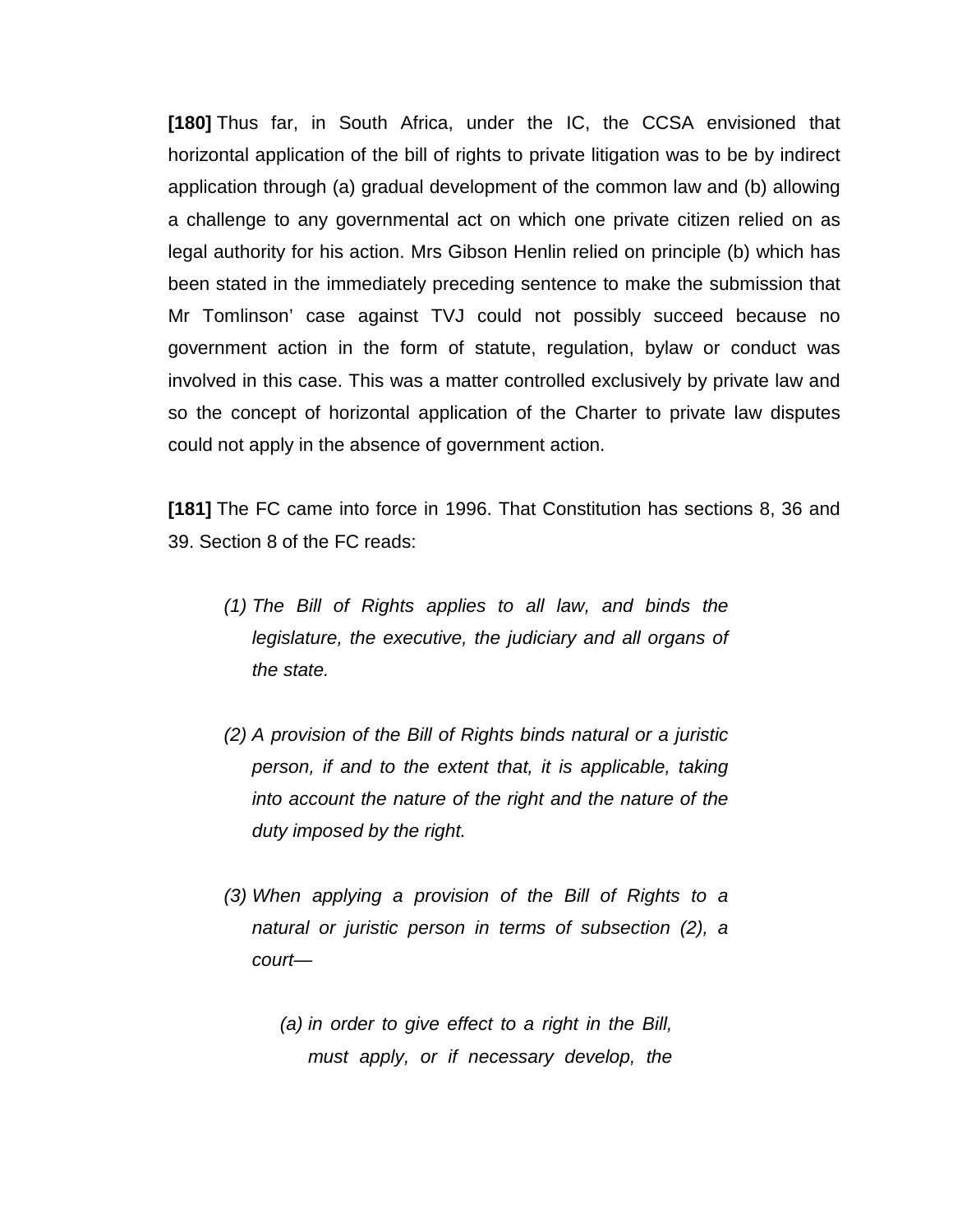*common law to the extent that legislation does not give effect to that right; and*

- *(b) may develop rules of the common law to limit the right, provided that the limitation is in accordance with section 36(1).*
- *(4) A juristic person is entitled to the rights in the Bill of Rights to the extent required by the nature of the rights and the nature of that juristic person.*

**[182]** Section 36 of the FC reads:

*(1) Limitation of rights.-(1) The rights in the Bill of Rights may be limited only in terms of law of general application to the extent that the limitation is reasonable and justifiable in an open and democratic society based on human dignity, equality and freedom, taking into account all relevant factors, including-*

*(a) the nature of the right;* 

*(b) the importance of the purpose of the limitation;* 

*(c) the nature and extent of the limitation;* 

*(d) the relation between the limitation and its purpose; and* 

*(e) less restrictive means to achieve the purpose.*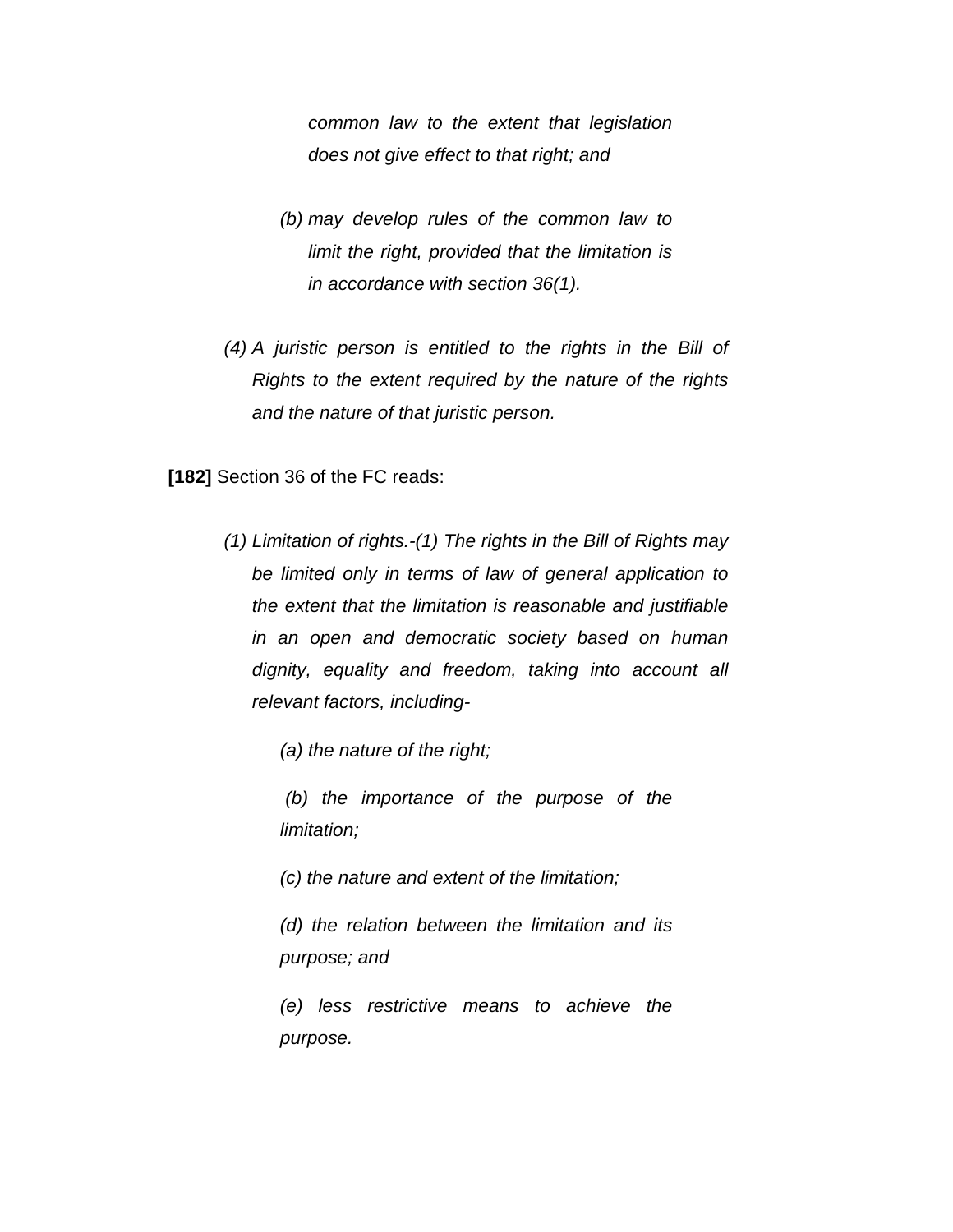*(2) Except as provided in subsection (1) or in any other provision of the Constitution, no law may limit any right entrenched in the Bill of Rights.*

**[183]** Section 39 (1) of the FC reads:

- *(1) When interpreting the Bill of Rights, a court, tribunal or forum* 
	- *(a) must promote the values that underlie an open and democratic society based on human dignity, equality and freedom;*

*(b) must consider international law; and*

*(c) may consider foreign law.*

- *(2) When interpreting any legislation, and when developing the common law or customary law, every court, tribunal or forum must promote the spirit, purport and objects of the Bill of Rights.*
- *(3) The Bill of Rights does not deny the existence of any other rights or freedoms that are recognised or conferred by common law, customary law or legislation, to the extent that they are consistent with the Bill.*

**[184]** Sections 8 and 36 are new. Section 39 retained some aspects of section 35 of the IC. Section 8 (1) states that the bill of rights binds the State, organs of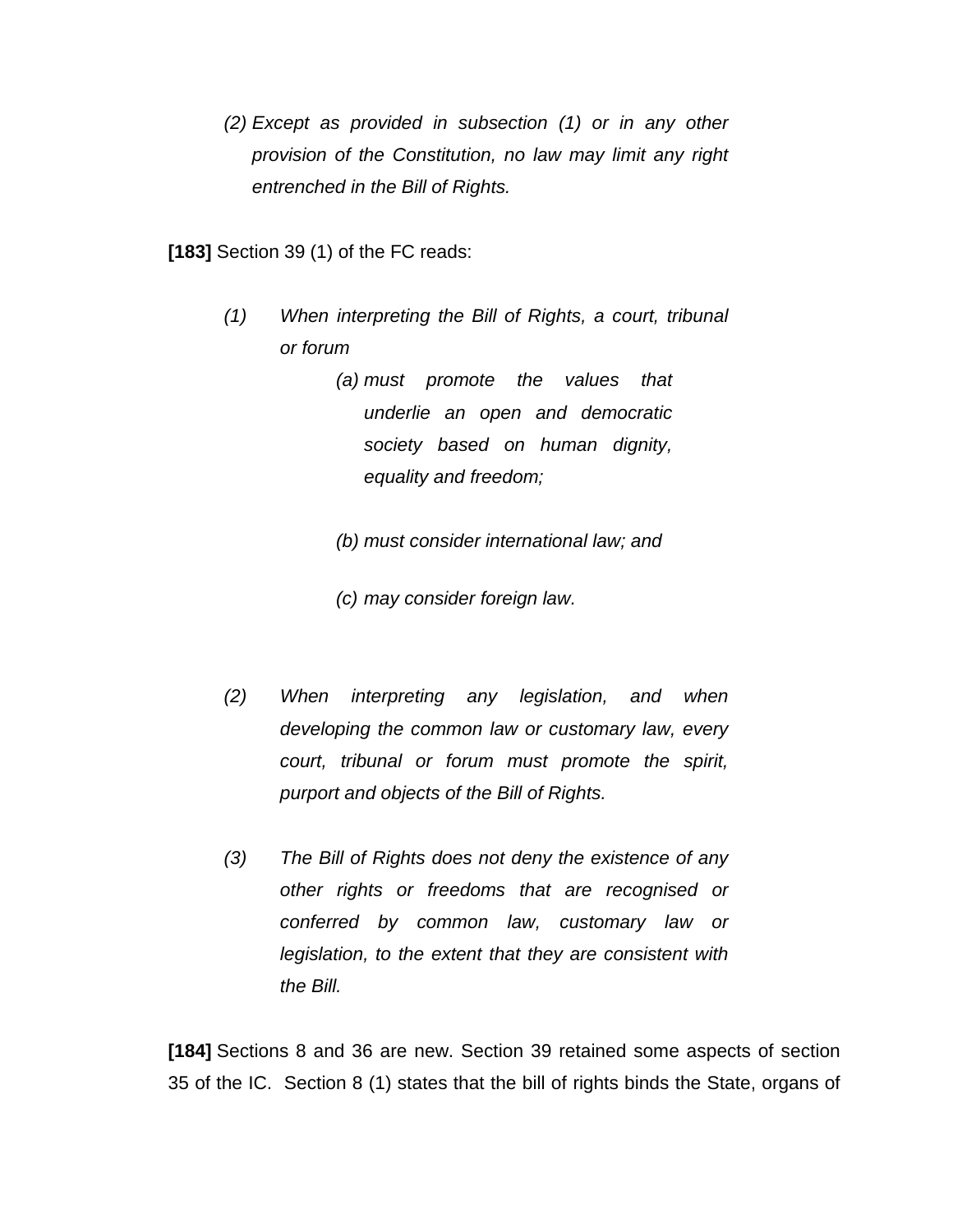state all persons and the judiciary. Section 8 (2) provides that the bill of rights binds natural and juristic persons if and to the extent applicable having regard to the nature and duty imposed by the right. Section 8 (3) is directing the courts to apply or, where necessary, develop the common law to the extent that legislation does not give effect to the fundamental right when applying the bill of rights to natural or juristic persons. In addition, the South African courts have the express authority, when developing the common law rules to do so in a manner which limits the right in question so long as the limitation complies with section 36 (1) of the FC. Section 36 permits the court to limit the effect of bill of rights only to the extent necessary in a free and democratic society. Section 39 (2) of the FC is urging all court and tribunals in South Africa to promote and encourage the objects and ethos of the bill of rights. The stage was now set for a second attempt at direct horizontal application of the bill of rights to private law disputes between citizens.

**[185]** In **Khumalo v Holomisa** [2003] LRC 382 the CCSA returned to this question of direct horizontal application. It was a defamation case. There was no governmental action involved and no government institution or organ was a party to the claim. Mr Holomisa was a well-known South African politician and leader of a political party. Mr Khumalo and others were involved in the publication of a newspaper called The Sunday World. Mr Holomisa was accused of many execrable things including involvement with a band of brigands who robbed banks. Needless to say he sued. His particulars of claim did not specifically say that the allegations made by the newspaper were false. The newspaper applied to have the particulars struck out on the ground that the defamation law as it presently stood which did not require a claimant to allege specifically that the defamatory material was false infringed the newspaper's constitutional right to freedom of expression (section 16) and therefore was inconsistent with the FC because the defamation law was an unjustifiable limitation of the freedom of expression. The newspaper also submitted that 'the right of freedom of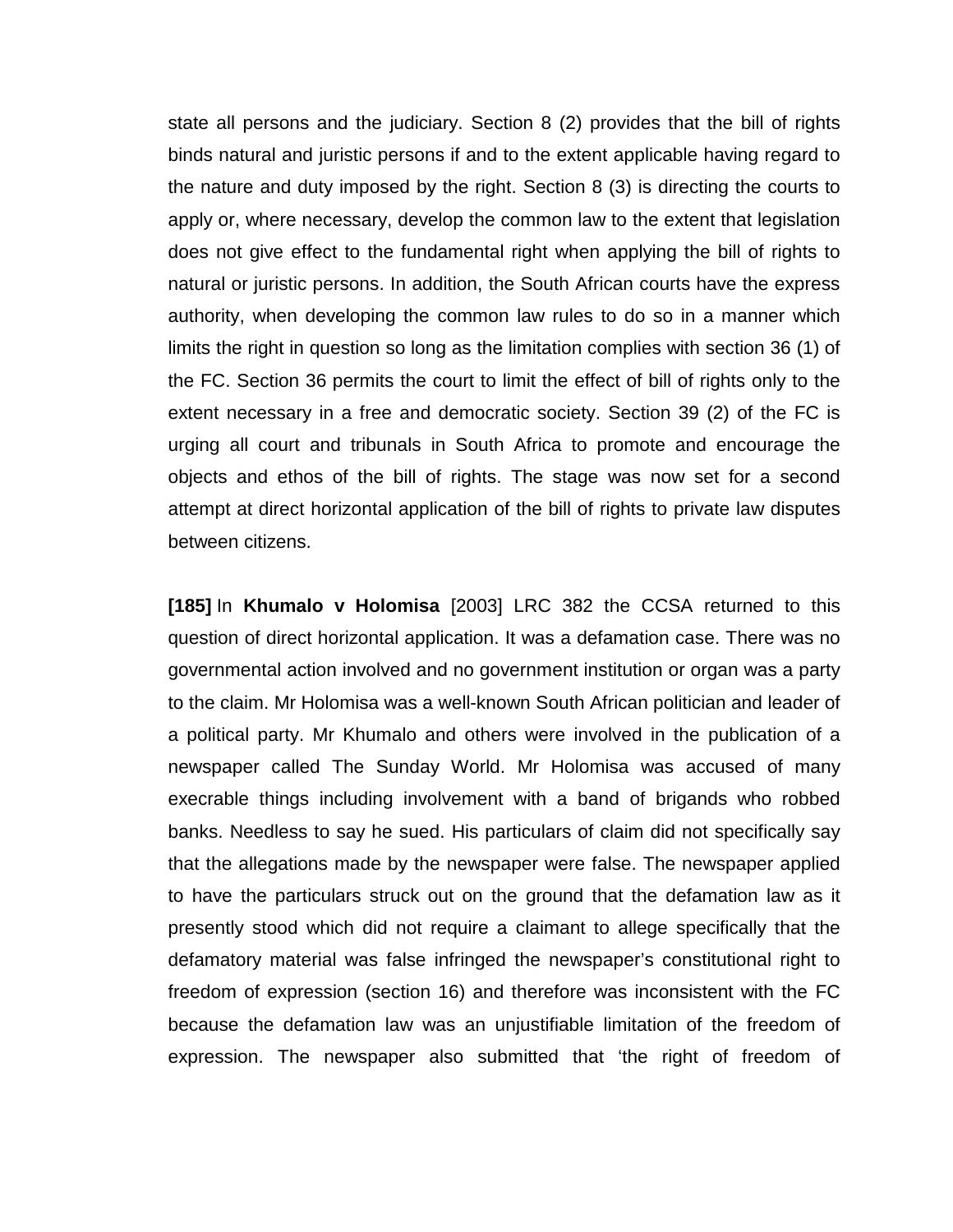expression in s 16 is directly applicable in this case despite the fact that the litigation does not involve the state nor any organ of state.'

**[186]** In light of section 8 (2), the CCSA was being asked to depart from **Du Plessis** on the basis that the direct horizontal application was now part of South African constitutional law. It will be recalled that CCSA did not go the route of direct horizontal application because there was no provision in the constitution that made that possible. Section 8 (2) was now there and so that limitation had been overcome.

**[187]** The CCSA did not accept all the arguments made by the newspapers. The court held that section 16 was of direct application as contemplated by section 8 (2) even though there was no governmental action or law involved. However, the common law as it presently stood in South Africa struck the correct balance between freedom of speech and protection of reputation. The court also noted that section 8 (2) binds private persons to the extent that the right in question was applicable. The court then linked section 8 (2) to section 8 (3) and noted that under section 8 (3) the courts were to develop the common law to give effect to the fundamental rights to the extent that legislation did not do so.

**[188]** The reasoning is important. Although section 16 was of direct application it did not produce the result of striking down the common law. This was not because the common law had already struck the correct balance, which it in fact did, but because section 8 (2) and (3) required the courts to mould the common law to meet the constitutional standard. In other words, even if the defamation law had been held to be incompatible with the constitution then the courts would then undertake the job of moulding the law to meet the constitutional requirement. This is why the court held that it could not apply section 8 in the manner contemplated by the newspapers which was simply to declare the defamation law incompatible with the constitution. Had this approach been taken then section 8 (3) would have no meaning. Since section 8 (3) would come into play if there was any incompatibility between the constitution and the common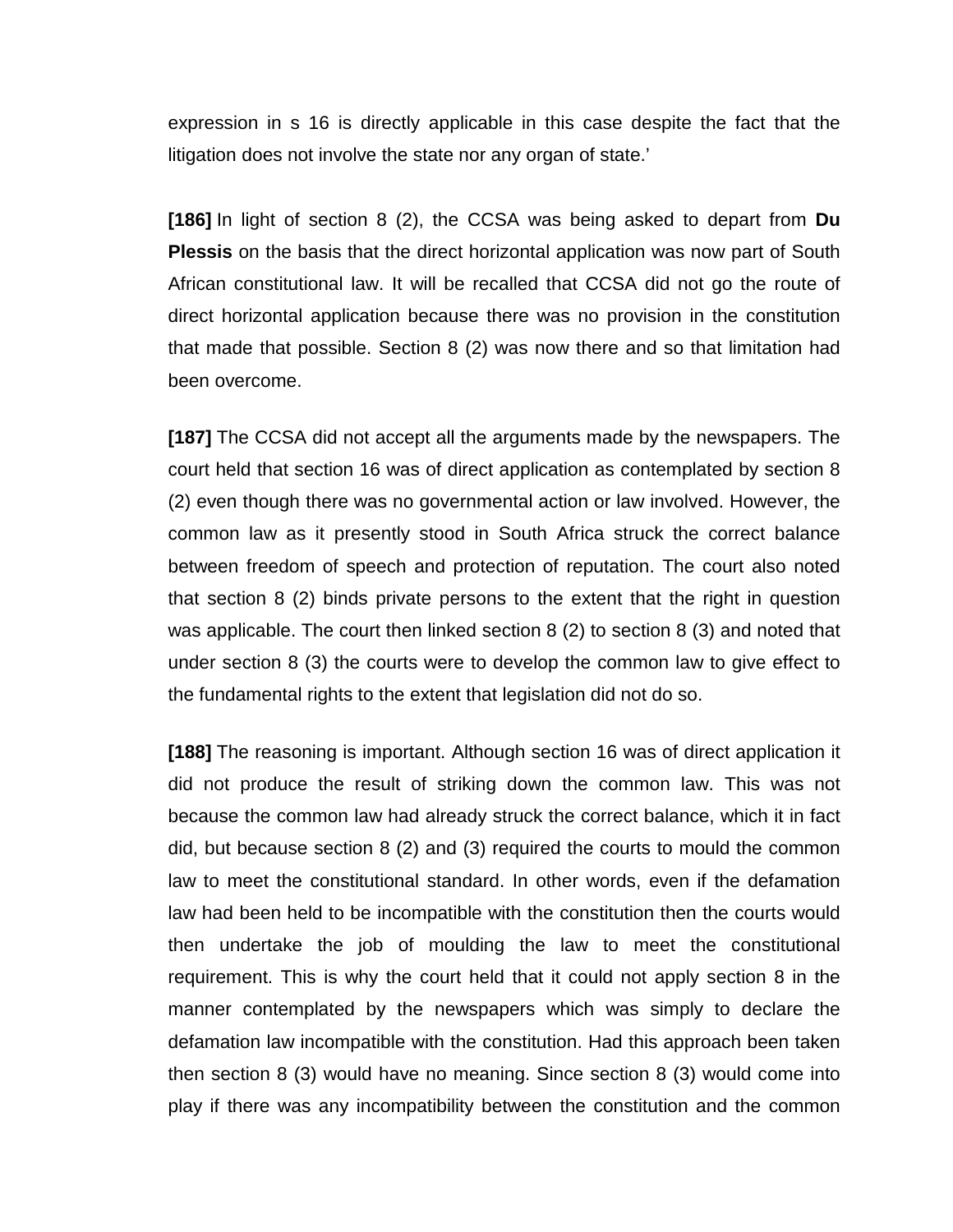law, it means that the bill of rights would be applied indirectly in fact although it was declared that section 16 directly applied.

**[189]** The point then is that a finding that the bill of rights directly applies to a dispute between private citizens based on pure private law without any governmental involvement whether through conduct or statute, regulation or bylaw, does not invalidate the private law principle under scrutiny. The practical result is that the courts then take up the job of indirect application by developing the common law.

**[190]** The case shows that even if the right is of direct horizontal application between citizen and citizen that is not the end of the matter. There has to be further examination to see whether the content of the law under scrutiny is compatible with the bill of rights.

**[191]** To return to the question being answered. If section 8 (2) of the FC had the effect of making the bill of rights applicable horizontally in South Africa and those exact words were introduced into Jamaica, then there is a good prima facie basis for saying that horizontal application of fundamental rights is part of our Charter. Section 13 (5) is completely new to Jamaica. It was deliberately copied from a country with significant inequality between different social groups and that section along with others was, perhaps, seen as a way of addressing that inequality through judicial decision on the scope and meaning of the Bill of Rights.

**[192]** Mr Hugh Small QC and Mrs Foster Pusey QC, Solicitor General, made use of various reports that were prepared when the new bill of rights was being considered. Both Houses of Parliament produced a report of the Joint Select Committee of Houses of Parliament. One of the things that the Select Committee did was to refer to the old Chapter 3 of the Jamaican Constitution and noted that the 'new Chapter 3 will go a far way in answering the persistent complaints from persons and organisations that the existing Chapter 3 is inadequate and unduly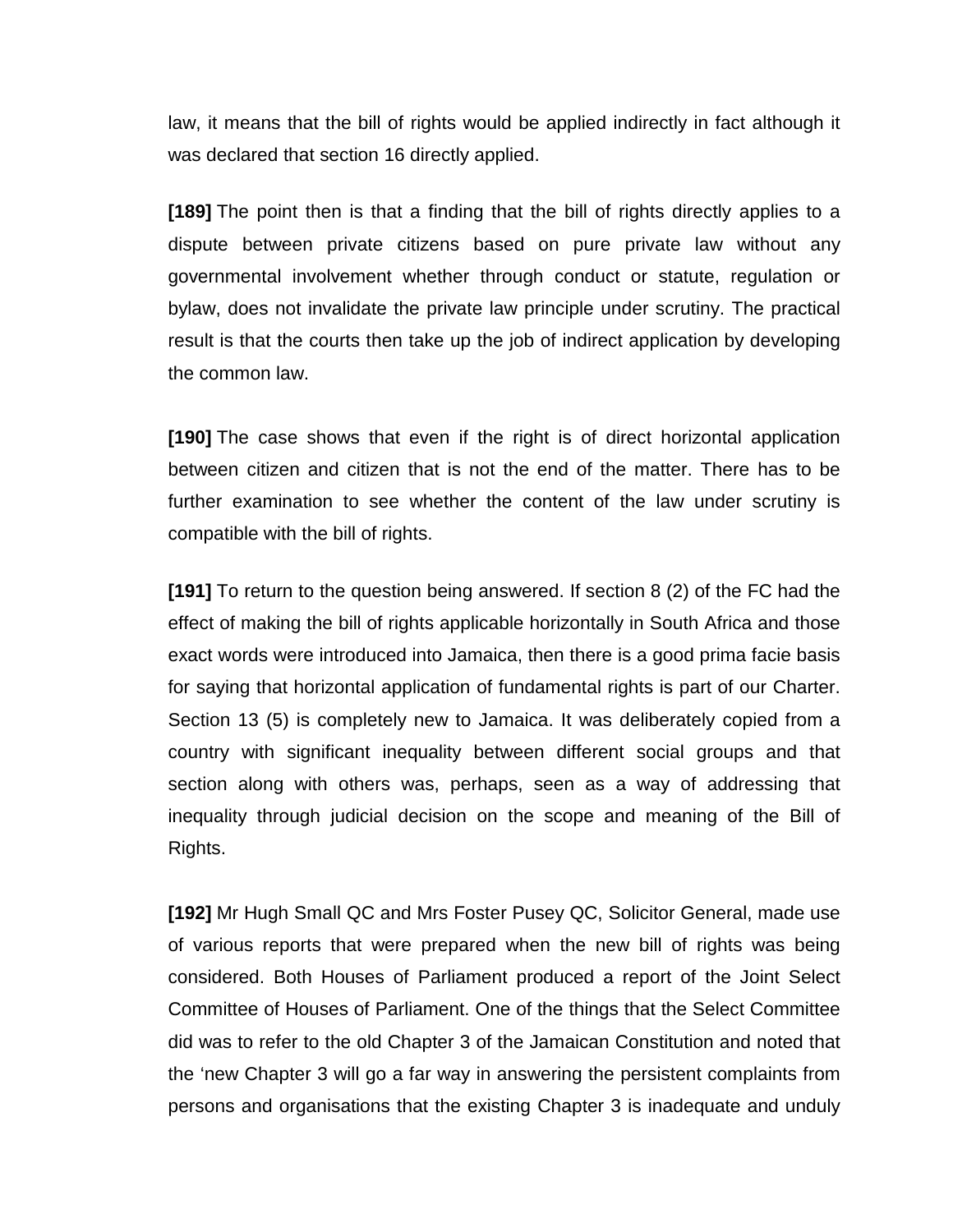qualified the stated rights and freedoms in an over-zealous attempt to protect the interest of the State' (*Final Report of the Joint Select Committee of The House of Parliament on Constitutional and Electoral Reform* (tabled in Gordon House May 31, 1995, p 8 para. 35). I shall call this Joint Select Committee, the first Joint Select Committee because a second one was appointed some years later to continue the deliberations on constitutional reform. The same report noted that the 'new Chapter 3 better reflects modern thinking' and it was noted 'that in the new Chapter 3 individual rights are protected not only from the State but from '*any other persons or body*' (p 9 para. 38).

**[193]** Even before this report there was the *Final Report of The Constitutional Commission of Jamaica* (February 1994). That report attached a recommended draft bill of rights as an appendix. This report did not mention section 8 of the FC. It did not perhaps because the FC was not in place until 1996. The IC did not include horizontal application. The Joint Select Committee by the time of its report in 1995 would have had the Constitutional Commission's Final Report of 1994. It was the Parliamentarians and not the Commission who specifically spoke to protecting the rights not only from the State but also from any other person or body.

**[194]** After the report of the first Joint Select Committee, things did not move apace and another Joint Select Committee (the second Joint Select Committee) was appointed 2000/2002. By this time the FC had become law in South Africa. The second Joint Select Committee produced its own report. In the introduction to this report there is this paragraph (the report before the court was not paginated and neither did it have numbered paragraphs):

*Two issues must be mentioned in this introduction. First, it should be noted that there are significant implications of the approach recommended in this Report, concerning "who should be bound". (sic) Those implications have been*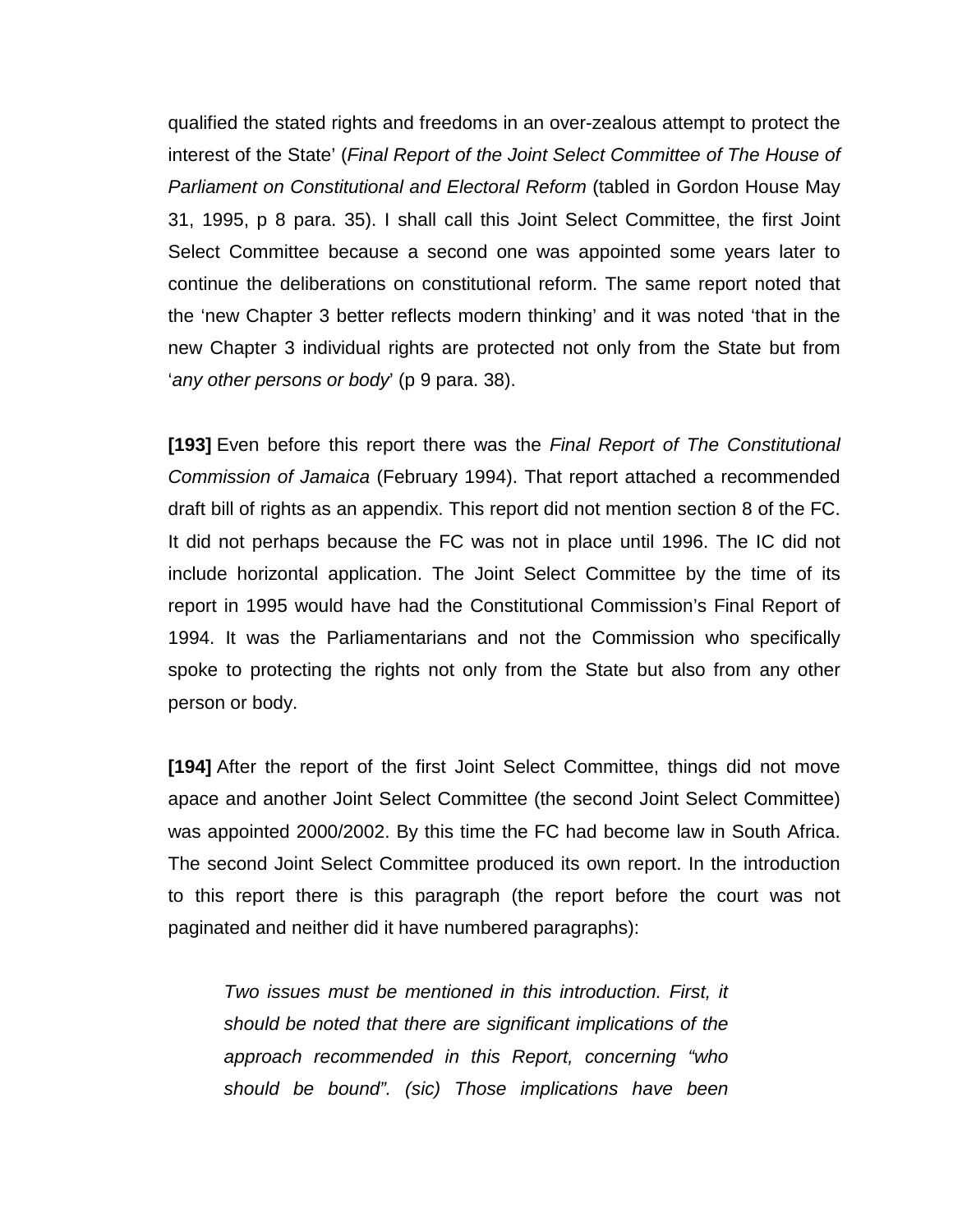*indicated. In the end, your Committee is strongly of the view that constitutional rights and freedoms should bind not only the State, as in the traditional approach taken in the existing Constitution and other older Constitutions, but, in addition, as in some of the modern Constitutions such as the Constitution of South Africa, natural and juristic persons to the extent that those rights and freedoms are applicable, taking into account the nature of the right and of any duty imposed by that right.* 

**[195]** In the body of the report there is this paragraph:

*The Committee discussed, extensively, the question whether the constitutional protection of the fundamental rights and freedoms afforded by the proposed new Chapter 111 of the Constitution should be extended to cases of infringement by private persons.* 

**[196]** The second Joint Select Committee's report refers to an Advisory Group which recommended extension of protection to deal with infringements by private citizens. Among the reasons given by the Advisory Group was that in 'the modern state private persons and entities command great resources and exercise far-reaching powers which are capable of having an adverse impact on the rights and freedoms of other persons and entities' and [m]odern development has largely involved the privatization of traditional Government activity.'

**[197]** The report then referred expressly to the Constitutions of South Africa, Namibia and Malawi. Reference was also made to the New Zealand Bill of Rights Act, 1990 and the United Kingdom's Human Rights Act, 1998 as well as the Canadian Charter of Rights and Freedoms.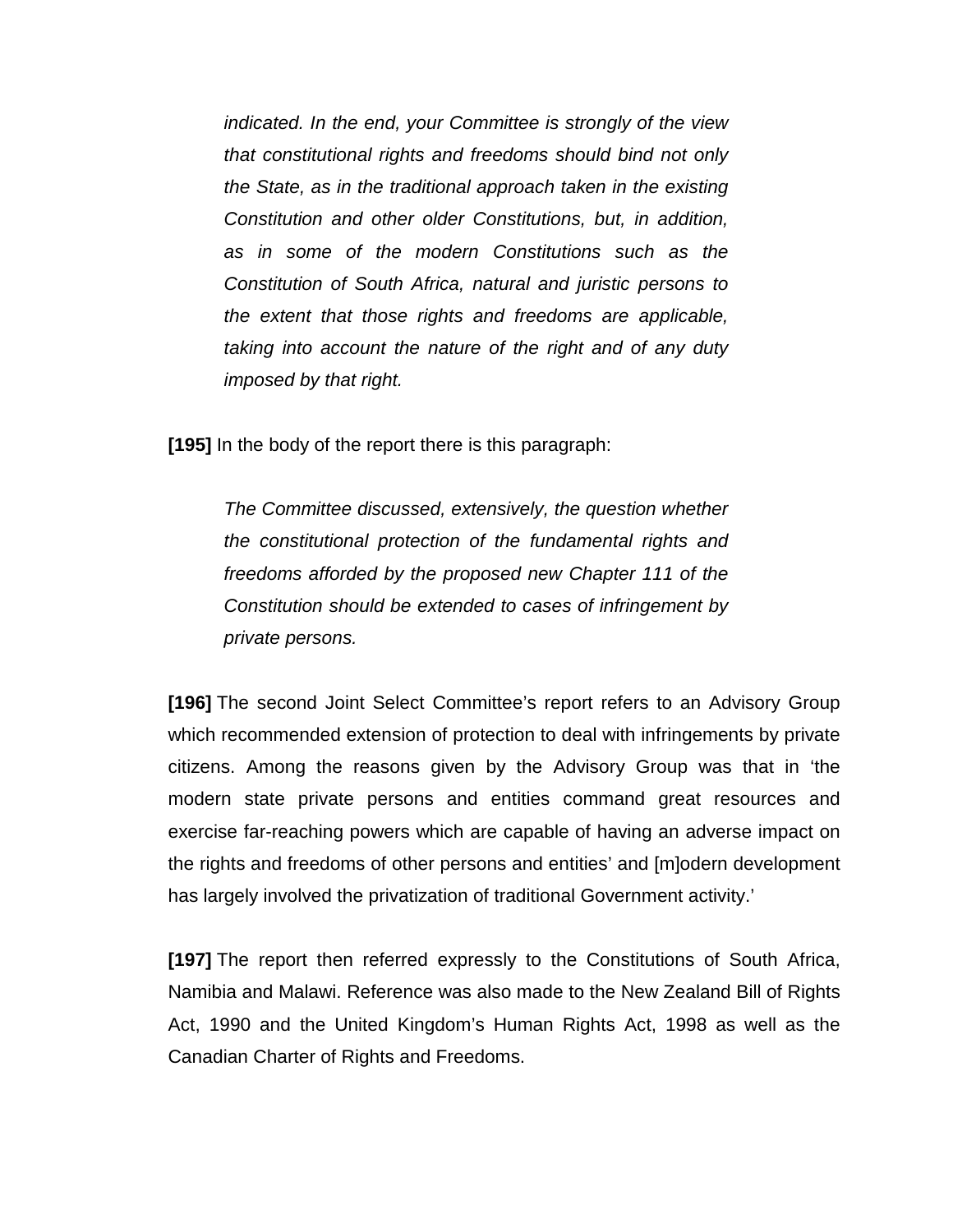**[198]** The second Joint Select Committee's report referred expressly to section 8 of the FC and concluded that 'the constitutional protection of fundamental rights and freedoms afforded in the proposed new Chapter 3 should be extended to cases of infringement by private persons.' The second Joint Select Committee recommended a provision which became, with immaterial modifications, section 13 (4) and (5).

**[199]** I must confess that I have always had and still have grave doubts about the propriety of using these materials in aid of deciding what the Charter or any Act of Parliament means. My reservations are grounded in the following considerations. First, it is not beyond possibility that legislators may form the view that the judicial branch is consulting their deliberations they may start to make all sorts of pronouncements concerning the meaning of legislation which they hope the court will adopt. Second, the very process of legislative enactment (and a Charter does not differ in this regard) is subject to dialogue, debate, alteration and modification. The finished product is often times not the result of agreement by all sitting in the legislative chamber but the result of a majority vote. The prompted on legal commentator to say that the statute that emerges looks like more like the one that should have gone in and the Bill that goes in looks more like the statute that should have emerged. In other words, the Bill introduced is usually the product of a well-trained draftsman skilled in the technical art and he is usually trying to produce a coherent and interlocking enactment. During the process, interest groups and influential parties have their say. Some legislators alter their opinions as the debate ensues. In light of this the Government Minister who introduced the Bill may be forced to make all types of concessions here, do a bit of horse trading there and compromise elsewhere so that the statute which is passed is no longer the product of a careful draftsman but has been 'victimised' by the democratic process. Third, it means that any stated purpose of the Bill at the time of the introduction must now be read with caution since the finished product does not necessarily reflect in toto what was said at the outset. Even Stefan Vogenauer, in his *A Retreat from Pepper v Hart? A reply to Lord*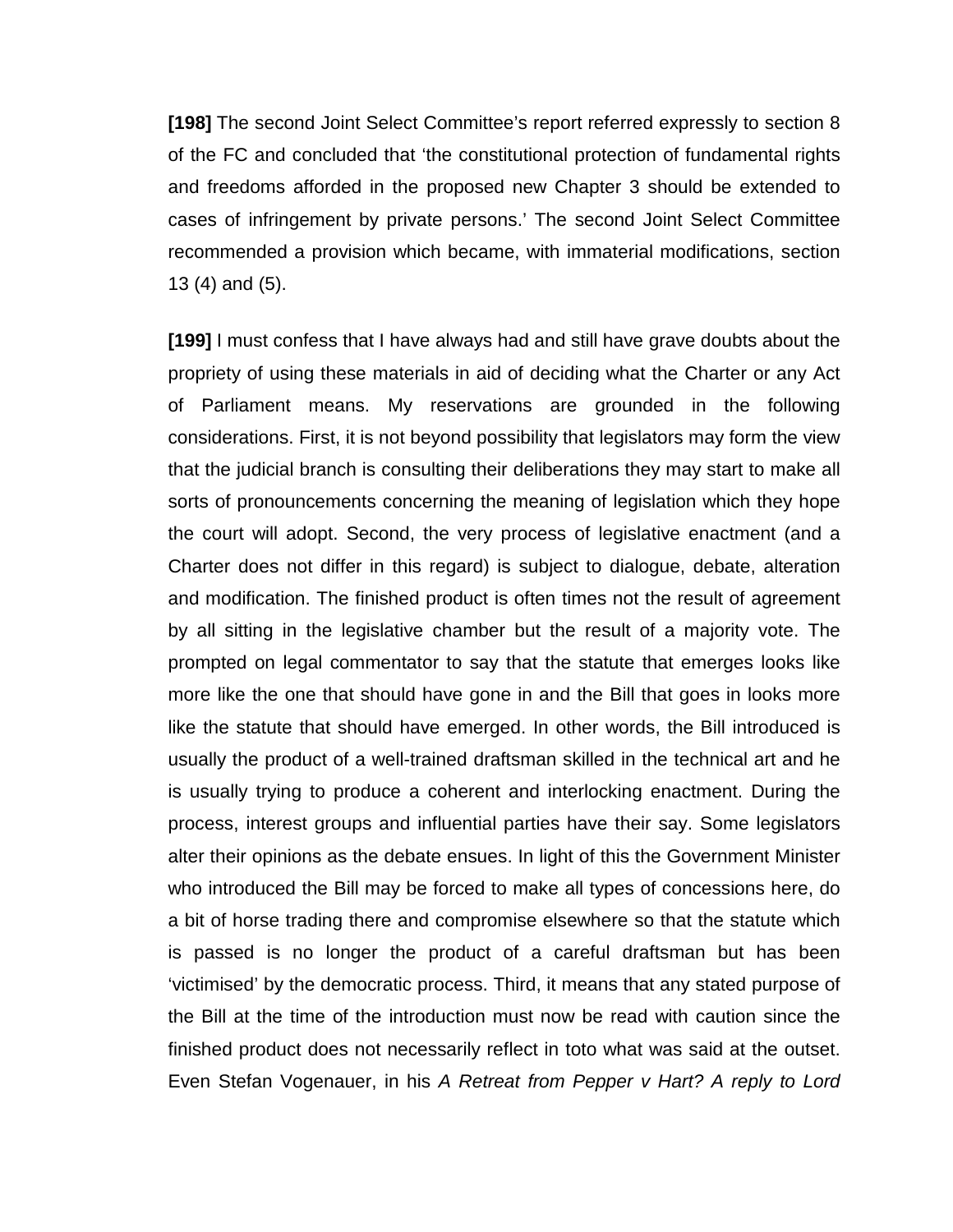*Steyn*, OJLS, 2005, 25 (4), 629 – 674, in which he mounts a valiant attack on Lord Steyn's extrajudicial questioning of **Pepper v Hart** [1993] AC 593 (HL), had accepted that the there was a step back from that decision. It is my view that Mr Vogenauer has not effectively answered Lord Steyn's concerns and neither has he dealt effectively with Dr Aileen Kavanagh's critique in *Pepper v Hart and Matter of Constitutional Principle,* LQR 2005, 121 (Jan), 98 – 122.

**[200]** The concern for me then is not what the various Select Committees intended but rather what words were used in the Charter. I have no desire to find out the intention of the majority, a difficult task enough, to say nothing of finding out the intention of the entire legislature. The starting and ending points must be the words used having due regard to the fact that a Charter of Rights has been enacted. The Select Committees as helpful as they are do not make law. They have no authority to enact any statute or bill of rights. They make a report to the legislature which may be accepted by the majority.

**[201]** By any analysis the legislators have used words that make it plain that one private citizen can seek to enforce any right being infringed by another private citizen. For the first time in Jamaica's constitutional history we now have explicit horizontal application of fundamental human rights. It may be argued that under the old bill of rights horizontal application was possible. That would have been an argument from implication. Now, it is explicit and there is no need for an argument from implication.

**[202]** From all this I can now say definitively, in answer Mrs Gibson Henlin's submission, that horizontal application is now part of Jamaican constitutional law. The position was arrived at by the legislature after full and careful consideration. There is no doubt that this Charter, in time, will prove to be the most fundamental change to our legal system since 1655. The horizontal approach with all its implications will change private law in ways not yet appreciated and will have to be worked out as the circumstances require.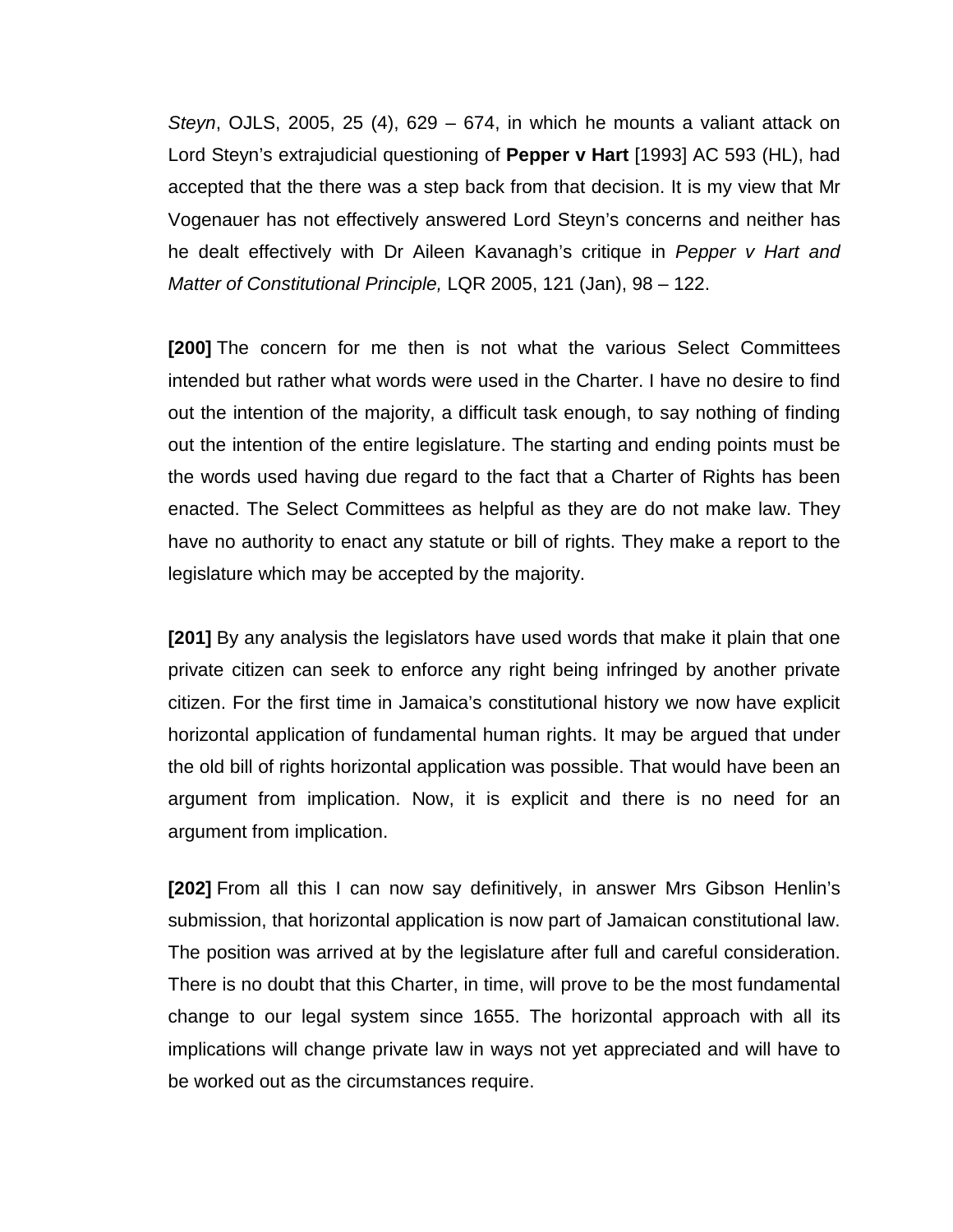**[203]** It is vital to notice what section 13 (5) says. It states that a provision of the Charter is binding on natural and juristic persons if and to the extent that it is applicable having regard to the nature of the right and the extent of the duty imposed by the right. The wording suggests that a Charter right may not apply to a private citizen at all or it if does then it may not apply to the same extent as it would to the State.

**[204]** Lord Gifford QC sought to say that section 13 (5) gives one private citizen against another private citizen the full extent of the rights he would against the State and the only limitation would be whether the citizen accused of breaching another's rights could say that it was demonstrably justified in a free and democratic society. I don't agree. One cannot get this interpretation even on a generous interpretation. Lord Gifford QC is rewriting the provision. The wording is that the Charter right is applicable to natural and juristic persons to the extent that the particular right is applicable having regard to the nature of the right and the extent of the any duty imposed by the right.

**[205]** Mrs Foster Pusey QC suggested that the new standard of 'demonstrably justified in a free and democratic society' may apply only to the State and a different standard applies to private citizens. The learned Solicitor General suggested that the court may engage in a balancing of various considerations in the instant case in deciding whether Mr Tomlinson's rights prevail in this case. These are undoubtedly helpful suggestions but in light of my conclusion regarding the content of the rights relied on by Mr Thompson I do not have to engage in such a delicate exercise. The balancing with have to await another day. I note that Paulette Williams J has addressed the issue of balancing but I reserve judgment on this.

**[206]** The premise of Lord Gifford's QC's submissions seems to be the absence of Jamaican equivalent of section 8 (3) of the FC. This is false comfort because once the court decides that the right applies to private citizens, then it must necessarily be the courts, in accordance with the words of section 13 (5), to say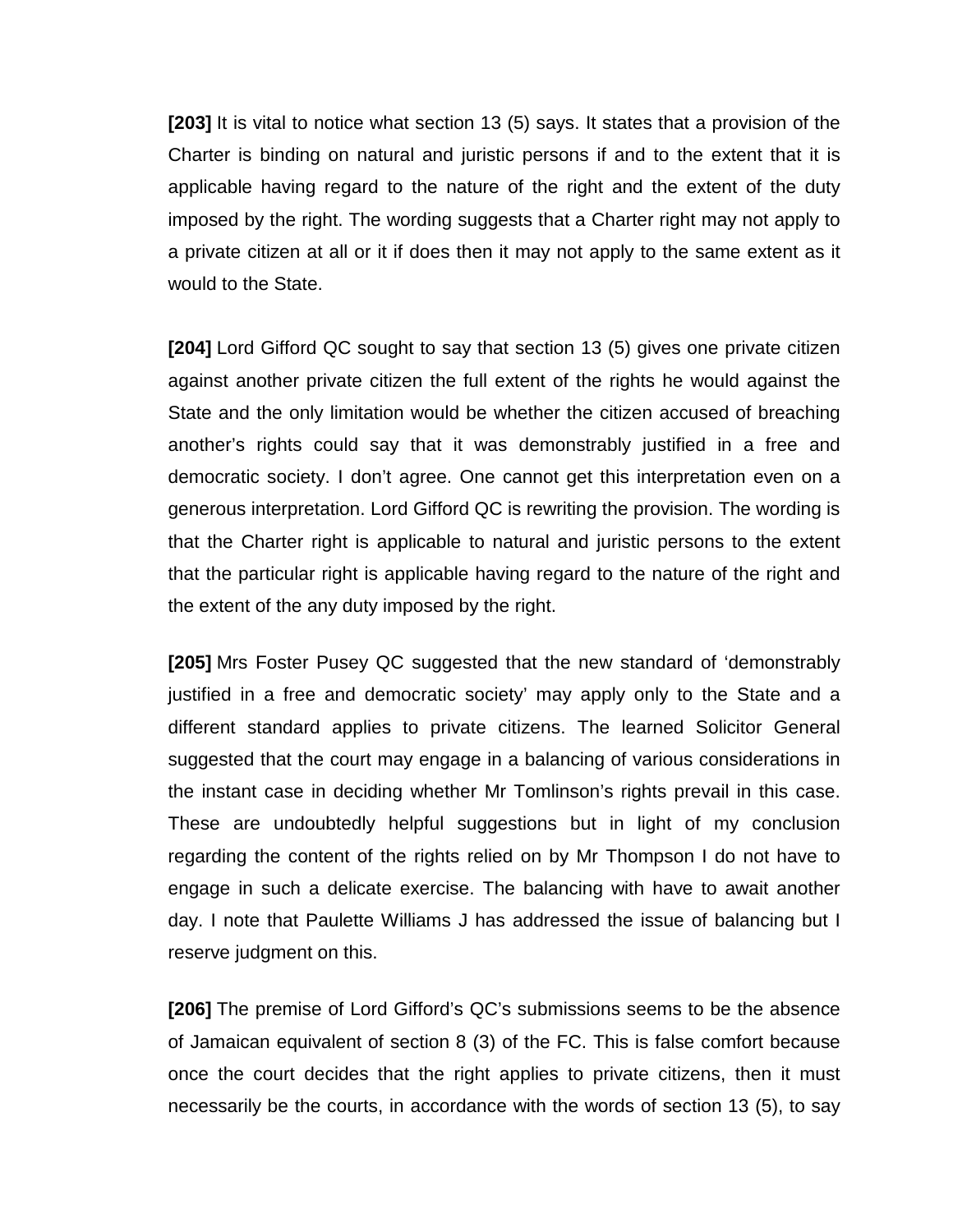to that extent the right applies. The extent to which the right applies to private citizens necessarily affects their private law obligations. The courts cannot leave the parties in limbo. Merely to say that it applies without going to say what it means in practice would be an inappropriate. The courts are the only institutions that can give a legally binding interpretation of the law. Others are entitled to their interpretation until the courts decide the matter. It is my view that direct application of the Charter to private law cannot mean that whole swathes of the law are erased thus creating a great legal vacuum. If there is incompatibility between the common law and Charter then there are only two remedies: legislation or judicial moulding of the common law to reflect the constitutional values. Until legislation is passed to deal with the situation then it must be for the courts to say what the new principle is. In effect we are at the same position as if section 8 (3) of the FC had been enacted in Jamaica. This is consistent with the separations of powers. The legislature enacts the law, the executive enforces the law and the courts interpret the law. On this premise, it is my view that an equivalent of section 8 (3) of the FC is not required for the courts to undertake the task of re-examining the common law in light of the Charter. After all if the Charter is the supreme law then that must mean supreme over every other law including the common law. The courts are the only institutions established by law to say what the law is. It is not because judges are inherently wiser than others but rather it is the result of the Westminster model based on the rule of law and the separation of powers.

**[207]** Some may say that this role should not be undertaken by the courts but I would suggest that the other position (which is the only one left) would be worse because it would mean that following a finding of incompatibility there would be a great hole in the law. Private arrangements would be in doubt. It would be chaos. The lesser evil is retaining the common law as adjusted by the courts and that operates until the legislature acts, if it chooses to act. There is no other practical solution. It may well be that the risk of a legal hole prompted the legislators in South Africa to address the matter by putting in section 8 (3). It may well be that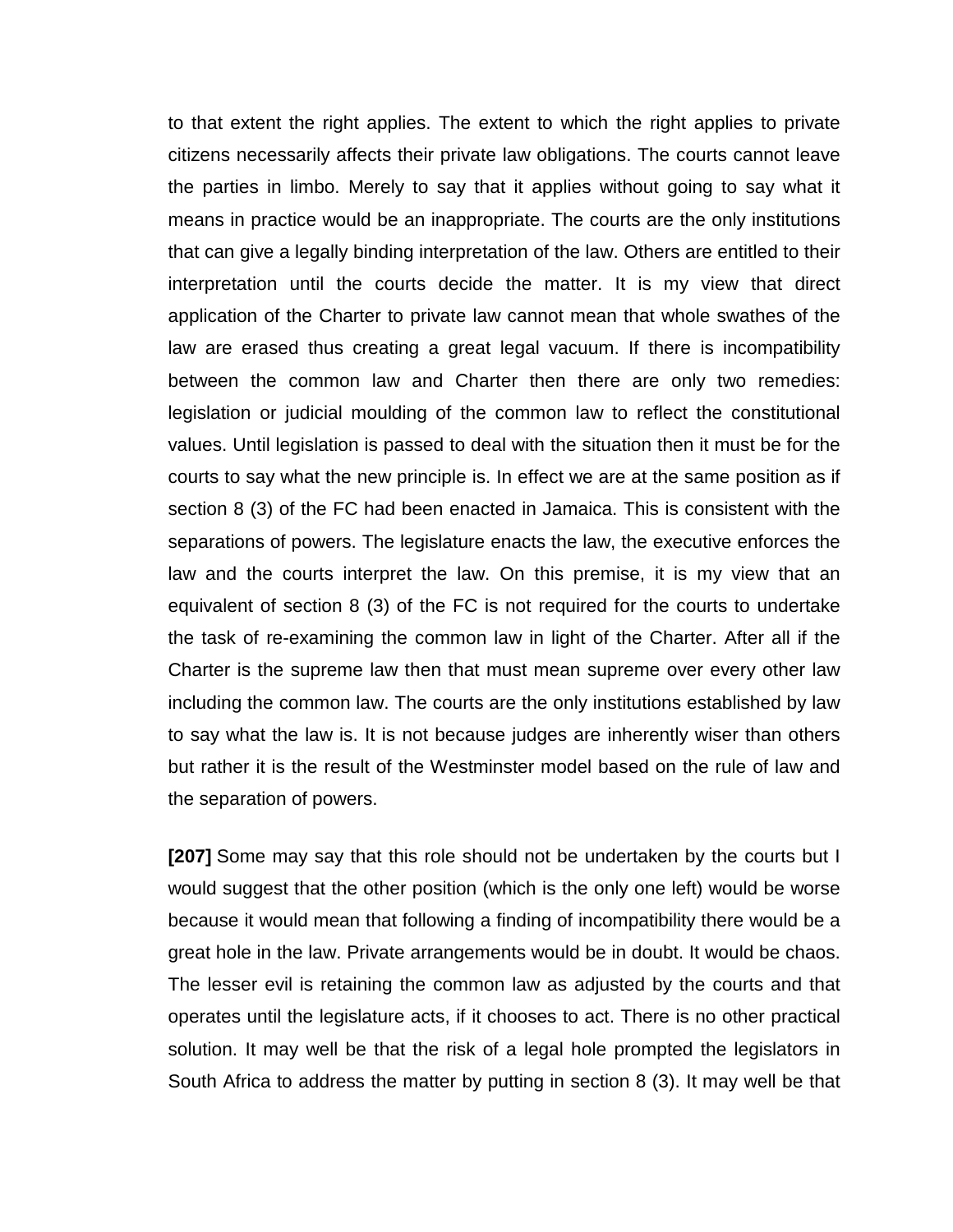the section is a removal-of-doubt provision. It avoids the arguments suggested by Mr Small QC that the courts do not have the power to adjust private law rights in light of the Charter. However, as should be clear, I do not accept Mr Small's QC's submission on this point.

**[208]** Could it be seriously contemplated that in Jamaica, in light of the Charter's reference to non-discrimination (section 13 (3) (i), that a court in this country would enforce a private law arrangement based on explicitly racist considerations? Would a court, influenced by the Charter, not say that any such provision is contrary to public policy? If so, would this not be indirect horizontal enforcement of the Charter?

# **Whether section 13 (3) (c) and (d) of the Charter has the meaning contended for by Mr Tomlinson**

**[209]** The next stage of the enquiry is to determine whether the content of section 13(3) (c) and (d) enables Mr Tomlinson to sustain his claim. If this is not the case, then the question of horizontal application becomes academic.

**[210]** Lord Gifford QC submitted that both of these defendants are subject to the Charter and must provide air time to the claimant. Unless this is done then Mr Tomlinson will not be able to enjoy his Charter rights. Respectfully, this is putting the matter the wrong way round. The correct view is to determine the content and then decide whether the content of the right applies to the defendants. Lord Gifford's QC's submissions assumes that Mr Tomlinson has a prima facie right to be granted access to the defendants' property in order to use the frequencies allocated to them. It is this assumption which must be scrutinised.

**[211]** The factual premise of Lord Gifford QC rested on market share. The argument goes something like this. TVJ and CVM together control the major share of the market of television viewers. This means that they have significant control over what viewers watch and by extension what views they are exposed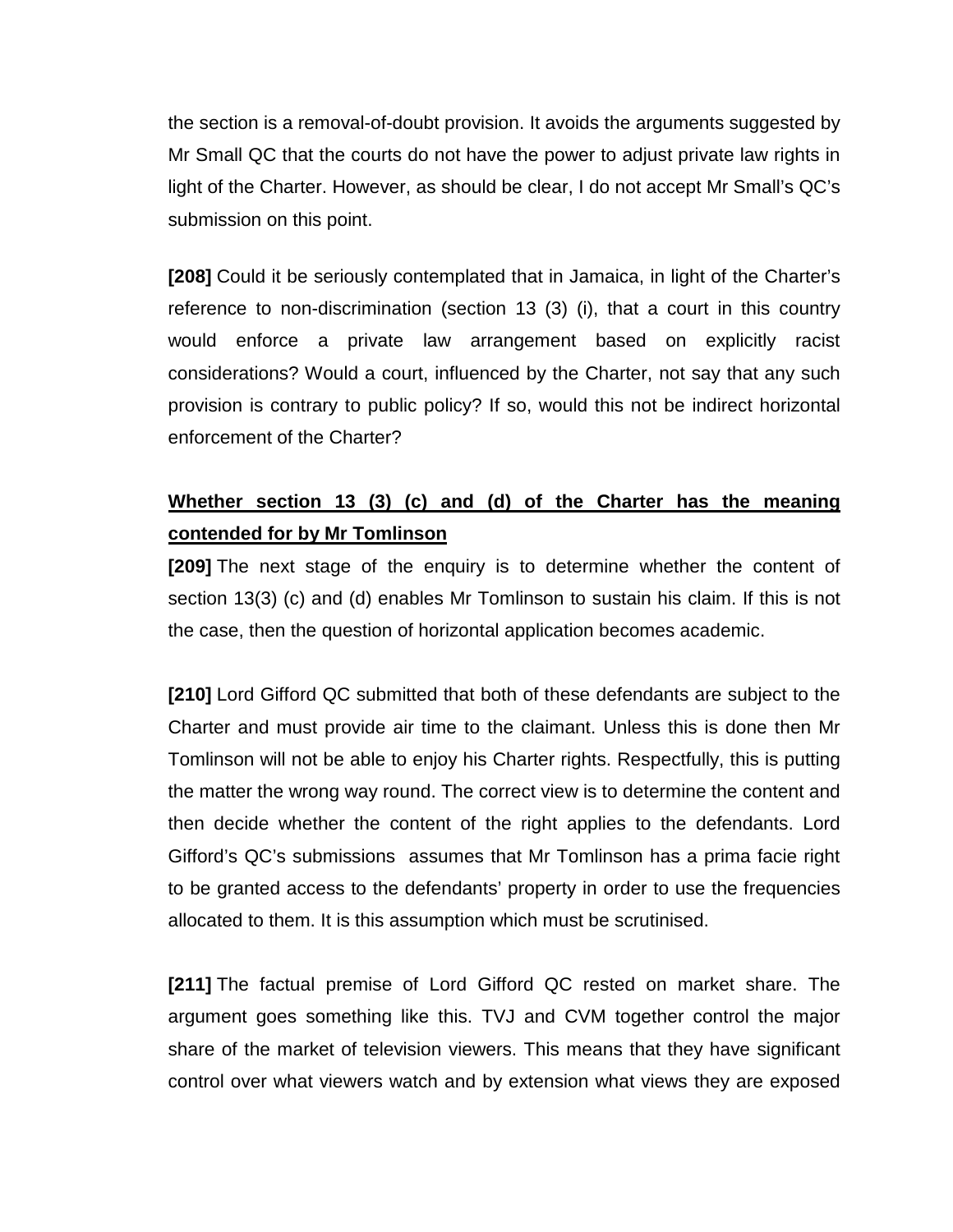to. The significance of television and its influence is well documented. Under their licence there is a term which requires them to operate in the public interest. This means that they have an obligation to air unpopular views because it is in the public interest that all views, unless they are urging unlawful or criminal conduct, be allowed to compete in the market place of ideas. Persons like Mr Tomlinson do not have the means to establish their own broadcasting facilities and so if they are to enjoy the right of freedom of expression and freedom to receive and disseminate ideas in the context where there are dominant broadcasters then the editorial right of the broadcasters must be restricted. That restriction means in practice that they must make available to persons like Mr Tomlinson their time and facilities to that their view can be broadcast. Section 13 (5) has the effect of limiting the private law rights and editorial control of media owners. If the Jamaican Constitution of which the Charter is a part is the supreme law then the court must give effect to Charter in the manner proposed by learned Queen's Counsel. Supreme means standing above all others. In this context, the Charter stands above private law rights and any common law right. That the Charter stands above common law rights should not be in doubt in light of the Board's decision in **Lambert Watson v R** (2004) 64 WIR 241, Lord Hope **[16]**, Lord Bingham, Lord Nicholls, Lord Steyn and Lord Walker **[56]**.

**[212]** Lord Gifford QC went on to say that this leads to the conclusion that section 13 (5) has the effect of cutting down the scope of editorial control in favour of the exercise of the freedom of expression and freedom to receive and disseminate information. This is so even if it is not accepted that as between private citizens the Charter rights operate to the full extent as between State and citizen. These Charter rights are high-priority rights in the scheme of things. They are essential to human dignity and so must be given the fullest protection even, if necessary, at the expense of private law rights.

**[213]** The argument ends by saying that any denial of airtime is necessarily a restriction on Mr Tomlinson's rights and such restriction can only stand if it can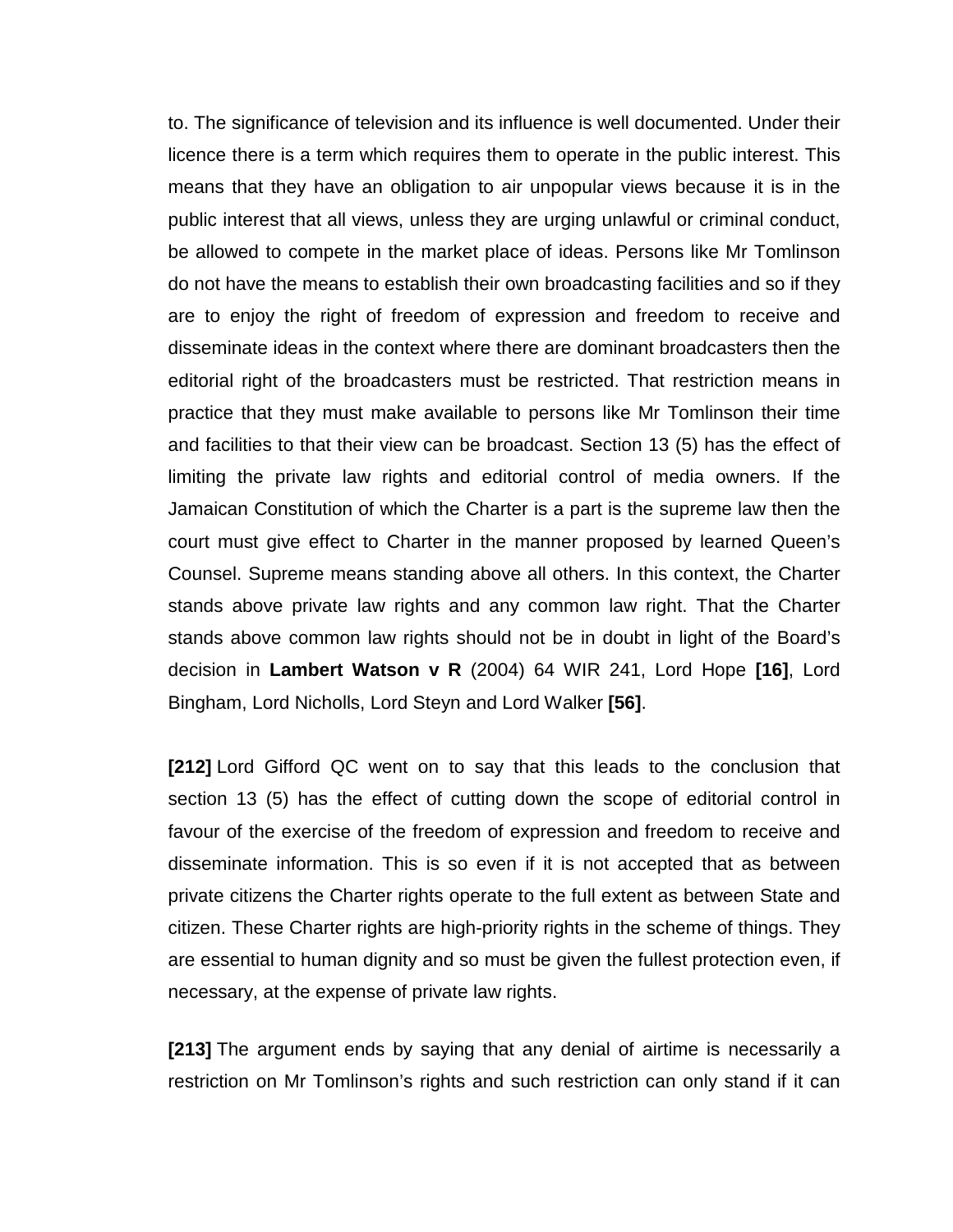be shown by TVJ and CVM that the restriction is demonstrably justifiable in a free and democratic society. The very way in which Lord Gifford QC puts the case reveals the vice in his submission. The submission assumes, rather than establishes, that Mr Tomlinson has a right to use the defendants' equipment, broadcasting facility and allocated frequencies to propagate his view. If he has no such right then clearly any refusal by the defendants cannot make liable for any breach of these Charter rights.

**[214]** In seeking to indicate, if not define, the extent of the rights granted under section 13 (3) (c) and (d) Mrs Gibson Henlin made these submissions. Learned counsel submitted that freedom of expression and freedom to seek and disseminate ideas are not new rights. They existed at common law and existed before the Jamaican Constitution. She is not saying that the Charter has simply codified the understanding that existed before. What she is saying is that placing them in the Charter in and of itself does not change the content of the rights. What has happened is that these rights now have special protection but special protection does not add to the content of the right.

**[215]** Mrs Gibson Henlin's point is that if the understanding of the duty imposed by the right has never extended to imposing a duty on a private citizen to make his property available to another so that another can express himself and disseminate information, by what process of analysis or reasoning can section 13 (5) suddenly change that position? How does an understanding of the meaning of a right which imposes no duty on a private citizen to allow another to use his front lawn to reach his target audience now become a duty to be imposed on the lawn owner? The right to speak cannot mean that private citizen A has the obligation to put a microphone in the hand of private citizen B as well as provide him with speakers.

**[216]** Mrs Gibson Henlin submitted that no one anywhere - not in the United States of America under the First Amendment, not the European Court of Human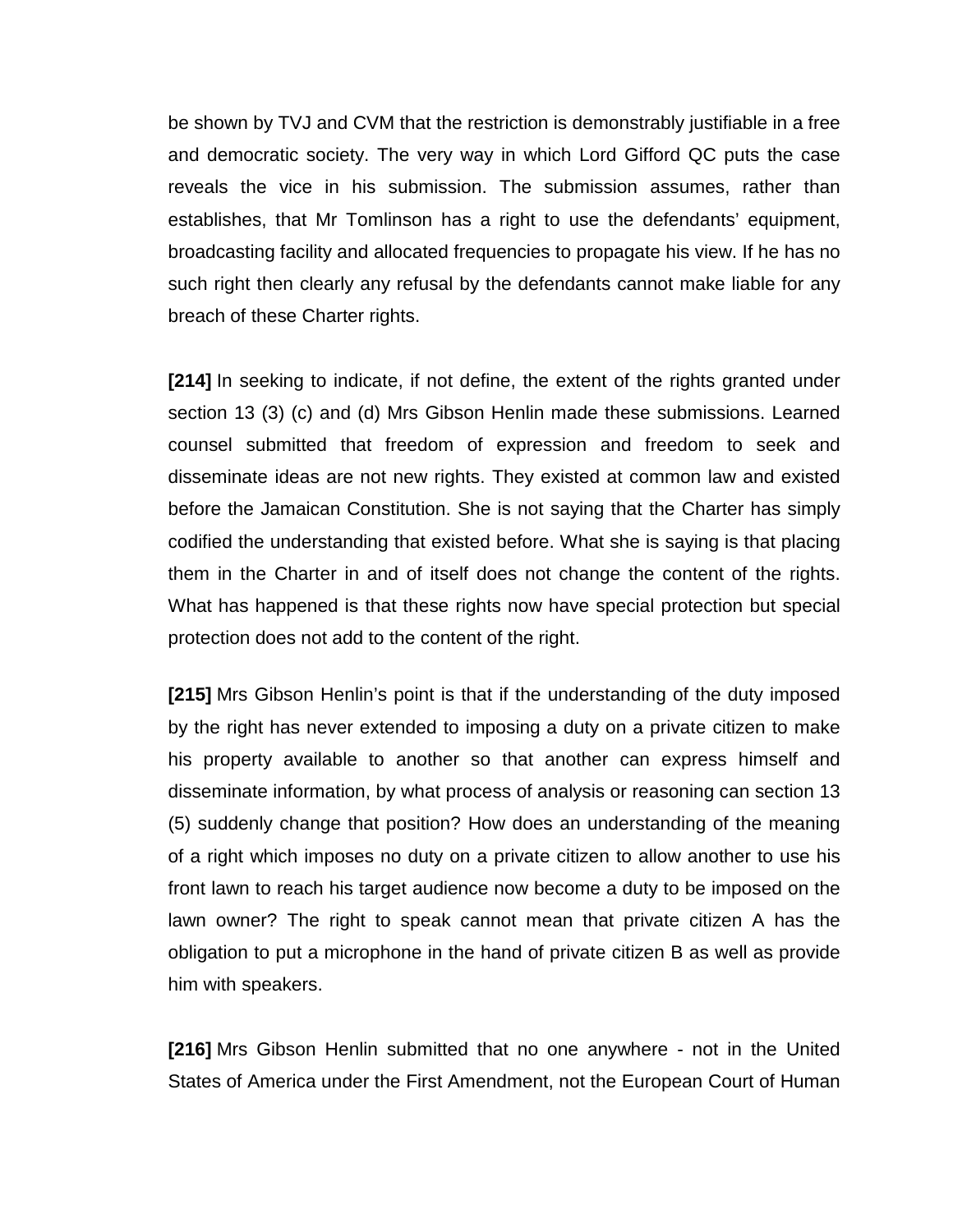Rights, not the Supreme Court of England (formerly the House of Lords) and yes, not even the CCSA - has ever asserted that these rights extend to using other person's property to express yourself without that person's permission.

**[217]** Counsel relied on a number of authorities - case law and academic, in support of her point, most of which were drawn from Canada. Mr Hugh Small QC made common cause with Mrs Gibson Henlin on this point. He cited decisions from the United States of America and from Europe. Cases from the Commonwealth Caribbean, Sri Lanka and the Solomon Islands were cited. It is appropriate to examine these cases to see if they shed any light on the content of the Charter rights in view in this case.

#### **Commonwealth Caribbean**

**[218] In Benjamin v Minister of Information** (2001) 58 WIR 171, an appeal from Anguilla, the issue was whether removing a radio programme from a government-run station for unsatisfactory reasons amounted to a breach of the constitutional right to freedom of expression. The background was that the radio station had introduced a call-in programme permitting citizens to voice their views. The issue of the introduction of a national lottery arose. The talk show host expressed the view that the lottery was not appropriate. He even added that he believed that it was illegal. The Government, without speaking with the host, suspended the programme. The host fought back by launching a claim alleging that his constitutional right to freedom of thought and expression was breached. A second claimant, a regular listener and contributor alleged that her right to freedom of thought and expression was infringed. The trial judge agreed. The Court of Appeal reversed the trial judge and the Privy Council restored the trial judge's ruling. The Board held that the Government was bound by the Constitution. The removal of the programme was not justified under any of the exceptions stated in section 11 (2) of the Anguillan Constitution. The Board agreed with the trial judge's assessment that 'there was an arbitrary or capricious withdrawal of a platform which had been made available by the Government'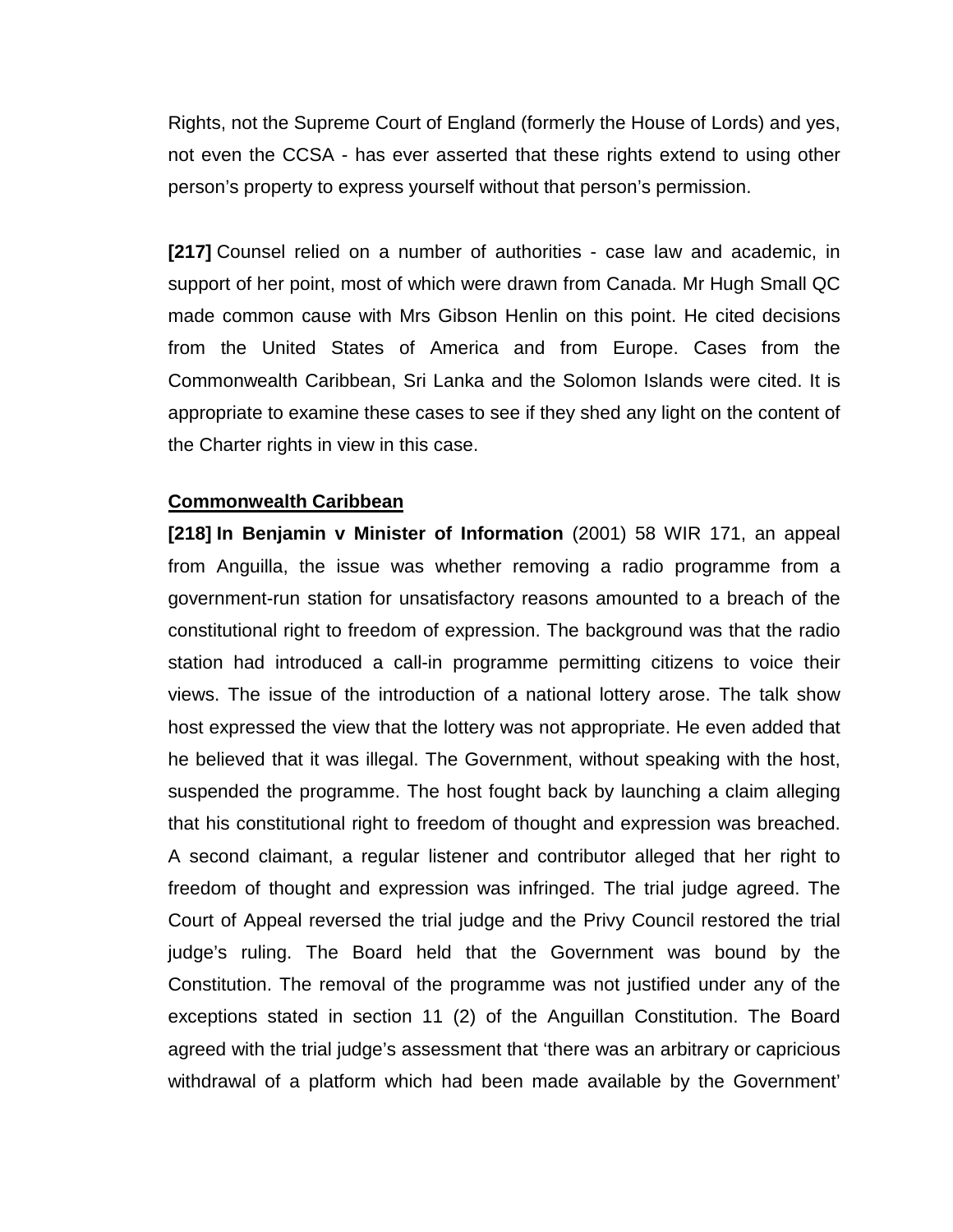(**[51]**). At paragraph **[49]**, the Board noted that the decision was not made on the basis that the programme had lost audience participation or public appeal or that it was intended from the outset to be for a limited period. Thus the claimants succeeded on the basis that the Government's withdrawal of a platform for the public to exercise its right to freedom of expression for arbitrary reasons was a constitutional infringement. Their Lordships were saying that the host and listeners had lost the right, arbitrarily, to receive ideas and impart information; the callers lost the right to impart ideas and information without interference.

**[219]** It is important to observe that the Board was prepared to accept the jurisprudence from the European Human Rights Commission that freedom of expression does not 'include a general and unfettered right for any private citizen or organisation to have access to broadcasting time on radio and television in order to forward its opinion' (**[31]** quoting **X and the Association of Z v United Kingdom** (1971) 38 CD 86 at 88). The Board citing the same case accepted that in some instances the denial of broadcasting time to one or more specific groups or persons may raise an issue under article 10 of the European Convention on Human Rights.

**[220]** How the Board expressed itself is important. Their Lordships did not say that a denial of broadcast time was necessarily an automatic breach of article 10. Their Lordships said that the denial *may* raise an issue under article 10.

**[221]** The Board also held that 'no-one has a right in all circumstances to insist on holding a meeting in another individual's house' (**[32]** Lord Slynn). Implicit in this expression is the idea that the right to freedom of expression does not automatically translate into a right to use another's property to express one's self.

**[222]** The outcome of the case turned, it appears, on the distinction between withdrawing a forum for freedom of expression on the one hand and not providing such a forum. In the **Benjamin** case, the Government had provided the means to exercise that right and had withdrawn it arbitrarily and in those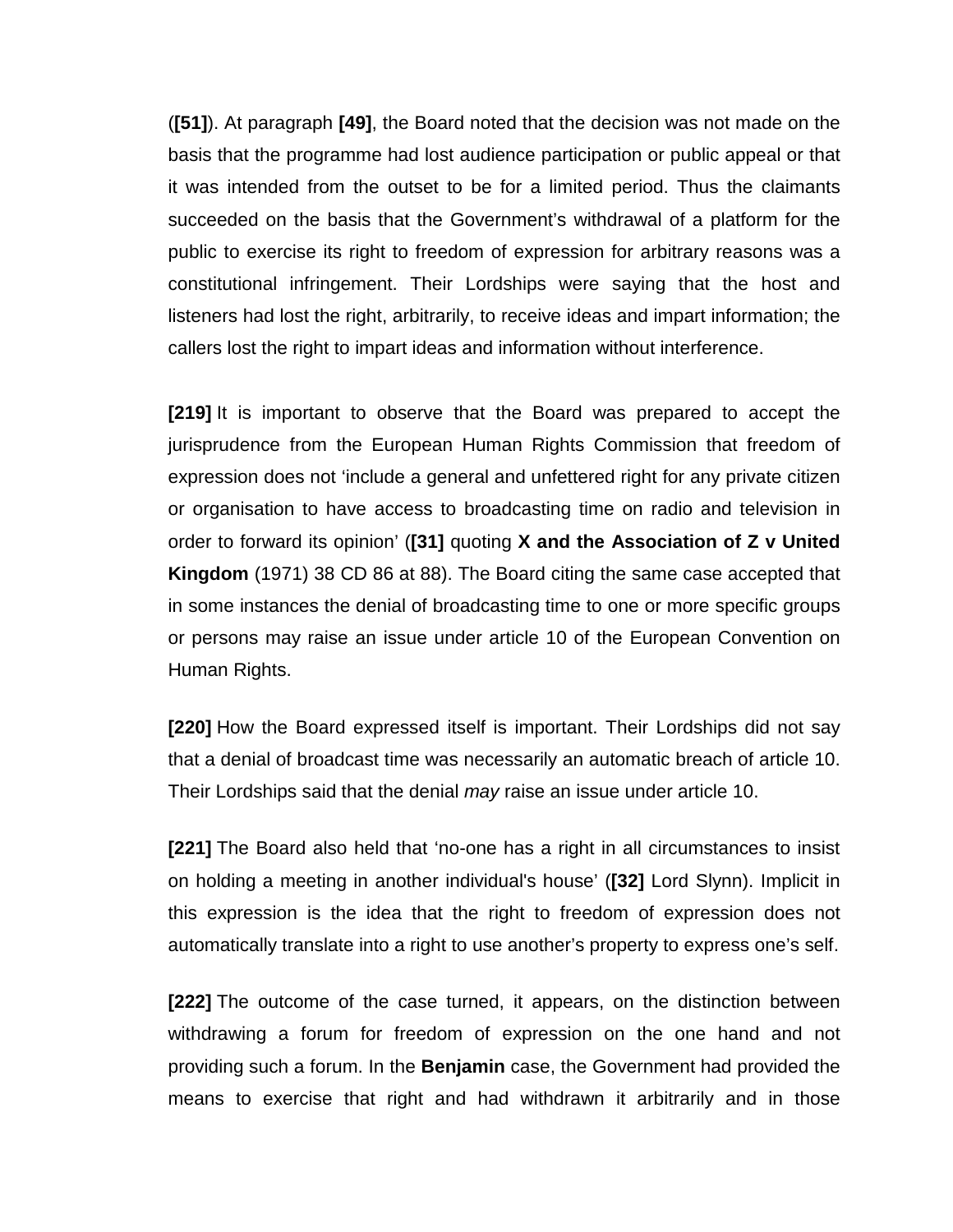circumstances the denial of access to the station amounted to a breach of the right to freedom of expression. The case is not authority for the proposition that the Government was under an obligation to provide a forum for the exercise of the right of freedom of expression where none exists. This was a case of vertical application.

#### **Canada**

**[223]** In the case of **New Brunswick Broadcasting Co Ltd v Canadian Radio-Television and Telecommunications Commission** (1984) 13 DLR (4<sup>th</sup>) 77, 79 Thurlow CJ held:

*The freedom guaranteed by the Charter is a freedom to express and communicate ideas without restraint, whether orally or in print or by other means of communication. It is not a freedom to use someone else's property to make a speech, or someone else's printing press to publish his ideas. It gives no right to anyone to enter and use a public building for such purposes. And it gives no right to anyone to use the radio frequencies which, before the enactment of the Charter, had been declared by Parliament to be and had become public property and subject to licensing and other provisions of the Broadcasting Act …*

**[224]** The Canadian Supreme Court in **Haig v The Chief Electoral Officer and The Attorney General of Canada** [1993] 2 SCR 995 held - in the context of whether the deprivation of an opportunity to vote in a referendum amounted to a breach of section 2 (b) of the Canadian Charter, that is, the right to freedom of expression - that the content of the right to freedom of expression consists of not placing impediments in the exercise of the right rather than affirmative obligations on anyone to provide the means to exercise the right. The only difference between the justices was on the role of the Chief Electoral Officer but no justice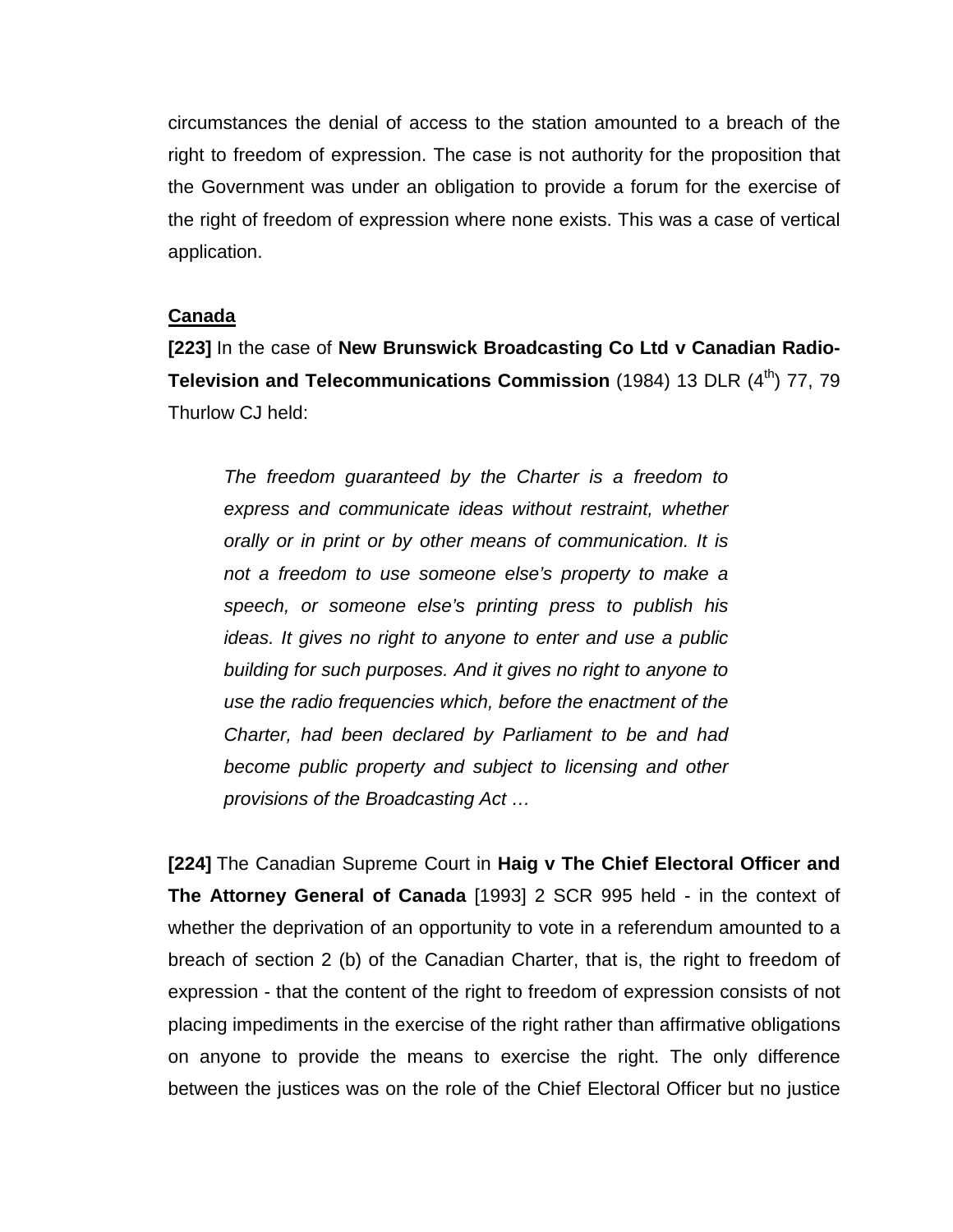dissented from L'Heureux-Dubé J's assessment that (after referring to thirteen cases in which the Supreme Court had exhaustively discussed the values underlying the right to freedom of expression) 'case law and doctrinal writings have generally conceptualized freedom of expression in terms of negative rather than positive entitlements' and while it had not yet been decided whether the government should provide a particular platform to facilitate the exercise of the right '[t]he traditional view, in colloquial terms, is that the freedom of expression contained in s. 2(*b*) prohibits gags, but does not compel the distribution of megaphones.'

**[225]** No case from Canada was cited that has cast doubt on the essential proposition that freedom of expression is conceptualised more in terms of prohibition than a positive duty. The closest one comes to finding a case suggesting otherwise is that of **Native Women's Assn. of Canada v Canada**  [1994] 3 SCR 627 where Sopinka J held that:

*Therefore, Haig establishes the principle that generally the government is under no obligation to fund or provide a specific platform of expression to an individual or a group. However, the decision in Haig leaves open the possibility that, in certain circumstances, positive governmental action may be required in order to make the freedom of expression meaningful. Furthermore, in some circumstances where the government does provide such a platform, it must not do so in a discriminatory fashion contrary to the Charter.*

**[226]** It is to be noted that Sopinka J was prepared to accept that in some circumstances governmental action may be necessary to give effect to the right of freedom of expression. I understand this to mean a possible obligation on the government to provide the means to exercise the right.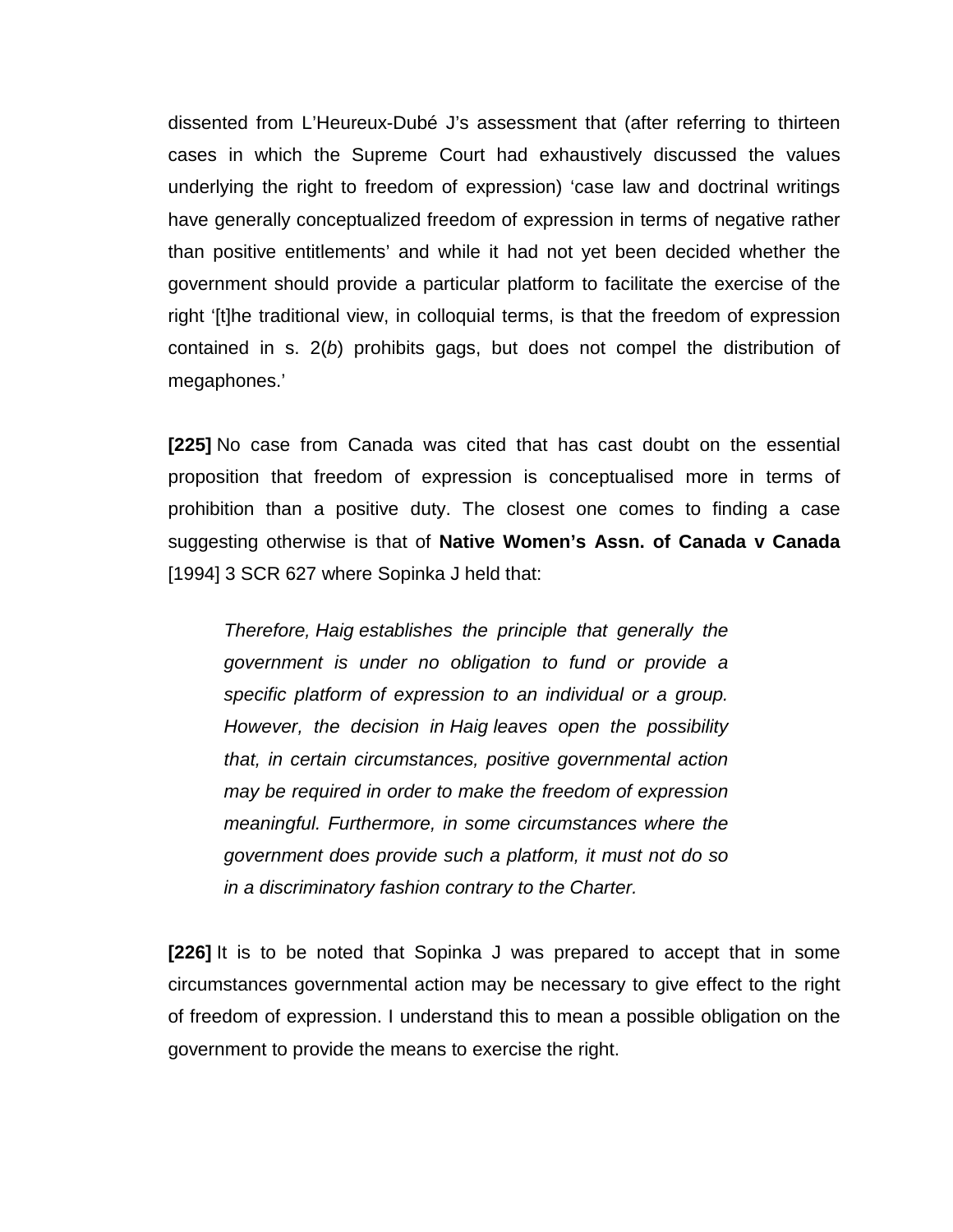**[227]** What the cases from Canada have shown is that even where the courts have accepted, conceptually, that freedom of expression in some instances may impose a positive duty on the government to take action to give substance and meaning to the right of freedom of expression, it is not a decision easily reached. If this is the case in relation to a government then the position is even more difficult to reach when deciding whether private citizens are under a similar obligation. Thus far, no case has been found where such a positive duty was in fact imposed on any government to provide megaphones or microphones to private citizen to air his point of view. If this is so in the case of a government in relation to its citizens under a Charter of Fundamental Rights, then it is even more difficult to impose a positive duty on a private citizen the obligation to make his property available to another private citizen in order for that latter citizen to exercise his right to freedom of expression.

**[228]** It may be that in Canada the reason for the absence of a discussion of freedom of expression taking place in the context of private broadcasters is that the Canadian position is that the Charter does not apply horizontally but only vertically.

#### **United States of America**

**[229]** The case of **CBS Inc v Federal Communications Commission** 101 S Ct 2813; 453 US 367, a decision of the United States Supreme Court, does not avail Mr Tomlinson. In that case a statute was passed which imposed directly on the broadcasting networks the obligation to make time available in their programming for legally qualified federal election candidates for federal office. The statute provided that their licences may be revoked for wilful or repeated failure to act within the statute. The law was challenged by the broadcasters on the basis that it infringed their right to freedom of expression by eroding their editorial discretion. Despite the Constitution of the United States and its well known emphasis on freedom of expression, that court reiterated that the Supreme Court of the United States has never 'approved a general right of access to media' (p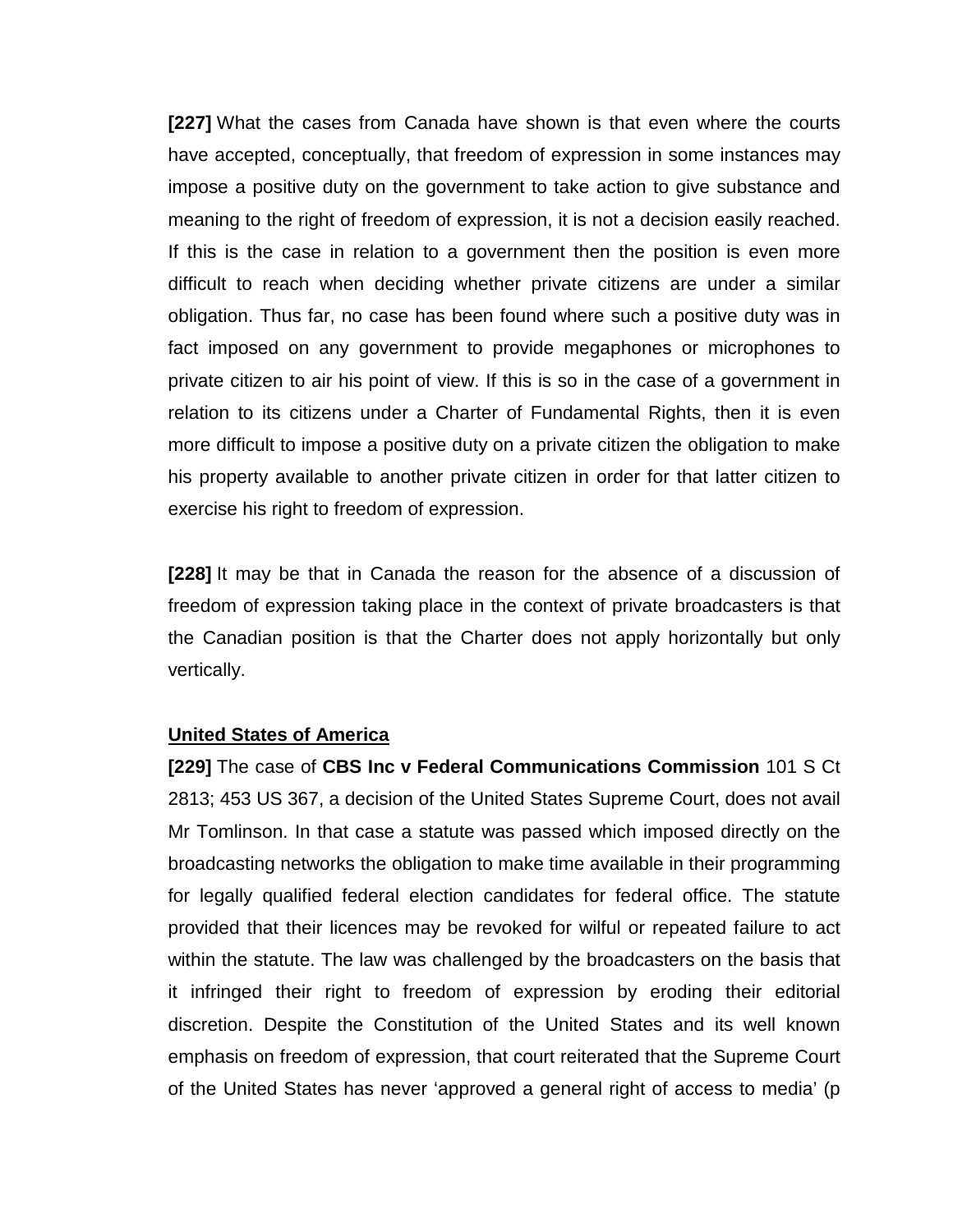2830; p 396). This was said even after the majority referred to the fact that there were limits to a broadcasting licence. One of these limits was that a licensee had no constitutional right to monopolise a frequency to the exclusion of his fellow citizens. There was even reference to authority that stated that there was nothing in the First Amendment which prevented the government from requiring a licensee to share his frequency with others. One case referred to by the court even spoke to 'the right of the public to receive suitable access to social, political, esthetic, moral and other ideas and experience' and that 'it is the right of viewers and listeners, not the right of broadcasters which is paramount.' Even with these words the court did not recognise any general right of access to the media.

**[230]** From **CBS** there are important lessons and this ties in with the horizontal application principle which I have already said applies to Jamaica. First, it was legislation that set out in clear terms and conditions under which the broadcasting networks were to make available air time for legally qualified candidate for federal office. Second, even with legislation, as a reading of the **CBS** case will show (majority and minority judgments), the question of a private citizen being granted access to another's broadcasting equipment, material and personnel is a difficult matter. The case revealed in some instances, haggling over the date and time of day of the broadcast, the length of time of the broadcast, costs and a host of other issues.

**[231]** If I may be permitted to remain in the United State a while longer. The issue of allocation of frequencies to broadcasters has been discussed by the United States Supreme Court for the better part of seventy years ever since the establishment of the Federal Communications Commission 1934 ('FCC'). The FCC replaced the Federal Radio Commission ('FRC') which was established in the 1920s. Before the FRC, radio transmission was left to private industry without any government regulation. The outcome was described as a 'cacophony of competing voices, none of which could be clearly and predictably heard' (**Red Lion Broadcasting Company v FCC** 395 US 367, 376). It was in this context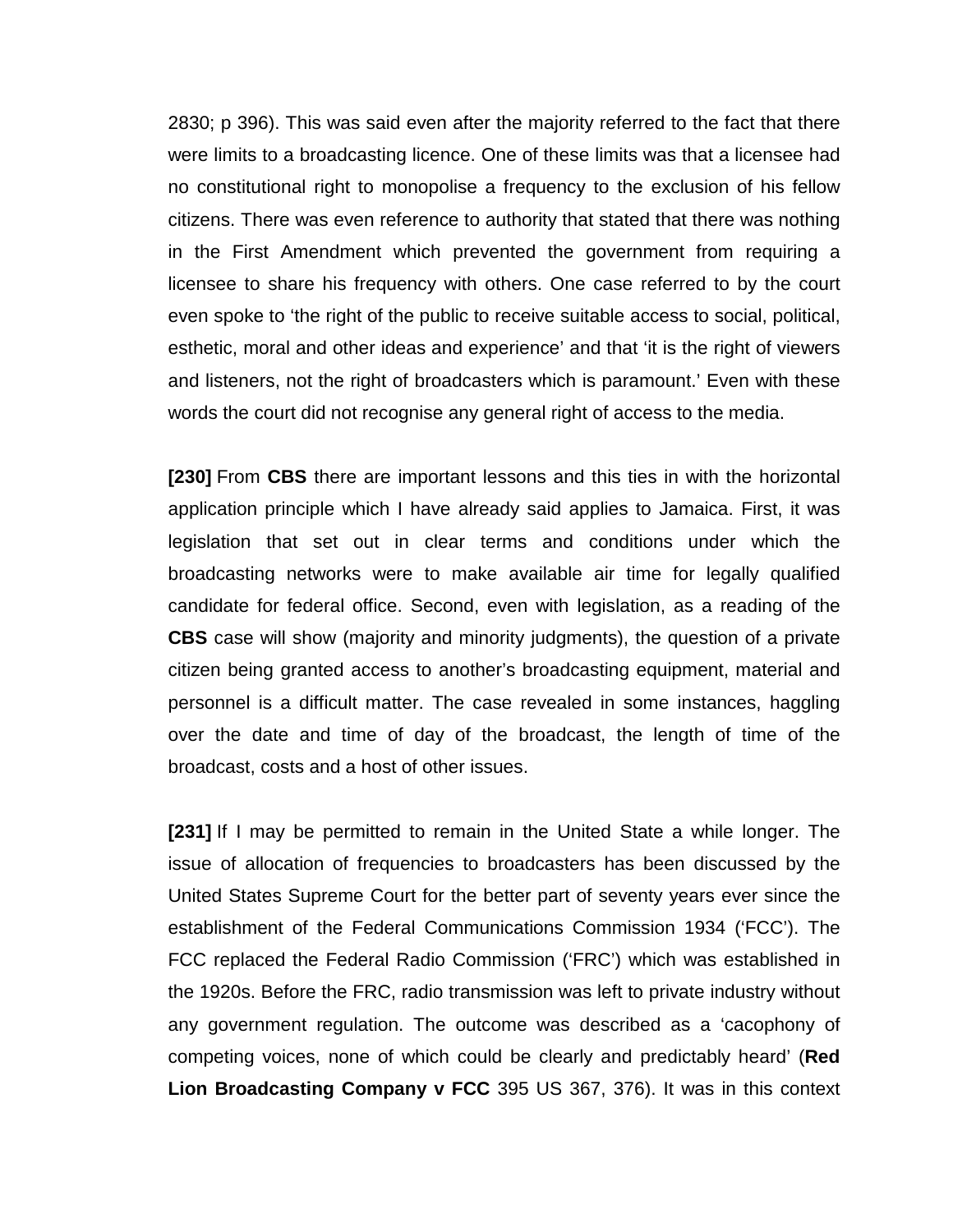that the Federal Government stepped in to regulate the allocation of broadcast frequencies. In so doing the idea that licensees were actually granted permission to use a public resource was more clearly articulated. The consequence was a greater and forcefully stated proposition that the licensees had no right to exclude from the air waves views that they did not like. Hence the insistence by the Supreme Court that the licensees right to free speech did not grant them unbridled censorship over what views were articulated. In addition, there has been an insistence that the regulation of the frequencies was not for the benefit of broadcasters but for the listening and viewing public who should be able to receive a clear crisp broadcast rather than the cacophony of competing voices. This may well explain why the concept of freedom of expression is not applied in the same way to newspapers because, historically, newspapers never required a licence and it was not clear that they were utilising a public resource in the same way as broadcasters.

**[232]** In **Red Lion Broadcasting Company v FCC** the broadcasters challenged the provision in the relevant statute that enabled the regulator, when granting licences, to impose conditions on the broadcasters such as requiring them to (a) provide a tape of any personal attack on a person and grant that person equal time to reply; and (b) to give both sides of an issue fair coverage when the broadcasters are covering a matter of public interest. The broadcasters challenged these restrictions on the ground that they infringed their right to freedom of expression. The challenge failed but Justice White who delivered the opinion of the court discussed the relationship between the regulator's power and the broadcasters' right to freedom of expression. The broadcasters had argued that they had the right to exclude anyone from the use of the frequencies allocated to them. This view was robustly rejected. White J noted at page 387 that: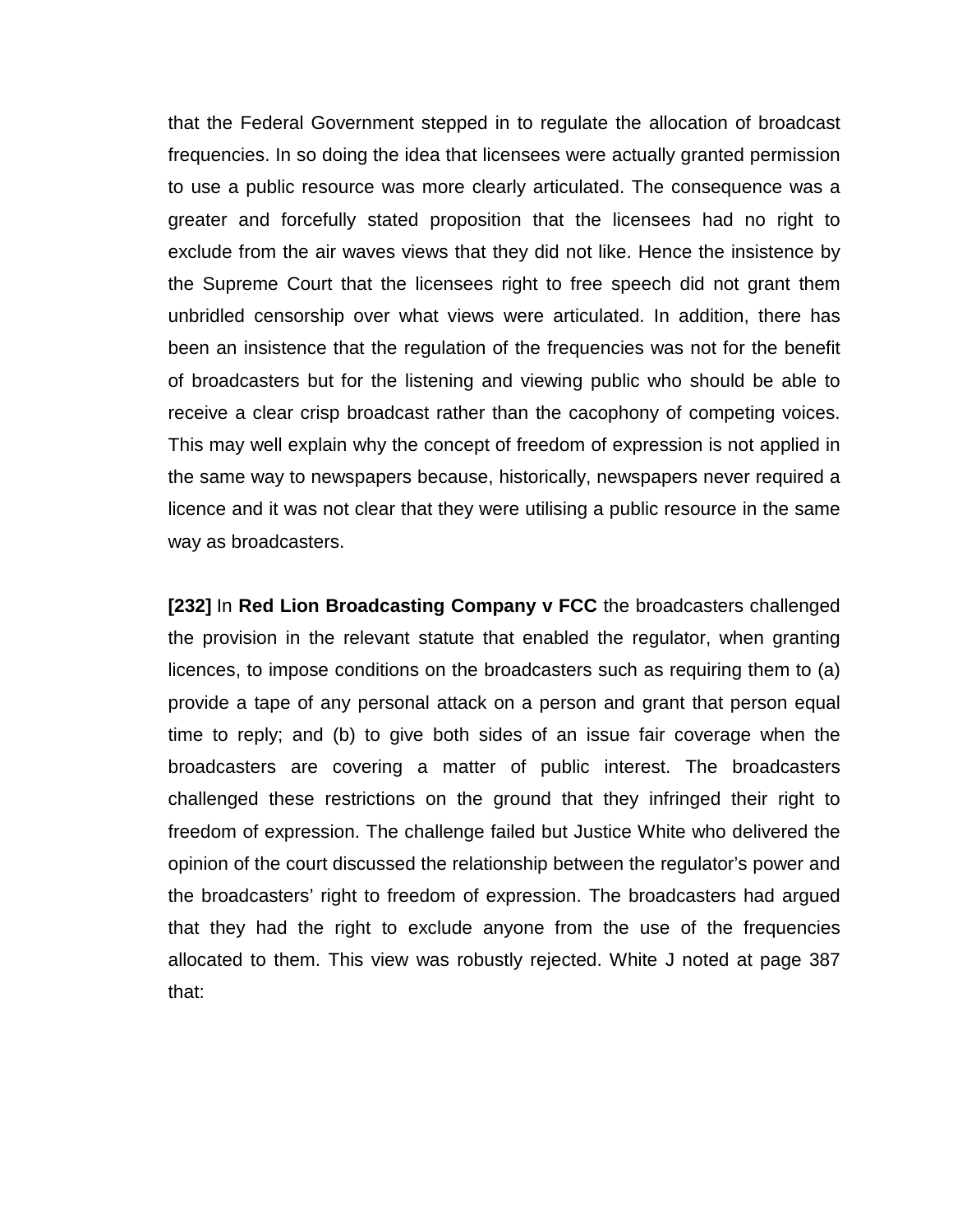*The right of free speech of a broadcaster, the user of a sound truck, or any other individual does not embrace a right to snuff out the free speech of others.* 

And at page 390:

*Because of the scarcity of radio frequencies, the Government is permitted to put restraints on licensees in favor of others whose views should be expressed on this unique medium. But the people as a whole retain their interest in free speech by radio and their collective right to have the medium function consistently with the ends and purposes of the First Amendment. It is the right of the viewers and listeners, not the right of the broadcasters, which is paramount.*

**[233]** The rationale for this was stated by White J at page 389:

*… as far as the First Amendment is concerned those who are licensed stand in no better than those to whom licenses are refused. A license permits broadcasting, but the licensee has no constitutional right to be the one who holds the license or to monopolize a radio frequency to the exclusion of his fellow citizens. There is nothing in the First Amendment which prevents the Government from requiring a licensee to share his frequency with others and to conduct himself as a proxy or fiduciary with obligations to present those views and voices which are representative of his community and which would otherwise, by necessity, be barred from the airwaves.*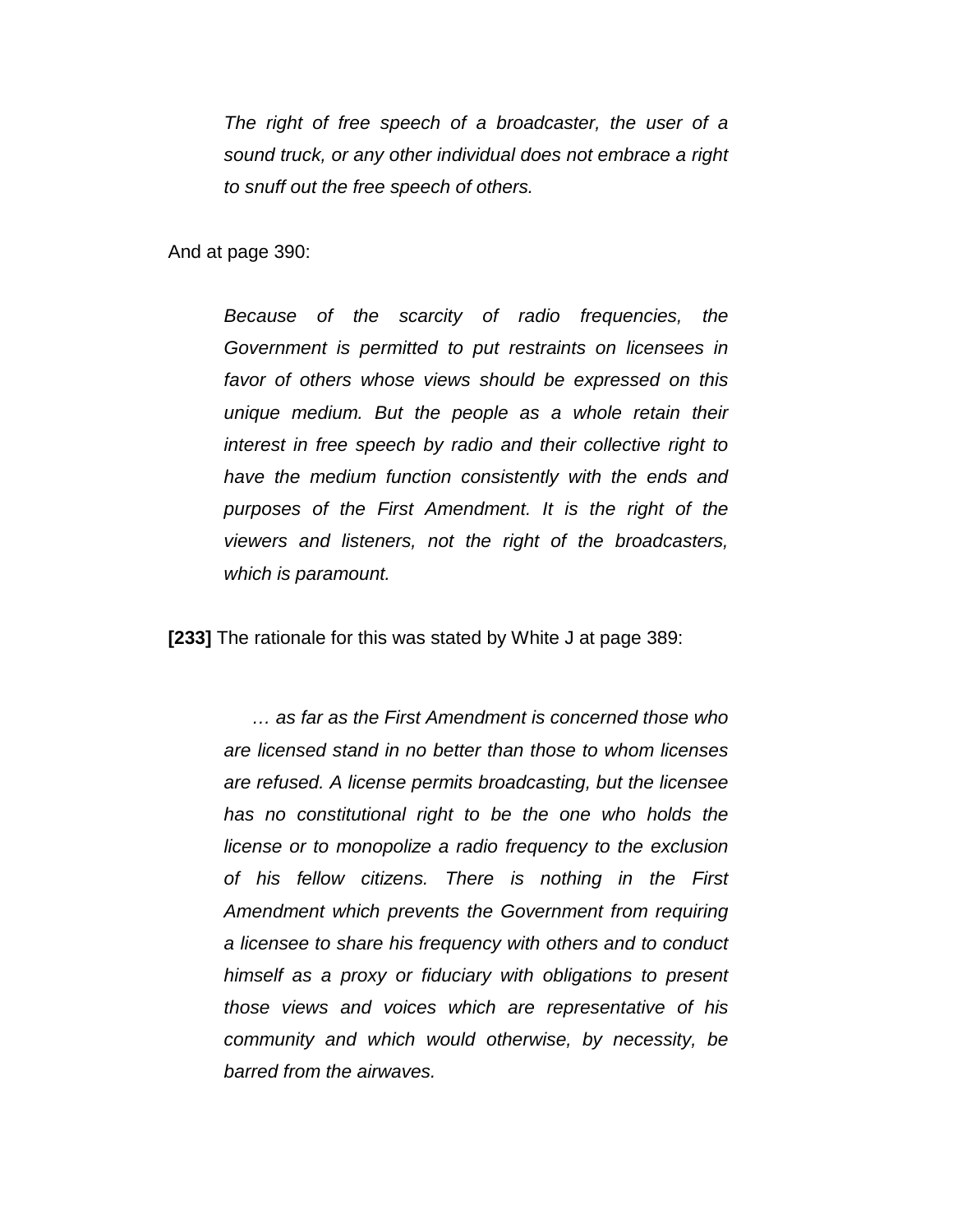**[234]** The restriction imposed on the licensee was directed at enhancing free speech and the broadcasters had to act in accordance with the regulations which were found to be reasonable. If they were not imposed then persons who might proffer views contrary to the broadcasters' views would be shut out. Thus regulation of the airwaves was not intended to confer a monopoly but rather to have a controlled environment not because the government wished to control what was said or by whom it was said but because there were limited frequencies which had to be allocated properly so that the public would receive maximum benefit from the right to freedom of expression which includes the notion of receiving ideas. The crucial point I wish to make is that there is nothing in **Red Lion,** in spite of the strongly expressed view that the licensing of broadcasters was for the public and not the licensee, that supports the view that the public had a right of access to the microphones of the broadcaster.

**[235]** In **Columbia Broadcasting System v National Democratic Committee**  412 US 94. Here, the FCC had issued two guidelines that permitted broadcasters who met their 'obligation to provide full and fair coverage of public issues' to decline to accept editorial advertisements. The problem arose when the Democratic Party approached some broadcasters to purchase air time. Relying on the FCC's guidelines, the broadcasters refused. Ultimately the matter got to court and the Court of Appeal reversed the Commission's decision on the basis that it breached the First Amendment. The Court of Appeal was reversed by the Supreme Court.

**[236]** The majority opinion in the Supreme Court reviewed the history and philosophy behind regulation of broadcasters and made important observations which are of value in this case. The legislature has never enacted a law which gave a right of access to the general public who may wish to speak on an issue of public importance. It was also noted that the FCC's view seems to have been that the public interest is served by imposing on broadcasters two positive duties. First, the broadcaster must provide adequate coverage of issues of public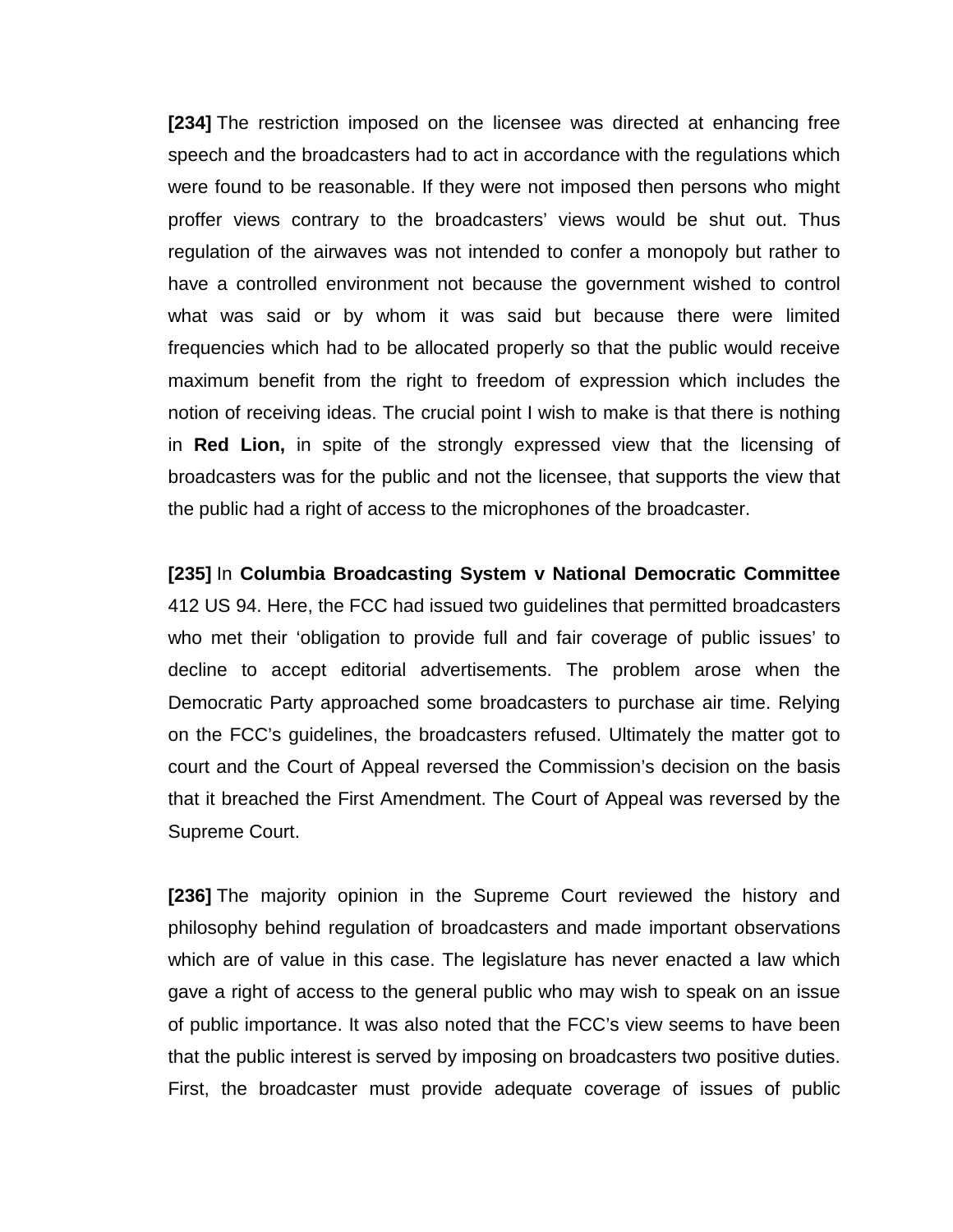importance. Second, the broadcaster must fairly reflect differing viewpoints. The court noted that because it was impossible to provide air time for all viewpoints then of necessity there must be editorial discretion residing in the broadcaster. Thus the broadcaster is permitted to exercise journalistic discretion in deciding how best to meet the two obligations referred to above.

**[237]** The underpinning idea of this approach by the FCC and the courts is that it was appreciated that broadcasters are not quite like newspapers. The broadcasters utilised a valuable and limited public resource. Broadcasting is subject to an inherent limitation, namely, a limited number of frequencies and so these frequencies are apportioned to applicants. In light of this it was recognised that broadcasters have an important responsibility. It was therefore recognised that the licensee cannot decide that important issues or views will not be broadcast because he does not like them.

**[238]** Lord Gifford QC has relied on the dissenting judgment of Brennan J in the **National Democratic Committee** case. Brennan J took the view that the broadcasting spectrum is public property and the private broadcaster is really granted a privilege (licence) to use an important public resource. This public resource is so greatly regulated by the Federal Government that it can be said that there is significant government involvement. This involvement of government through regulation was so pervasive, so extensive and so elaborate that despite the fact that the industry was privately run and despite the fact that the Bill of Rights applied vertically, the First Amendment should be applied horizontally to the broadcasting industry. The First Amendment states that, Congress shall make no law respecting an establishment of religion, or prohibiting the free exercise thereof; or abridging the freedom of speech, or of the press; or the right of the people peaceably to assemble, and to petition the Government for a redress of grievances. According to Brennan J this right was not to protect broadcasters but the public. The public had a right to gain appropriate access to ideas and information. The reasoning continued that 'absolute editorial control in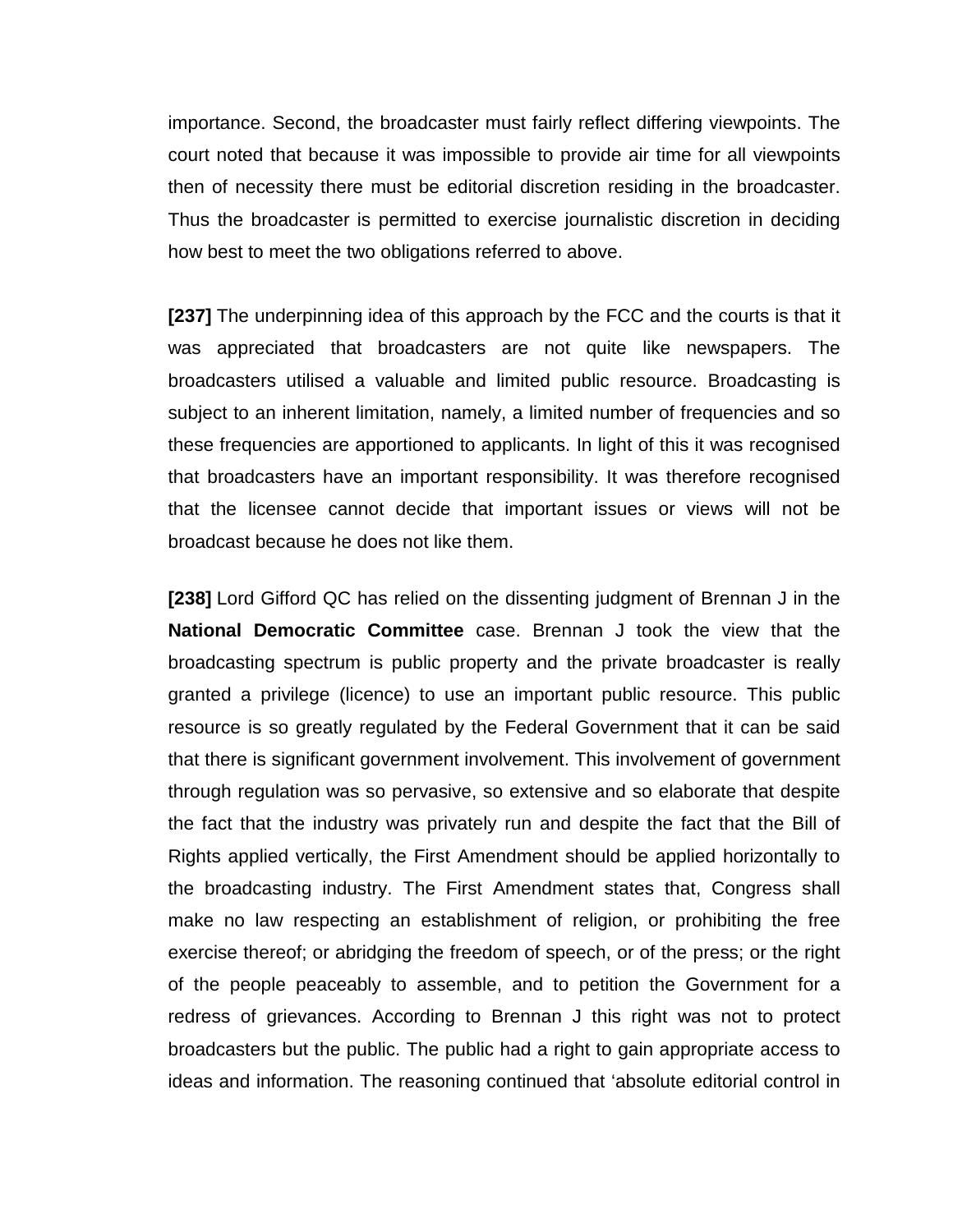the hands of a few Government licensees is inimical to the First Amendment, for vigorous, free debate can be attained only when members of the public have at least some opportunity to take the initiative and editorial control in their own hands' (p 189).

**[239]** Brennan J held that freedom of speech does not exist in a vacuum. There must be an effective forum – 'public park, a school room, a town meeting hall, a soapbox, or a radio and television frequency' – to exercise the right. His Honour concluded that 'in light of the current dominance of the electronic media as the most effective means of reaching the public, any policy that absolutely denies citizens access to the airwaves necessarily renders the concept of 'full and free discussion' practically meaningless. Note that even Brennan J did not recognize a right to give a microphone to anyone who wishes to speak on any subject at any time.

**[240]** Despite Brennan J's eloquence the stubborn fact is that the United States has steadfastly held to the proposition that freedom of expression (inclusive of speech) does not include the right to use someone else's medium as your platform to disseminate your views. This is so despite the recognition that radio and television by their nature are unique. They are unique in two respects. First, there are not enough frequencies for all who wish to broadcast because the number of frequencies is in fact limited. Second, the granting of a licence to a broadcaster does not mean that everyone can have access to a microphone. The solution to the first problem adopted in the United States and in Jamaica is that the frequencies will be allocated by a regulator. The solution to the second problem is to leave broadcasters to decide who has access to the airwaves. The regulator may impose restrictions on broadcasters, as was done in the United States, such as requiring them to cover a variety of views on matters of public importance but the regulations must be compatible with the fundamental rights. More will be said about this when I am dealing with editorial control.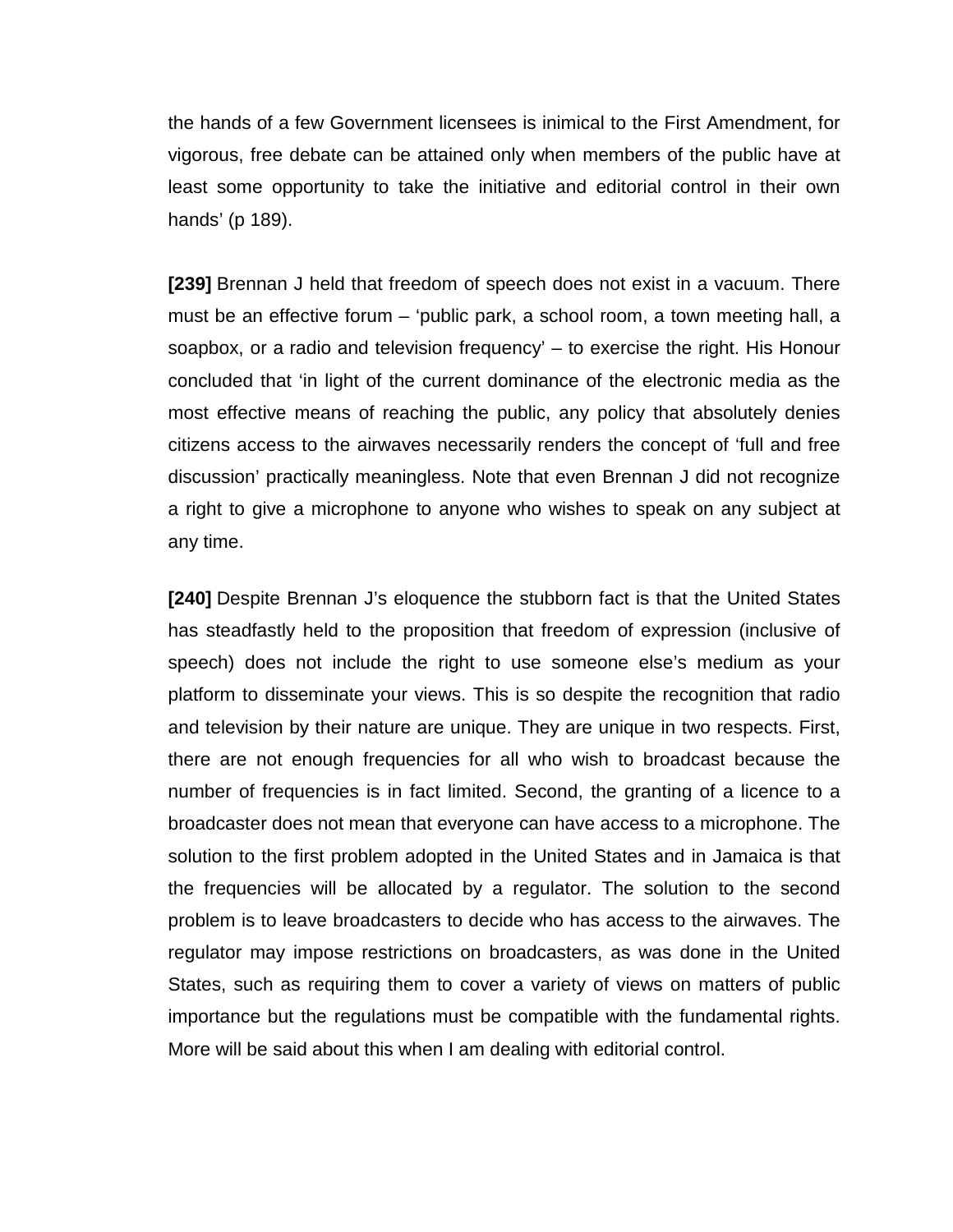**[241]** The last case I will refer to from the United States is **Avins v Rutgers** 385 F. 2d 151, United States Court of Appeals Third Circuit, Judge Maris stated 'the right to freedom of speech does not open every avenue to one who desires to use a particular outlet of expression' and neither 'does freedom of speech comprehend the right to speak on any subject at any time' (page 153). Further appeal to the Supreme Court was denied.

**[242]** The cases cited from the United States of America disclose that the Federal Government used the FCC to regulate broadcasting. The FCC was given the power to make rules for broadcasting. The FCC under what is called the Fairness Doctrine developed the two positive duties referred to above. Consistent with this approach the FCC 'on several occasions has ruled that no private individual or group has a right to command the use of broadcast facilities' (**CBS v National Democratic Committee** Burger CJ, p 113). This last point is vital because it is impossible to believe that these rulings by the FCC would have stood to today had it been the case that the United States' constitutional guarantee of free speech gave everyone a right of access to use another's broadcasting facilities.

**[243]** A legitimate question to ask is why is there insistence in the United States that free speech does not encompass the right to use another's private property? The reason appears to be that the First Amendment was intended primarily as a limitation on the actions of Congress and the federal government (**McIntire v Penn** 151 F 2d 597, 601 (Biggs, Circuit Judge)). The same underlying principle can be applied to all bills or rights: they are intended to guarantee rights to citizens against their governments. This explains why section 13 (5) of the Charter is written in the way that it is: the provisions bind private citizens 'if, and to the extent that it is applicable.' These words recognise, implicitly, that it would be reckless to say that the Charter binds private individuals to the same extent and in the same manner as it binds the government. Thus section 13 (5)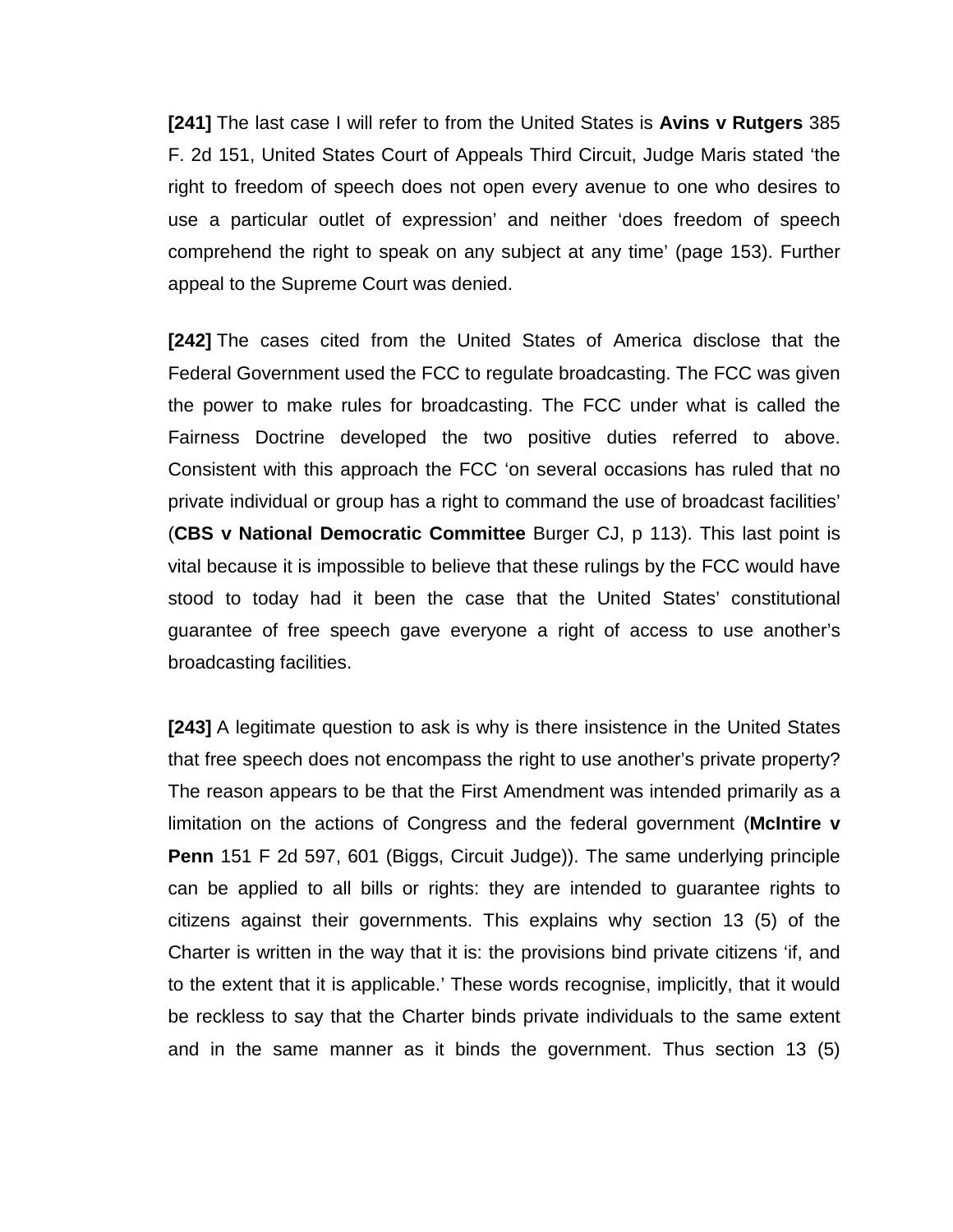appreciates that some provisions of the Charter may not bind private citizens at all and if they do then not the same extents as it binds the government.

## **Europe**

**[244]** Under Article 10 of the European Convention on Human Rights the freedom of expression guarantee does not confer an unfettered right on any citizen to have access to radio or television to air his views except under exceptional circumstances (**Haider v Austria** (1983) 83 DR 66).

**[245]** In **Handyside v The United Kingdom** (1979 - 80) 1 EHRR 737 the European Court of Human Rights indicated that freedom of expression is one of the important components of a democratic society and it is not only for disseminating ideas that are well regarded or inoffensive but also for ideas that 'offend, shock or disturb.' I accept this as a general proposition but that is a far cry from saying that one has the right to use another's property to propagate one's views.

## **England and Wales**

**[246]** In the case of **R (On the application of Animal Defenders International) v Secretary of State for Culture** [2008] 1 AC 1312, the applicant sought to say that the refusal to accept their advertisement for broadcast by the Broadcast Advertising Clearing Centre (BACC) was in breach of its right to freedom of speech under article 10 of the European Convention on Human Rights. The BACC was an informal body established and funded by commercial broadcasters to monitor proposed advertisements to see if they complied with relevant laws and regulations. If they did not then they were not accepted. The BACC declined to accept the applicant's advertisement on the basis that it would breach the relevant statute as it was thought to be a political advertisement. The applicant lost in the Divisional Court but was given a leap frog appeal to the House of Lords which dismissed the appeal. The House held, among other things, that the restrictions did not amount to an infringement of any of the applicant's free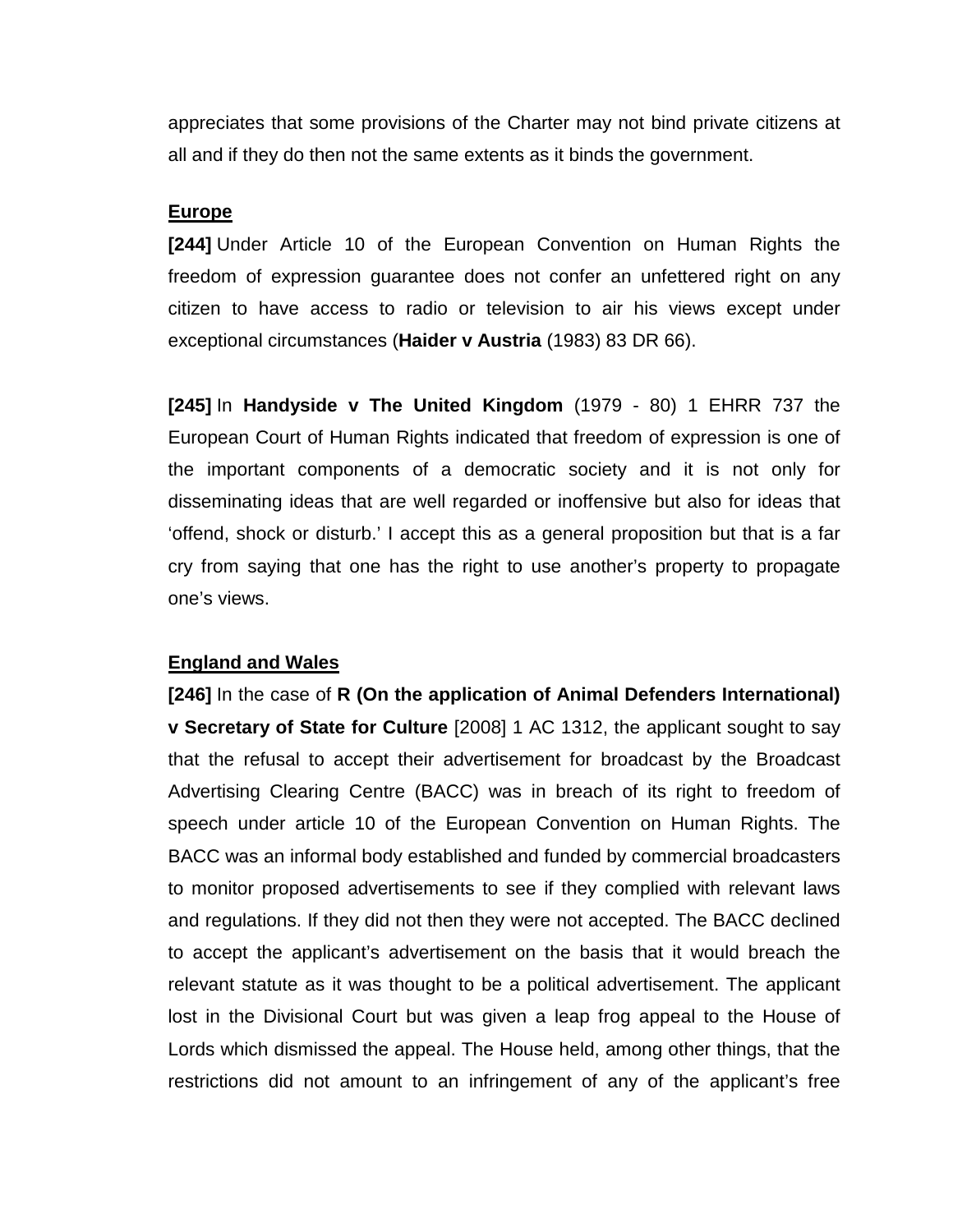speech rights. Lord Bingham whose support of human rights cannot be questioned observed at paragraph 26:

*While the right to freedom of expression is not absolute, and no one has a right of access to the airways, the importance of free expression is such that standard of justification required of member states is high and their margin of appreciation correspondingly small …*

**[247]** Even though this was a general statement its importance lies in the fact there is no recognition of any general right of access to airways by anyone who wishes to exercise the right to freedom of expression.

**[248]** Not even the case of **Regina (Prolife Alliance) v British Broadcasting Corporation** [2004] 1 AC 185 despite its strong statements regarding free speech was prepared to override editorial decision making of the BBC and other broadcasters in refusing to air a particular broadcast. This case has to be read carefully because it was a case of judicial review and the matter at hand was a political broadcast which attracted special considerations. The BBC raises its money from the public under a licensing system where member of the British public have to pay a licensing fee. TVJ and CVM are commercial broadcasters who are beholden to shareholders and any other investor. Lord Hoffman's observation at **[58]** in my respectful view is not applicable to the first two defendants. They are not public bodies under any duty to act fairly. They are not susceptible to judicial review. Lord Hoffman's observations, without closer scrutiny, cannot be applied to the first two defendants.

**[249]** Lord Gifford QC has placed emphasis on certain passages, particularly from the judgment of Lord Hoffman. His Lordship, in speaking of article 10 of the European Convention on Human Rights, stated that '[t]here is no human right to use a television channel' (**[57]**). His Lordship stated that even though there was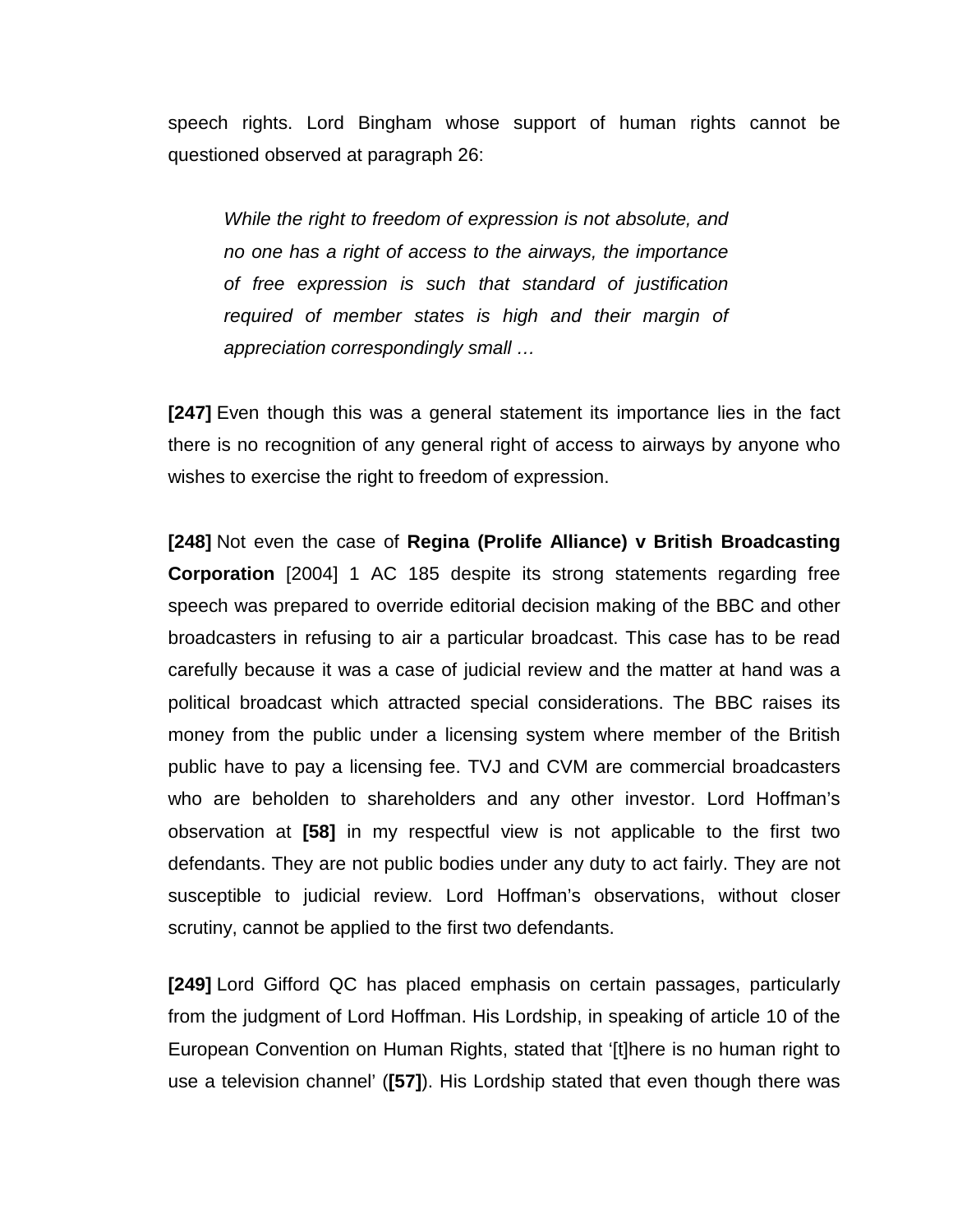no right to a television channel there was nonetheless a 'right to fair consideration for being afforded the opportunity to do; a right not to have one's access to public media denied on discriminatory, arbitrary or unreasonable grounds' (**[58]**). Lord Hoffman then refers to the **Benjamin** case as an application of this principle. It is not clear whether Lord Hoffman distinguished sufficiently, denying access to public media on discriminatory, arbitrary or unreasonable grounds where access was already provided and not providing the means to exercise the right. **Benjamin** It will be recalled was a case in which the government had provided the means to express the freedom of expression and then withdrew it on arbitrary grounds. This is very different from an obligation to provide the means for exercising the right where the means do not exist or has not been made available to those who wish to speak. No such obligation has been found to exist under the right to freedom of expression; not even by Lord Hoffman.

**[250]** Lord Scott (dissenting) while accepting that the right to impart information and ideas does not necessarily mean that the wherewithal to do so must be provided, sought to say that radio and television were quite different from newspapers because the former depended on a licence granted by the State. The ability to reject an advertisement should therefore be restricted accordingly.

**[251]** It is my view that the proposal of Lord Hoffman and that of Lord Scott fail to take account sufficiently of the freedom of expression also enjoyed by the broadcaster and neither did any of their Lordships give proper recognition to the role of editorial control in deciding how the broadcaster gives effect to rights and obligations in the licence granted to it. The broadcaster must have the discretion to decide how to fulfill its mandate under the relevant statute or licence. What the broadcaster needs to do is to decide how to cover a particular issue. Hopefully, the method chosen to cover the issue will be effective in exposing the public to the various view points on the subject. This cannot mean granting access to all who wish to speak on an issue; it is simply impractical. In this very case, Mr Tomlinson obviously wanted to secure facts to launch his claim. What if many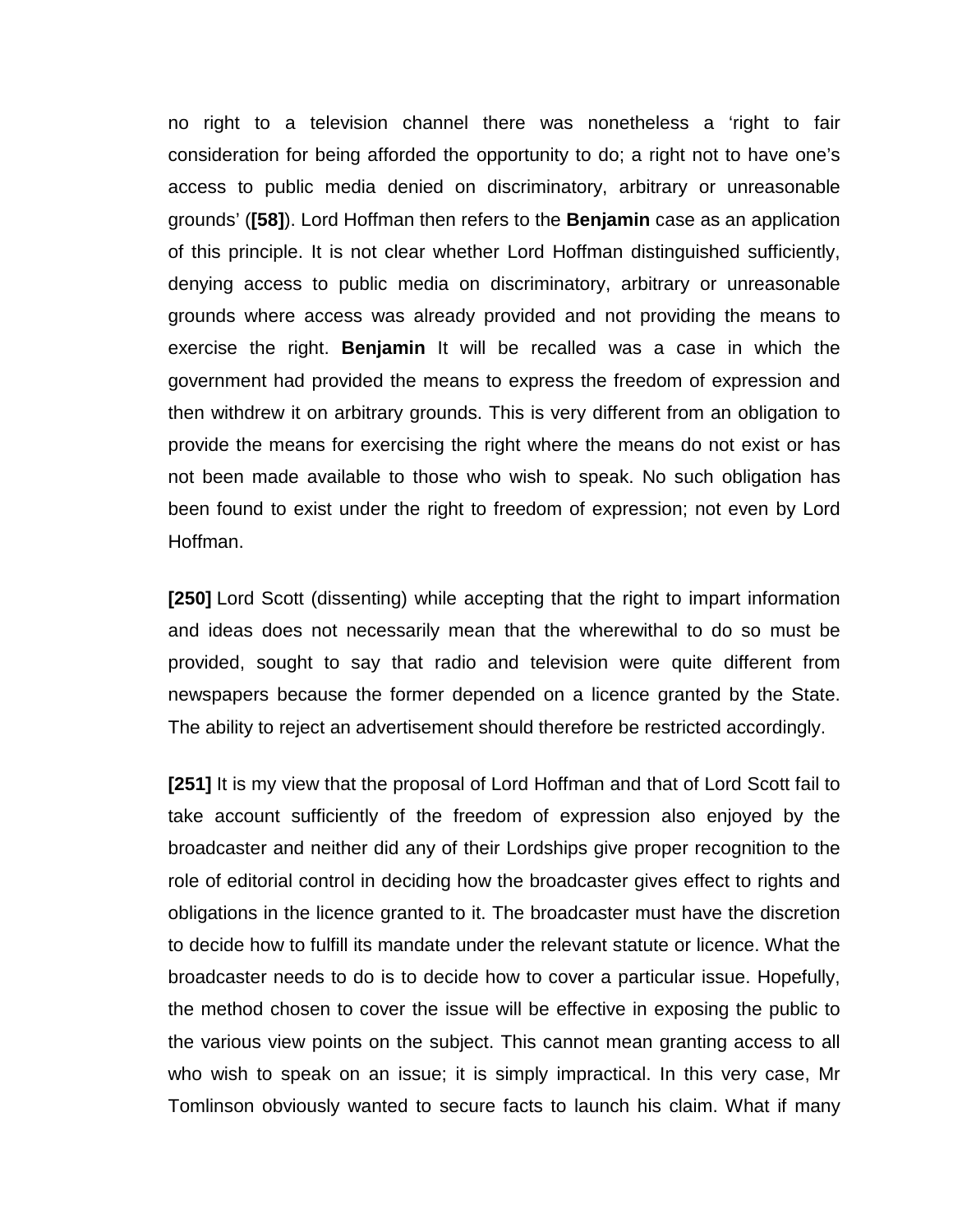like minded persons band together to engage in a similar campaign? It is not hard to see the resources and time of the broadcasters being consumed in charting an appropriate response to each request. For Lord Hoffman, it appears it would not be enough for the broadcasters to say, 'We have provided extensive coverage to the issue.' They would have to consider whether each person who wishes to speak should be permitted his time.

## **Summary of comparative analysis**

**[252]** From the survey of jurisdictions undertaken, even taking into account the dissenting voices, it is safe to say that there is simply no suggestion that the government must provide a forum or a microphone to everyone who wishes to speak on an issue. If there is no such obligation on the government surely it is extremely unlikely that by some process of reasoning a private citizen would be subject to greater obligations than the government simply because some provisions of the many bills of rights apply horizontally.

## **The meaning of section 13 (3) (c), (d) and (5)**

**[253]** Looking now at section 13 (3) (c) of the Charter which provides that all persons enjoy the right to freedom of expression it is important to note that the legislature chose the word 'expression' and not 'speech.' This is so because it was clearly appreciated that not all expression can be called speech, as in the spoken or written word. Without being exhaustive, speech includes different forms of expression such as speech, sign language, dance, drama, cartoons, poetry, and depending on the context, silence. It seems to cover just about any form of expression by which meaning can be conveyed from the mind of the communicator to the person intended to be communicated with. The word used permits of a wide meaning – expression is not limited to speech or word and there is nothing in the context which excludes gestures, miming and such like. The word '*expression*' can legitimately bear the meanings indicated.

**[254]** There is no doubt that Mr Tomlinson has the right of freedom of expression. There is no doubt that he can express himself in any manner that is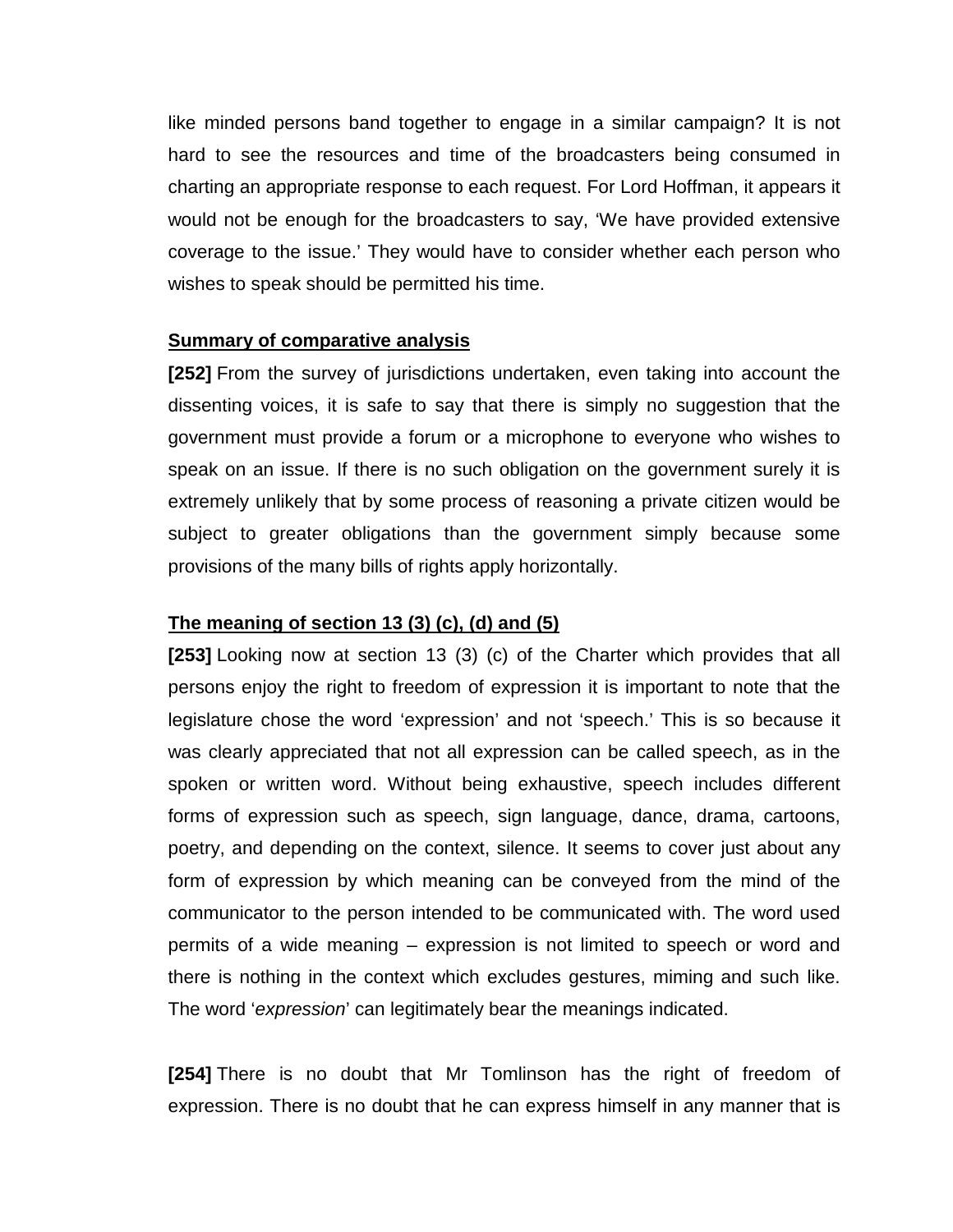capable of transferring an idea from his mind to another. Under section 13 (3) (c) Mr Tomlinson has the right to express his views that some may find offensive, shocking or disturbing. However, based on the comparative analysis done as well as examining the actual words of the provision in their immediate context and having due regard to the fact that this is constitutional provision, it is impossible to glean, regardless of how generous one's interpretation to erect a right from section 13 (3) (c) which demands that anyone provides forum, a microphone and an audience for the person who wishes to exercise the right. The language and full context, history as well as the usual understanding of the right simply do not give rise to this possibility. Neither does this provision in combination with section 13 (3) (d) suggest such a possibility.

**[255]** In my view the right of freedom of expression is so closely related, but not necessarily synonymous with the right to seek, receive, distribute or disseminate information, opinions and ideas that one perhaps cannot speaking meaningfully of one without the other. In some instances, a person may wish to express himself privately and does not want to disseminate and distribute his expression. The fact that these rights are closely associated with each other and the fact that one may be impaired without the other, does not mean that Mr Tomlinson has a right to use another person's property to disseminate his views.

**[256]** It is important to consider the meaning of the noun *media* in section 13 (3) (d). Lord Gifford QC suggested that it meant specific entities such as TVJ, CVM and PBCJ. Lord Gifford QC embarked on the very difficult task of trying to extract a right to use other person's property to disseminate one's ideas, by relying on the power and influence of the media. When it was pointed out to him (in submissions made by Mr Small QC) that media in section 13 (5) may well mean the many ways or methods of communication as opposed to actual newspapers and broadcasters, learned Queen's Counsel suggested that both meanings may well be intended by the provision. I do not agree with Lord Gifford QC.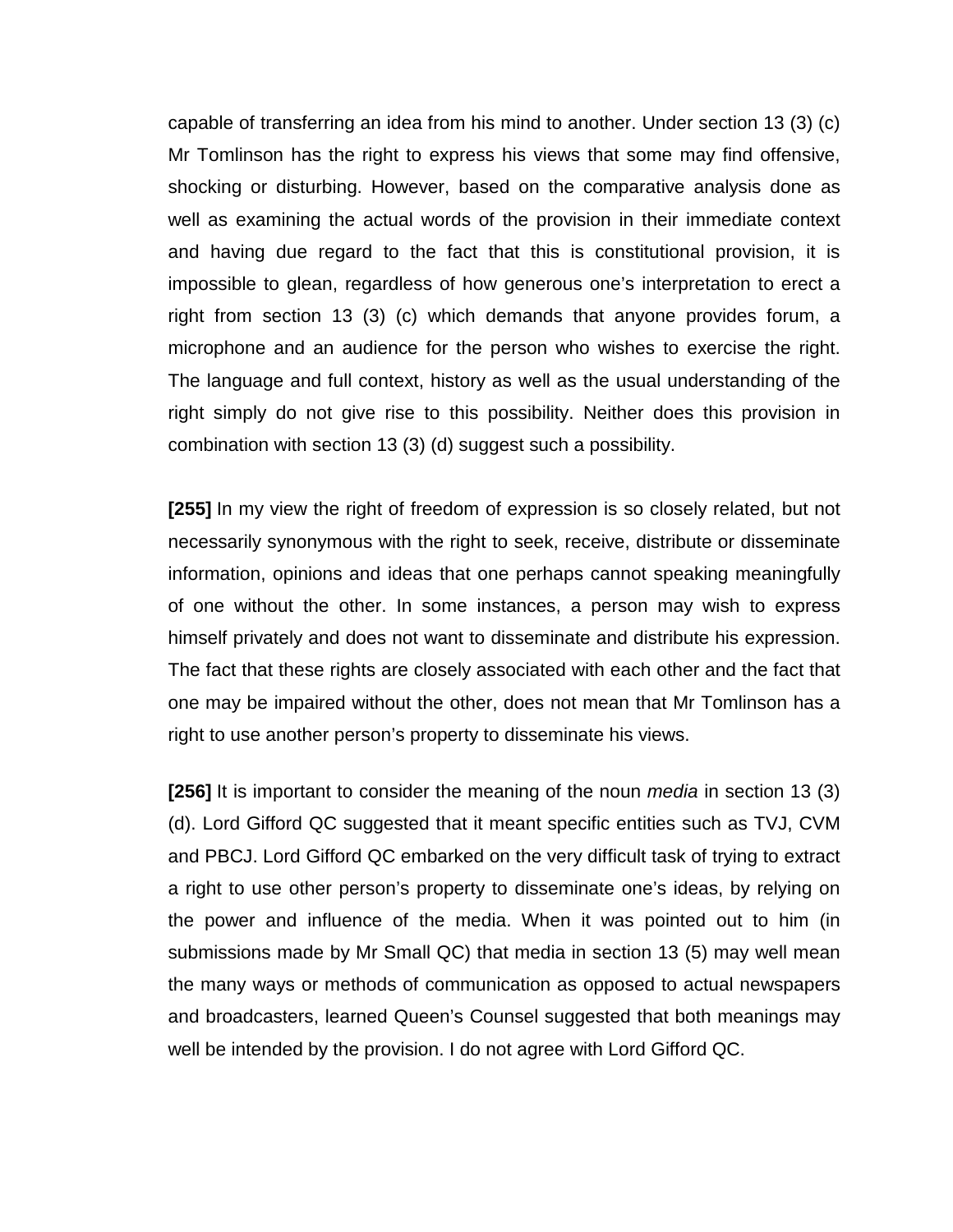**[257]** A close look at section 13 (3) (d) shows that *seek*, *receive*, *distribute* and *disseminate* are verbs functioning as nouns or verb-nouns. The whole sentence (beginning at section 13 (3)) is, *The rights and freedoms referred to in subsection (2) are as follows … the right to seek, receive, distribute or disseminate information, opinions and ideas through any media…* right up to subsection 3 (s). Each paragraph and sub-paragraphs are separated by semi-colons and the full stop, signifying the end of the sentence only appears at the end of paragraph (s). Paragraphs (a) to (s) of section 13 (3) are listing or naming the rights that are guaranteed by section 13 (2). Section 13 (2) did not name the rights and until this was done by section 13 (3) no one would know which rights were protected and which rights were not. Hence the naming of the rights in section 13 (3) in some instance are properly nouns in their own right (abstract nouns such as the right to life) but in other instances there are verbs functioning as nouns (such as seek, receive, distribute and disseminate). The opening words of section 13 (3), namely, *The rights and freedoms referred to in subsection (2) are*, are part of the larger sentence comprising paragraphs (a) to (s).

**[258]** This means that although the rights in section 13 (3) (d), namely, *the right to seek, receive, distribute or disseminate*, had they stood alone would be verbs, the context in which they appear makes it clear they are functioning primarily as nouns. Had this part of the sentence stopped at disseminate, the meaning would be unclear because one would be asking, 'What is it that a person has the right to seek, receive, distribute and disseminate?' Other words needed to be added.

**[259]** Indeed, the preposition '*to'* could properly be placed before each of the verb-nouns but this was not necessary because the structure of the sentence makes it obvious that the infinitive form (the most basic form of a verb) of each verb-noun was what was intended even though '*to*' only appears before '*seek*'. The particular sentence construction using the infinitive form or the verbs used as verb-nouns demanded that other words be added to complete the meaning. Thus the nouns, '*information, opinions and ideas*' were added to complete the thought and declare with greater clarity what the person could do. In all this the verb-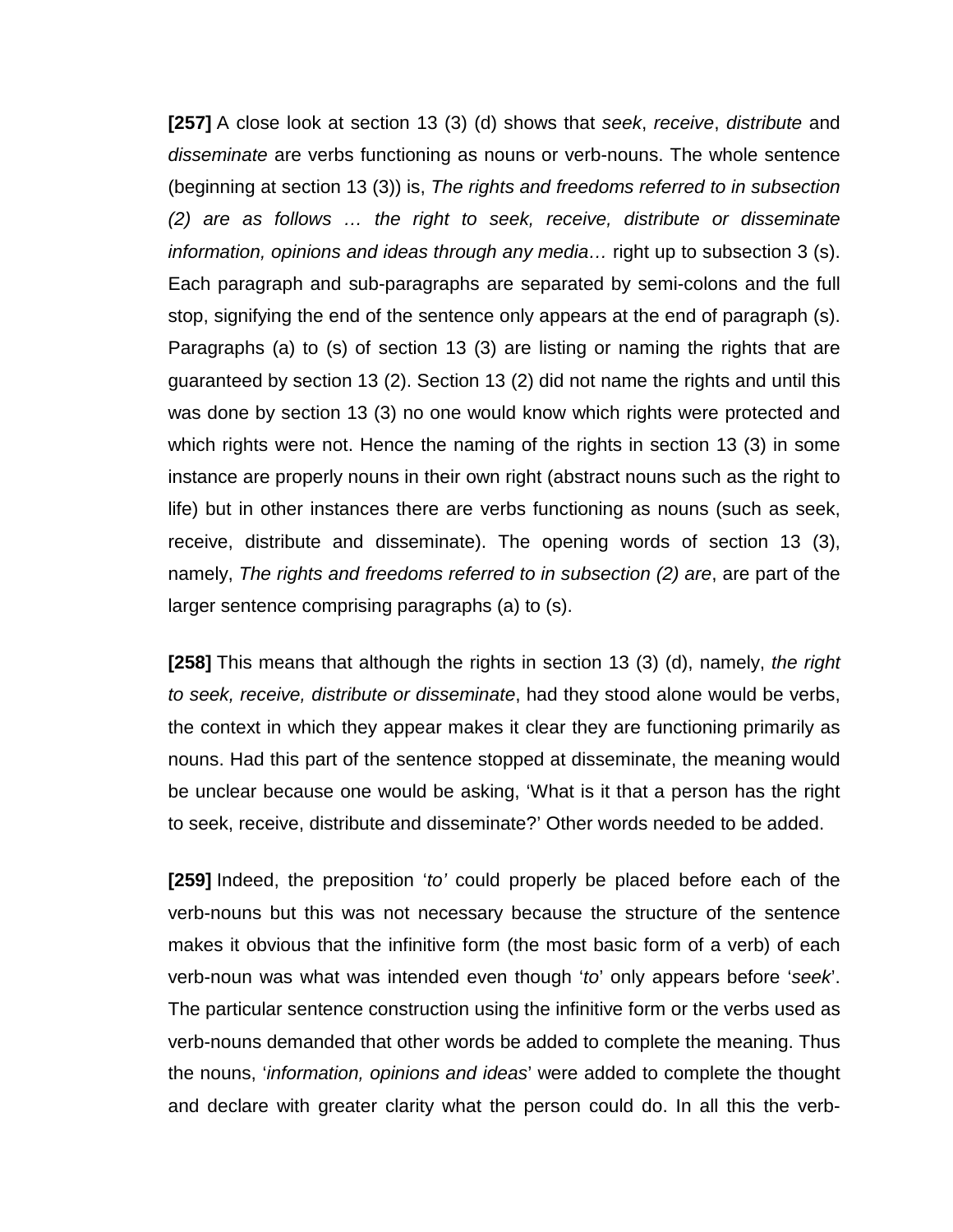nouns are still verbs (in this case transitive verbs and therefore can take a direct object) and it is permissible for them, by virtue of the grammar and syntax of the English language, to take a direct object even though they are functioning primarily as nouns. Thus the direct objects of the verb-nouns are '*information, opinions and ideas.*' In effect section 13 (3) (d) has noun phrases which function as the noun naming the activity or right guaranteed.

**[260]** On this reading the named rights guaranteed by section 13 (3) (d) in full extended form are the:

- (i) right to seek, to receive, to distribute or to disseminate information;
- (ii) right to seek, to receive, to distribute or to disseminate opinions; and
- (iii) right to seek, to receive, to distribute or to disseminate ideas

**[261]** These rights could be even further expanded. Thus the right '*to seek*' could have read:

- (i) the right to seek information;
- (ii) the right to seek opinions;
- (iii) the right to seek ideas.

The right to receive could have read:

(i) the right to receive information;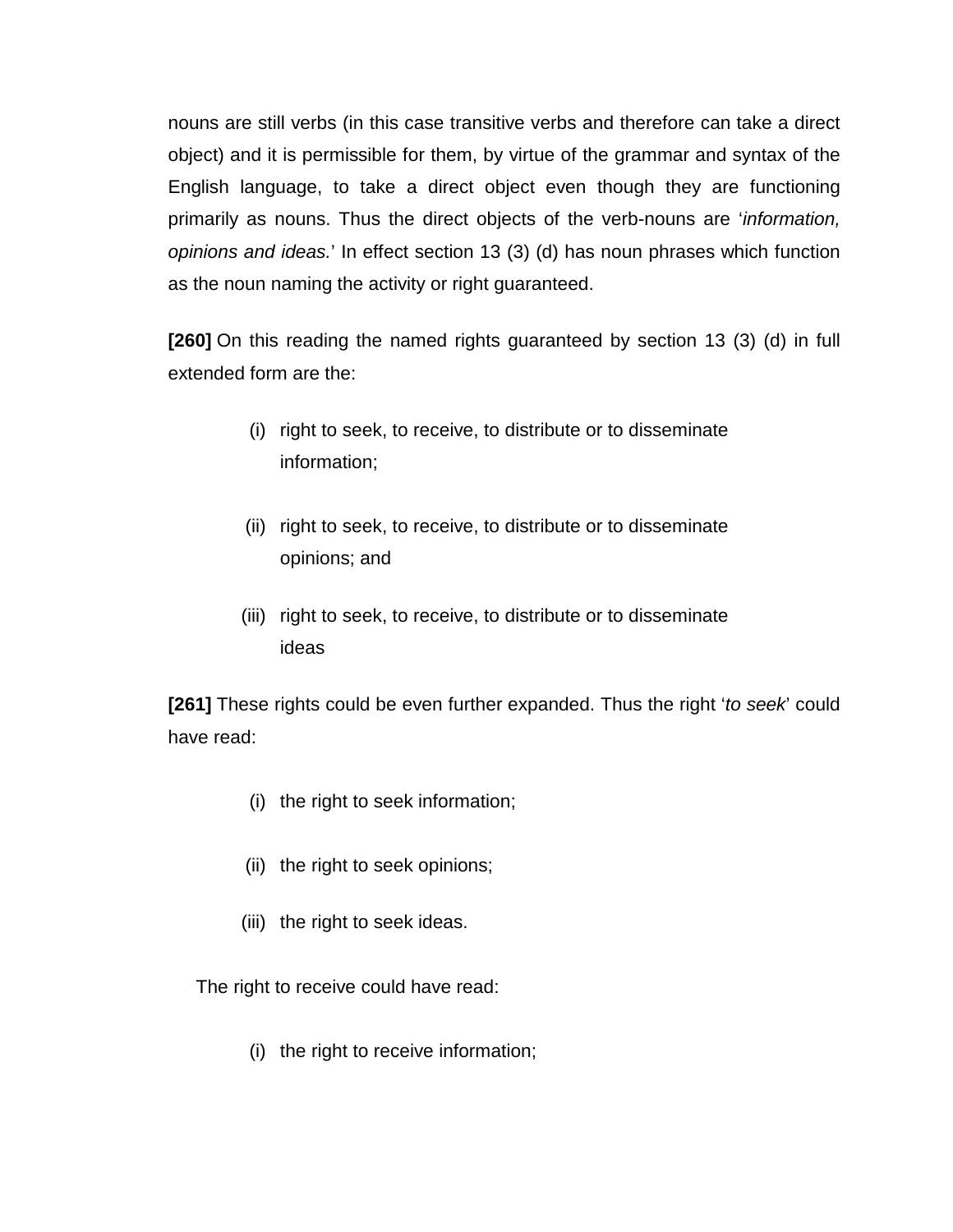- (ii) the right to receive opinions;
- (iii) the right to receive ideas.

The right to distribute could have read:

- (i) the right to distribute information;
- (ii) the right to distribute opinions;
- (iii) the right to distribute ideas.

The right to disseminate could have read:

- (i) the right to disseminate information;
- (ii) the right to disseminate opinions;
- (iii) the right to disseminate ideas.

**[262]** As this expansion shows, it would be redundant and repetitive to set out the rights in this way thus the shortened form was used but that should not prevent us from using grammar and syntax to understand what is being said.

**[263]** The verb '*are*' used in the opening words '*The rights and freedoms referred to in subsection (2) are as follows*' is a state-of-being verb which has as its subject the words '*rights and freedoms.*' However, the expression '*rights and freedoms'* do not state what those rights are and thus they had to be enumerated in sub-paragraphs. State-of-being verbs do not denote action that moves from the subject to the object and therefore are intransitive verbs. There is no action being transferred from the subject through the verb to an object. The verb '*are*' cannot form a predicate on its own and therefore needs other words. The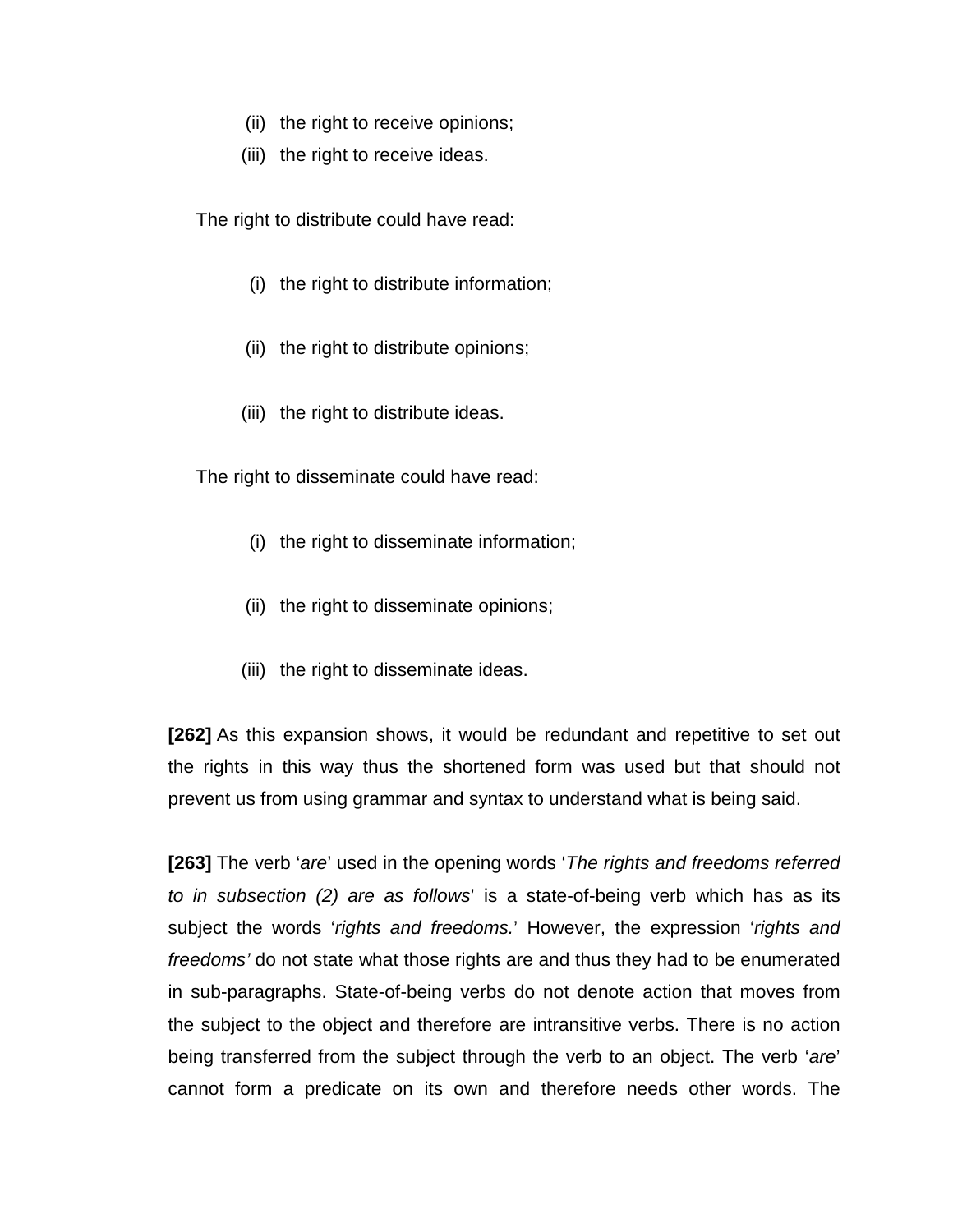additional words to complete the predicate are those found in paragraphs (a) to (s). The additional words, by virtue of English grammar rules, must refer to the same things or ideas named in the subject, namely, '*rights and freedoms*.' In this case the things named are found in paragraphs (a) to (s) and these paragraphs name the rights and freedoms enjoyed because the compound subject '*rights and freedom*' did not name the rights. The paragraphs (a) to (s) must necessarily be referring back to the compound-subject '*rights and freedoms*.' If it were otherwise then one would not know that *'rights and freedoms*' are protected. Since in paragraph (d) the verb-nouns are naming the rights, English syntax permits the verb-nouns to functions as nouns. Because they are verbs syntax and grammar permits them to take a direct object. This explains the nouns following the infinitive form of the verbs.

**[264]** The final words of section 13 (3) (d), *through any media* comprise a prepositional phrase showing the relationship between *media* and the rights in the same provision. The preposition *through* is showing the relationship or connection between the noun phrases and the noun *media*. The word *any* in this context is qualifying or adding more information to the noun *media* and is therefore functioning like an adjective. Media is a wide term which may refer to means of communication or to specific new dissemination entities. However, the context of the Charter strongly suggests means of communication and not specified news dissemination entities. News entities benefit to the extent that it relies or uses different modes of communication and so enjoy the same right as any other citizen. News entities established, rightly, cannot enjoy greater protection that ordinary citizens. What if the news entities have particular prejudices which cause them to skew the news in particular direction? Surely, citizens who may not have the financial ability to compete by establishing a rival news entity should be able to use any medium at his disposal to get his message out without relying on the established news disseminators.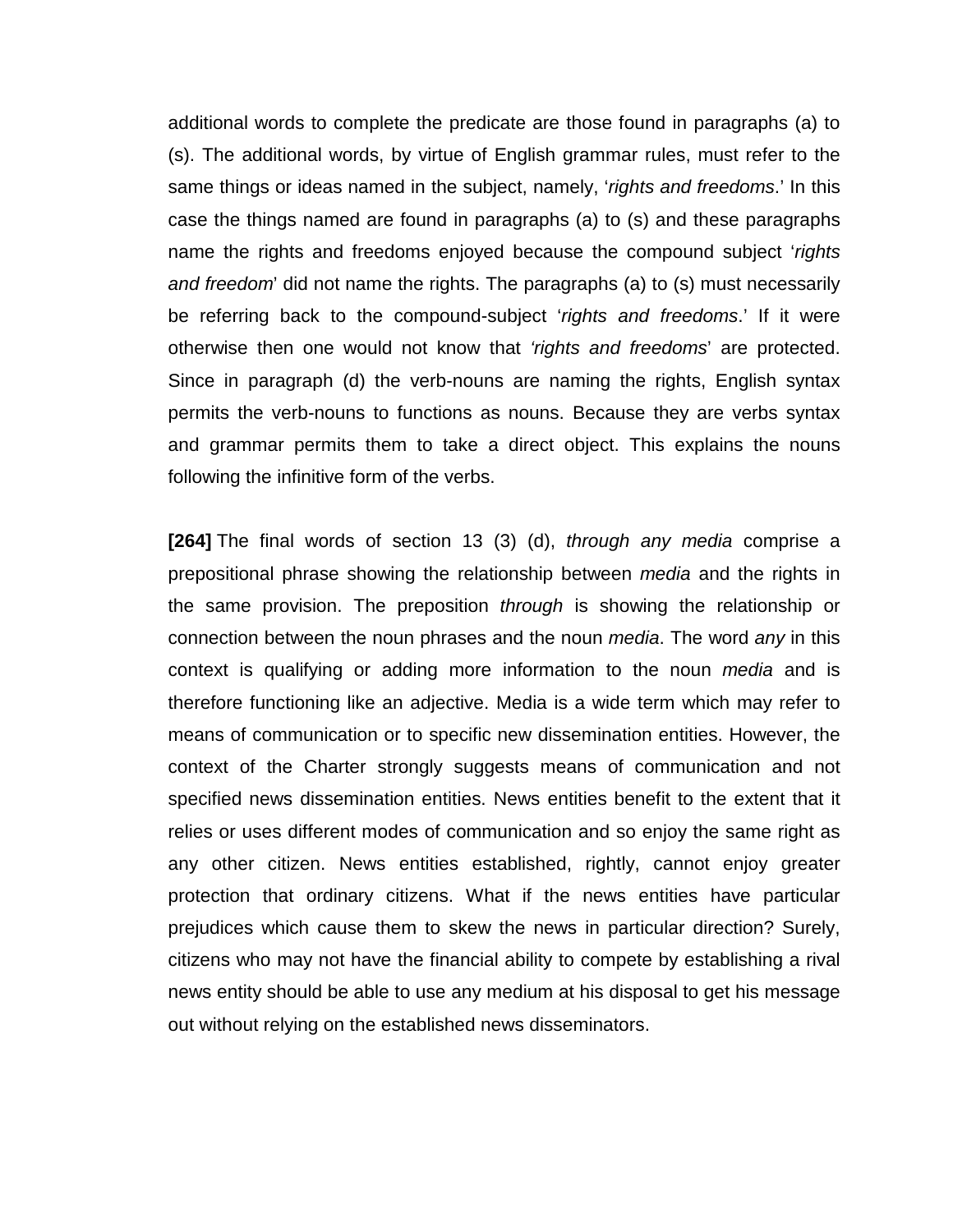**[265]** In this age of multiple means of communication including the internet, it is extremely unlikely that the framers would limit the word to specific entities. What if they disappeared? Could it be said that the right would cease to exist? The means of disseminating information would still exist. The purpose then is to give to Jamaicans the right to use any means of communication. For these reasons I do not accept Lord Gifford's QC's submission that *media* has the double meaning he suggests.

**[266]** In other words, the right does not depend on the existence of broadcasters; it is a right independent of them. The right is saying that persons can use modern communication systems to find, collect, disperse and deliver opinions and ideas and the State cannot prevent this unless the restriction is demonstrably justified in a free and democratic society.

**[267]** What this means is that on the face of it, the right to seek and distribute ideas does not readily accommodate the notion that one private citizen can compel another private citizen to use his property to do the reception and dissemination of one's ideas. I do not see how the right to seek, receive and disseminate opinions and ideas promoting respect for the human rights of homosexuals translates into a right, enforceable by court order, to use another private citizen's radio or television broadcasting equipment to propagate those views.

**[268]** I agree with Mrs Gibson Henlin when she says the content of rights of freedom of expression has not changed much over time, if at all. Section 13 (5) does not have anything to do with expanding or contracting the content of a right. What section 13 (5) does is to create the possibility of horizontal enforcement but it adds nothing to the content of the right.

**[269]** It is to be observed that section 13 (5) is actually predicated on the distinction between vertical and horizontal application of constitutional rights. This is reflected by the fact that section 13 (5) says that the rights are binding on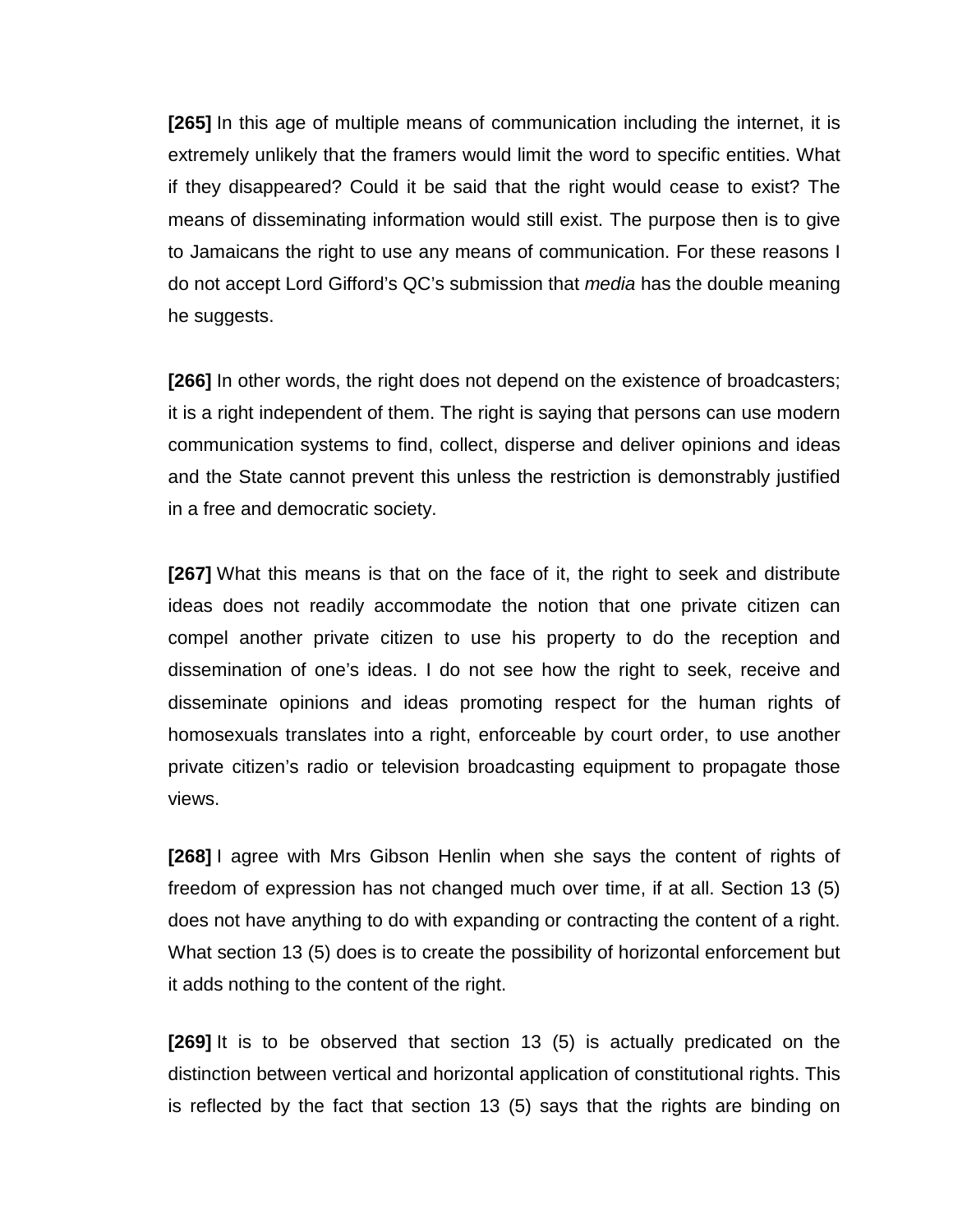private citizens to the extent that they are applicable. This stands in sharp contrast to the way the Charter deals with the State and its agencies. The Charter does not say that the rights apply to the State and its agencies to the extent that they are applicable. The Charter says that it binds State and its agencies. The Charter says, 'You cannot breach any of these rights unless you can show that your conduct or proposed law is demonstrably justified in a free and democratic society.'

**[270]** In other words, section 13 (5) assumes that the content of the right has been determined and when that is done then there is a further enquiry to see whether the right is capable of binding the private citizen and if so, then the extent to which it binds the private citizen is to be decided having regard to the nature of the right and the nature of any duty imposed by the right.

**[271]** My comments are limited to the factual circumstances of this case. I have not addressed the possibility of whether an internet service provider has the right to deny access to that media without any good reason. Neither have I addressed the possibility of whether a claim could be made if one private citizen uses his power (from whatever source) to block another to use any media in the exercise of the rights conferred by section 13 (3) (c) and (d).

#### **Editorial control**

**[272]** It is important to address a submission made by Mr Small QC to the effect that CVM has absolute editorial control. This is not correct. Both TVJ and CVM are required by the terms of their licence to operate in the public interest. However, this expression is defined, it is a clear limitation on the licence granted to these two entities. This obligation is imposed in the context of a constitutional democracy where the role of broadcasters is recognised as very important in fostering and promoting democracy. Broadcasters, in Jamaica, are regulated under the Broadcasting and Radio Re-diffusion Act, 1949. One of the reasons for this, as noted in the United States of America, is that there is a limited number of frequencies available and thus some regulation is necessary.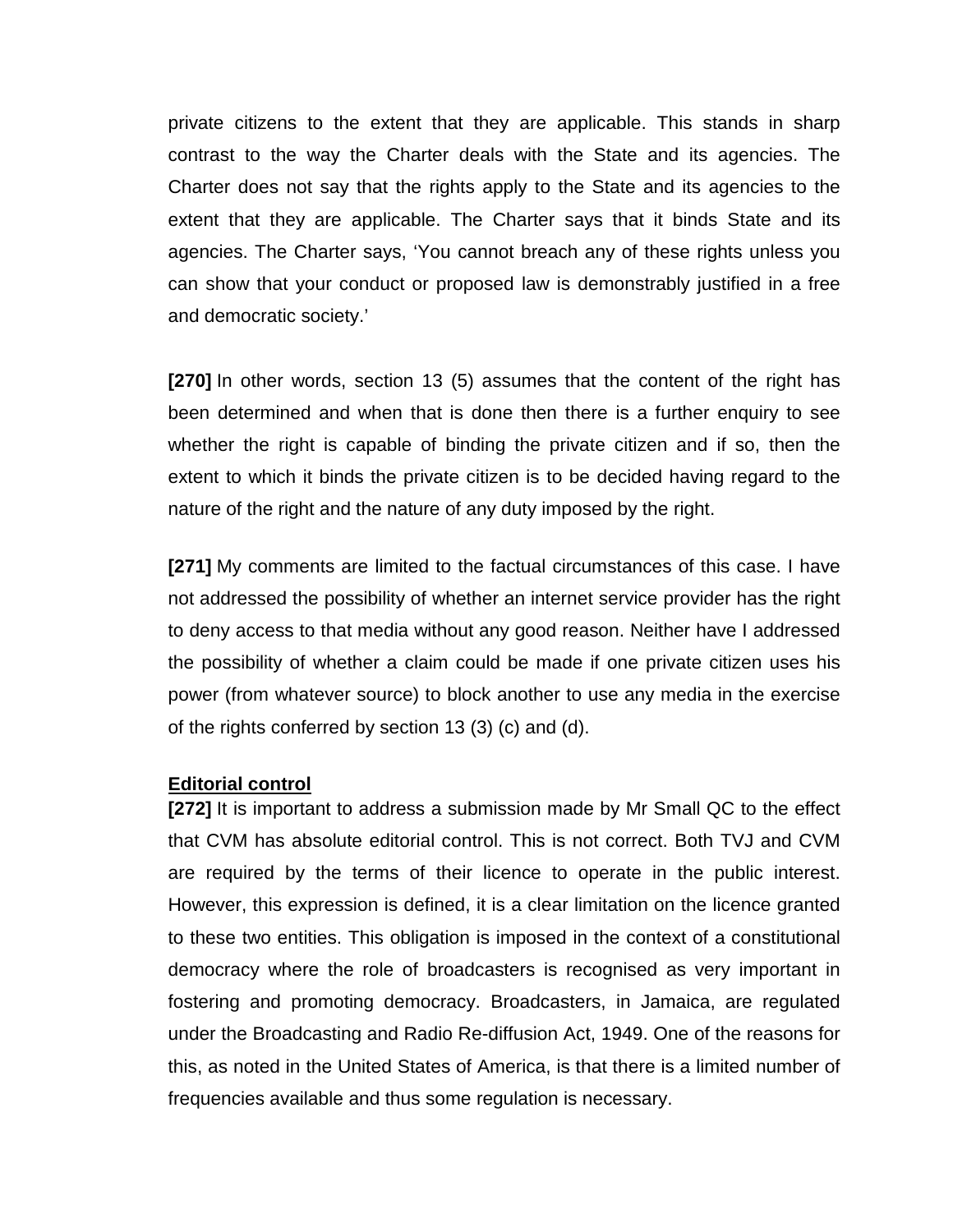**[273]** This regulation, in the context of the Charter, does not give the government a right of censorship unless such action can be demonstrably justifiable in a democratic society. The role of government regulation is to enhance freedom of expression and not to extend governmental power. The power to grant licences is to prevent (to borrow the expression from the United States) the 'cacophony of competing voices, none of which could be clearly and predictably heard' (**Red Lion** p 376). If the government is restrained from censorship unless it can justify it under section 13 (2) of the Charter, then it is unlikely that the licensee who is granted exclusive right to use a public domain would also be granted the right to private censorship.

**[274]** Editorial discretion, in the context of licenced broadcasters, does not mean the editor can exclude views he does not like or he does agree with. The grant of licences is not about the privatisation of censorship but rather about regulating a public resource (airwaves) so that the citizens derive the greatest benefit in order for them to play an effective role in the democracy. In the current age, access to reliable and accurate information is vital to the functioning of a democratic state. Contending views are put forward, debated, discussed, improved, discarded or ignored. The citizens make their choices based on the discussion that takes place. In agreement with the Supreme Court of the United States, it is my view that freedom of expression is not for the sole benefit of a private broadcaster but rather it is the interest of viewers and listeners that is paramount. If private censorship, under the guise of editorial discretion, were to become the order of the day, then the democracy is undermined and much weaker for that.

**[275]** Licensed broadcasters are under an obligation to use the public domain in the public interest as stated in their licence. In this regard the editorial control does not mean that a broadcaster can refuse to cover matters of public interest (recognising all the difficult with defining this expression in this context). The duty of the broadcaster is to provide information on important public issues so that the public at large can have accurate, reliable information about the matter. An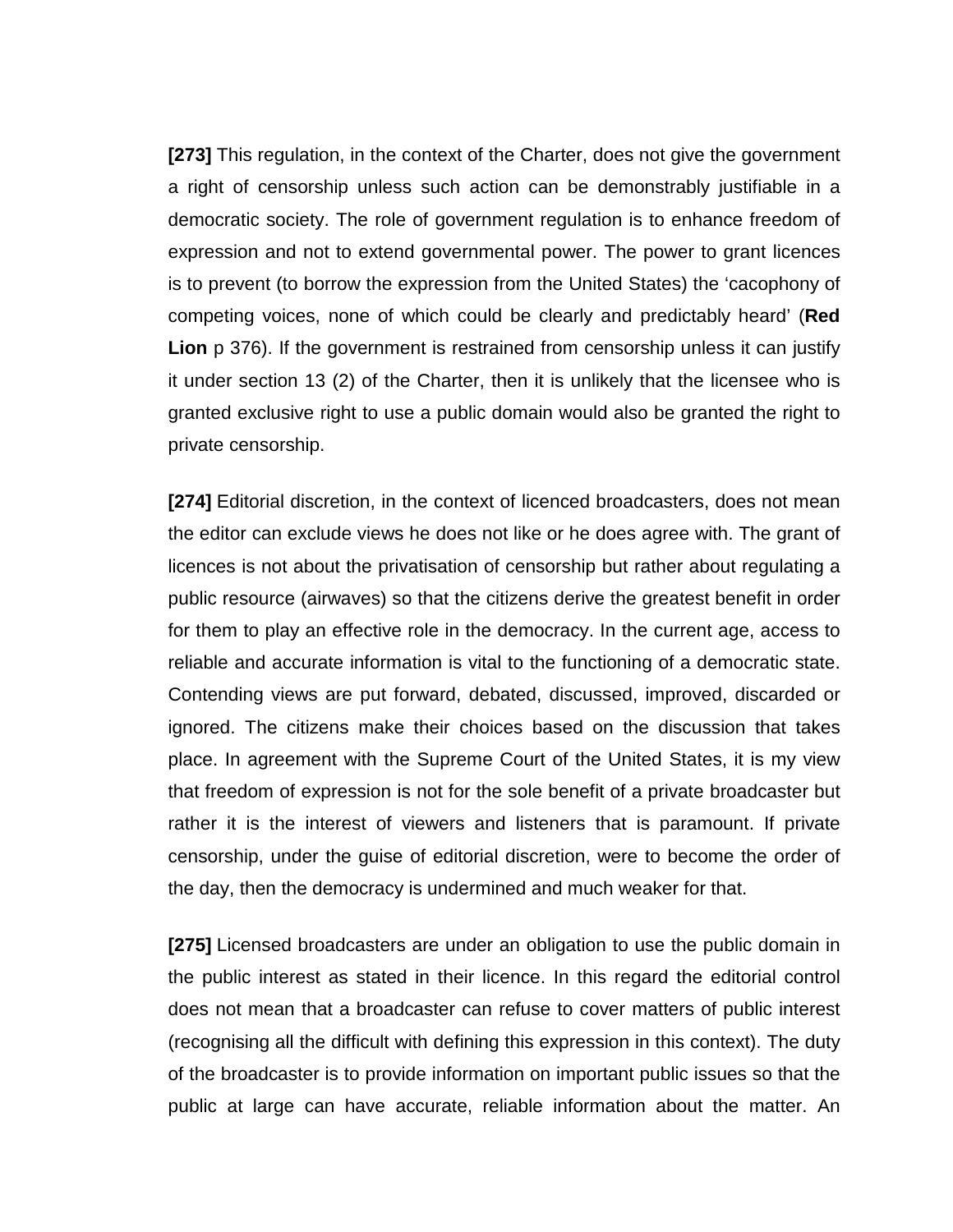informed public is vital to the functioning of a democracy. A broadcaster who consistently fails to provide accurate and reliable information on matters of public interest is not operating in the public interest. The ability of the citizen to participate effectively in this democracy is dependent on the freedom of broadcasters to exercise their right to freedom of expression.

**[276]** As noted by O'Regan J in **Khumalo**, the fact of the matter is that media have become the 'primary agents of the dissemination of information and ideas, they are, inevitably, extremely powerful institutions in a democracy and they have a constitutional duty to act with vigour, courage, integrity and responsibility' (**[24]**). Judge O'Regan was using media to refer to newspapers and broadcasters. It must be appreciated and recognised that in our age, broadcasting has become the primary means of disseminating information and in fact has become the fastest means of communication and can reach the largest number of persons in the shortest time. Broadcasters can shape public opinion in a relatively short time. Newspapers would necessarily take a longer time to achieve the same impact and result.

**[277]** It seems to me, building on what I had said earlier that regulation of the airwaves is not for the purpose of giving the government censorship powers, that the main objective of regulating the airwaves has to be to keep the public informed. This cannot mean, as Mr Small QC suggested, that a broadcaster can substitute private censorship for public censorship. A private broadcaster cannot use the public domain to promote only views that are consistent with his own. When the private broadcaster receives a licence it is granted exclusive use of a limited and valuable part of the public domain and in return it accepts the obligation to operate in the public interest (I have modified the holding of Burger CJ in **Federal Communication Commission** case p 395).

**[278]** Of course it can promote its own position but not at the expense of ignoring other positions on the issue. The editorial control is to decide how best to provide reliable and accurate information about public issues. Editorial control,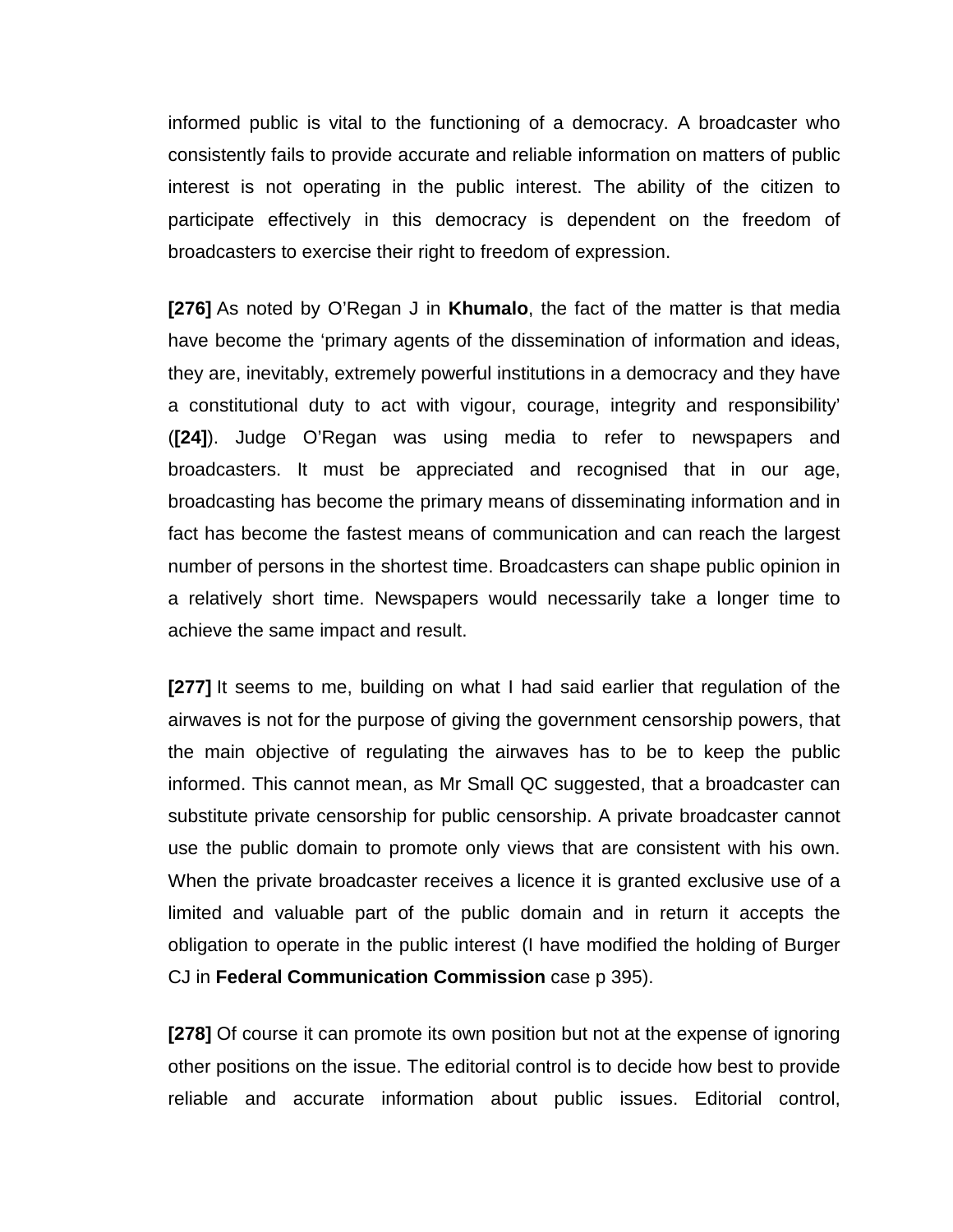necessarily involves judgment of which events are of sufficient public interest to require coverage. There are simply so many hours in a day and prime time is limited. Thus editorial discretion will have to be used to decide not only which events are covered but how extensive it should be and what form it should take. The reason for this kind of editorial control is that recognised by Burger CJ in the **National Democratic Committee** case. The learned Chief Justice observed 'it is physically impossible to provide time for all viewpoints, however, the right to exercise editorial judgment was granted to the broadcaster' (p 111). This was said in relation to the Fairness Doctrine developed by the FCC. Despite this, it is my view, that the position taken by Chief Justice that a private broadcaster operating under a licence cannot refuse to cover 'important issues or views because of his private ends or beliefs' (p 111, quoting from the FCC's decisions which led to the challenge in the case before the court) applies to Jamaica as well.

**[279]** In the same case the Chief Justice accepted the FCC's Fairness Doctrine policy and its justification as correct in principle. Under that Doctrine, 'broadcasters are responsible for providing the listening and viewing public with access to a balanced presentation of information on issues of public importance' (p 112). The justification for this principle is 'the right of the public to be informed, rather than any right on the part of the Government, any broadcast licensee or any individual member of the public to broadcast his own particular views on any matter. …' *Report of Editorializing by Broadcast Licensees*, 13 F.C.C. 1246, 1249 (1949)' (p 112).

**[280]** In my respectful view, this approach of the FCC to the regulation of broadcasters in the United States can assist in giving content to the meaning of public interest in the licences of TVJ and CVM. Once the fundamental premise that TVJ and CVM is that they are granted a privilege to use the airwaves to disseminate and receive information is understood and once the role of broadcasters in a democracy is understood, then it should be clear that the kind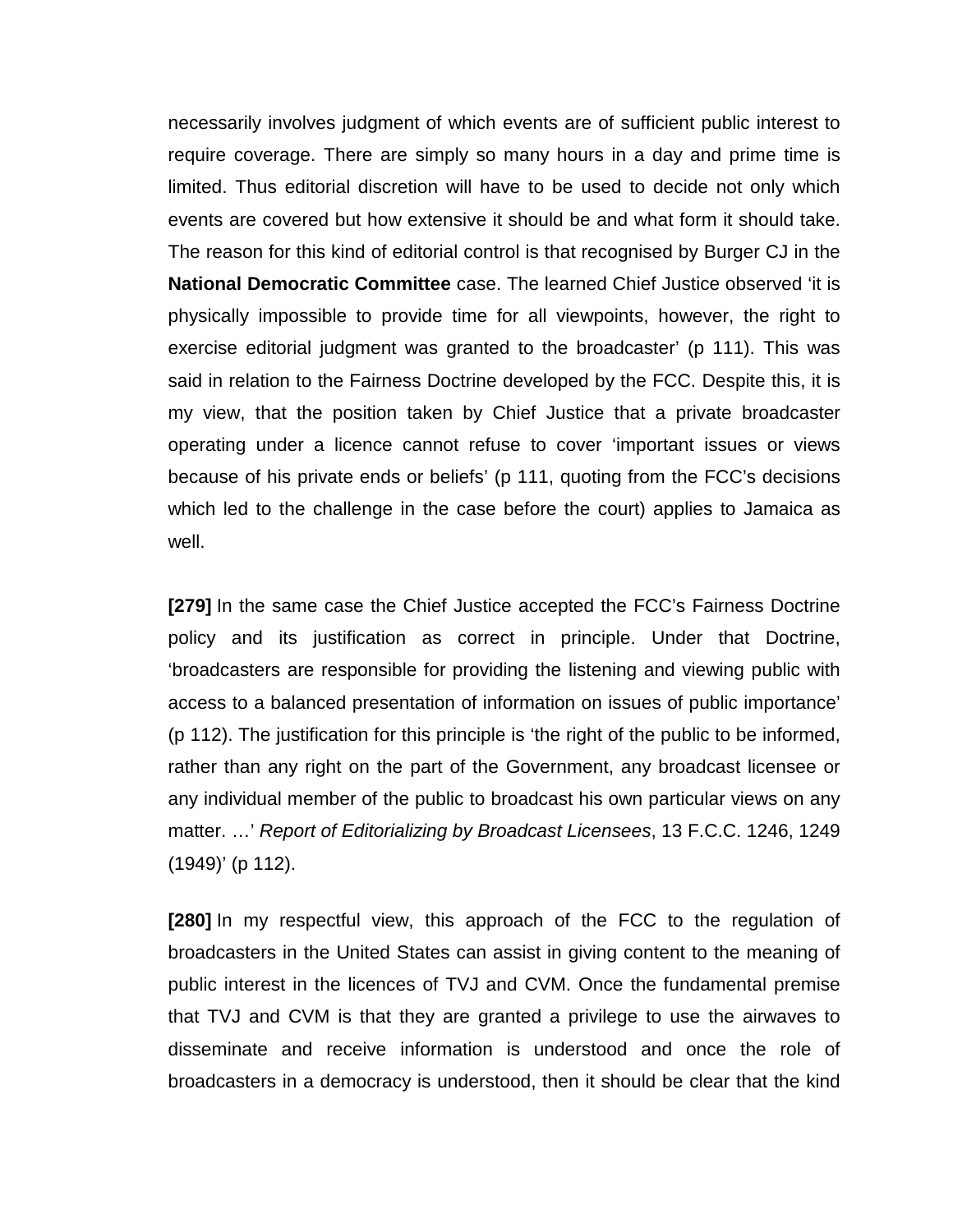of complete and absolute editorial control contemplated by Mr Small QC simply does not and cannot exist. No licensee has a constitutional right to a licence. The right that it has is to have its application considered fairly and properly and if granted, the further right that the licence will not be revoked except in accordance with lawful procedures.

**[281]** Having said this, it does not mean that everyone who wishes to speak must have access to the airwaves. Neither does it mean that every single existing view point on an issue must be aired. This is so because the private broadcasters must have the right to determine how they will cover and issue. Will there be errors of judgment made in carrying out this balance? Yes. Is it open to abuse by private broadcasters? Yes. Is it possible that there will be disagreement on what is a matter of significant public interest that requires coverage? Yes. Like the majority in the **National Democratic Committee** case, I accept that this approach is open to criticism and will not suit everyone but in my view, this is the best way of achieving harmony between a private for-profit broadcaster's right to freedom of expression and his role which includes providing accurate and reliable information so that the citizen in a constitutional democracy can be kept informed and make informed decisions (O'Regan in **Khumalo [22]**).

**[282]** It follows from this that I accept the approach of majority in **National Democratic Committee** that on this view, no person can dictate to a private broadcaster that he should accept a particular advertisement advocating any particular position. The issue is not whether or not to accept the advertisement but rather whether the private broadcaster has carried out his obligation, in the public interest, to inform the public on the particular issue. To impose on a private broadcaster the obligation to accept any advertisement sent to it would be infringing its right to freedom of expression since that freedom carries with it the right to decide, when, where and how that right will be exercised.

**[283]** For those who fear that this will be giving the private broadcaster the ability to skew information in one direction or another, they must remember that the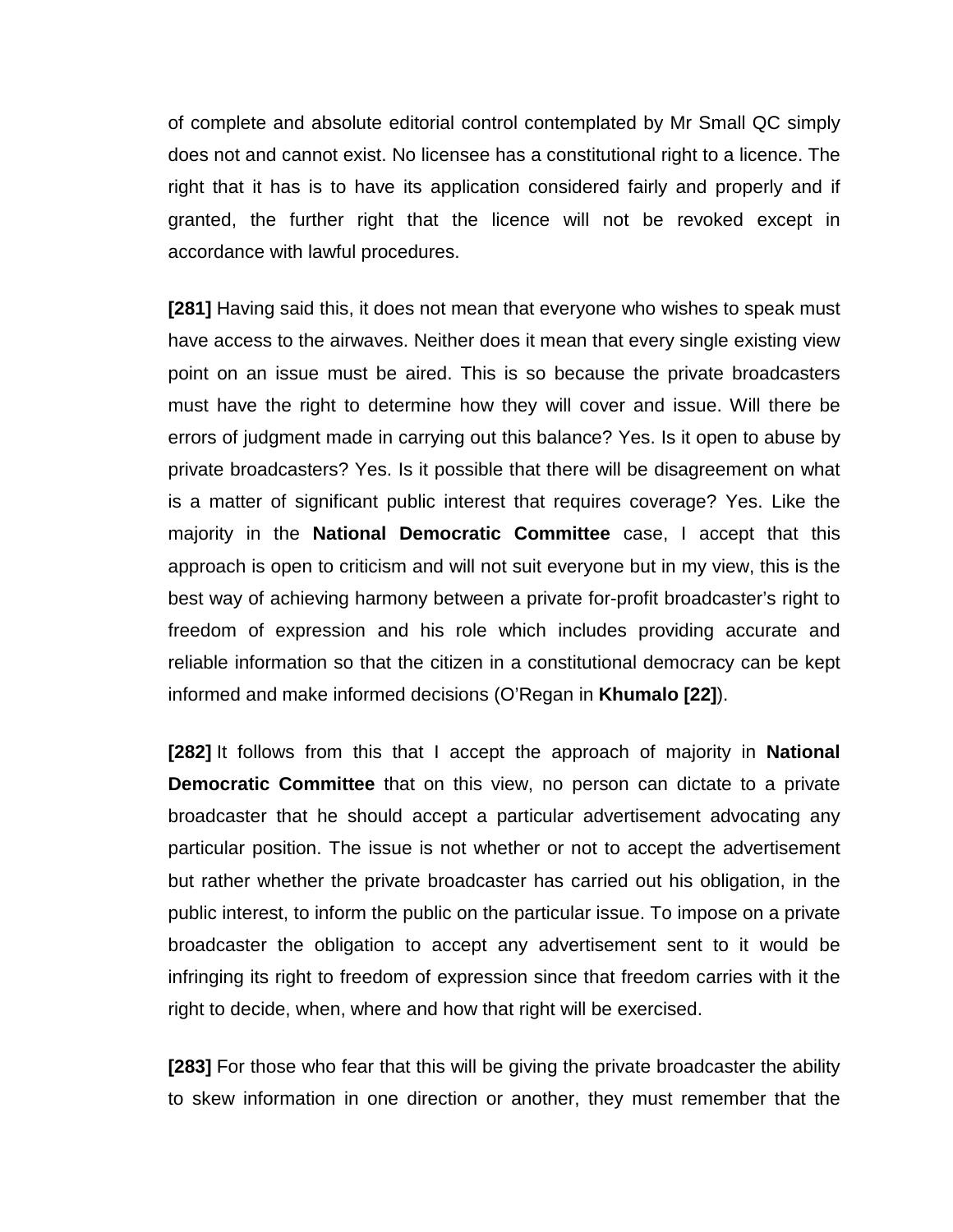regulator is there to monitor the licensees. The regulator's role, as part of the executive branch of government, is not to control content but to ensure that the licensee operates within the terms of its licence.

**[284]** Who will determine what matters are of public concern sufficient to warrant coverage? That is a matter for the editors of the broadcasters. Is this solution imperfect? Of course. However, it is better than government censorship but it is not intended to mean private censorship is to be substituted for government censorship.

**[285]** Mr Tomlinson is not alleging that TVJ and CVM have generally failed to fulfill their mandate under their licence and so undermine his ability to participate in the democracy. What he is saying is that TVJ and CVM have failed to air an advertisement that he wishes to be aired. Were I to accept Mr Tomlinson's proposition, it would mean that that court would now be getting into the business of telling editors what advertisements or events to broadcast. The regulation of broadcasters has not been given to the courts and it is not a job any court should even contemplate accepting. That job, in Jamaica, has been given to the Broadcasting Commission. There is no complaint that the Broadcasting Commission is dissatisfied with how TVJ and CVM have operated under their licence. There is no complaint that they have failed to deliver under the public interest clause of their licence.

**[286]** Before it can be said that TVJ and CVM have breached the constitutional rights of Mr Tomlinson, in the context of this case, it is my view that he would have had to gone on to show that the 'public interest' clause of the licence under which both broadcasters operate was being breached. He would need to show that TVJ and CVM having been granted a right to use the public resource of a particular frequency have not been covering the matter (assuming it's a public issue) at all or covering in a manner that did not fully and fairly reflect the various view points. If the two broadcasters did this then they would not be fulfilling their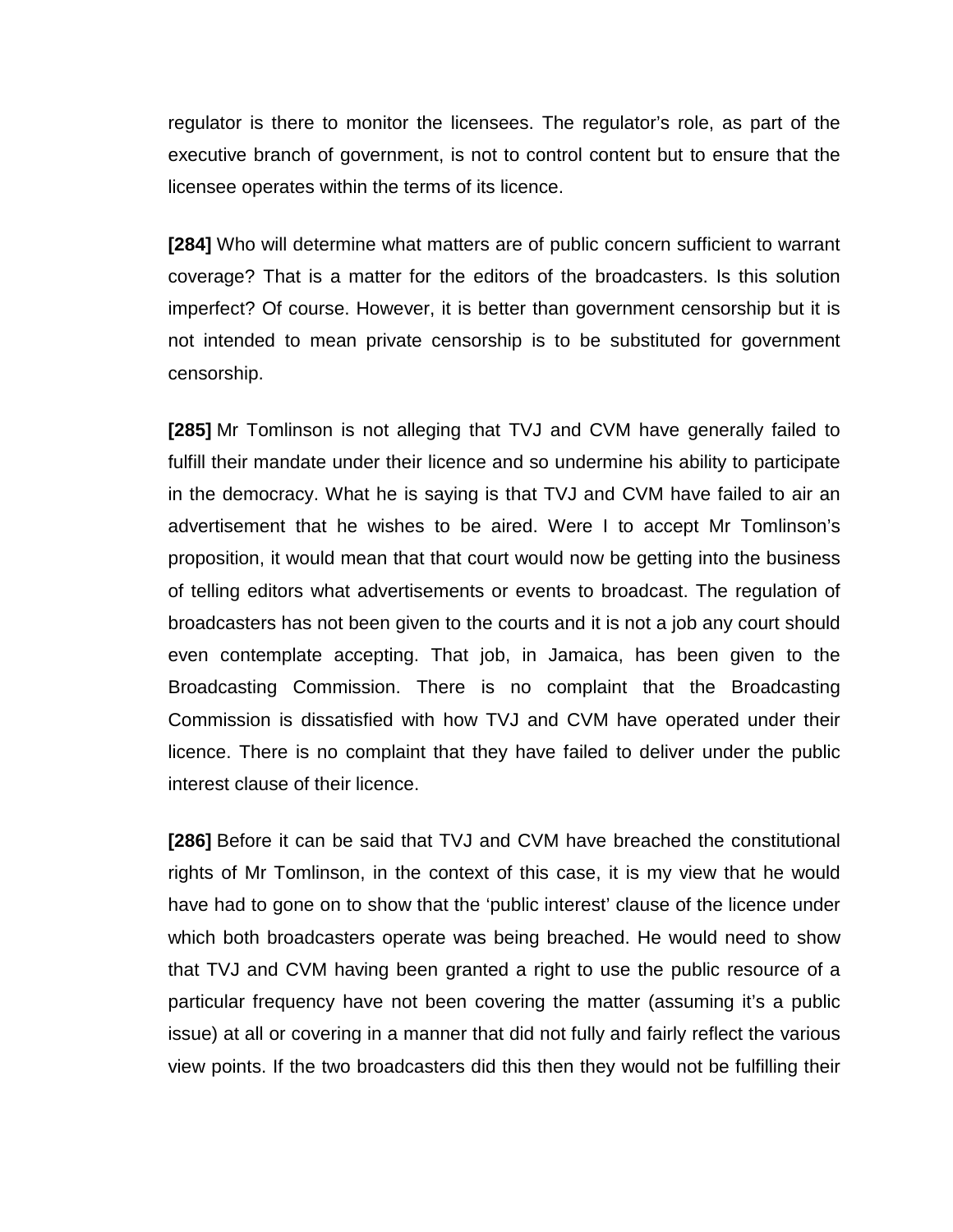duty to inform the public so that they can make informed decisions about important public issues.

**[287]** If this is shown and in attempting to redress that omission the stations refused to air his video then Mr Tomlinson has the beginnings of case because what he would be showing is that the broadcasters were not operating in the public interest by covering properly a matter of public interest and he is trying to fill the gap and he is being refused access to the media. He may be able to show (in accordance with the dicta from the United States cases) that the broadcasters were using their position to suppress views contrary to their own and this the act of not airing the add would be the latest manifestation of that position.

**[288]** It has not been suggested that either TVJ or CVM has failed to give full, fair and adequate coverage to the issue of homosexuality. Under their licence, the public interest clause requires them to cover public issues. Even if there were no public interest clause the fact that they were granted the privilege to use public property meant that they have an obligation to act in the public interest by providing full and fair coverage to public issues. Fair and full coverage of a public issue does not require them to place a microphone in the hand of all who wish to speak or air advertisements of all who wish to speak to an issue. How the coverage is done is for the editors to decide. The reason for this was explained by Burger CJ in **National Democratic Committee** at page 111:

*Since it is physically impossible to provide time for all viewpoints, however, the right to exercise editorial judgment was granted to the broadcaster. The broadcaster, therefore, is allowed significant journalistic discretion in deciding how best to fulfill its … obligations…*

**[289]** This was said in the context of the FCC administering regulations designed to ensure that the public interest was served in the regulatory environment in the United States. Nonetheless the underlying premise of limited broadcast time and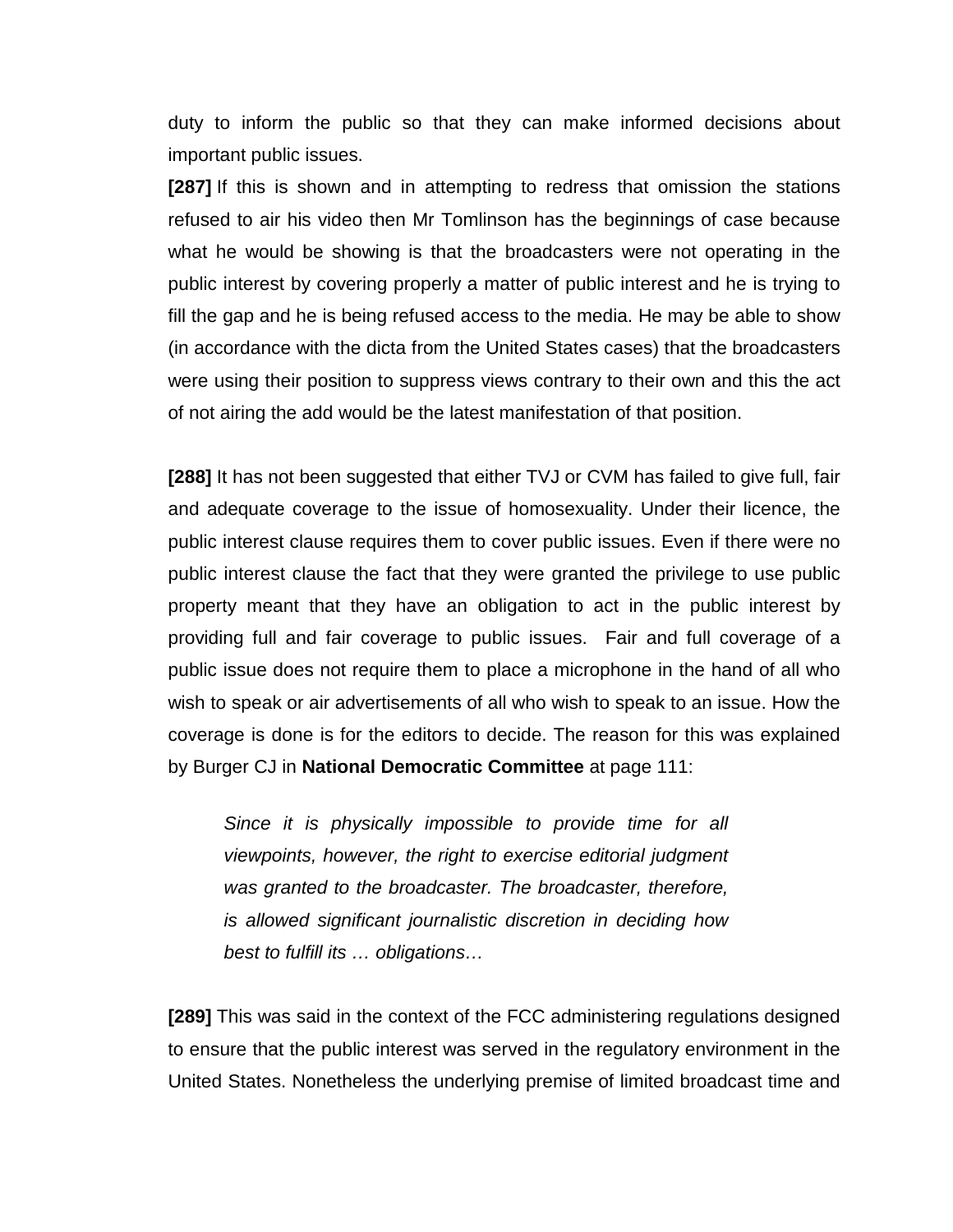many viewpoints compels the conclusion that the best means of managing the situation where demand for media coverage may be greater than the supply of time is allowing editors to make the decisions. Thus editorial control is necessarily inherent in any news organisation whether or not it is organised for profit.

## **Application to case**

**[290]** Indeed the more I have considered this case, the more I am convinced that Mr Tomlinson's challenge must fail. There is no allegation that TVJ or CVM has prevented him from making his video or to advocate his position. What he is saying is that TVJ and CVM have failed to air an advertisement that he wished to be aired. TVJ and CVM have the editorial right to decide how an issue – in this case, the treatment of homosexuals – is to be covered. That does not mean that all who wish to speak on the issue must be allowed to do so by TVJ or CVM.

**[291]** The affidavits of both stations have shown that they have covered the issue of homosexuality. That is a decision for the editors. Mr Tomlinson has been permitted to participate in programmes hosted by the both stations. Mr Tomlinson has no Charter right to the microphone of TVJ or CVM. They may choose to give him access to one if they wish but that is their editorial decision to make and not for the courts to tell them who to speak, when, how, at what time and on what issue. What they can do, and this is their Charter right, is to decide how best to cover the issue bearing in mind the cultural, political, social and economic context in which they operate. It is for the editors to decide whether one form of coverage is better than another. The decision not to air the specific advertisement cannot be used to say that they have failed to respond to a matter of public importance. If that were the case, then what you would have is tyranny of broadcasters by anyone who feels that he must have a microphone to speak or an advertisement to broadcast.

**[292]** There is no evidence that either TVJ or CVM has used its position to block Mr Tomlinson and persons like him from disseminating their views. Mr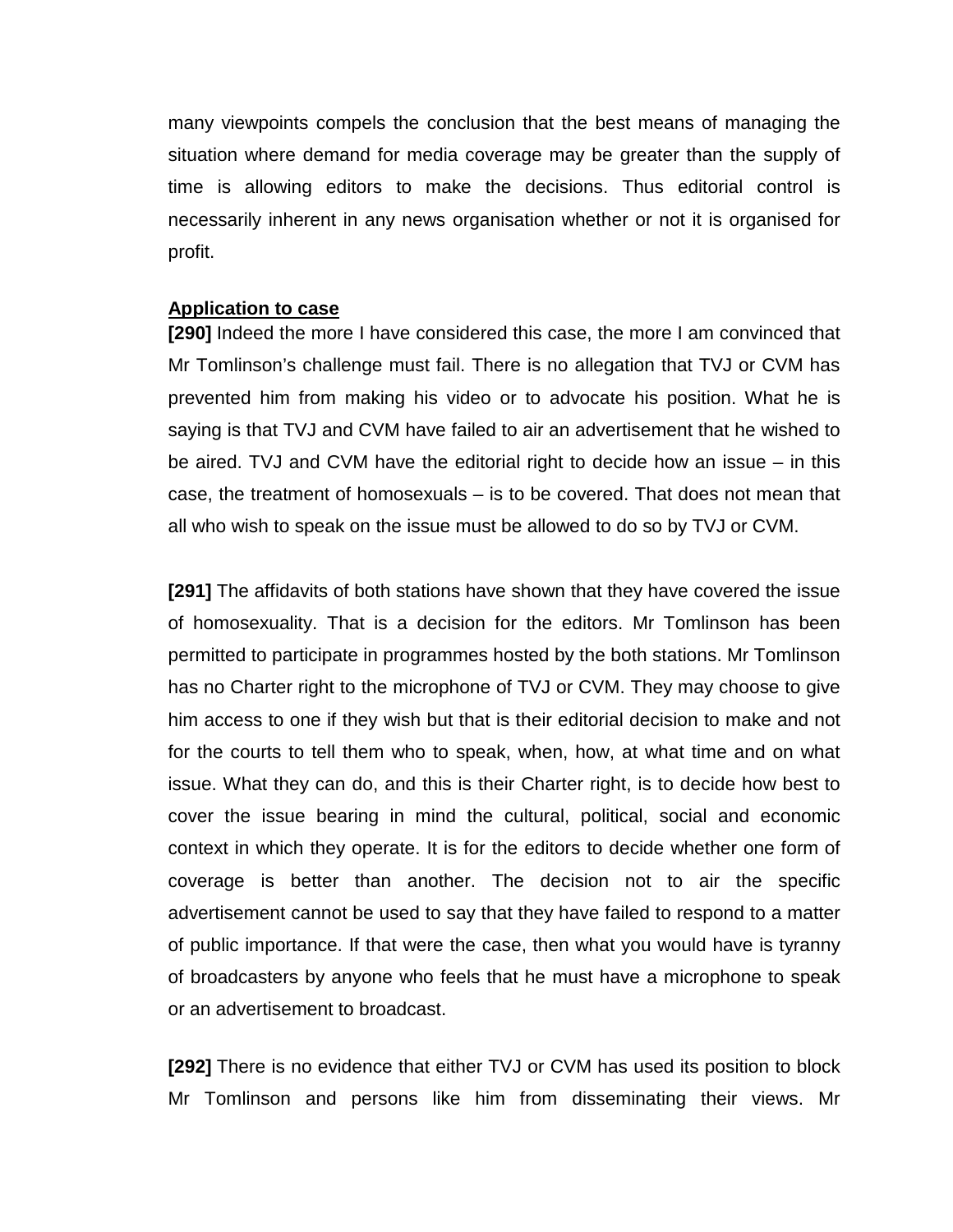Tomlinson's real complaint is that neither broadcaster has permitted him to air his message at a time and manner of his choosing - a different matter entirely. Mr Tomlinson wants this court to strip TVJ and CVM of their editorial control to satisfy his personal opinion of how they should operate. I agree with Paulette Williams J when her Ladyship stated that as part of their right to free speech TVJ and CVM have the editorial power to decide how they will deal with an issue.

**[293]** From what has been said, it is clear that Mr Tomlinson is hard pressed to say that any right of his guaranteed by section 13 (3) (c) and (d) has been, is being or likely to be infringed by TVJ or CVM. It follows that I do not see the need to engage in the balancing of rights as suggested by the learned Solicitor General.

**[294]** In respect of the PBCJ the analysis is done differently. It is a governmentrun organisation. No issue was taken in this case over whether it fell within the expression 'organ of State' in section 13 (2) or 'public authority' in section 13 (4). I will proceed on the basis that it falls squarely within the Charter.

**[295]** No case was cited in which even a government-run or funded or supported broadcaster did not have editorial discretion over what it broadcast. No case was cited showing that any person has an automatic right to have anything he wished to disseminate broadcast by a government-run or owned broadcaster. That a government-run or funded broadcaster must have editorial control is self-evident; there are only so many hours in a day and there are many issues to cover. How they are covered is an editorial decision.

**[296]** There was no evidence presented that PBCJ operated in a manner such as that which was present in **Fernando v Sri Lanka Broadcasting Corporation**  (1996) 1 BHRC 104. In that case, similar to **Benjamin**, the government had provided a forum for open discussion and then arbitrarily withdrew that medium of communication. The Supreme Court of Sri Lanka found that the sudden removal of the programme infringed the constitutional right of Mr Fernando who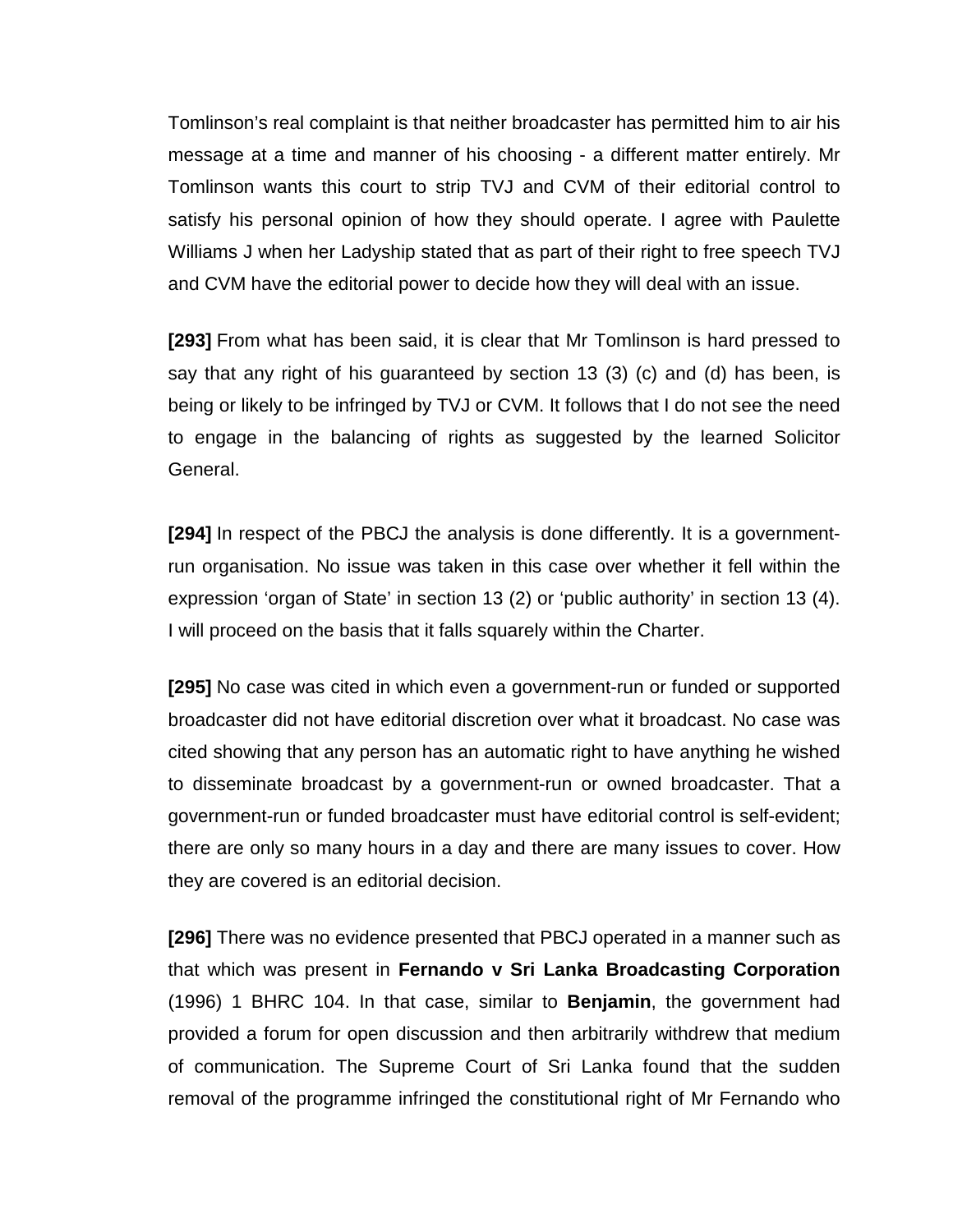was a listener to the programme. In those cases, the government of the day had in fact provided a forum for persons to call in and participate actively in the broadcast. There is no evidence that PBCJ operated in that way. It cannot therefore be said that Mr Tomlinson is being deprived of an avenue which was previously made available and was withdrawn for arbitrary reasons as was expressly found to be the case in **Fernando** and **Benjamin**.

**[297]** In the absence of clear evidence that PBCJ had a format or programmes similar to those that precipitated the challenge in **Fernando** and **Benjamin**, I have to proceed on the basis that the staff, in their undoubted editorial discretion, and the board in its undoubted policy making role, did not have participatory programmes similar to talk shows and discussions of matters of public nature. There is no evidence that PBCJ had a policy of broadcasting anything sent to it and therefore had a similar policy to that which would govern an open talk show. It cannot therefore be argued that the public had an opportunity to express themselves freely, as in a talk show, by sending content to PBCJ to be broadcast and this opportunity of free expression was being withdrawn arbitrarily. The evidence suggests that PBCJ had editorial discretion while acting within its statutory mandate to decide what programmes it broadcasts. There is no evidence that PBCJ solicited content from the public or permitted the public to influence content in the way that an open call-in programme does.

**[298]** In addition to what has been said about PBCJ, the claim as framed before the amendment accused PBCJ of breaching the constitutional right of Mr Tomlinson because it refused to air the advertisement. The claim as originally framed did not challenge the constitutionality of PBCJA or the regulations and policy of PBCJ. Indeed this was not possible because the claim was filed without hearing what PBCJ's explanation was. It has now happened that PBCJ has given an explanation and it says that its statute, regulations and policy do not allow it to take paid advertisement, which was what the request to PBCJ was. Based on this response any breach of constitutional rights against PBCJ was always going to be a Sissyphean task unless it was argued either (a) PBCJ's explanation was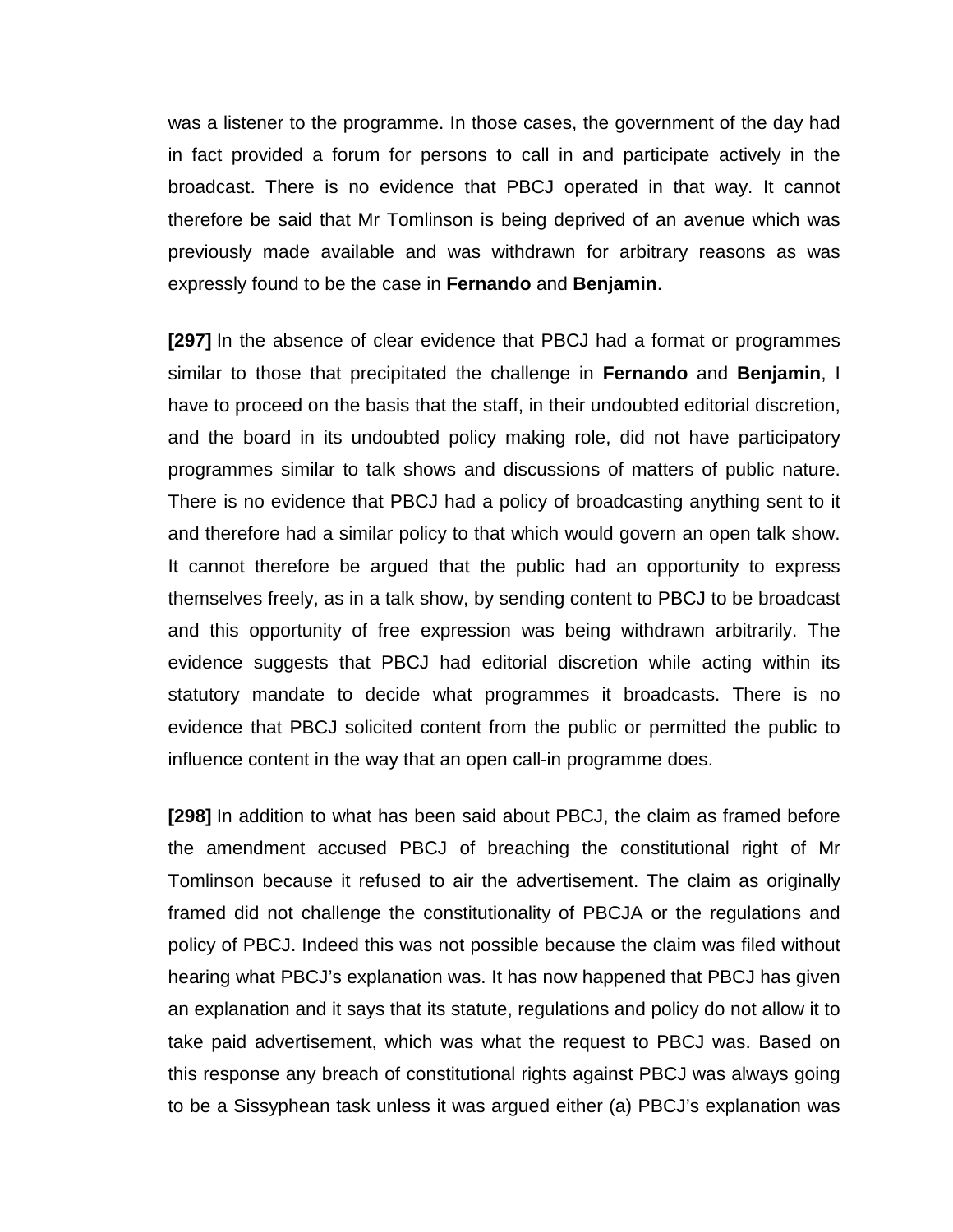based on a misunderstanding of its statute, regulations and policy; or (b) assuming that the PBCJ properly understood the statute, regulations and policy and assuming that the decision was justified in light of them, then the statute, regulations and policy that permitted such a decision were unconstitutional. Unfortunately, for Mr Tomlinson no such argument was made and so it has to be assumed until successfully challenged that the statute, regulations and policy are constitutional and do indeed enable PBCJ to make the decision it did. The issue in respect of PBCJ is not a constitutional one but rather the exercise of discretion by a statutory body.

**[299]** Based on the submissions of Mr Scharschmidt QC, Mrs Foster-Pusey QC and Miss Saverna Chambers it cannot be doubted that (a) under section 3 of the Broadcasting and Radio Re-Diffusions Act any person who wishes to establish commercial broadcasting must have a licence; (b) under section 4 of the PBCJA, the PBCJ cannot behave as a commercial broadcaster which involves taking paid advertisement. Lord Gifford QC has not suggested that PBCJ could take paid advertisement. As Mrs Foster Pusey QC reminded the court, 'a decision maker must understand correctly the law that regulates his decision making power and must give effect to it' (**CCSU v Minister of the Civil Service** [1984] 3 All ER 935, 950 (Lord Diplock)). On the face of it, the PBCJ has met Lord Diplock's prescription.

**[300]** In light of what has been said, one of my concerns about the case against PBCJ is whether there are alternative means of redress available. Lord Gifford QC submitted that the only means of redress against PBCJ was this constitutional action. I am not so sure about that on the facts alleged against PBCJ. It is a statutory body and therefore must act within the legislation unless the legislation or the applicable parts have been declared to be in breach of the Charter and therefore of no effect. It has not been demonstrated to me why judicial review was not an appropriate remedy in the circumstances of this case.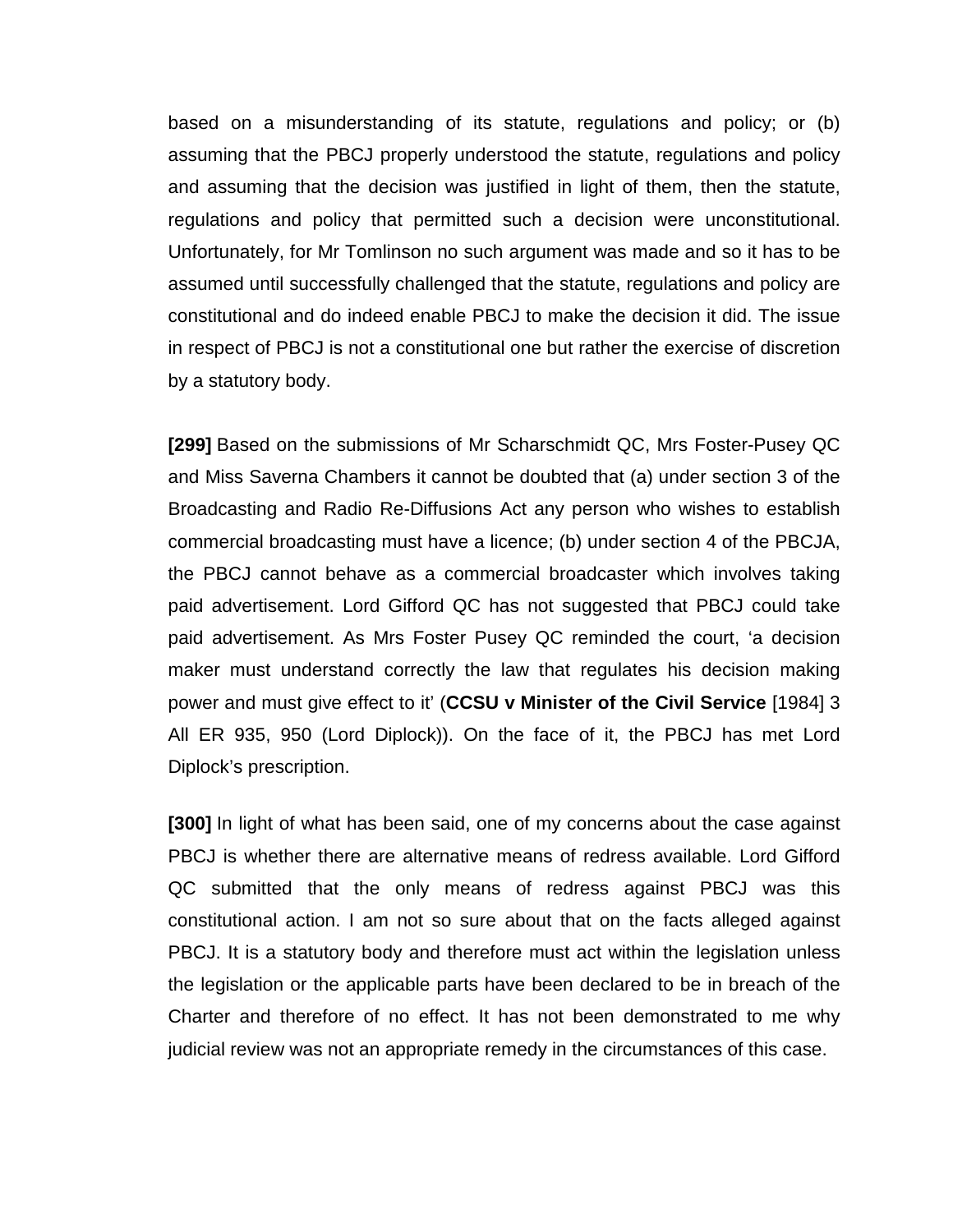**[301]** The evidence from PBCJ is that it told Mr Tomlinson that the meeting of the board would have been held on November 20, 2012. The November 2012 meeting was not held. The board of PBCJ eventually met in December 2012. However before the decision was communicated to Mr Tomlinson he filed this claim. PBCJ did not inform Mr Tomlinson that the November meeting was not held and that his video would be considered at the December meeting.

**[302]** This is not similar to the situation in **Observer Publications Ltd v Matthew** (2001) 58 WIR 188 where the appellant's application for a broadcasting licence met all the stated criteria but no response was given for over one year. In this state of affairs, the Judicial Committee of the Privy Council agreed with the trial judge's assessment that the lack of response for over one year was a refusal of the application.

**[303]** The fact that section 25 of the old Chapter 3 has been repealed and more discretionary powers introduced in section 19 of the new Charter are available does not mean that just about every dispute should be 'constitutionalised' in order to escape the leave requirement for judicial review.

**[304]** It seems that there has been total disregard for Lord Diplock's important words in **Kemrajn Harrikissoon v Attorney General** (1979) 31 WIR 348, a case involving a public officer who had bypassed other available remedies and arrived in the Constitutional Court of the Republic of Trinidad and Tobago alleging that his rights under the 1962 Constitution were infringed. He was firmly but politely shown the door because other means of providing adequate redress were available. Lord Diplock held at page 349:

*The notion that whenever there is a failure by an organ of government or a public authority or public officer to comply with the law this necessarily entails the contravention of some human right or fundamental freedom guaranteed to individuals by Chapter 1 of the Constitution is fallacious. The*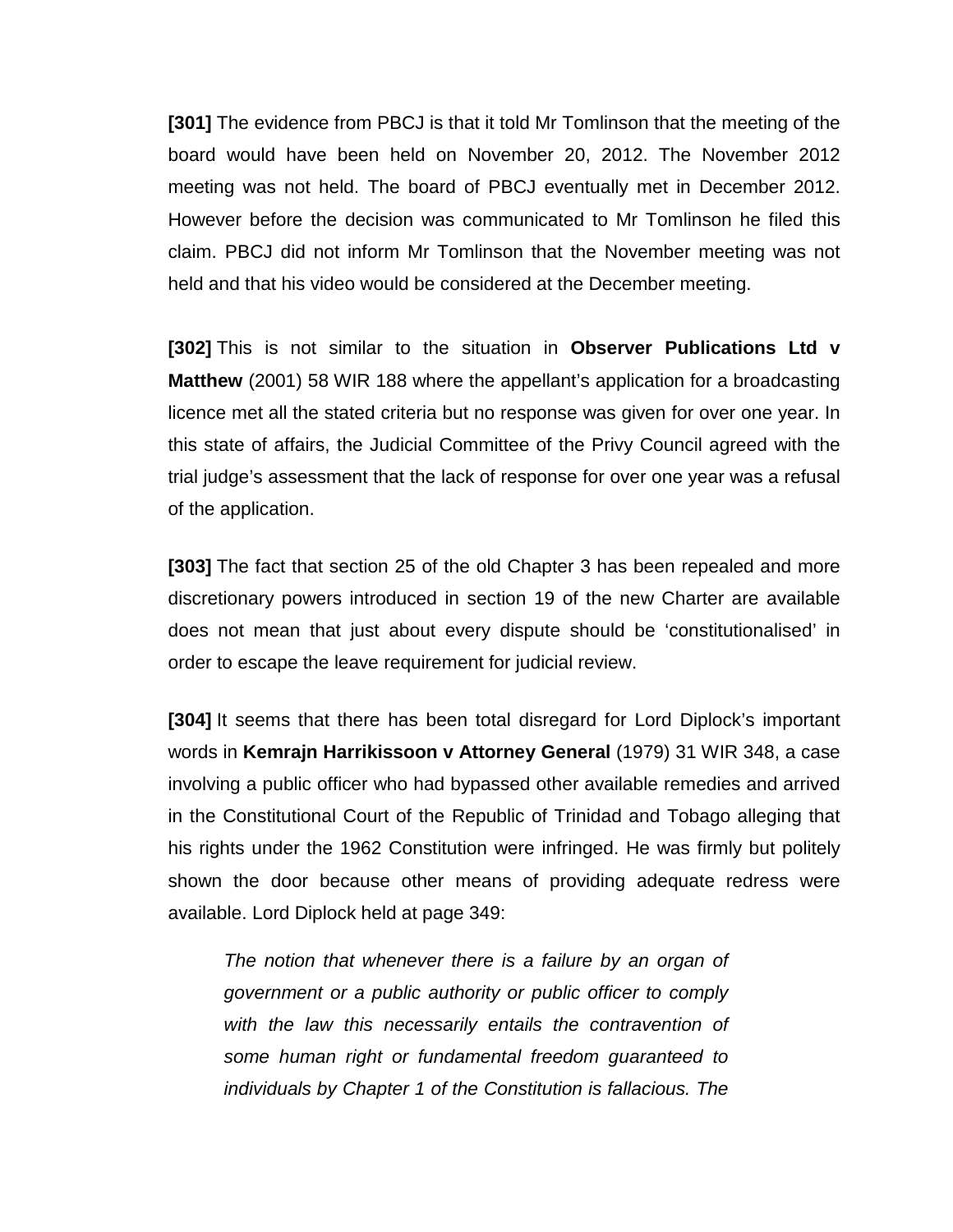*right to apply to the High Court under section 6 of the Constitution for redress when any human right or fundamental freedom is or is likely to be contravened, is an important safeguard of those rights and freedoms; but its value will be diminished if it is allowed to be misused as a general substitute for the normal procedures for invoking judicial control of administrative action. In an originating application to the High Court under section 6(1), the mere allegation that a human right or fundamental freedom of the applicant has been or is likely to be contravened is not of itself sufficient to entitle the applicant to invoke the jurisdiction of the court under the subsection if it is apparent that the allegation is frivolous or vexatious or an abuse of the process of the court as being made solely for the purpose of avoiding the necessity of applying in the normal way for the appropriate judicial remedy for unlawful administrative action which involves no contravention of any human right or fundamental freedom.*

**[305]** There is no evidence that PBCJ failed to comply with the law. PBCJ is not a commercial broadcaster and does not take advertisements in exchange for a fee. When it was first contacted, it was asked specifically whether it would air the broadcast for a fee. Eventually it decided not to air the broadcast because its terms and conditions of operating did not permit it to do that.

**[306]** It appears that this was conceded by the applicant who, at the commencement of this matter, amended the claim form by deleting all references to paid advertisement so far as it applied to the third defendant. The impact of this is that the case against PBCJ was altered significantly in that it came to meet a case where it was being accused of failing to accept a paid advertisement for broadcast.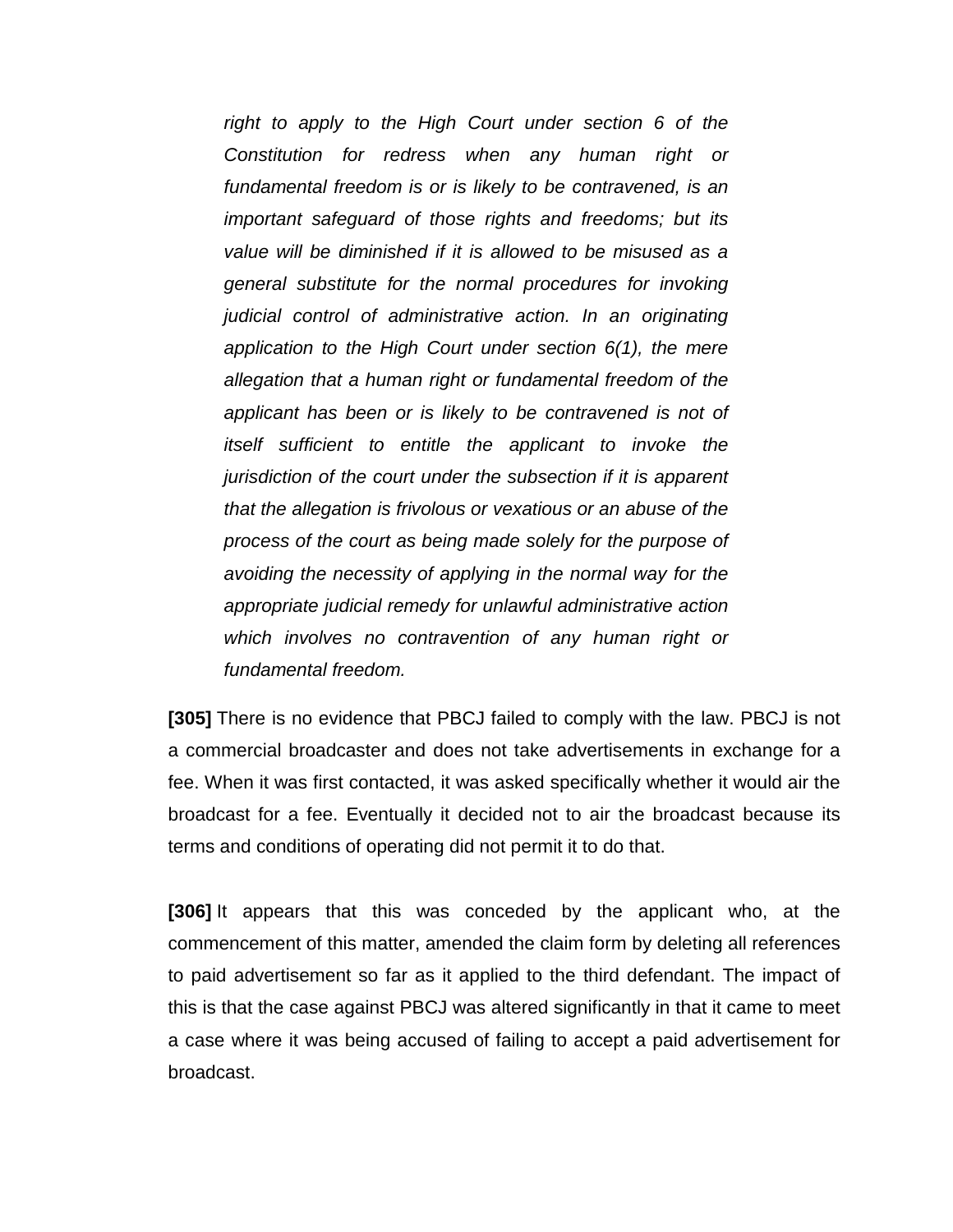**[307]** Even with the amendment it is not clear to me why judicial review was not appropriate. It has not been argued that the statute governing PBCJ is unconstitutional. Surely, it cannot be said that the decision not to air the advertisement is outside of the margin of appreciation that editors have. The argument would have to be that the decision was only apparently legitimate but fell outside the power given to the statutory body on the ground of irrationality, illegality or unreasonableness (not just Wednesbury unreasonableness in the narrow because it is my view that no statutory functionary has a right to be as irrational as he wishes and is only subject to challenge if his irrationality amounts stupidity of the highest order). Lord Gifford QC sought to say that affidavits of PBCJ somehow were not sufficient to rebuff the challenge. However, it must be remembered that the affidavits were crafted to meet the case alleged right up until the amendment. It would not be fair to shift the goal post during the game to enable the defendant to score thus leaving the defenders in a hapless position. One cannot shift the stumps while the bowler is running in and the batsman has assumed his batting stance in order to give the bowler a greater opportunity at dismissing the batsman.

**[308]** If the decision not to air the advertisement was taken because it was presented to PBCJ as a paid advertisement what wrong has been committed if it is indeed the case that it did cannot accept paid advertisement? The interesting thing is that it was never Mr Tomlinson's case that PBCJ could take paid advertisement and that PBCJ's understanding of the Government's policy on PBCJ not to accept paid advertisements was wrong. The argument was that it should have taken the advertisement for payment in keeping with its statute and the Charter. It seems that the factual foundation for the challenge to PBCJ simply does not exist.

**[309]** Mr Scharschmidt QC took the point on behalf of PBCJ, after Lord Gifford QC amended the declarations being sought to remove any reference to paid advertisement that this necessarily meant that Mr Tomlinson is conceding that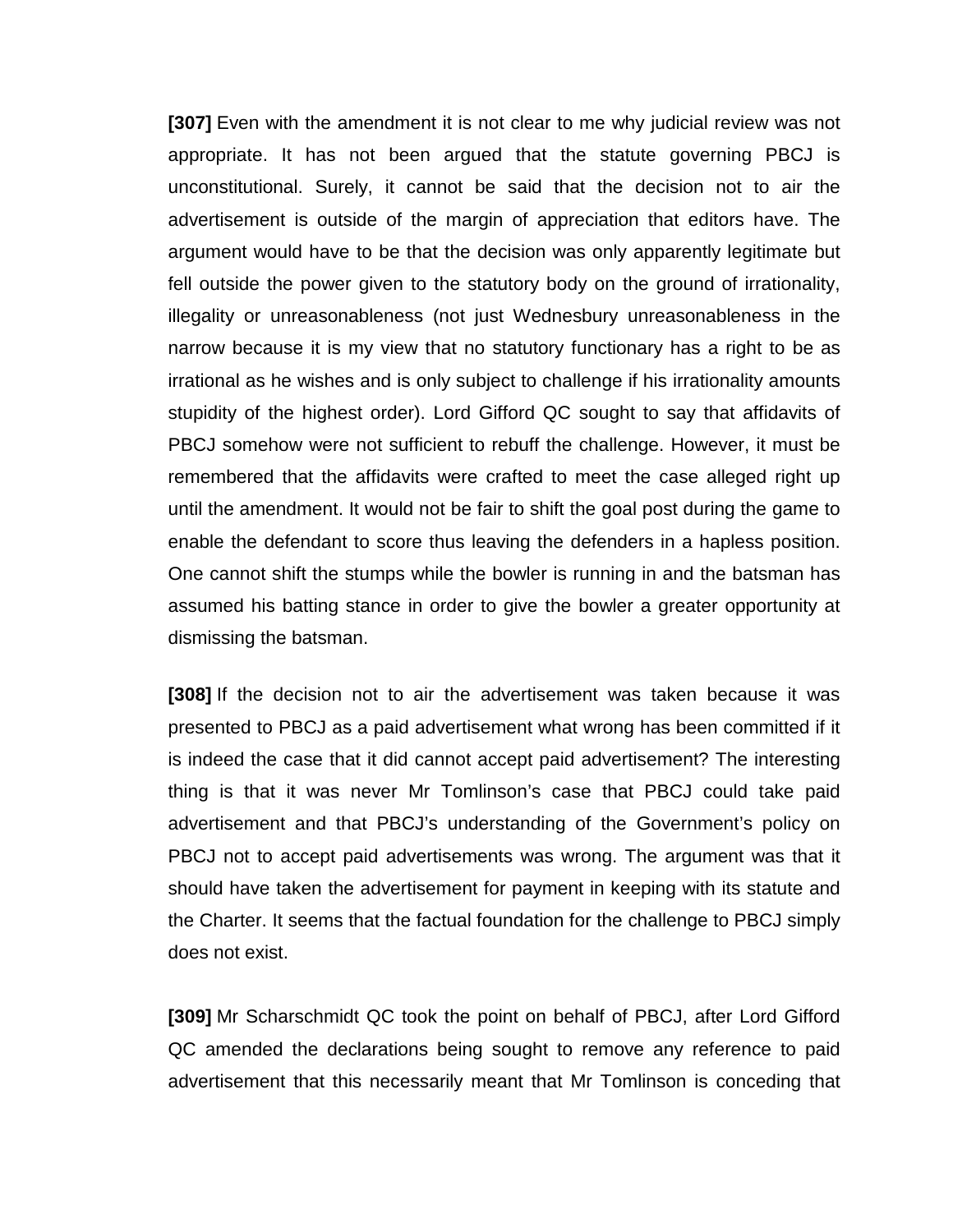what he asked PBCJ to air was a paid advertisement which it is not allowed to do. This would mean that PBCJ was acting in accordance with its statute, regulation and policy. The constitutionality of the statute was not raised and neither was it being said that any policy PBCJ had was contrary to the Charter. The sole basis of the claim against PBCJ was its refusal (or more accurately, its non-response to the November 26 letter from Mr Tomlinson's attorney before January 18, 2013 when the amended claim was filed, which was interpreted as a refusal to broadcast the advertisement) to transmit an advertisement in exchange for payment. I accept that a faster response indicating that it did not accept paid advertisement would have been helpful but the failure to do so in eight weeks, in the absence of any compelling time pressure, cannot transform administrative tardiness into a constitutional claim. The claim against PBCJ then must necessarily fail because of the absence of a factual foundation sufficient to raise a breach of the Charter.

## **A final matter**

**[310]** Mr Tomlinson has suggested that the fact that the Broadcasting Commission viewed the video and found no breach of any of its rules or regulations had to be taken into account. In a general sense this is true but it cannot be overlooked that the Broadcasting Commission is a regulator and not the operator of any of the defendants. The Commission would be looking at the matter as a regulator and not as a commercial broadcaster as in TVJ and CVM or a public body such as PBCJ. The fact that the Broadcasting Commission found nothing wrong with the advertisement is not a basis for saying that the defendants were in error not to broadcast it. There is the question of editorial control which gives the defendants the right to determine how they will deal with the issues of public concern. Each of the defendants must have the right to determine what it broadcasts, the time at which any broadcast is made and the manner in which it is done. Each defendant must have the right to decide on its programming having due regard to its audience and its objectives.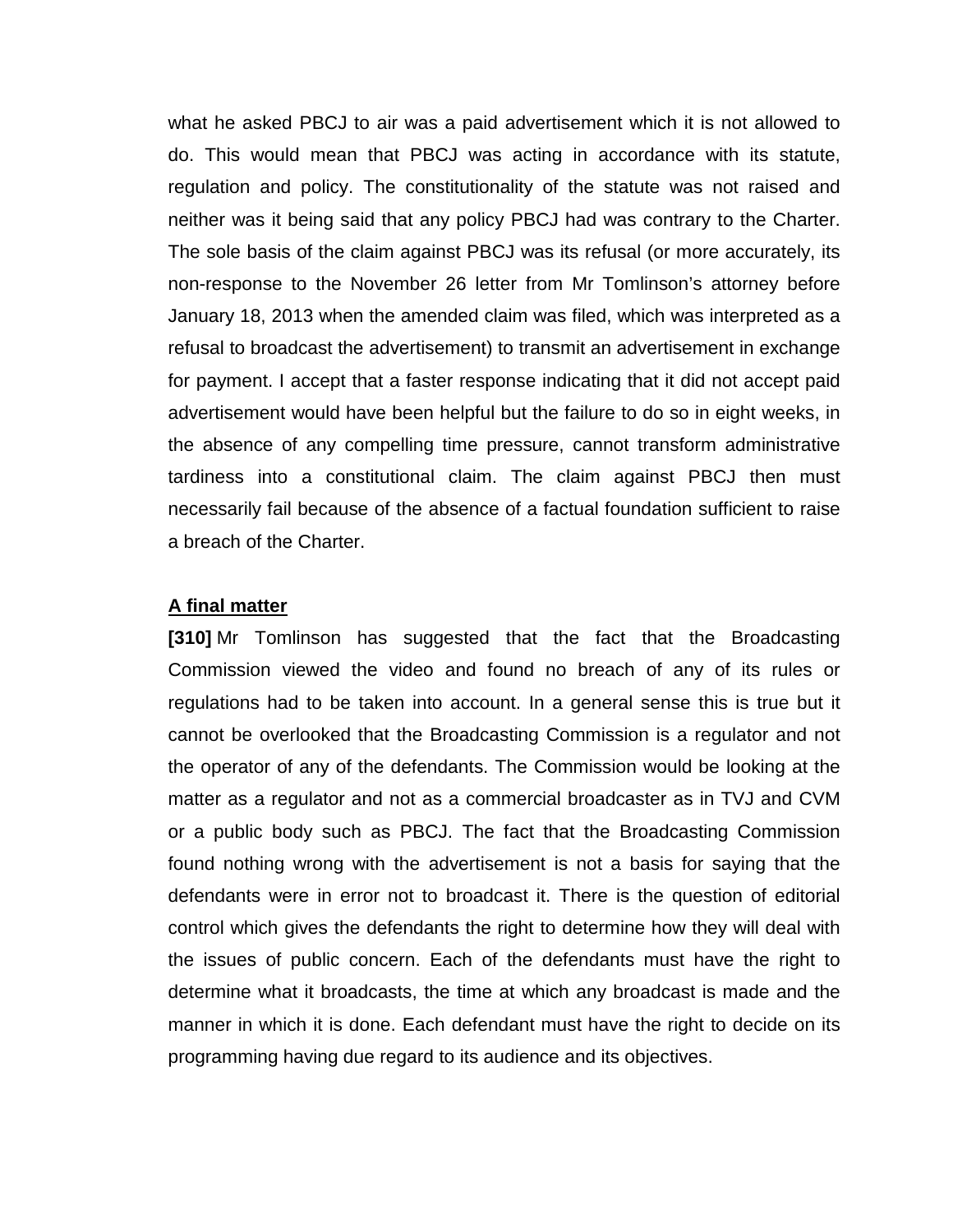## **Conclusion**

**[311]** From what has been said it is my view that TVJ and CVM have not breached any Charter right of Mr Tomlinson. Section 13 (3) (c) and (d) does not give any private citizen (natural or juristic) the right to use another private person's property to disseminate any message. What section 13 (3) (d) does is to give the person the right to disseminate his message by any technological means available. No private citizen is under an obligation to make specific provision to enable Mr Tomlinson to express himself.

**[312]** The necessary implications were I to hold otherwise would mean that CVM or TVJ could be compelled by this court to prevent another private citizen from having his message broadcast. This is so because both broadcasters, if compelled to accommodate Mr Tomlinson, would have to decline to accommodate another person who may wish to use the same time slot as Mr Tomlinson. This would be an interference with the general right broadcasters have to determine the content of their programmes. In short it would undermine editorial control and cut down journalistic discretion. This has the potential to drag the courts into telling broadcasters whose message to broadcast, when and at what time – a task I do not wish to have.

**[313]** Mr Tomlinson was asking for a prime time spot. Surely the owners must be allowed to determine for themselves who gets which spot at any point in time and for what fee. What if TVJ and CVM raise the price to Mr Tomlinson, could it not be argued that he is being discriminated against?

**[314]** Mr Tomlinson's proposition on freedom of expression is that he can use the courts to compel someone to speak against their will. This does not recognise that freedom of expression and freedom to receive and disseminate information or ideas includes the right not to speak and not to receive or disseminate information. Why should Mr Tomlinson's wish to exercise his right be more important than TVJ's or CVM's desire to exercise their right not to broadcast? The claim against TVJ and CVM is dismissed in its entirety.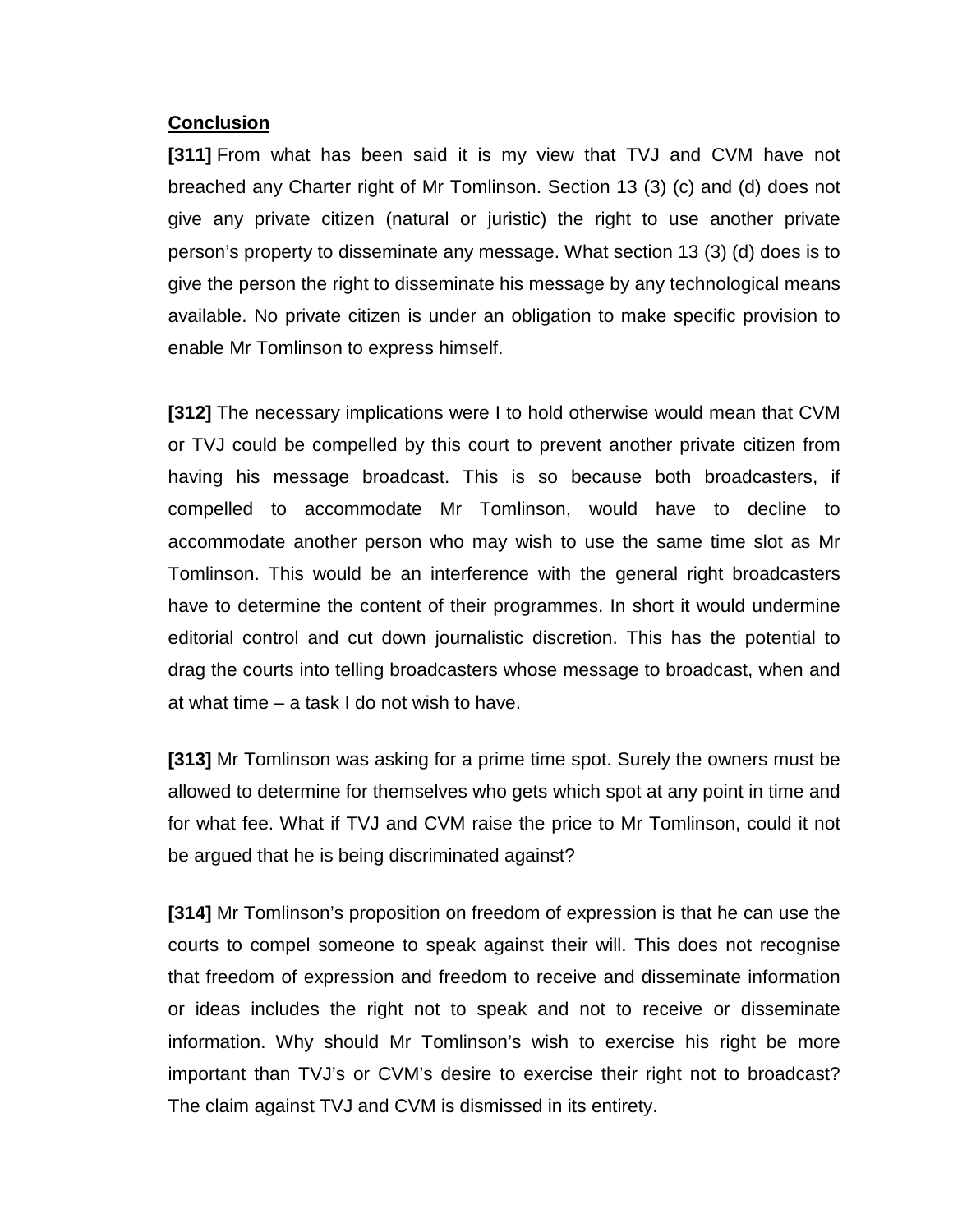**[315]** The case against PBCJ was that under its mandate it cannot accept paid advertisements. This position has not been challenged. The amendment, late in the day, is a concession to PBCJ's position. In light of the pleaded case of both parties up to the commencement of the hearing, where is the breach? The assessment of whether there is a breach of the Charter rights of Mr Tomlinson has to be assessed at the time when the request was made and the decision made and in light of the amendment. It would have been good form if PBCJ communicated in a more timely way but non-communication of an apparent lawful decision made based on its mandate cannot, amount to a breach of Mr Tomlinson's Charter rights. The claim is dismissed in its entirety.

**[316]** Let me end by commending Miss Anika Gray for the outstanding work done on behalf of Mr Tomlinson. It was indeed a very difficult case to put together and she did so admirably. All counsel who addressed the court on behalf of the parties provided invaluable assistance. If I did not agree with the arguments advanced it was not for want of advocacy or lack of clarity in their submissions. Mrs Foster-Pusey QC, while not appearing for any of the parties, was her usual insightful, technical and precise self. Her submissions clarified my own thoughts on many of the issues. All told, our job was made easier by all.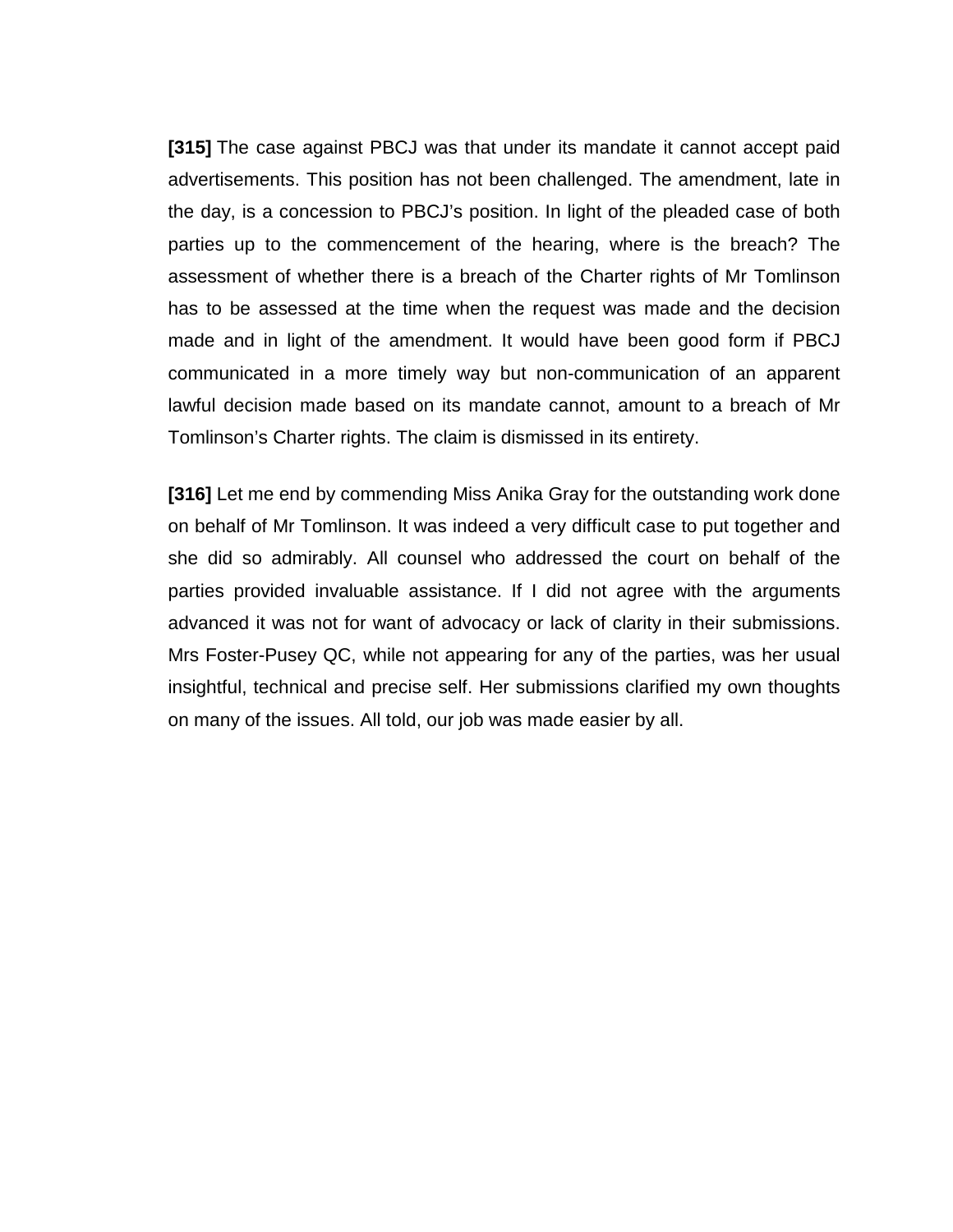## **PUSEY J**

**[317]** This case attempts to explore a new development in the law relating to the enforcement of fundamental rights and freedoms. Traditionally, fundamental rights were enshrined in constitutions to protect the individual from the excesses of the state. The facts of this case have already been well rehearsed in the judgments of P. Williams J. and Sykes J. I have read those judgments in draft and agree with the reasoning and conclusions and wish to add a few comments.

**[318]** ]This case seeks to develop and extend the law relating to fundamental rights and freedoms. It signifies the movement of the law of fundamental rights and freedoms from being primarily a means of regulating the balance between the state and the individual to the proposed position where these freedoms are made into guidelines for the society at large.

**[319]** The earliest example of these rights enshrined in a modern constitution comes in the United States of America's constitution. American colonists had experienced the oppression of British colonial government and consequently sought to balance the power of the state with the freedom of the individual. This also came at a time when Western thought had started to emphasise the rights and status of the individual rather than of the nobility or the institutionalized church.

**[320]** At the same time, the Americans saw the need for a strong nation state which could protect its borders and its population. Their founding fathers therefore constructed a constitutional framework which guaranteed individual rights while enabling the government to enforce the rule of law and enable commercial activities to thrive.

**[321]** The United States Courts became the guardians of these personal rights against the real and imagined excesses of the state. The importance of fundamental rights was emphasized in the early Twentieth Century. World War II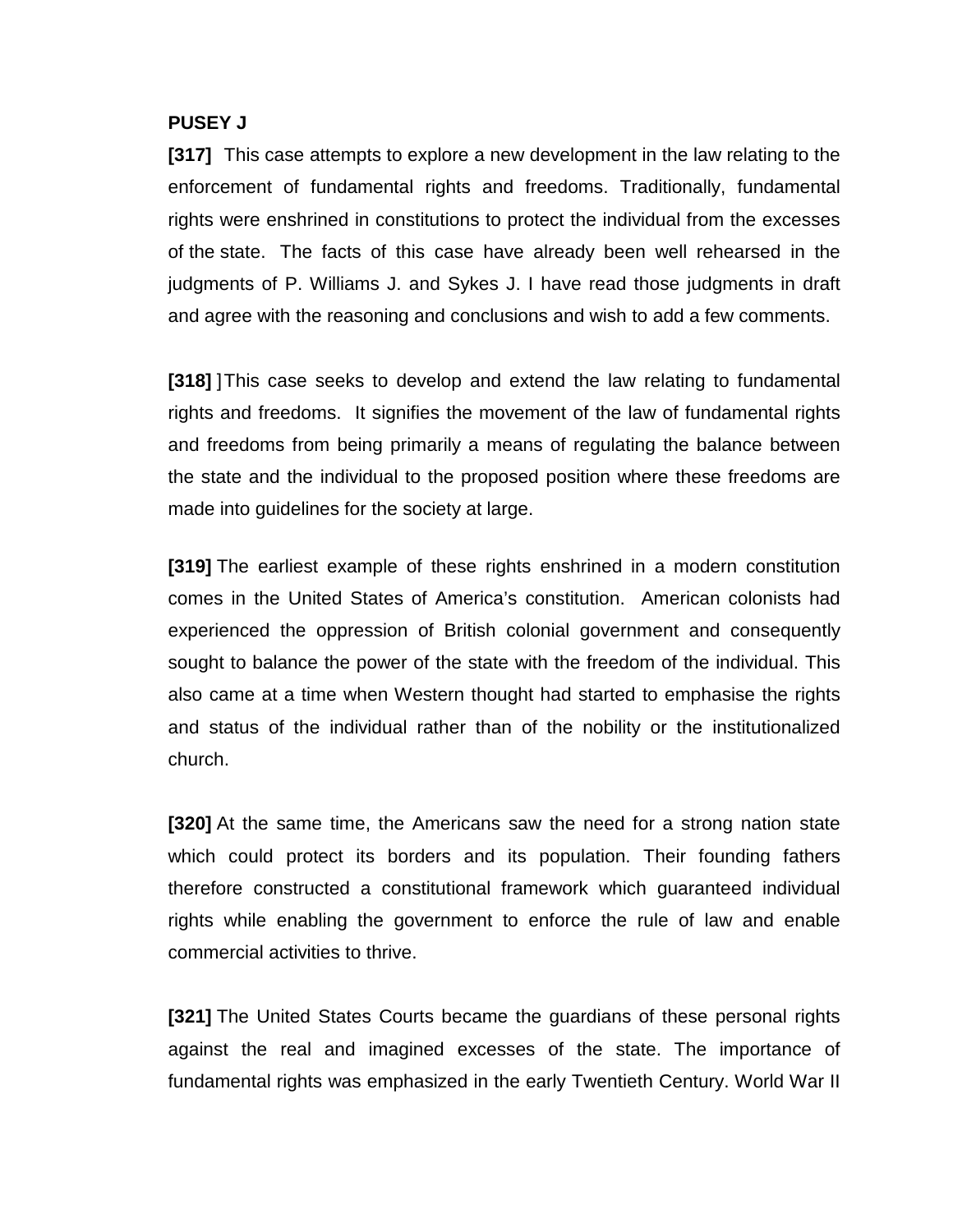and the Holocaust made society aware of the need to ensure that fundamental rights and freedoms are of general application to all states. This induced the drafting and adoption of the Universal Declaration of Human Rights, by the newly-formed United Nations, which became a template for regional declarations and the fundamental rights charter in newly independent states.

**[322]** The necessity to ensure that individuals were protected against the state and guaranteed these freedoms became part of the legal framework worldwide. When the European powers began to grant independence to their colonies these fundamental rights and freedoms were guaranteed in the constitutions of these territories.

**[323]** ]In former British colonies such as Jamaica the insertion of the Charter on Fundamental Rights and Freedoms was considered to be a codification of the rights and freedoms granted to citizens under the Common Law. This view lead to a perception of the Fundamental Rights section of the Jamaican constitution as being not sufficiently protective of the rights of individuals.

**[324]** The position taken in **Minister of Home Affairs v Fisher** [1980] AC 319 where the Privy Council indicated that Constitutions ought to be interpreted with greater generosity was symptomatic of the view that Constitutions are living documents rather than static legislation bound by precedent or antiquated interpretations. In **Fisher** the Board was asked to restrict the meaning of the word "child" in a constitutional provision that related to family to exclude illegitimate children. The restricted meaning was in line with the rules of statutory interpretation applied.

**[325]** After South Africa emerged from apartheid the framers of their constitution attempted to use the Constitution to help to redress the imbalances created by the years of a legal system that perpetuated these injustices. This was displayed in Sections 8 (1) and 8 (2) of 1996 Constitution of South Africa. By Section 8 (1)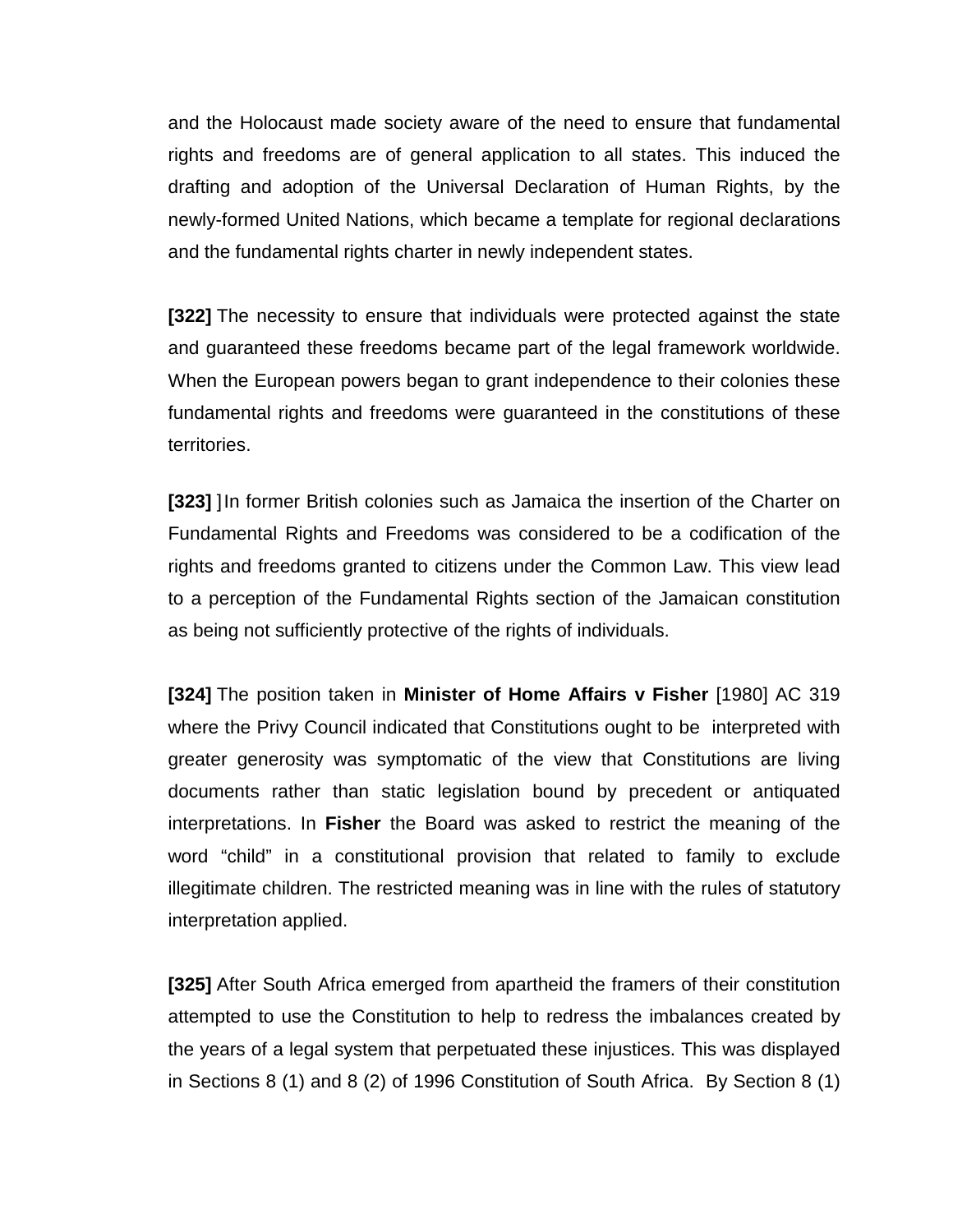the Bill of Rights binds the legislature, executive, judiciary and all organs of the state. Section 8 (2) binds

*… a natural or juristic person if, and to the extent that, it is applicable, taking into account the nature of the right and the nature of the duty imposed by the right*

**[326]** Section 8 (3) expressly grants the court the right to develop and interpret the common law to the extent that legislation does not give effect to the law. In **Khumalo and other v Holomisa** [2002] ZACC 12 the court contemplated the use of this provision to modify the law of defamation to accord with protected rights. This indicates the widest power given to the enforcement of constitutional remedies for the violation of fundamental rights.

**[327]** When the Jamaican parliament enacted the New Charter of Rights in 2011 it attempted to modernize Jamaica's access to Constitutional protection. In section 13 the Jamaican Charter of Rights opened new ground. It not only bound the state in section 13 (1) (a) but 13 (1) (c) placed a duty on all persons to respect and uphold the rights of others recognized in the Charter. Section 13 (5) then explicitly indicates that the Charter binds natural and juristic persons. It says:

*A provision of this chapter binds natural and juristic persons if, and to the extent that, it is applicable, taking account of the nature of the right and the nature of any duty imposed by the right.*

**[328]** These provisions brought the concept of horizontal application of the Charter of Rights but are of a more limited application than the South African foray into horizontal application. There is no express power to amend the common law to conform to the Charter of Rights. Parliament took this more cautious and qualified application of the principle as Jamaica has had more than half a century of Fundamental Rights guaranteed by an independent Judiciary.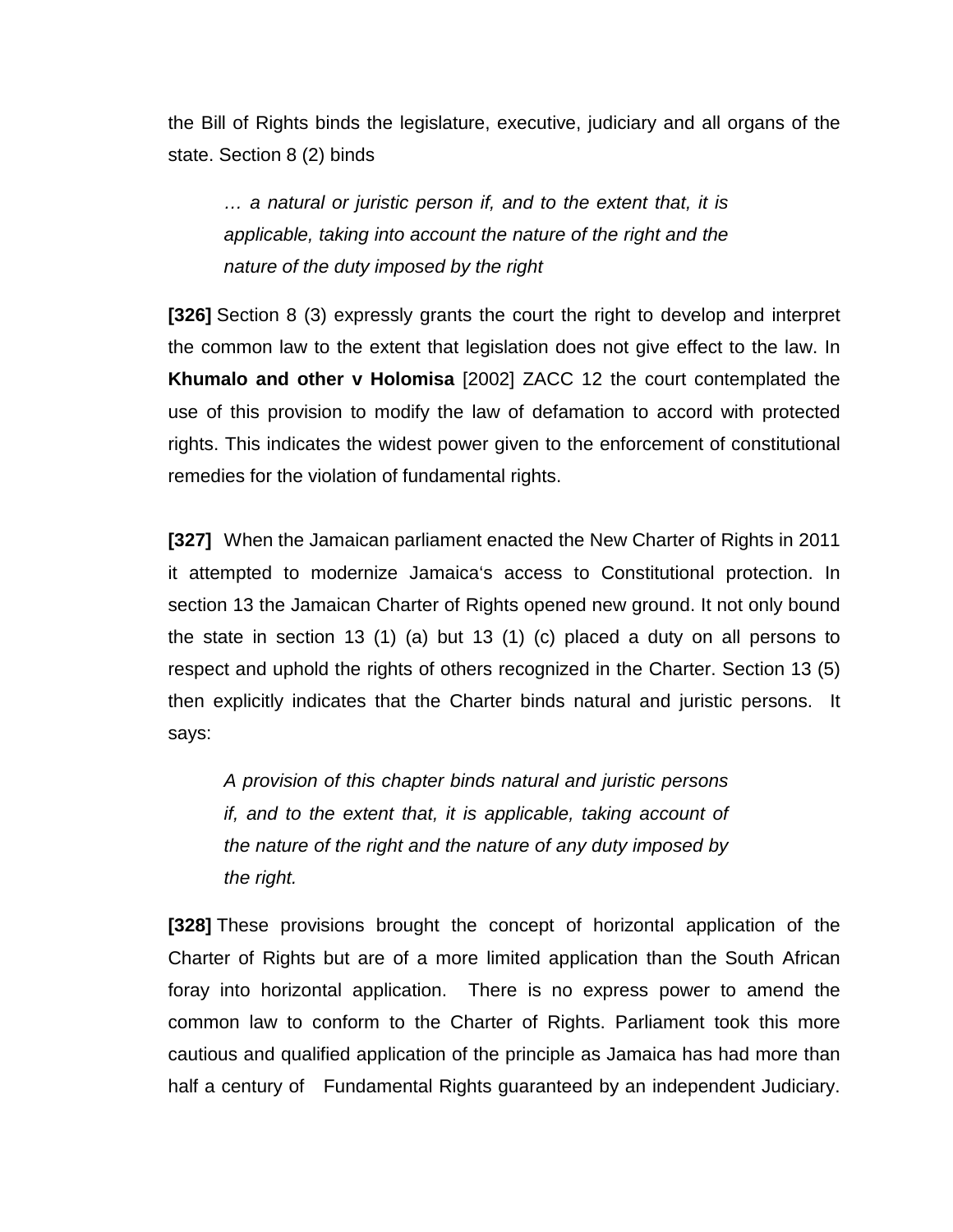South Africa in contrast had its previous half century coloured by the system of apartheid which created a legal system that denied fundamental rights to many and developed the common law to justify that denial.

**[329]** The Jamaican Constitutional provision first asks the Court to consider whether the right is applicable between individuals. Then it requires that the Court determine to what extent this right should be applied. These determinations will vary based on the nature of the right and the duty.

**[330]** However in common law jurisdictions, the courts have always had the power to develop the Common Law. That power is still part of the toolkit that the courts may use when enforcing constitutional rights. It could be argued that this is what the Privy Council did in **Pratt & Morgan v The Attorney General of Jamaica** [1994] 2 AC 1 in constraining the circumstances in which the death penalty could be exercised. In my view, that power to develop the common law should be used sparingly as the courts should not readily resort to what may seem to be judicial legislation. Based on the decision we have come to this discussion may be entirely academic.

**[331]** It now comes to the Jamaican courts to begin to create a new and appropriate jurisprudence to balance the rights between individuals. The reasoning and conclusions of P. Williams J and Sykes J begin to articulate this new dispensation in the law.

**[332]** For the avoidance of doubt I expressly agree with the view of the applicability of **Regina (Prolife Alliance) v British Broadcasting Corporation** [2004] AC 185 taken by P. Williams J.

**[333]** I expressly agree with the definition of media in the Charter as set out by Sykes J.